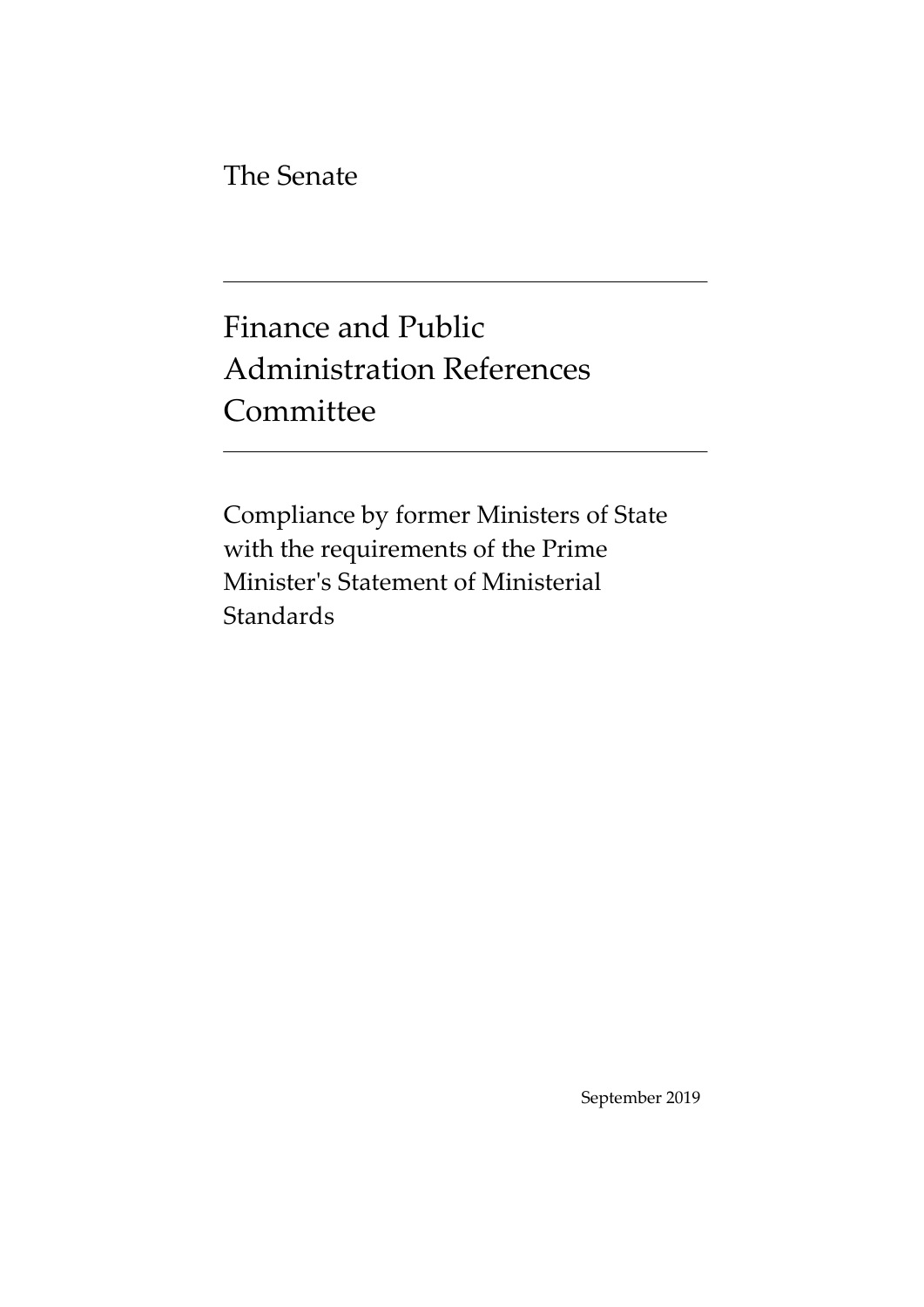© Commonwealth of Australia

ISBN 978-1-76010-996-7 (Printed Version)

ISBN 978-1-76010-996-7 (HTML Version)

This work is licensed under the Creative Commons Attribution-NonCommercial-NoDerivs 3.0 Australia License.



The details of this licence are available on the Creative Commons website: [http://creativecommons.org/licenses/by-nc-nd/3.0/au/.](http://creativecommons.org/licenses/by-nc-nd/3.0/au/)

Printed by the Senate Printing Unit, Parliament House, Canberra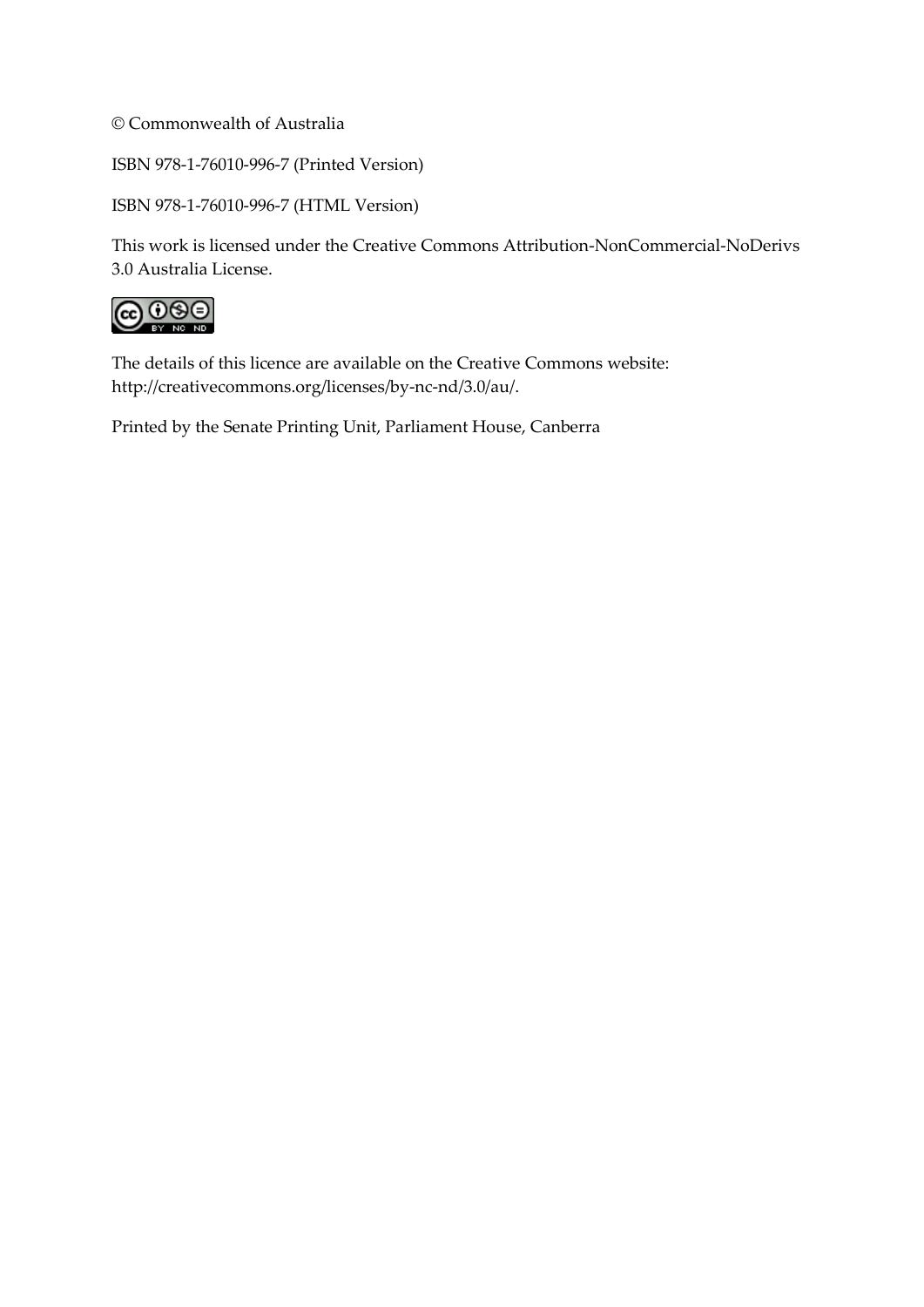## **Members**

<span id="page-2-0"></span>

| Chair                        |           |
|------------------------------|-----------|
| Senator Jenny McAllister     | ALP, NSW  |
| <b>Deputy Chair</b>          |           |
| Senator James Paterson       | LP, VIC   |
| <b>Members</b>               |           |
| Senator Tim Ayres            | ALP, NSW  |
| Senator Kimberley Kitching   | ALP, VIC  |
| Senator Paul Scarr           | LP, QLD   |
| Senator Malcolm Roberts      | PHON, QLD |
| <b>Participating Members</b> |           |
| Senator Jacquie Lambie       | JLN, TAS  |
| <b>Senator Rex Patrick</b>   | CA, SA    |
| Senator Louise Pratt         | ALP, WA   |
| Senator Larissa Waters       | AG, QLD   |

#### **Senate Finance and Public Administration Committee Secretariat:**

Ms Ann Palmer (Secretary) Mr Tasman Larnach (Principal Research Officer) Ms Nicola Knackstredt (Senior Research Officer) Mr Michael Gilbey (Research Officer) Ms Rachel Debels (Administrative Officer)

The Senate PO Box 6100 Parliament House Canberra ACT 2600 Ph: 02 6277 3439 Fax: 02 6277 5809 E-mail: fpa.sen@aph.gov.au Internet: www.aph.gov.au/senate\_fpa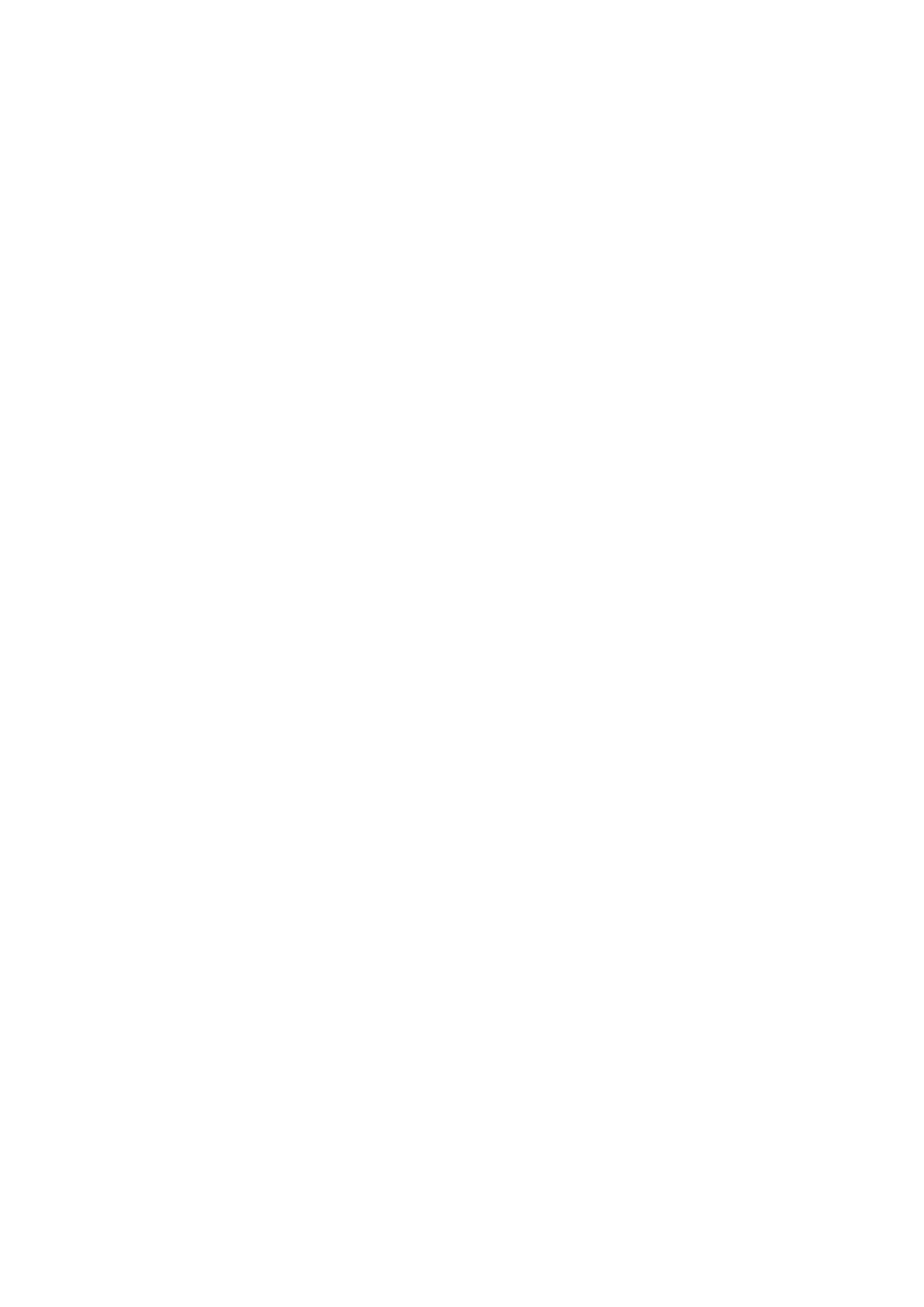# **Table of Contents**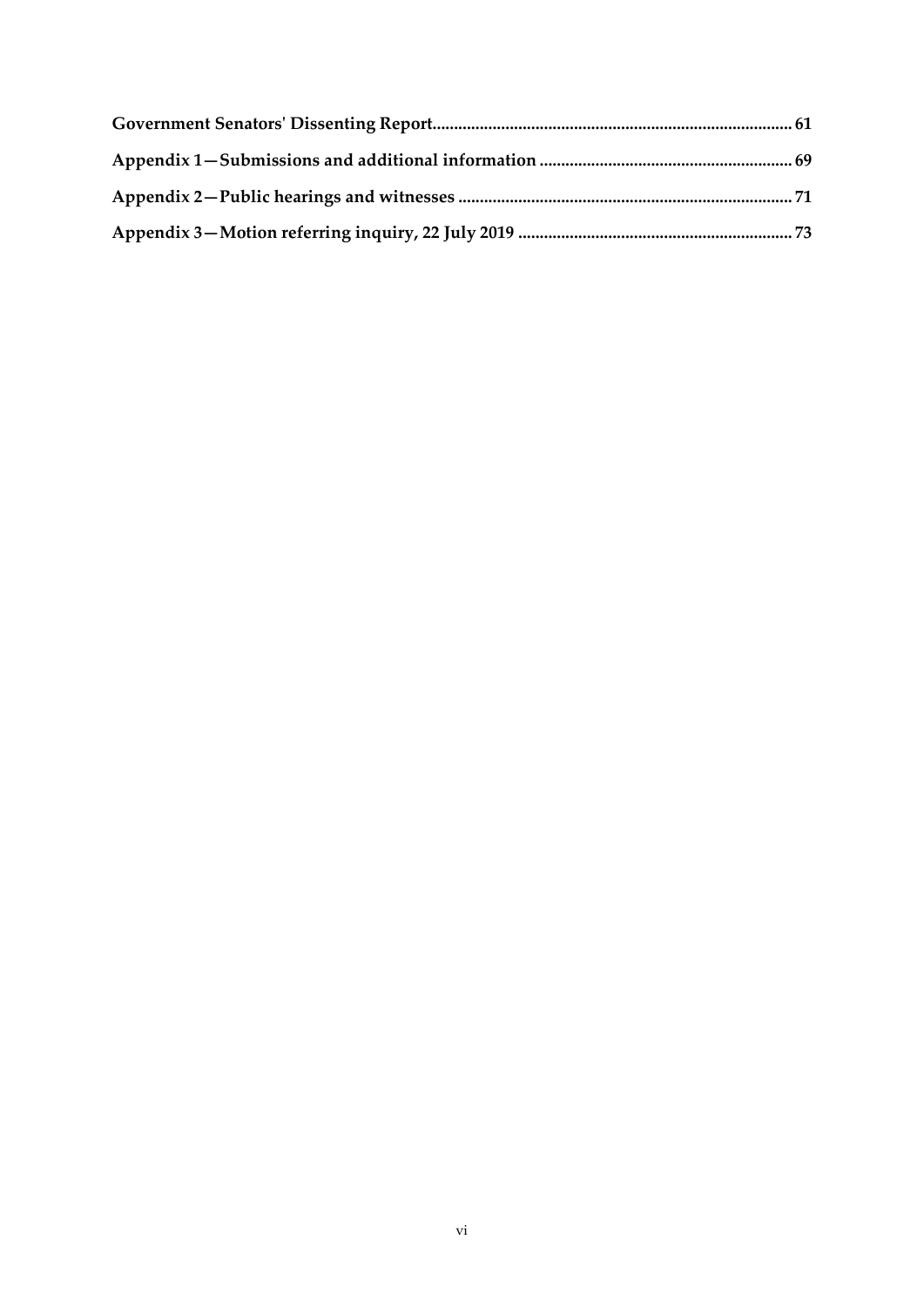## **Recommendation**

<span id="page-6-0"></span>**Recommendation 1**

**The committee recommends, in light of the new information uncovered by the inquiry and media reporting, the Prime Minister should request the incoming Secretary of his Department to re-open the investigation of Mr Pyne and Ms Bishop to determine if they have breached the Statement of Ministerial Standards.**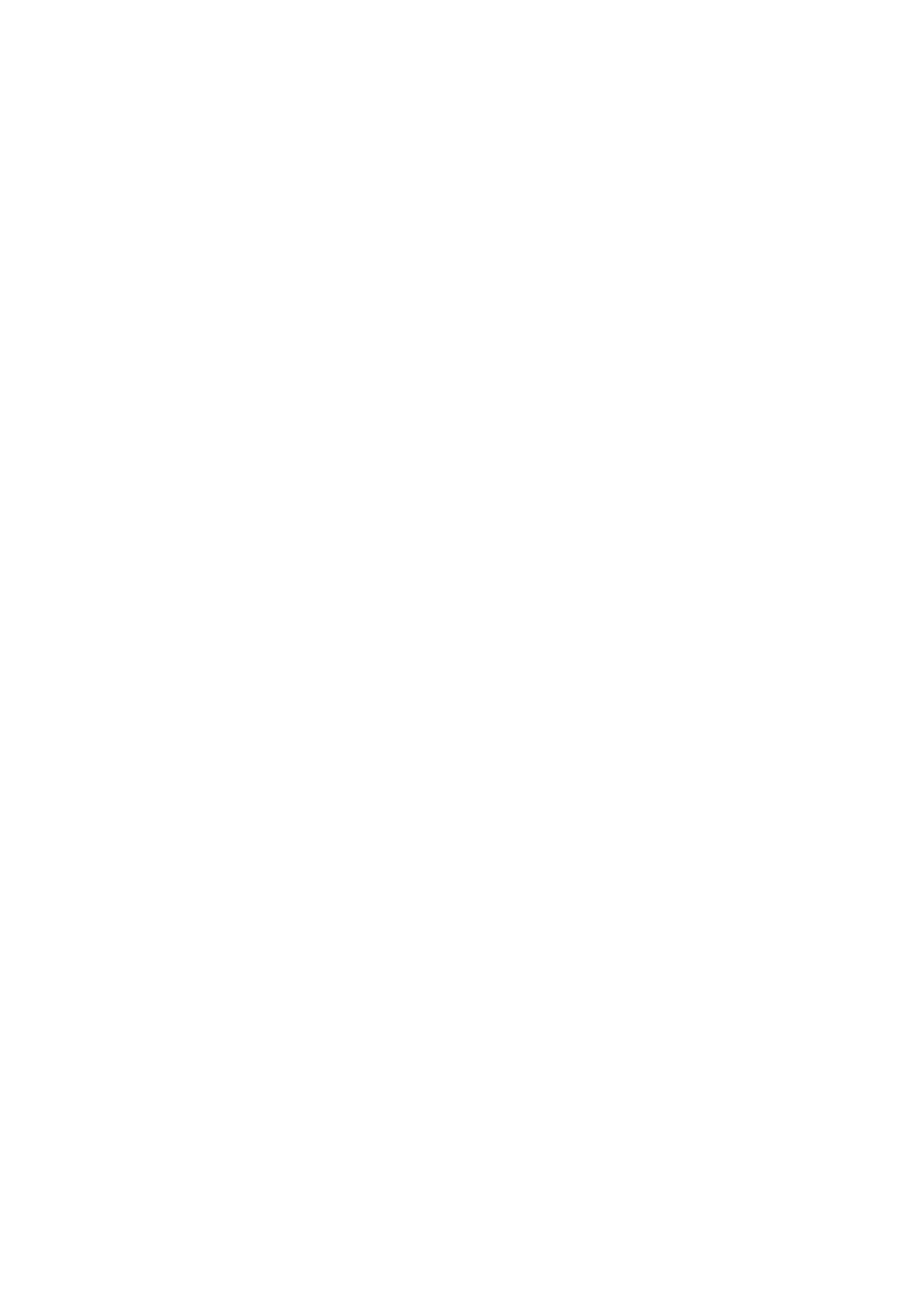## <span id="page-8-0"></span>**Committee views and recommendation**

Almost a third of the Coalition Cabinet quit in the months following the Liberal party room's decision in August 2018 to install Mr Morrison as Prime Minister. The ministers and cabinet ministers who resigned have since gone on to take a variety of roles in business, not-for-profits, and the public sector.

Post-ministerial careers have the capacity to be entirely uncontroversial and appropriate. Ministers can develop a unique set of skills during their time in office. Throughout Australia's history, former ministers of all political persuasions have used these skills to contribute to the broader community in different ways.

Post-ministerial careers also have the capacity to undermine the public trust placed in our government and our political institutions.

There has been significant public concern that the post-ministerial plans of two recent former ministers – the Hon. Christopher Pyne and the Hon. Julie Bishop – may fall into this latter category.

## **Mr Pyne and Ms Bishop's post ministerial employment**

The close nexus between Mr Pyne and Ms Bishop's former portfolios and their new private sector jobs raise serious questions of probity.

## *The Hon. Julie Bishop*

1

Ms Bishop served as foreign minister for over five years. She ceased at the end of August 2018 and commenced as a non-executive director for Palladium less than twelve months later.

Palladium is a private aid contractor that had extensive dealings with the Department of Foreign Affairs and Trade (DFAT) during the time that Ms Bishop was minister. It benefitted from Ms Bishop's decision to recalibrate Australia's aid program, to increase the role of the private sector.<sup>1</sup>

During the time that Ms Bishop was Foreign Minister, Austender searches reveal that Palladium and their associated companies received over \$600 million in DFAT contracts.

While she was Foreign Minister, Ms Bishop appeared in a promotional video for one of Palladium's programs funded by DFAT which was shared on their social media.<sup>2</sup>

<sup>1</sup> Julie Bishop, 'The New Aid Paradigm', Speech to the National Press Club, 18 June 2014.

<sup>2</sup> Palladium, Facebook Post, 9 June 2017; [https://www.facebook.com/palladiumimpact/posts/1476520862409939.](https://www.facebook.com/palladiumimpact/posts/1476520862409939)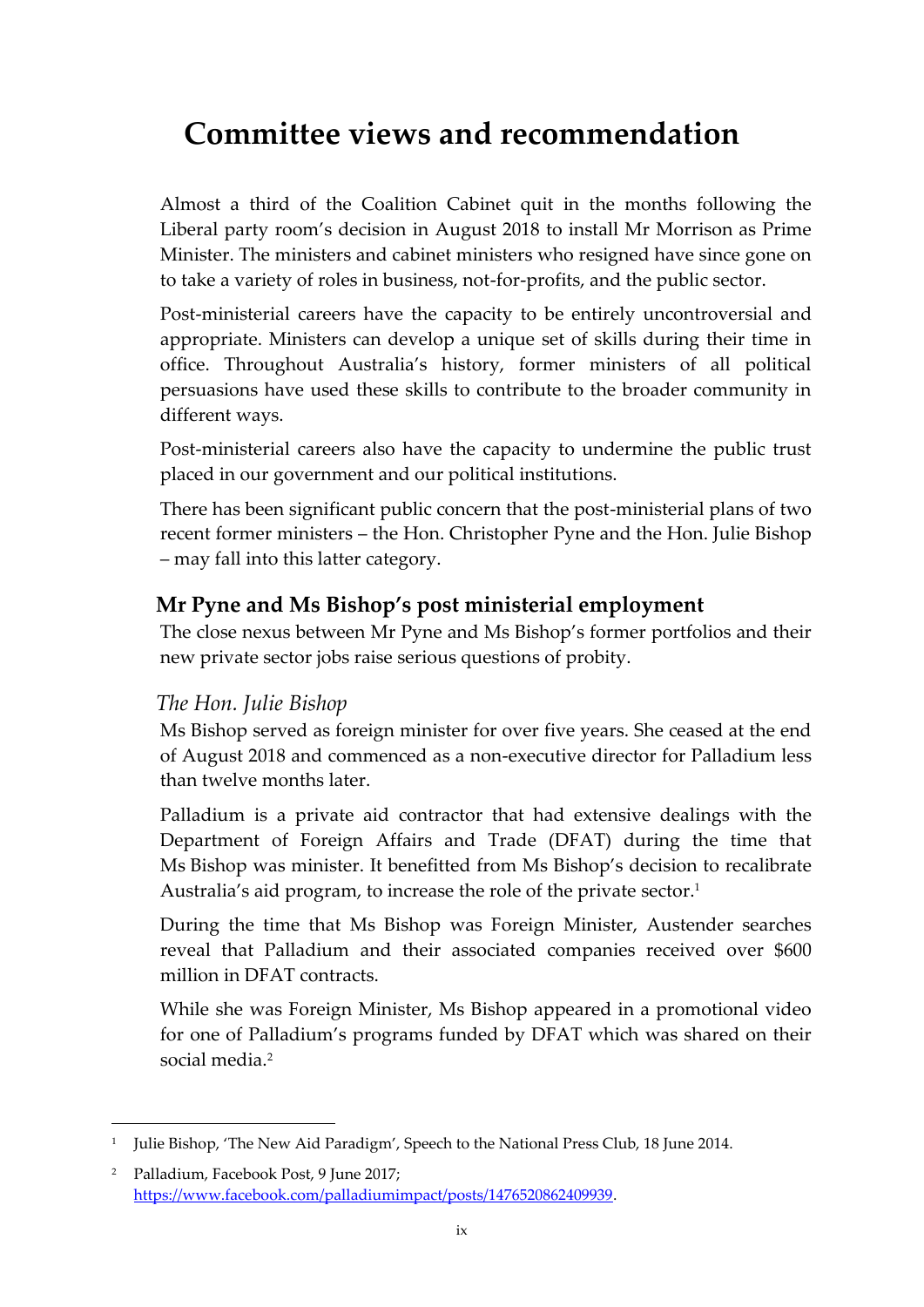## *The Hon. Christopher Pyne*

Mr Pyne served in the defence portfolio for almost three years, first as Minister for Defence Industry then as Minister for Defence. In April 2019, while he was still a minister, Mr Pyne met with EY to discuss 'his interest in utilising his experience as a politician and Minister to assist a professional services firm grow their private sector defence industry business'.<sup>3</sup> Nine days later, EY made formal offer to My Pyne which he accepted within three days.

Mr Pyne formally ceases as Defence Minister on 26 May 2019. Within two weeks, Mr Pyne had commenced work for EY.

Mr Pyne is also a part owner of GC Advisory, a public affairs, strategic communications advisory company. GC Advisory is registered on the Lobbyist Register and Mr Pyne is listed as a Registered Lobbyist.

During the course of this committee's inquiry, GC Advisory listed a defence supplier—duMonde Group—as a client. Austender records show that duMonde has received \$6 million in contracts from the Department of Defence, including during the period that Mr Pyne was minister. GC Advisory removed duMonde Group from the registry after questions were asked about it during one of this inquiry's public hearings.

## **Application of the ministerial standards**

The Prime Minister issued his Statement of Ministerial Standards on 30 August 2018, shortly after taking office. It contains restrictions on post-ministerial employment:

#### **Post-ministerial employment**

2.25. Ministers are required to undertake that, for an eighteen month period after ceasing to be a Minister, they will not lobby, advocate or have business meetings with members of the government, parliament, public service or defence force on any matters on which they have had official dealings as Minister in their last eighteen months in office. Ministers are also required to undertake that, on leaving office, they will not take personal advantage of information to which they have had access as a Minister, where that information is not generally available to the public.

2.26. Ministers shall ensure that their personal conduct is consistent with the dignity, reputation and integrity of the Parliament.<sup>4</sup>

A provision of this kind has been included in the ministerial codes/standards issued by successive prime ministers since 2007.

Following public and parliamentary pressure, the Prime Minister sought advice from the then Secretary of the Department of Prime Minister and

<sup>3</sup> EY, *Submission 4*, p. 4.

<sup>4</sup> *Statement on Ministerial Standards*, 30 August 2018, p. 8.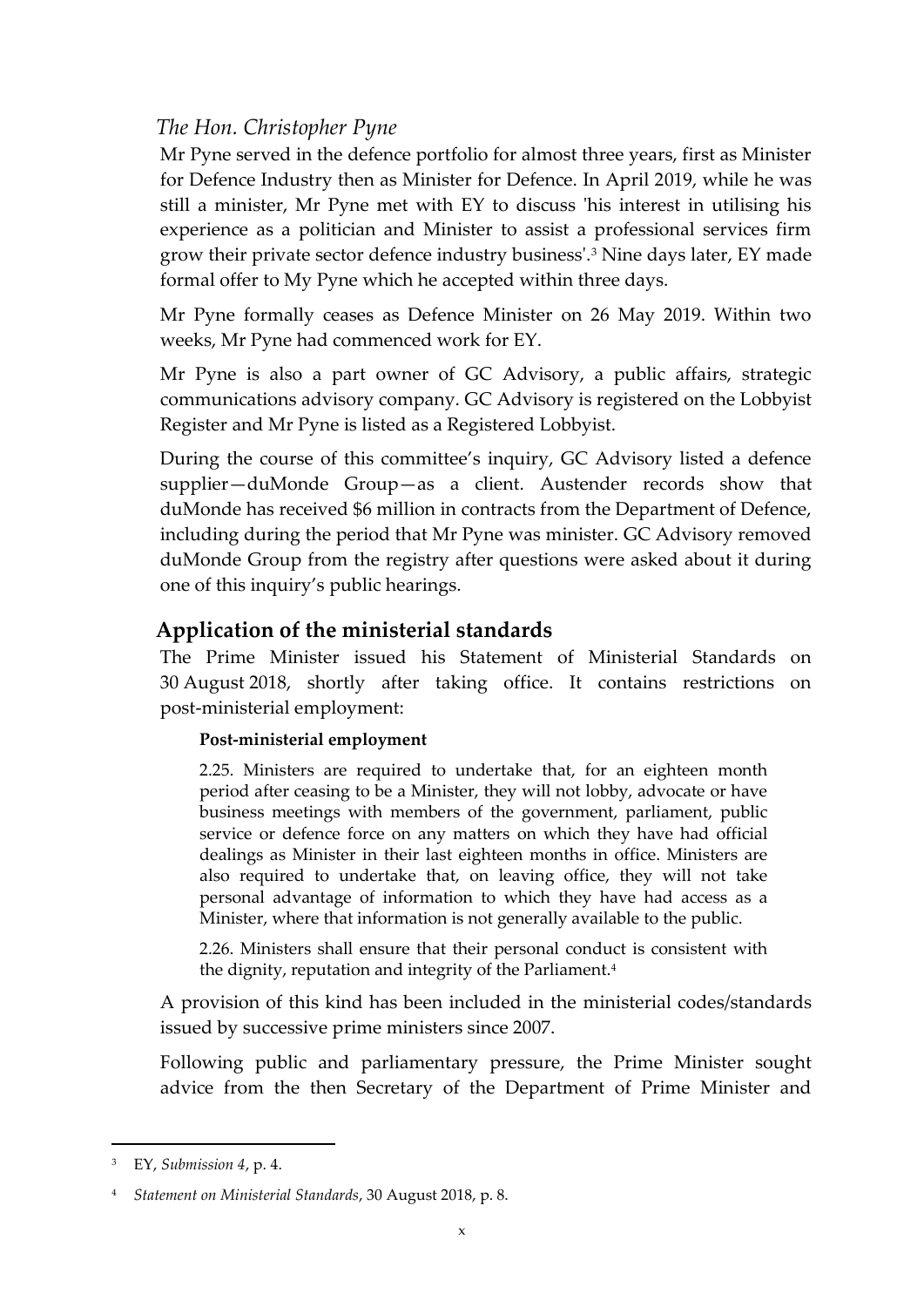Cabinet (PM&C), Dr Martin Parkinson AC PSM, on the compliance of Ms Bishop and Mr Pyne with the *Statement of Ministerial Standards*.

Dr Parkinson spoke to each of the former ministers once via telephone before finalising his advice to the Prime Minister. This advice was tabled in the Senate by Minister Cormann following an Order for Production of Documents by Senator Wong, agreed by the Senate on Thursday 4 July 2019.

Dr Parkinson advised the Prime Minister on 19 July 2019 that:

On the basis of the information available at this time, I have no grounds to believe that either Mr Pyne or Ms Bishop have breached the Standards.<sup>5</sup>

Several aspects of the investigation conducted by Dr Parkinson bear mention.

First, the investigation does not appear to have been a high priority. More than a week elapsed between the matter being referred by the Prime Minister and Dr Parkinson speaking to either of the former ministers.

Second, the investigation does not appear to have been particularly extensive. Dr Parkinson reported speaking to each of the former ministers once via telephone. His advice to the Prime Minister also references Mr Pyne's public statement and cites a total of three media articles. When asked in the hearing for a copy of his notes from his phone calls, Dr Parkinson reported that he had only taken handwritten personal notes that may not be in a form useful to the committee.<sup>6</sup>

Third, the investigation does not appear to have tested the claims made by the former ministers. Dr Parkinson did not speak to either EY or Palladium. He did not look at the relevant contracts or employment documentation. He did not ask crucial questions about what actions were being taken to avoid conflicts, for instance whether Ms Bishop would recuse herself from board discussions about the Australian business.

Dr Parkinson explained to the committee:

What am I meant to do? Am I meant to assume that any member of this chamber or the other chamber is going to lie to me?<sup>7</sup>

Fourth, the investigation failed to reconcile the inconsistencies apparent on the public record. The report to the Prime Minister states:

…Ms Bishop's knowledge about Australian government policies regarding aid and development, and her contacts with international leaders, will be utilised by and benefit, Palladium.<sup>8</sup>

<sup>&</sup>lt;sup>5</sup> Advice from Dr Parkinson to the Prime Minister, 19 July 2019, p. 4.

<sup>6</sup> Dr Martin Parkinson AC PSM, Secretary of the Department of the Prime Minister and Cabinet, *Committee Hansard*, 30 August 2019, p. 1.

<sup>7</sup> Dr Martin Parkinson AC PSM, Secretary of the Department of the Prime Minister and Cabinet, *Committee Hansard*, 30 August 2019, p. 5.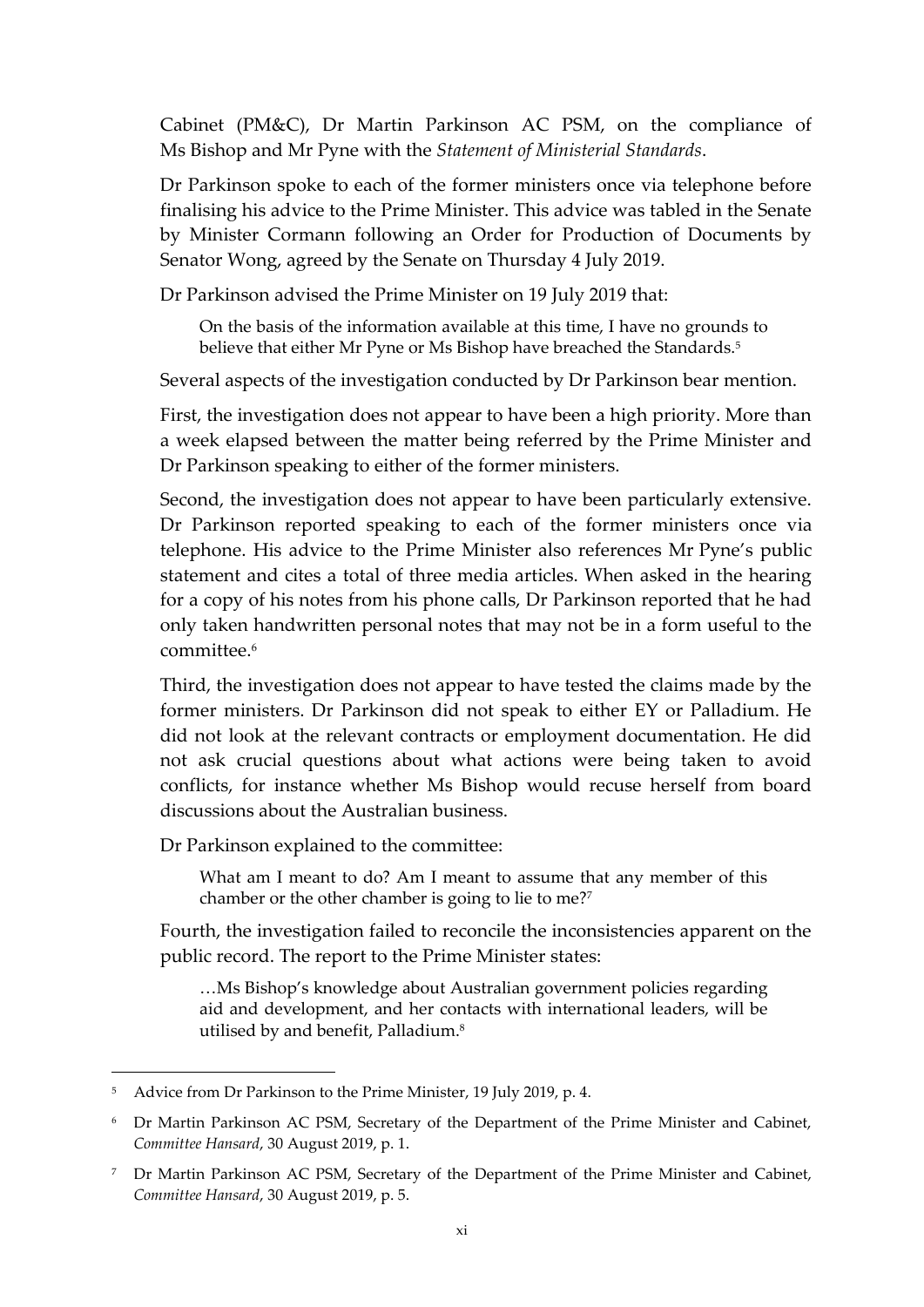Clause 2.25 prohibits former ministers from taking advantage of information to which they have had access as a Minister where that information is not generally available to the public.

Likewise, the investigation failed to properly consider the interaction between the prohibition on ministers undertaking lobbying for eighteen months after leaving office, and Mr Pyne's interests and activities as a part owner of a lobbying firm and a registered lobbyist.

Fifth, the investigation appears to have only considered clause 2.25 of the Ministerial Standards. Clause 2.26 provides a generally applicable principle that:

Ministers shall ensure that their personal conduct is consistent with the dignity, reputation and integrity of the Parliament.<sup>9</sup>

A reasonable observer would conclude that there is at least a question to be answered as to whether Mr Pyne and Ms Bishop had fallen foul of this requirement.

The committee considers that these deficiencies undermined the investigation.

Given the additional information that emerged during the course of this inquiry, it was not appropriate for the Prime Minister to conclude on the basis of Dr Parkinson's original investigation that Mr Pyne and Ms Bishop were not in breach of the Statement of Ministerial Standards.

#### **Recommendation 1**

1

**The committee recommends, in light of the new information uncovered by the inquiry and media reporting, the Prime Minister should request the incoming Secretary of his Department to re-open the investigation of Mr Pyne and Ms Bishop to determine if they have breached the** *Statement of Ministerial Standards***.**

#### **The locus of responsibility**

Dr Parkinson has had a long and respected career as a public servant. He has been trusted by governments of all political persuasions to undertake important work with diligence and discretion.

The committee does not believe that the deficiencies in Dr Parkinson's investigation reflect in any way upon him. The committee is confident that Dr Parkinson did the job the Prime Minister expected him to in the manner expected by the Prime Minister. The problem lies in the Prime Minister's expectations.

<sup>8</sup> Advice from Dr Parkinson to the Prime Minister, 19 July 2019, p. 5.

<sup>9</sup> *Statement on Ministerial Standards*, 30 August 2018, p. 8.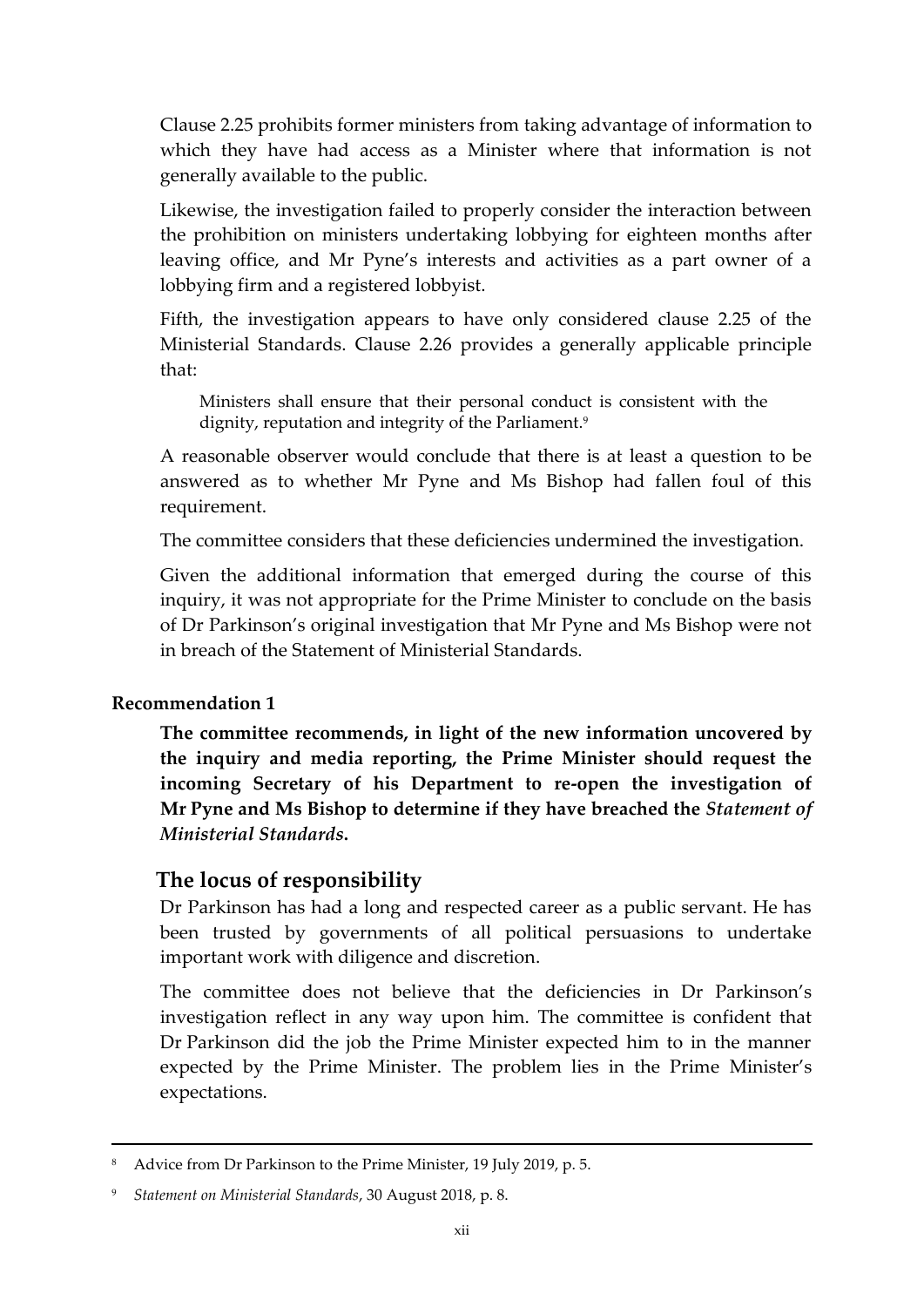The *Statement of Ministerial Standards* belongs to the Prime Minister. The Standards are issued on his authority, and rely on his expectations of ministers to uphold its obligations. Standards are not laws. They are able to be applied flexibly. The current Standards make this plain, stating:

This Statement is principles based and is not a complete list of rules.<sup>10</sup>

Ministers are directly answerable to the Prime Minister for their compliance with the Standards. The current Standards, for instance, state at the outset that:

Ministers are expected to undertake whatever actions may be considered by the Prime Minister to be reasonable in the circumstances to meet the general obligations set out above, including the following specific requirements and procedures.<sup>11</sup>

These attributes mean that in practice the treatment of a particular issue says as much about the Prime Minister as it does about the minister in question.

There is no such thing as getting off on a technicality—a close reading of the text of the standards will not help a minister if their conduct breaches a Prime Minister's expectations.

The Prime Minister's response to the circumstances of Mr Pyne and Ms Bishop suggests that he either sees nothing wrong with their post-ministerial employment or he is unwilling to exercise his Prime Ministerial authority to determine whether ministerial obligations have been breached.

The committee is significantly concerned that this Prime Minister appears unwilling or unable to ensure his Ministerial Standards are appropriately upheld in relation to Ms Bishop and Mr Pyne.

The precedent set by this Prime Minister's indifference raises the question of whether he has the political courage to enforce his Ministerial Standards in relation to the conduct of his Ministers currently under scrutiny.

## **Need for reform**

1

Some submitters to this inquiry have suggested that the conduct of ministers should be subject to oversight by an independent body.

There presently is an external body that does so—the courts.

A minister who abused public office for private ends can expect to find themselves facing consequences under the law.

A significant number of prosecutions have arisen from investigations undertaken by state anti-corruption and integrity commissions. It is time for there to be a federal equivalent.

<sup>10</sup> *Statement on Ministerial Standards*, 30 August 2018, p. 3.

<sup>11</sup> *Statement on Ministerial Standards*, 30 August 2018, Cl 1.5.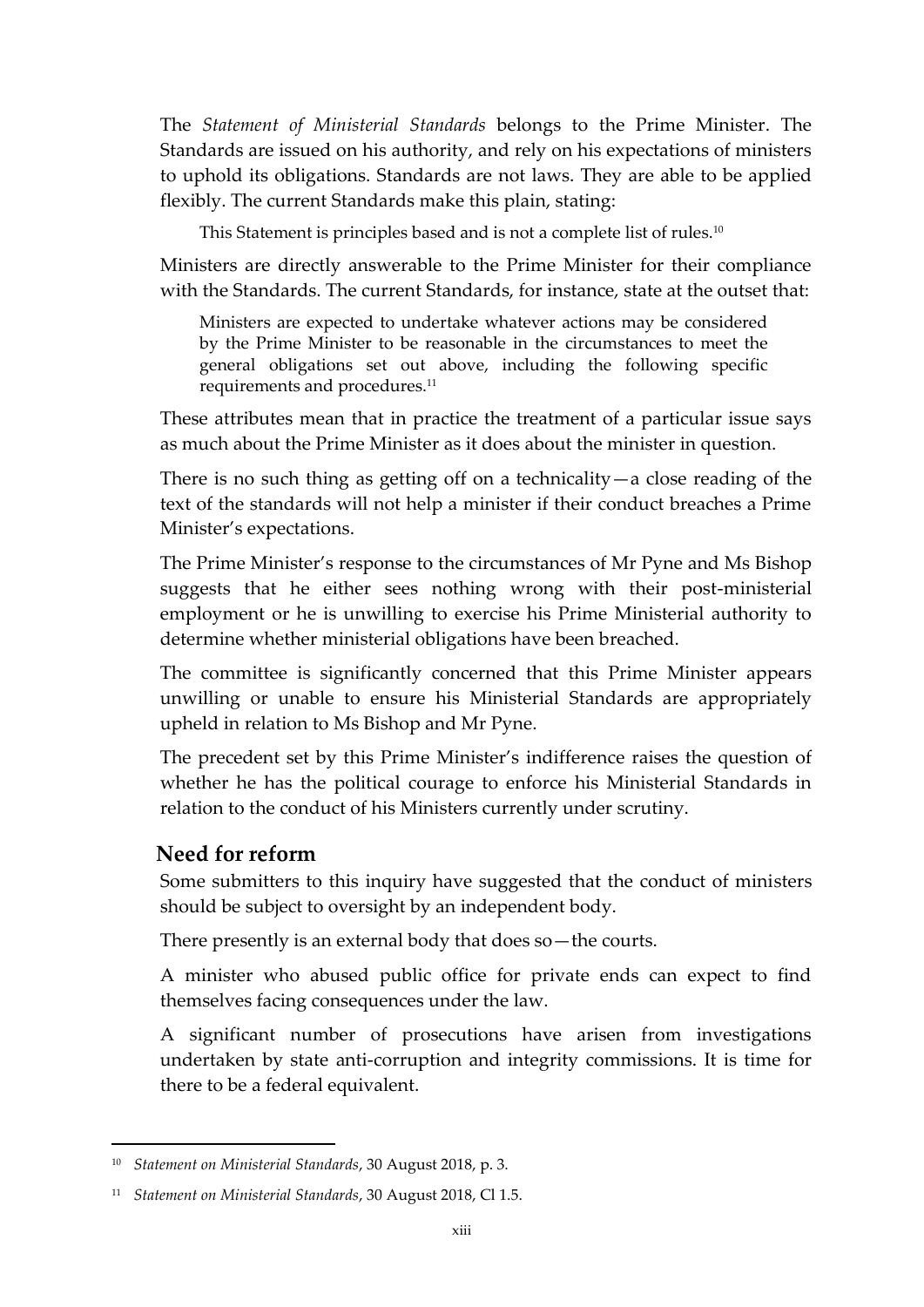After a long resistance, the government has finally agreed. However, the proposal put forward by the government lacks details, and the details that have been provided lack the support of experts and practitioners. Australia deserves a proper national integrity commission.

The case for an independently enforced statement of ministerial standards is less well made out.

None of the submitters has identified a deficiency with the current model that could not be remedied by having a prime minister who cared about integrity and was prepared to hold their ministers to account. The Australian people are entitled to expect this.

Proposals to have an external body enforce ministerial standards are still in their nascent stage of development and would face significant implementation issues. For example, unlike other public officials—such as public servants or judges—ministers bring a set of opinions and preferences to their decision making, and are elected because not despite this.

Ministerial standards are ethics, not laws. Their consequences are political, not legal. This is appropriate as they speak to conduct that, whilst not illegal, nonetheless falls short of public expectations.

The Prime Minister should hold his ministers to account. The Australian people should hold him to account if he does not.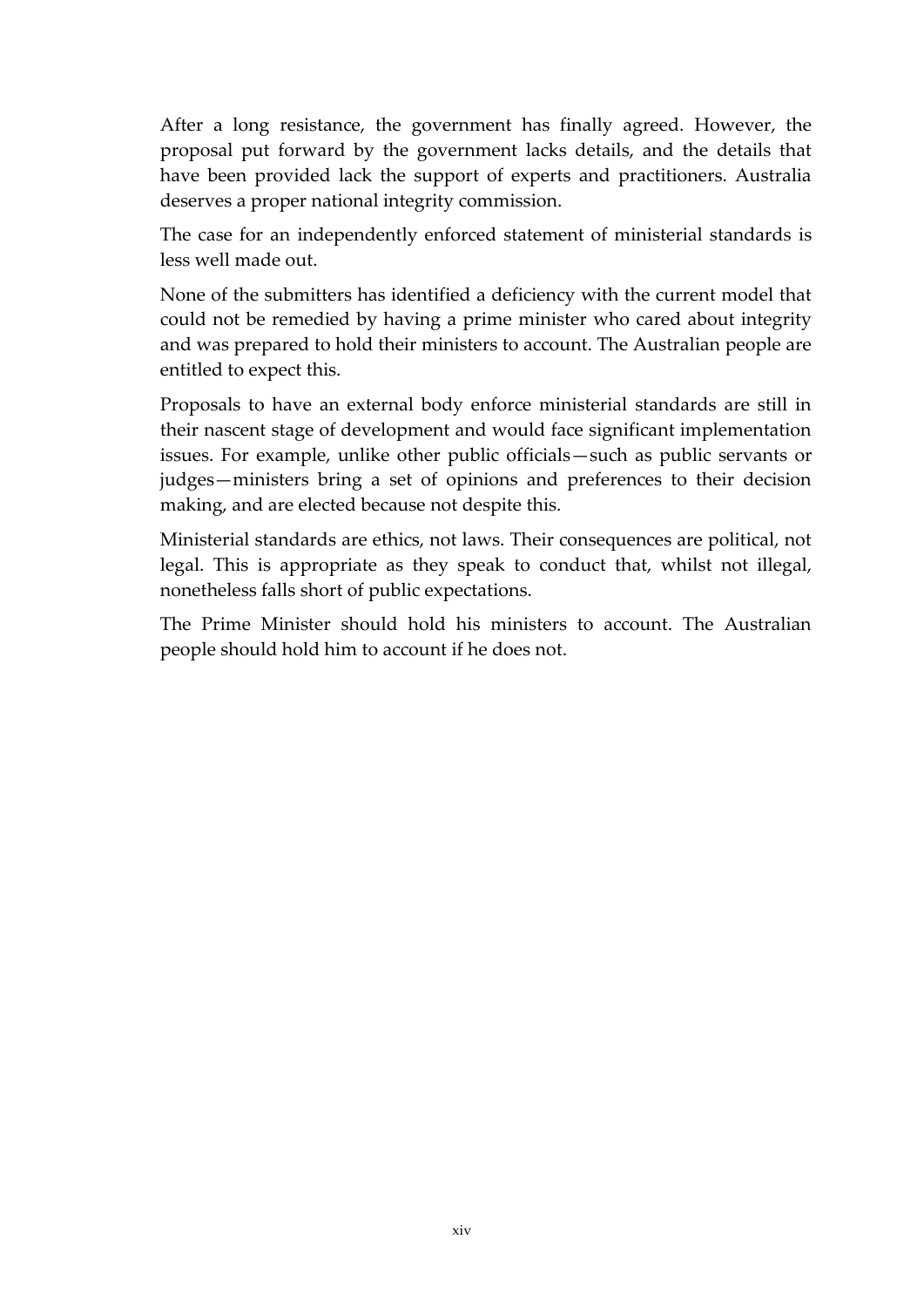## **Chapter 1 Introduction**

#### <span id="page-14-0"></span>**Referral**

- 1.1 On 22 July 2019, the Senate referred the following matter to the Senate Finance and Public Administration References Committee (the committee) for inquiry and report by 10 September 2019:
	- (a) compliance by former Ministers of State with the requirements of paragraph 2.25 of the Prime Minister's Statement of Ministerial Standards, dated 30 August 2018, including, but not limited to the undertakings given by Ministers to comply with their obligations concerning post-ministerial employment, and action taken by the Prime Minister and the Department of the Prime Minister and Cabinet to ensure full compliance by former Ministers with paragraph 2.25 of the Ministerial Standards; and
	- (b) any related matters.<sup>1</sup>
- 1.2 On 9 September 2019, the Senate extended the reporting date to 26 September 2019.<sup>2</sup>

#### **Conduct of the inquiry**

-

- 1.3 Details of the inquiry were placed on the committee's website at: [http://www.aph.gov.au/senate\\_fpa.](http://www.aph.gov.au/senate_fpa) The committee also contacted a number of relevant individuals and organisations to notify them of the inquiry and invite submissions by 12 August 2019.
- 1.4 The committee received nine submissions. Submissions received by the committee are published in Appendix 1.
- 1.5 The committee held two hearings in Canberra, on 30 August 2019 and 5 September 2019.
- 1.6 A list of witnesses who gave evidence is available at Appendix 2.
- 1.7 Submissions and the Hansard transcript of evidence may be accessed through the committee website. References to the Hansard are to the Proof Hansard.

<sup>1</sup> *Journals of the Senate*, No. 4—22 July 2019, p. 158. As part of the referral of the inquiry, the Senate also noted a number of matters in relation to the Hon. Christopher Pyne's post-ministerial employment by EY, the full motion is set out at Appendix 3.

<sup>2</sup> *Journals of the Senate*, No. 12—9 September 2019, p. 383.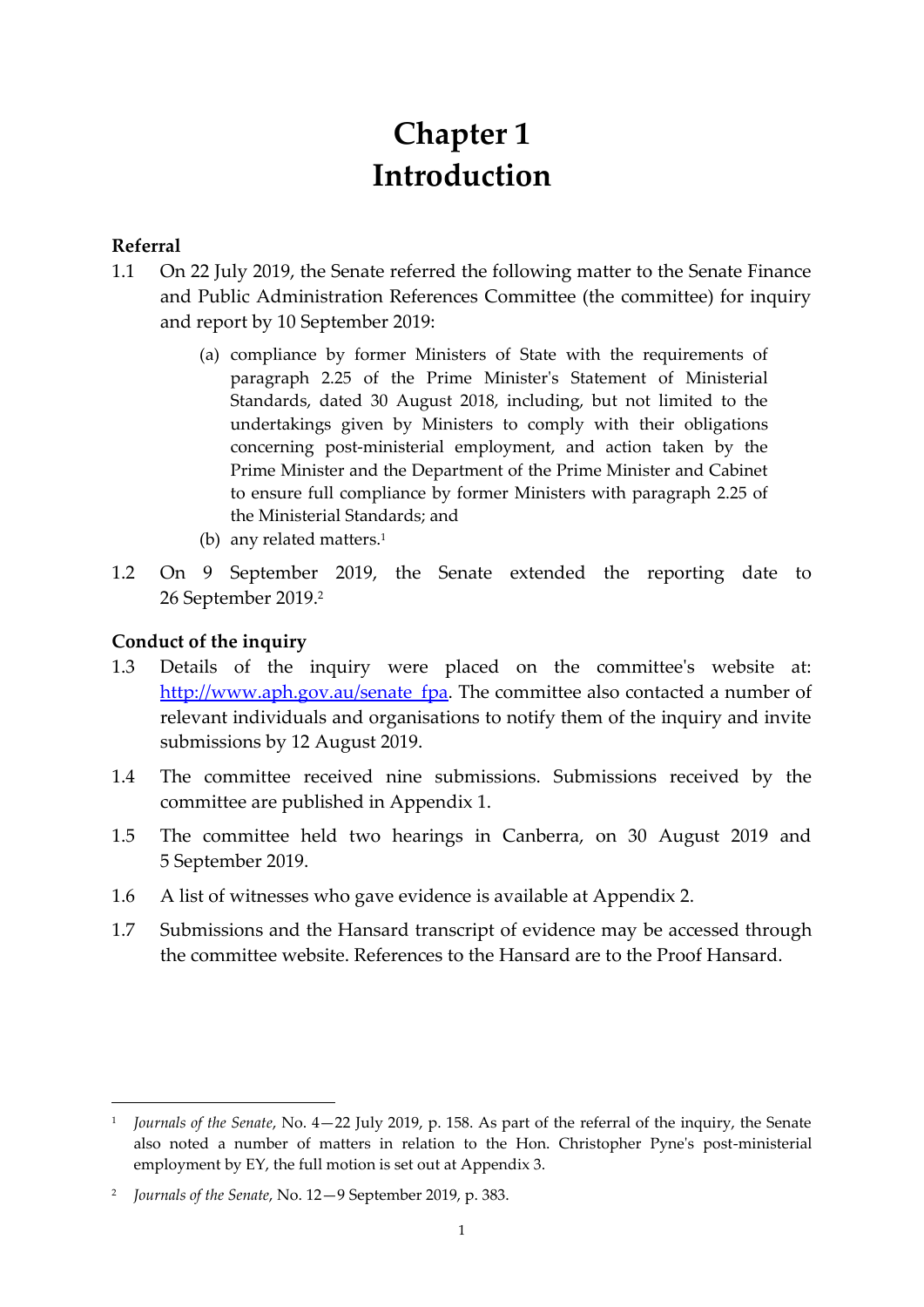#### **Report structure**

- 1.8 This report is comprised of three chapters, as follows:
	- Chapter 1 covers the referral and conduct of the inquiry;
	- Chapter 2 sets out the background to the inquiry; and
	- Chapter 3 discusses the key issues in relation to the inquiry.

#### **Acknowledgements**

1.9 The committee thanks the individuals and organisations who participated in the public hearings as well as those that made written submissions.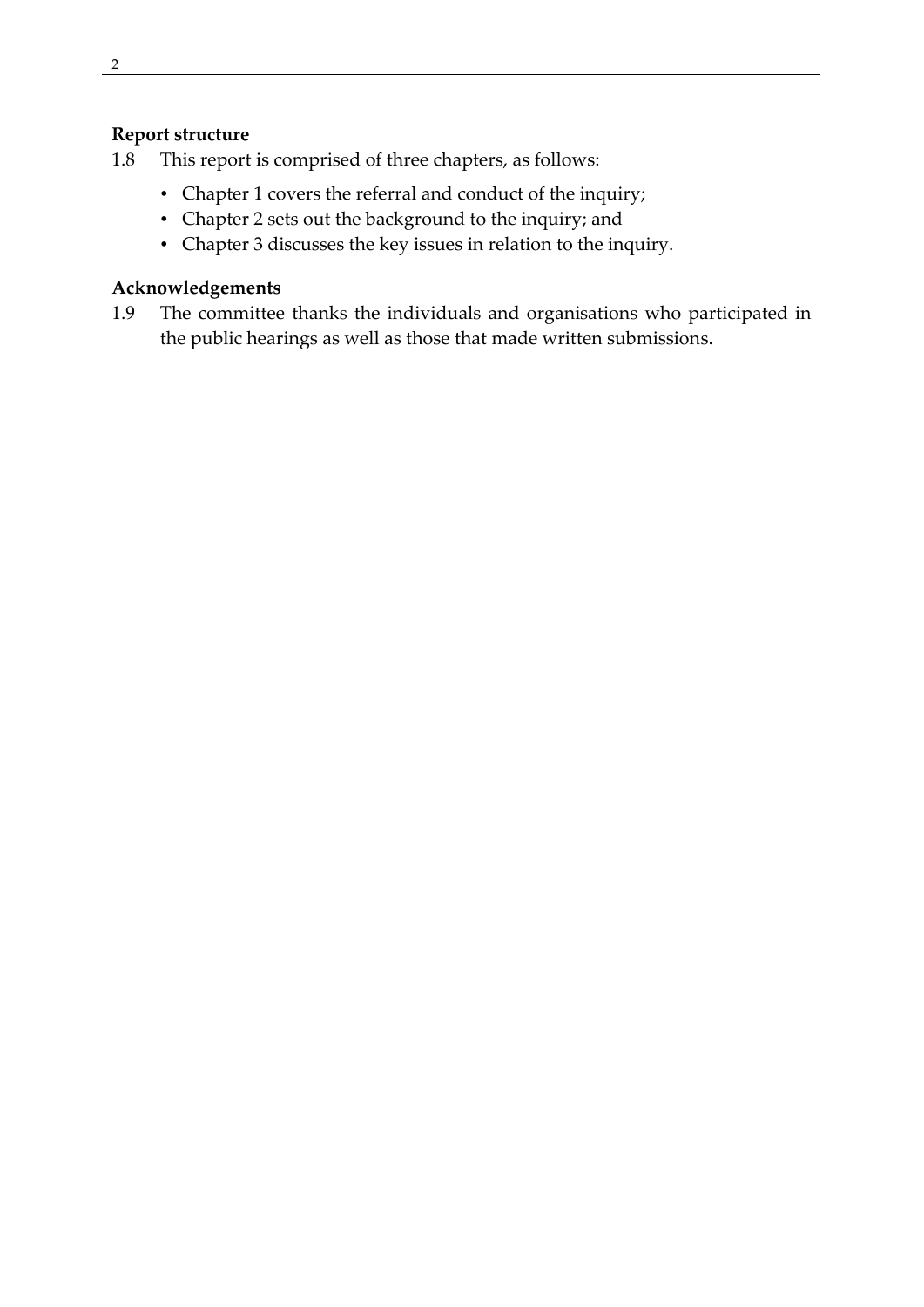## **Chapter 2 Background to the inquiry**

## <span id="page-16-1"></span><span id="page-16-0"></span>**Introduction**

- 2.1 In June and July 2019 there was media reporting on new roles for two former Ministers of the current government, the Hon. Christopher Pyne and the Hon. Julie Bishop.<sup>1</sup> Mr Pyne, who until late May 2019, was the Minister for Defence, was reported as being employed by consultancy firm EY, which undertakes work for the Australian Government, including for the Department of Defence. Ms Bishop, who was Minister for Foreign Affairs until August 2018, had reportedly taken on a position on the board of Palladium, a provider of a range services to the Australian Government, including to the Department of Foreign Affairs and Trade.<sup>2</sup>
- 2.2 The nature of both Mr Pyne and Ms Bishop's roles gave rise to the question of whether these new roles were compliant with the obligations of former Ministers with the Prime Minister's *Statement of Ministerial Standards*  (Ministerial Standards). On 4 July 2019, Senator the Hon. Mathias Cormann, Minister for Finance, made a statement to the Senate relating to Ministerial Standards.<sup>3</sup> Senator Cormann advised that the Prime Minister, the Hon. Scott Morrison MP, had sought a advice from the then Secretary of the Department of the Prime Minister and Cabinet (PM&C), Dr Martin Parkinson AC PSM, on the compliance of 'two former ministers in our government' with the Ministerial Standards.<sup>4</sup>
- 2.3 On 22 July 2019, Senator Cormann tabled correspondence in the Senate from Dr Parkinson to the Prime Minister.<sup>5</sup> This correspondence outlined the outcome of Dr Parkinson's investigation into compliance by former Ministers Pyne and Bishop with the Ministerial Standards.

<sup>4</sup> Senator the Hon. Mathias Cormann, Minister for Finance, *Senate Hansard*, 4 July 2019, p. 172.

<sup>-</sup><sup>1</sup> See, for example, Edmund Tadros and Tom McIlroy, 'The Fixer in a fix over EY move', *Australian Financial Review*, 26 June 2019, [https://www.afr.com/companies/professional-services/the-fixer-in](https://www.afr.com/companies/professional-services/the-fixer-in-a-fix-over-ey-move-20190626-p521cj)[a-fix-over-ey-move-20190626-p521cj](https://www.afr.com/companies/professional-services/the-fixer-in-a-fix-over-ey-move-20190626-p521cj) (accessed 25 July 2019); Jennifer Hewett, 'Julie Bishop joins Palladium board', *Australian Financial Review*, 2 July 2019, <https://www.afr.com/politics/federal/julie-bishop-joins-palladium-board-20190701-p5230f> (accessed 25 July 2019).

<sup>2</sup> Palladium, *Submission 8.1*, p. 1.

<sup>3</sup> Senator the Hon. Mathias Cormann, Minister for Finance, *Senate Hansard*, 4 July 2019, p. 172.

<sup>&</sup>lt;sup>5</sup> Senator the Hon. Mathias Cormann, Minister for Finance, correspondence to Senator the Hon. Scott Ryan, President of the Senate, 22 July 2019 (tabled 22 July 2019).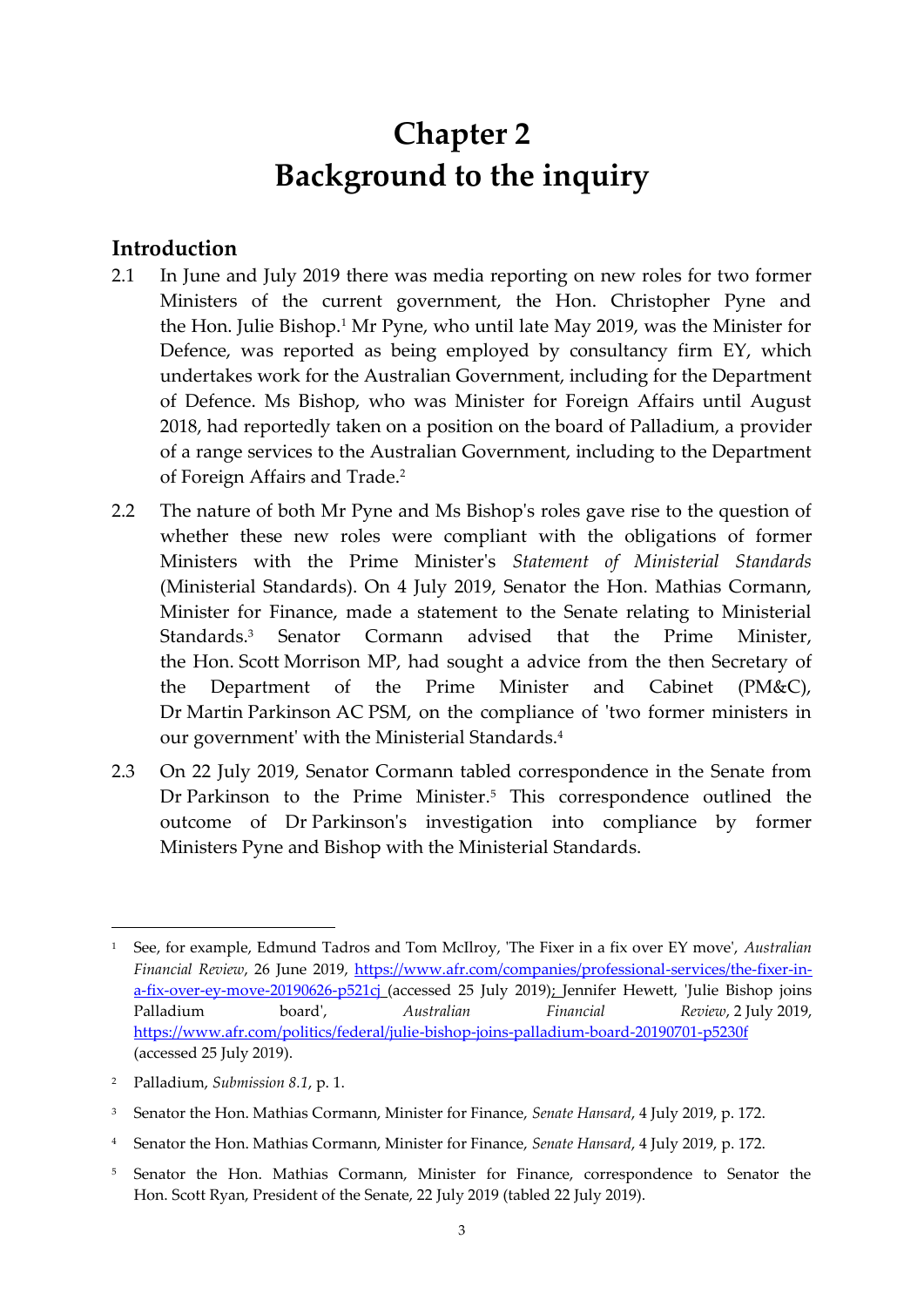- 2.4 This chapter:
	- sets out the background to the relevant section of the Ministerial Standards;
	- gives and overview of the timelines for the appointment of Mr Pyne and Ms Bishop to their respective positions with EY and Palladium; and
	- summarises Dr Parkinson's findings in his advice to the Prime Minister.

## <span id="page-17-0"></span>**Statement on Ministerial Standards**

2.5 The Ministerial Standards set out the Prime Minister's expectations for the conduct and behaviour of members of his Ministry. Although referred to by various titles under different Prime Ministers, such standards have been in place since 1996, when the then Prime Minister, the Hon. John Howard, introduced a ministerial code of conduct.<sup>6</sup> The most recent version of the Ministerial Standards was released on 30 August 2018, shortly after Mr Morrison became Prime Minister.<sup>7</sup> An abstract describes the purpose of the Ministerial Standards:

> The Australian people deserve a Government that will act with integrity and in the best interests of the people they serve.

> Serving the Australian people as Ministers and Assistant Ministers is an honour and comes with expectations to act at all times to the highest possible standards of probity.

> All Ministers and Assistant Ministers are expected to conduct themselves in line with standards established in this Statement in order to maintain the trust of the Australian people.

> All parliamentarians are required to disclose private interests to the parliament. Given the additional powers of Ministers and Assistant Ministers, the Prime Minister expects them to provide him with additional information about their private interests to ensure there are no conflicts with their roles as ministers.

> This Statement is principles based and is not a complete list of rules. The Prime Minister expects all ministers in the Australian Government to live up to the high standards expected of them by the Australian people at all times.<sup>8</sup>

2.6 The 1996 document, *'A guide on key elements of ministerial responsibility*', did not contain limitations on the nature of the post-parliamentary employment of

<sup>6</sup> Janet Wilson and Margaret Healy, 'That's it, I'm leaving: ministerial departures 1901–2017', *Research Publications*, Australian Parliamentary Library, 12 July 2017, p. 7, [https://www.aph.gov.au/About\\_Parliament/Parliamentary\\_Departments/Parliamentary\\_Library/p](https://www.aph.gov.au/About_Parliament/Parliamentary_Departments/Parliamentary_Library/pubs/rp/rp1718/Chronology/Departures) [ubs/rp/rp1718/Chronology/Departures](https://www.aph.gov.au/About_Parliament/Parliamentary_Departments/Parliamentary_Library/pubs/rp/rp1718/Chronology/Departures) (accessed 21 August 2019).

<sup>7</sup> *Statement on Ministerial Standards*, 30 August 2018, [https://www.pmc.gov.au/resource](https://www.pmc.gov.au/resource-centre/government/statement-ministerial-standards)[centre/government/statement-ministerial-standards](https://www.pmc.gov.au/resource-centre/government/statement-ministerial-standards) (accessed 23 July 2019).

<sup>8</sup> *Statement on Ministerial Standards*, 30 August 2018, p. 3.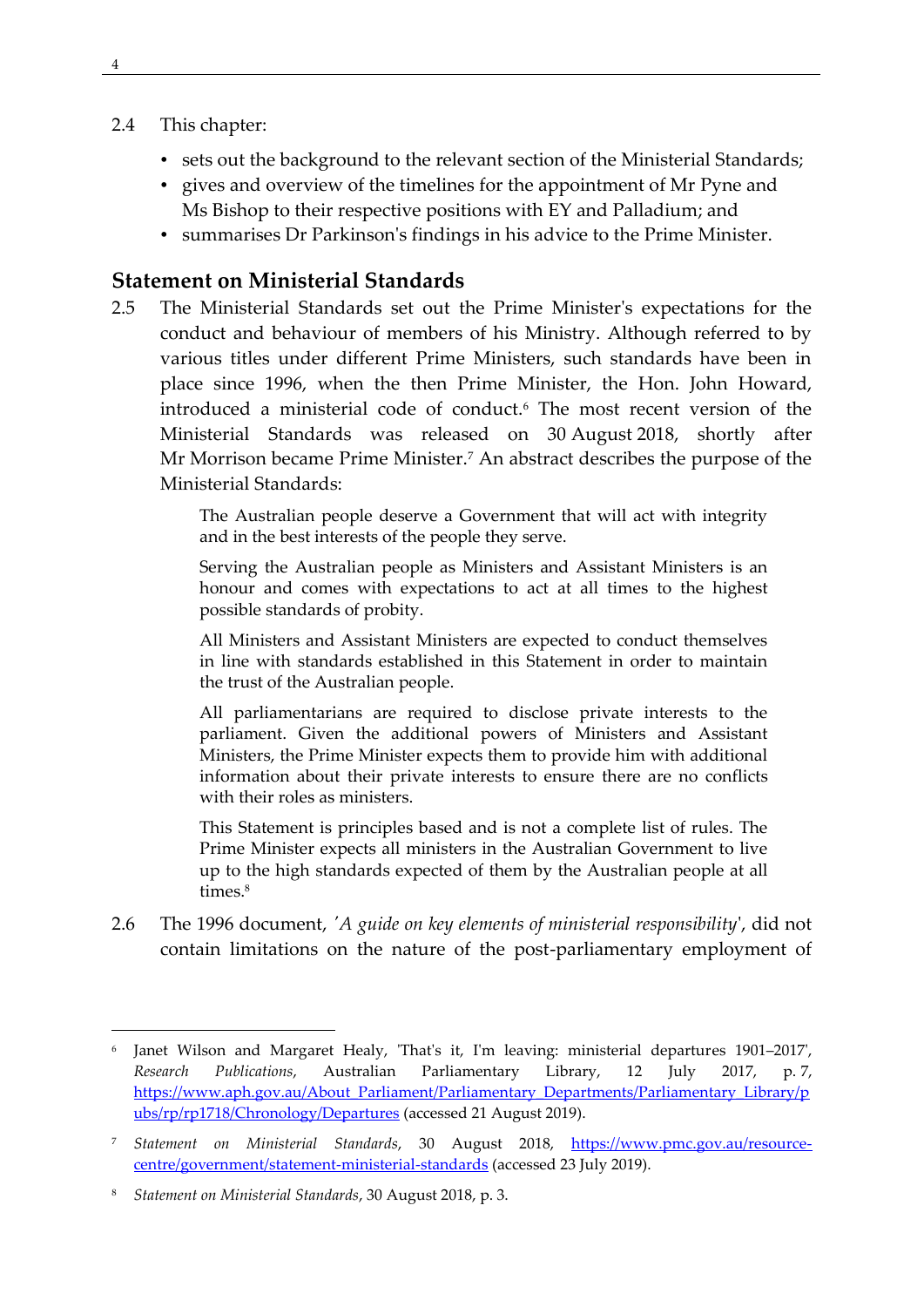former ministers.<sup>9</sup> In 2007, then Prime Minister, the Hon. Kevin Rudd, issued '*Standards of Ministerial Ethics*', which provided a 12-month limitation on the types of employment that former Ministers could undertake.<sup>10</sup> The December 2013 *Statement of Ministerial Standards*, issued by the then Prime Minister, the Hon. Tony Abbott, provided for an 18 month restraint.<sup>11</sup>

2.7 The relevant section of the current Ministerial Standards reads:

#### **Post-ministerial employment**

2.25. Ministers are required to undertake that, for an eighteen month period after ceasing to be a Minister, they will not lobby, advocate or have business meetings with members of the government, parliament, public service or defence force on any matters on which they have had official dealings as Minister in their last eighteen months in office. Ministers are also required to undertake that, on leaving office, they will not take personal advantage of information to which they have had access as a Minister, where that information is not generally available to the public.

2.26. Ministers shall ensure that their personal conduct is consistent with the dignity, reputation and integrity of the Parliament.<sup>12</sup>

## <span id="page-18-0"></span>**Timelines of appointments**

2.8 This section sets out the timelines leading up to the post-ministerial employment of Mr Pyne by EY, and the post-ministerial appointment of Ms Bishop by Palladium.

#### <span id="page-18-1"></span>*Mr Pyne and EY*

1

2.9 In June 2019, it was reported in the media that Mr Pyne, the former Minister for Defence, had accepted employment with EY.<sup>13</sup> Both EY and Mr Pyne responded to these reports, and the speculation that this employment may be in breach of the Ministerial Standards.

<sup>9</sup> *A Guide on Key Elements of Ministerial Responsibility*, April 1996, [https://parlinfo.aph.gov.au/parlInfo/download/media/pressrel/NEV20/upload\\_binary/NEV20.pdf;](https://parlinfo.aph.gov.au/parlInfo/download/media/pressrel/NEV20/upload_binary/NEV20.pdf;fileType=application%2Fpdf) [fileType=application%2Fpdf#search=%22media/pressrel/NEV20%22](https://parlinfo.aph.gov.au/parlInfo/download/media/pressrel/NEV20/upload_binary/NEV20.pdf;fileType=application%2Fpdf) (accessed 21 August 2019).

<sup>10</sup> *Standards of Ministerial Ethics*, December 2007, p. [7], [https://parlinfo.aph.gov.au/parlInfo/download/library/jrnart/KT6P6/upload\\_binary/KT6P6.pdf;file](https://parlinfo.aph.gov.au/parlInfo/download/library/jrnart/KT6P6/upload_binary/KT6P6.pdf;fileType=application%2Fpdf) [Type=application%2Fpdf#search=%22library/jrnart/KT6P6%22](https://parlinfo.aph.gov.au/parlInfo/download/library/jrnart/KT6P6/upload_binary/KT6P6.pdf;fileType=application%2Fpdf) (accessed 21 August 2019).

<sup>11</sup> *Statement of Ministerial Standards*, December 2013, p. 6, [https://parlinfo.aph.gov.au/parlInfo/download/library/jrnart/4707269/upload\\_binary/4707269.pdf;f](https://parlinfo.aph.gov.au/parlInfo/download/library/jrnart/4707269/upload_binary/4707269.pdf;fileType=application%2Fpdf) [ileType=application%2Fpdf#search=%22library/jrnart/4707269%22](https://parlinfo.aph.gov.au/parlInfo/download/library/jrnart/4707269/upload_binary/4707269.pdf;fileType=application%2Fpdf) (accessed 21 August 2019).

<sup>12</sup> *Statement on Ministerial Standards*, 30 August 2018, p. 8.

<sup>13</sup> See, for example, Edmund Tadros and Tom McIlroy, 'The Fixer in a fix over EY move', the *Australian Financial Review*, 26 June 2019; Christopher Knaus, 'Christopher Pyne takes job with consulting firm EY to help grow defence business', *The Guardian Australia*, 26 June 2019, https://www.theguardian.com/australia- [news/2019/jun/26/christopher-pyne-takes-job-with](https://www.theguardian.com/australia-%20news/2019/jun/26/christopher-pyne-takes-job-with-consulting-firm-ey-to-help-grow-defence-business)[consulting-firm-ey-to-help-grow-defence-business](https://www.theguardian.com/australia-%20news/2019/jun/26/christopher-pyne-takes-job-with-consulting-firm-ey-to-help-grow-defence-business) (accessed 25 July 2019).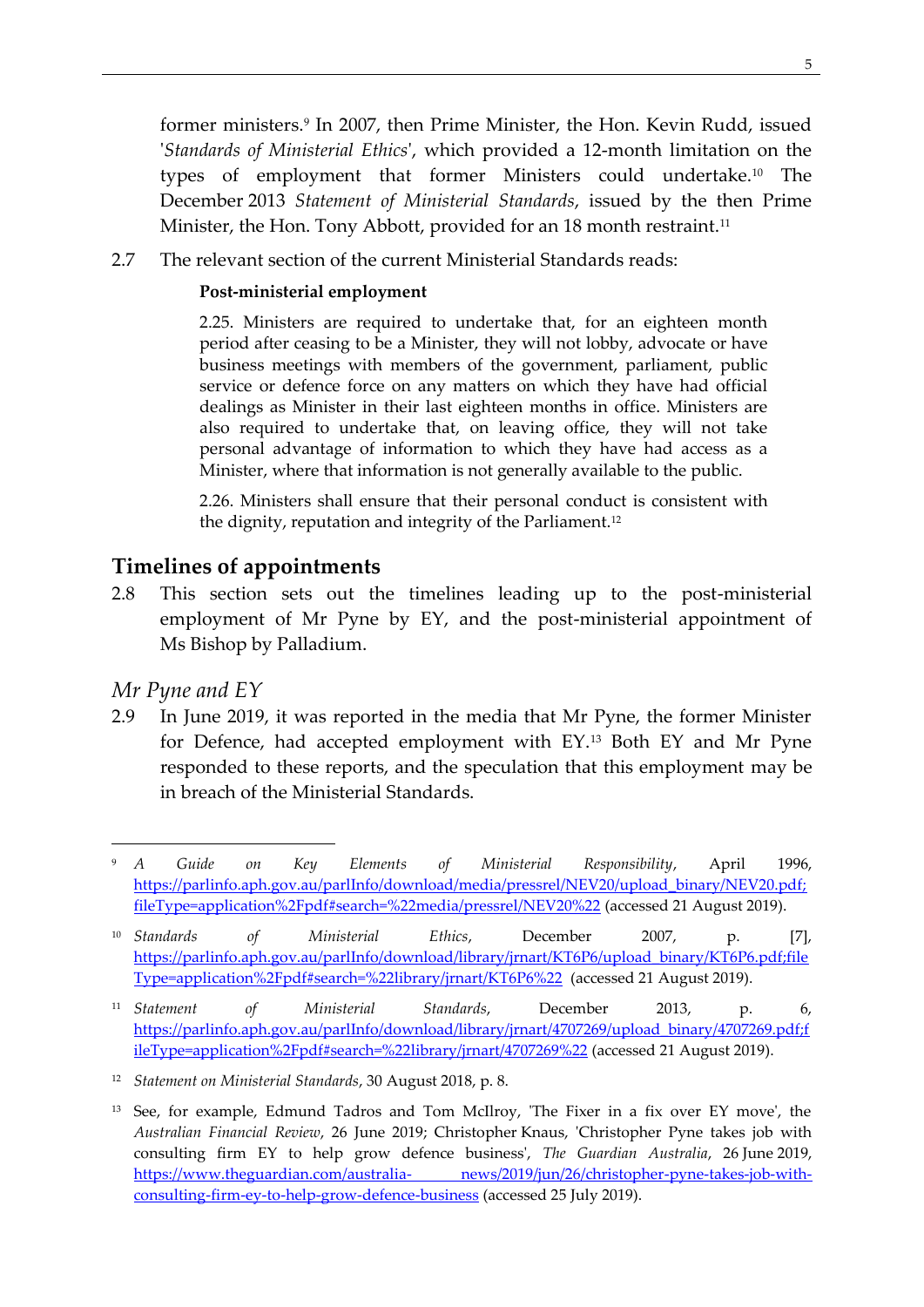2.10 In responding to these reports, an EY spokesperson initially stated that Mr Pyne's role would be related to building EY's defence capability.<sup>14</sup> EY subsequently stated that Mr Pyne's role would be related to the 'private sector side of the business':

> He will not be lobbying or meeting with public sector MPs, public service or defence force in his EY role. He is supporting the private sector side of the business.<sup>15</sup>

- 2.11 In speaking of Mr Pyne's employment with EY, Mr Mark Stewart, an EY Partner and Defence Industry Leader, informed the *Australian Financial Review* that Mr Pyne was engaged 'to help lead conversations about what states need to do to meet the challenges and opportunities this huge defence investment will bring'.<sup>16</sup>
- 2.12 In a statement on his Twitter account on 29 June 2019, Mr Pyne set out the parameters of his role with EY, and explained how his role was not in breach of the ministerial standards:

I have not taken personal advantage of information I received as a Minister in the Defence portfolio that is not otherwise publicly available. I have not lobbied or had business meetings with any members of the government, public service or defence force on any matters on which I have had official dealings as a Minister in the last eighteen months.

…

1

I intend to ensure that anyone I provide advice to has rigorous processes and procedures in place to ensure I am not put in a position where the Ministerial Code of Conduct might be breached.<sup>17</sup>

2.13 Table 2.1 sets out the chronology of key events relating to the Mr Pyne's resignation as a Minister and consultancy arrangements with EY.

<sup>14</sup> Edmund Tadros and Tom McIlroy, 'The Fixer in a fix over EY move', *Australian Financial Review*, 26 June 2019.

<sup>15</sup> Edmund Tadros and Tom McIlroy, 'The Fixer in a fix over EY move', *Australian Financial Review*, 26 June 2019.

<sup>16</sup> Edmund Tadros and Tom McIlroy, 'The Fixer in a fix over EY move', *Australian Financial Review*, 26 June 2019.

<sup>&</sup>lt;sup>17</sup> Christopher Pyne, 29 June 2019,<https://twitter.com/cpyne/status/1145173148733591554> (accessed 26 July 2019).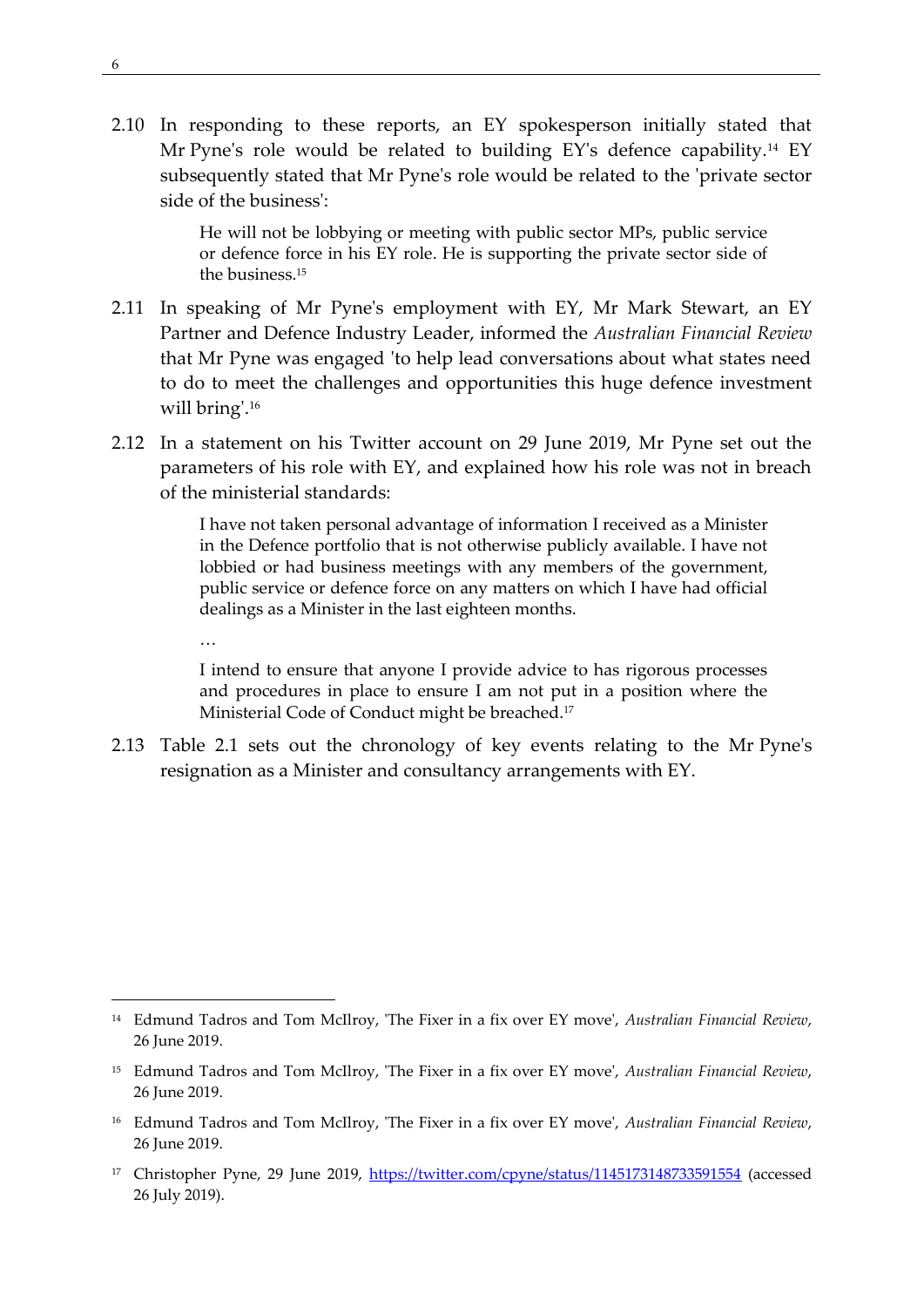| Date          | Event                                                                                                                                                                                                                                                                 |
|---------------|-----------------------------------------------------------------------------------------------------------------------------------------------------------------------------------------------------------------------------------------------------------------------|
| 1 March 2019  | EY scheduled to host a Future SA Forum with Mr Pyne.<br>However, the event is postponed by Future SA on 22 February<br>2019                                                                                                                                           |
| 2 March 2019  | Mr Pyne announces his retirement from his political career                                                                                                                                                                                                            |
| 7 March 2019  | Mr Mark Stewart, Partner, Defence Industry Leader, EY,<br>contacted Mr Pyne requesting a meeting to discuss his (Mr<br>Pyne's) post-retirement plans. Meeting scheduled for 8 April<br>2019                                                                           |
| 15 March 2019 | EY hosts the Future SA Forum, which is attended by Mr Pyne                                                                                                                                                                                                            |
| 8 April 2019  | EY met with Mr Pyne. At this meeting, they discussed Mr<br>Pyne's post-retirement plans and his interest in utilising his<br>experience as a politician and Minister to assist a professional<br>services firm grow their private sector defence industry<br>business |
| 11 April 2019 | 2019 Federal election announced                                                                                                                                                                                                                                       |
| 17 April 2019 | Mr Stewart (on behalf of EY) formally offers consultancy<br>agreement to Mr Pyne                                                                                                                                                                                      |
| 20 April 2019 | Mr Pyne accepts offer and suggests start date of 1 June 2019                                                                                                                                                                                                          |
| 18 May 2019   | 2019 Federal election held                                                                                                                                                                                                                                            |
| 29 May 2019   | Prime Minister's second ministry sworn in. Mr Pyne ceases to<br>be the Minister for Defence <sup>18</sup>                                                                                                                                                             |
| 7 June 2019   | Consultancy agreement commences                                                                                                                                                                                                                                       |

**Table 2.1 Chronology of key events: Mr Christopher Pyne and EY**

*Source: Except where otherwise referenced, the material in this table is derived from EY, Submission 4, p.4.* 

#### <span id="page-20-0"></span>*Ms Bishop and Palladium*

-

- 2.14 In early July 2019, Palladium announced the appointment of Ms Bishop to a role as a director, and this appointment was also the subject of media reports.<sup>19</sup>
- 2.15 In its media release, Palladium referred to Ms Bishop's contacts and expertise:

[Ms] Bishop brings a network of global contacts, years of public service experience and background in driving innovation in international development.<sup>20</sup>

<sup>&</sup>lt;sup>18</sup> Dr Martin Parkinson AC PSM, Secretary of the Department of the Prime Minister and Cabinet, *Committee Hansard*, 30 August 2019, p. 3.

<sup>19</sup> See, for example, Jennifer Hewett, 'Julie Bishop joins Palladium board', *Australian Financial Review*, 2 July 2019.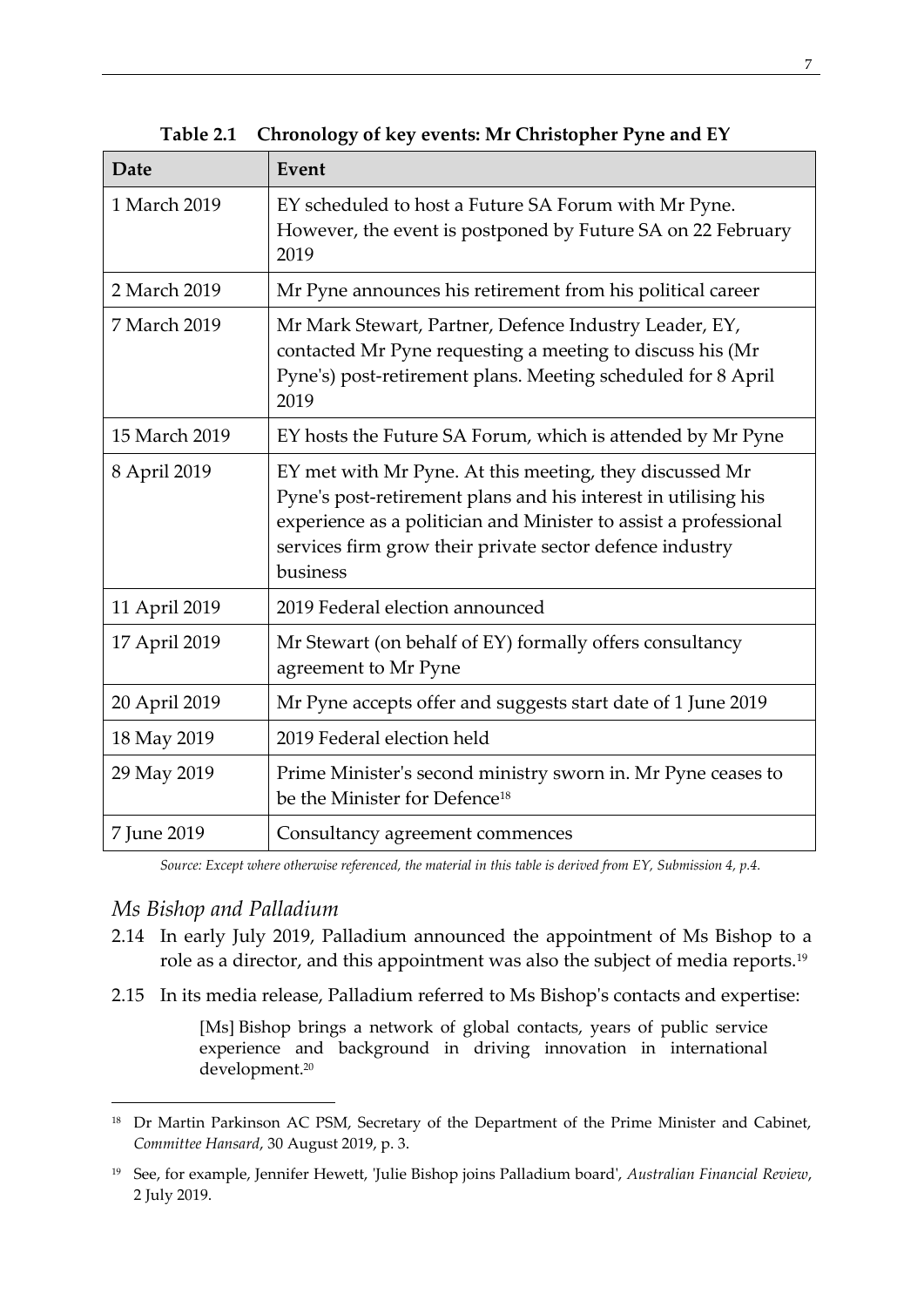2.16 Ms Bishop did not make any public statements about this post-ministerial role.

| Date           | Event                                                                                                                                                                                                                                                                                     |
|----------------|-------------------------------------------------------------------------------------------------------------------------------------------------------------------------------------------------------------------------------------------------------------------------------------------|
| 26 August 2018 | Ms Bishop resigns from the Ministry                                                                                                                                                                                                                                                       |
| November 2018  | Two directors of Palladium advise of their intention to retire<br>from the board in mid-2019 (retirement date was ultimately end<br>of May 2019)                                                                                                                                          |
| 3 June 2019    | Kim Bredhauer, Executive Chairman of Palladium, and<br>Christopher Hirst, Chief Executive Officer of Palladium, agree<br>to approach Ms Bishop about the possibility of joining the board                                                                                                 |
| 5 June 2019    | Mr Bredhauer contacts Ms Bishop to ask if she would be<br>interested in exploring an opportunity to join the board as a<br>non-executive director. Mr Bredhauer had previously met<br>Ms Bishop once when she was an opposition member of<br>Parliament, prior to her becoming a Minister |
| 6 June 2019    | Ms Bishop indicates she could be interested and a meeting is<br>arranged to discuss the opportunity                                                                                                                                                                                       |
| 11 June 2019   | Mr Bredhauer and Ms Bishop meet in Perth and discuss the<br>company and the non-executive director role. During this<br>meeting Ms Bishop made it very clear that she was limited in<br>what she could do in adherence to the Ministerial Standards                                       |
| 13 June 2019   | Mr Bredhauer advises the current board that he has met with<br>Ms Bishop regarding a non-executive director role and<br>schedules a board call to discuss                                                                                                                                 |
| 13 June 2019   | Ms Bishop confirms to Mr Bredhauer that she is interested in<br>appointment as a non-executive director                                                                                                                                                                                   |
| 21 June 2019   | Mr Hirst and Mr Bredhauer have a conference call with<br>Ms Bishop. This is Mr Hirst's first interaction with Ms Bishop,<br>and Ms Bishop immediately explains the requirements set out<br>in the Ministerial Standards.                                                                  |
| 25 June 2019   | Ms Bishop is sent a draft induction pack, which does not<br>include a letter of appointment                                                                                                                                                                                               |
| 27 June 2019   | Ms Bishop meets with Darryn Purdy, Executive Director of<br>Palladium, and Ken Warriner, outgoing Chairman of the Board                                                                                                                                                                   |

| Table 2.2 Chronology of key events: Mr Julie Bishop and Palladium |  |  |
|-------------------------------------------------------------------|--|--|
|                                                                   |  |  |

<sup>20</sup> Palladium, 'Julie Bishop Joins Palladium Board of Directors', *Media Release*, 1 July 2019, <https://thepalladiumgroup.com/news/Julie-Bishop-Joins-Palladium-Board-of-Directors> (accessed 26 July 2019).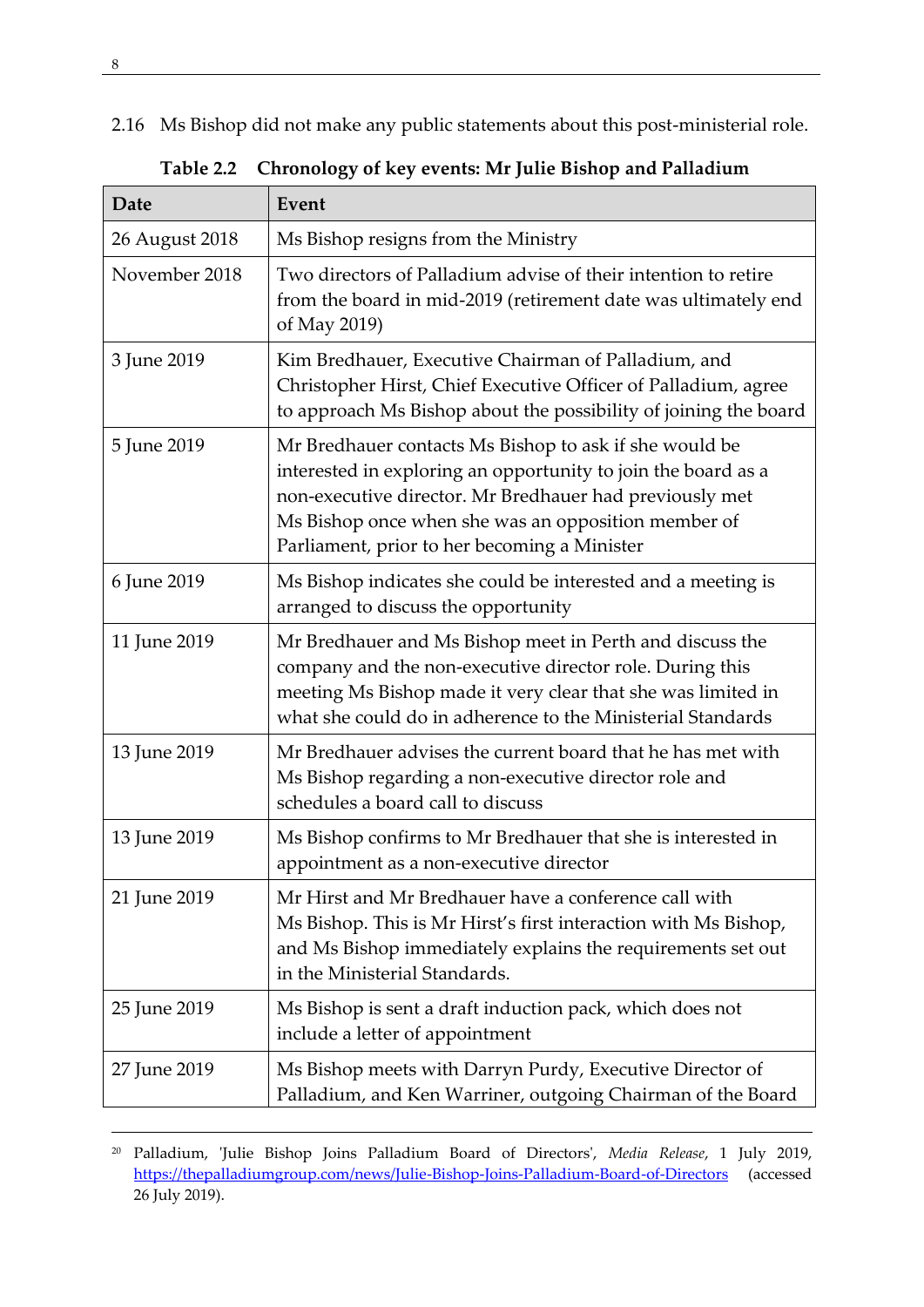|              | of Palladium, in Sydney to discuss Ms Bishop's possible<br>appointment. Three non-executive directors join the discussion<br>remotely: John Eales from Australia, Charlie Middleton from<br>the United Kingdom and Alonzo Fulgham from the United<br><b>States</b> |
|--------------|--------------------------------------------------------------------------------------------------------------------------------------------------------------------------------------------------------------------------------------------------------------------|
| 28 June 2019 | Board meeting to officially confirm appointment. Board<br>unanimously approves the appointment of Ms Bishop as a non-<br>executive director                                                                                                                        |

*Source: Except as otherwise referenced, material in this table is derived from Palladium, Submission 8.1, p. 2.*

## <span id="page-22-0"></span>**Investigation by Dr Parkinson**

- 2.17 As noted above, the Prime Minister sought advice from the Secretary of the Department of PM&C on whether Mr Pyne and Ms Bishop's roles with EY and Palladium, respectively, were in compliance with the Ministerial Standards. The section below outlines the findings in Dr Parkinson's report to the Prime Minister.
- 2.18 By way of introduction, Dr Parkinson set out a distinction between the experience and knowledge that a person obtained as a Minister:

It is not reasonable to think that former Ministers can or will 'forget' all information or knowledge gained by them in the course of their ministerial roles. Nor, in my view, can the experience a Minister gains from fulfilling that role be extinguished when they undertake a role after leaving the Parliament.

In this regard, a distinction should be drawn between experience a person gains through being a Minister and specific knowledge they acquire through performing the role. It is the latter which is pertinent to the [Ministerial] Standards.

Notwithstanding this, former Ministers should take care to not divulge the deliberations of the Cabinet or the confidential briefing provided to them by the public service in order to gain benefit for themselves or another party post their ministerial position.<sup>21</sup>

## <span id="page-22-1"></span>*Mr Pyne*

- 2.19 In the report into compliance with Ministerial Standards, Dr Parkinson set out the matters he had taken into account in his investigation of Mr Pyne's appointment, including:
	- Mr Pyne's public statement issued on 29 June 2019;
	- an article in the *Australian Financial Review*, dated 27 June 2019 reporting quotes from a spokesperson for  $EY;^{22}$  and

<sup>&</sup>lt;sup>21</sup> Advice from Dr Parkinson to the Prime Minister, 19 July 2019, p. 2.

<sup>22</sup> Edmund Tadros and Tom McIlroy, 'Pressure builds on Pyne over EY role', *Australian Financial Review*, 27 June 2019, [https://www.afr.com/business/professional-services/pressure-builds-on](https://www.afr.com/business/professional-services/pressure-builds-on-pyne-over-ey-role-20190627-p521pa)[pyne-over-ey-role-20190627-p521pa](https://www.afr.com/business/professional-services/pressure-builds-on-pyne-over-ey-role-20190627-p521pa) (accessed 25 July 2019).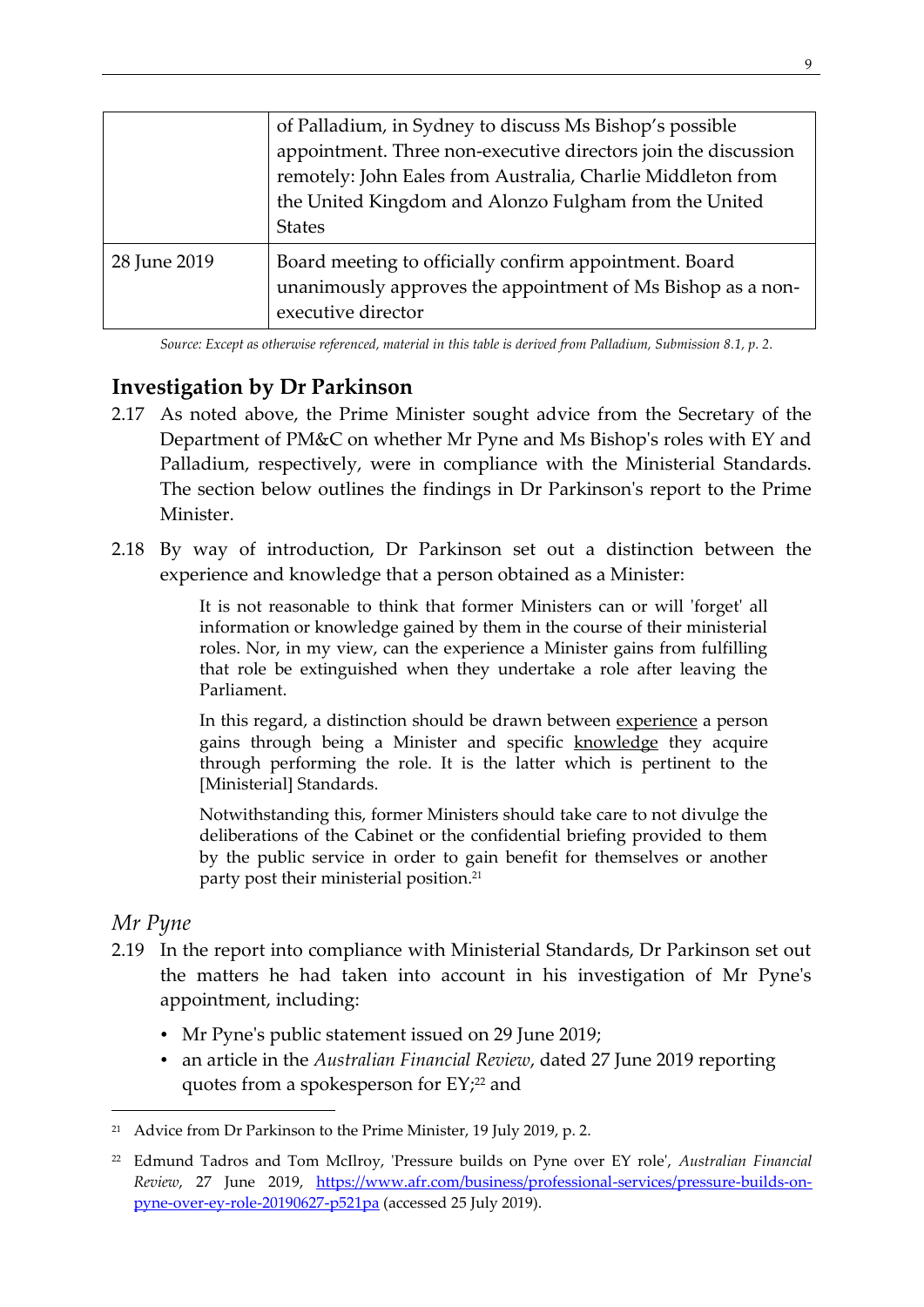- an interview between Dr Parkinson and Mr Pyne on 11 July.
- 2.20 Dr Parkinson stated:

On the basis of the information available to me, it is not evident that Mr Pyne has disclosed defence related information that is not in the public domain for his personal benefit. Further there is no evidence to suggest that Mr Pyne has lobbied, advocated or had business meetings with members of the Government, parliament, public service or defence force that relate to the matters he dealt with as a Minister in the defence portfolio.<sup>23</sup>

2.21 Dr Parkinson also stated:

I am satisfied that Mr Pyne is plainly aware of his obligations under the Standards, and that he is aware he cannot use the information known only to him because of his ministerial roles to the benefit of himself or EY. Based on the conversation I had with Mr Pyne, I consider he has put in place mechanisms to ensure that, whilst his engagement with EY will appropriately draw on his 26 year experience as a parliamentarian, he will not impart direct or specific knowledge known to him only by virtue of his ministerial position.<sup>24</sup>

#### <span id="page-23-0"></span>*Ms Bishop*

1

- 2.22 In his report Dr Parkinson noted that Ms Bishop had not released a public statement about her employment by Palladium.<sup>25</sup>
- 2.23 Palladium issued a press release regarding Ms Bishop's appointment on 1 July 2019, in which reference was made to Ms Bishop's contacts, experience and background in international development, as well as:

…her work following the Malaysia Airlines MH17 tragedy in Ukraine, improving Sino-Australian relations, and input into the Colombo Plan, an intergovernmental effort to strengthen economic and social development in the Asia-Pacific region.<sup>26</sup>

- 2.24 Dr Parkinson did refer to media articles on the appointment, namely:
	- a 4 July 2019 article on *The Guardian*;<sup>27</sup> and
	- a 2 July 2019 article in the *Australian Financial Review*. 28

<sup>&</sup>lt;sup>23</sup> Advice from Dr Parkinson to the Prime Minister, 19 July 2019, p. 4.

<sup>24</sup> Advice from Dr Parkinson to the Prime Minister, 19 July 2019, p. 4.

<sup>&</sup>lt;sup>25</sup> Advice from Dr Parkinson to the Prime Minister, 19 July 2019, p. 5.

<sup>26</sup> Palladium, 'Julie Bishop Joins Palladium Board of Directors', *Media Release*, 1 July 2019.

<sup>27</sup> Christopher Knaus, 'National interest undermined by firms like Palladium, Julie Bishop's new employer, aid groups say', *The Guardian Australia*, 4 July 2019, [https://www.theguardian.com/australia-news/2019/jul/04/palladium-aid-sector-concerned-about](https://www.theguardian.com/australia-news/2019/jul/04/palladium-aid-sector-concerned-about-rise-of-private-contractor-employing-julie-bishop)[rise-of-private-contractor-employing-julie-bishop](https://www.theguardian.com/australia-news/2019/jul/04/palladium-aid-sector-concerned-about-rise-of-private-contractor-employing-julie-bishop) (accessed 25 July 2019).

<sup>28</sup> Jennifer Hewett, 'Julie Bishop joins Palladium board', *Australian Financial Review*, 2 July 2019.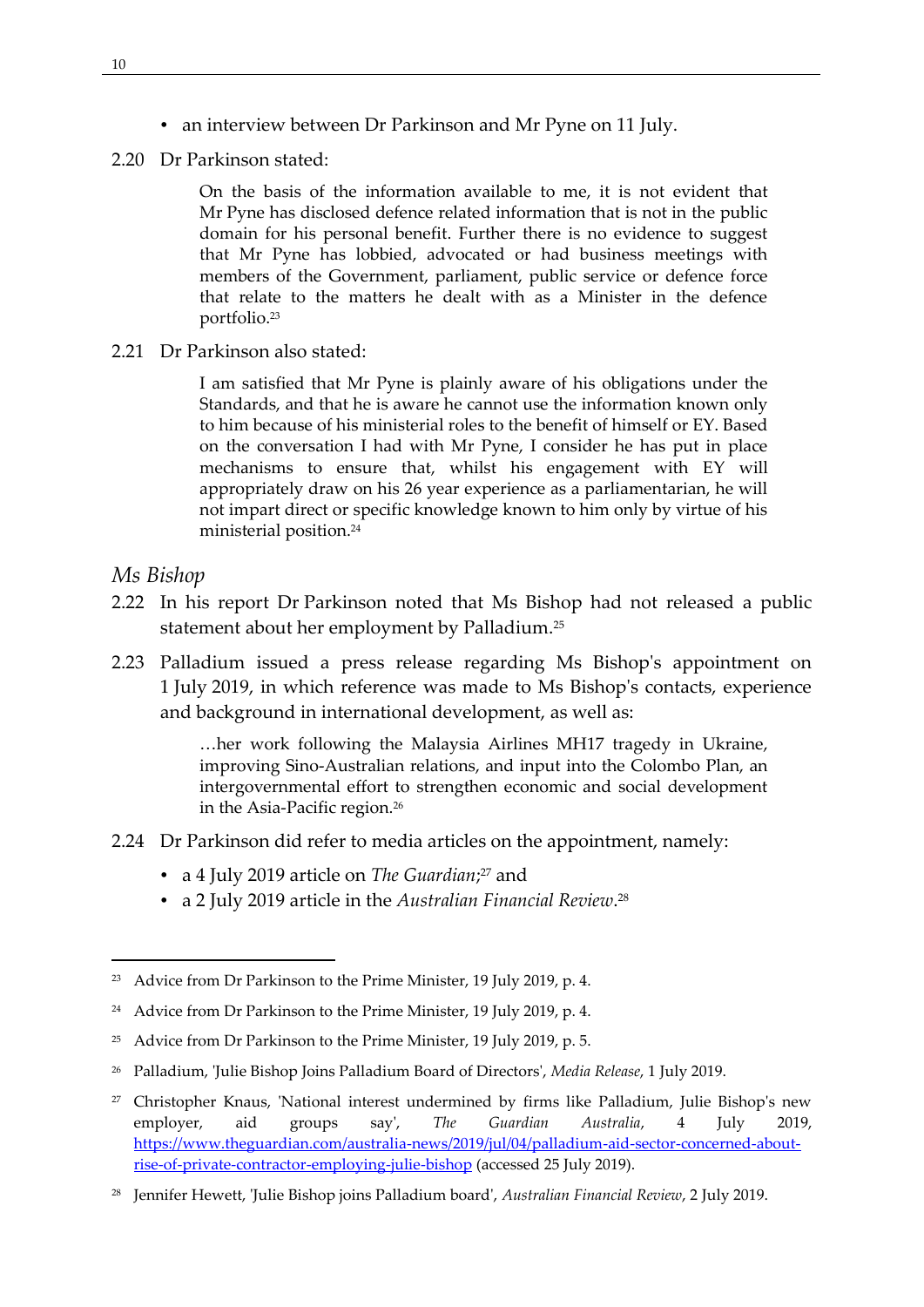2.25 In relation to this material, Dr Parkinson commented:

It seems likely that Ms Bishop's knowledge about Australian government policies regarding aid and development, and her contacts with international leaders, will be utilised by, and benefit, Palladium. Indeed, Palladium's statement [in the *Australian Financial Review*] suggests that this experience was a key basis for Ms Bishop's appointment. I note that Ms Bishop is one of five Australians on the Board of Palladium, which also includes one member from the United Kingdom and one from the United States.<sup>29</sup>

- 2.26 On 11 July, Dr Parkinson interviewed Ms Bishop to gather more information about her appointment. Ms Bishop stated that she had not been in contact with Palladium during the time she was Minister for Foreign Affairs and that she had not been a minister for nearly 12 months. Ms Bishop noted that in this time 'certain elements of the Aid program had been recast'.<sup>30</sup> Furthermore, 'Ms Bishop has indicated that Palladium does not expect her to engage on any Australian based projects' and that her position on the board 'would not extend to Palladium's tendering processes for projects, lobbying or other activities beyond the role of a Non-Executive Director'.<sup>31</sup>
- 2.27 Dr Parkinson concluded:

I am satisfied that Ms Bishop is cognisant of her obligations under the [Ministerial] Standards and is aware that the information known to her as a former Minister for Foreign Affairs cannot be used to the benefit of herself or Palladium. Ms Bishop has assured me that she will comply with the [Ministerial] Standards.<sup>32</sup>

#### <span id="page-24-0"></span>*Conclusion*

1

2.28 On the issue of enforcement of the Ministerial Standards, Dr Parkinson noted that certain actions were available to the Prime Minister when considering the conduct of current Ministers and whether there was a possible breach of the Ministerial Standards. However, Dr Parkinson continued:

> …there are no specific actions that can be taken by you [the Prime Minister] in relation to former Ministers once they have left the Parliament.<sup>33</sup>

<sup>&</sup>lt;sup>29</sup> Advice from Dr Parkinson to the Prime Minister, 19 July 2019, p. 5.

<sup>&</sup>lt;sup>30</sup> Advice from Dr Parkinson to the Prime Minister, 19 July 2019, p. 5.

<sup>&</sup>lt;sup>31</sup> Advice from Dr Parkinson to the Prime Minister, 19 July 2019, p. 6.

<sup>&</sup>lt;sup>32</sup> Advice from Dr Parkinson to the Prime Minister, 19 July 2019, p. 6.

<sup>&</sup>lt;sup>33</sup> Advice from Dr Parkinson to the Prime Minister, 19 July 2019, p. 6.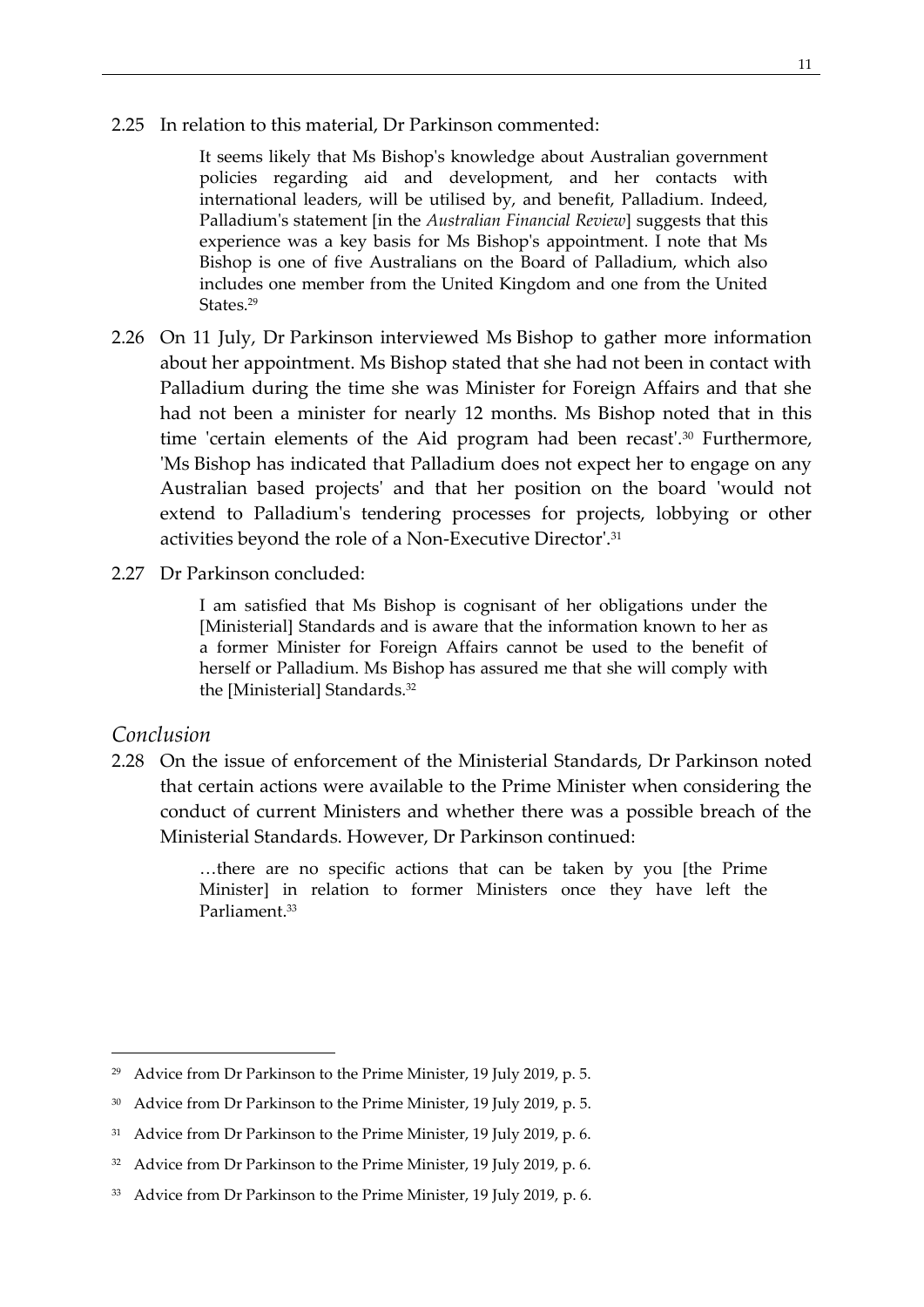#### 2.29 Dr Parkinson concluded:

On the basis of the information available at this time, I have no grounds to believe that either Mr Pyne or Ms Bishop have breached the [Ministerial] Standards.<sup>34</sup>

<sup>34</sup> Advice from Dr Parkinson to the Prime Minister, 19 July 2019, p. 6.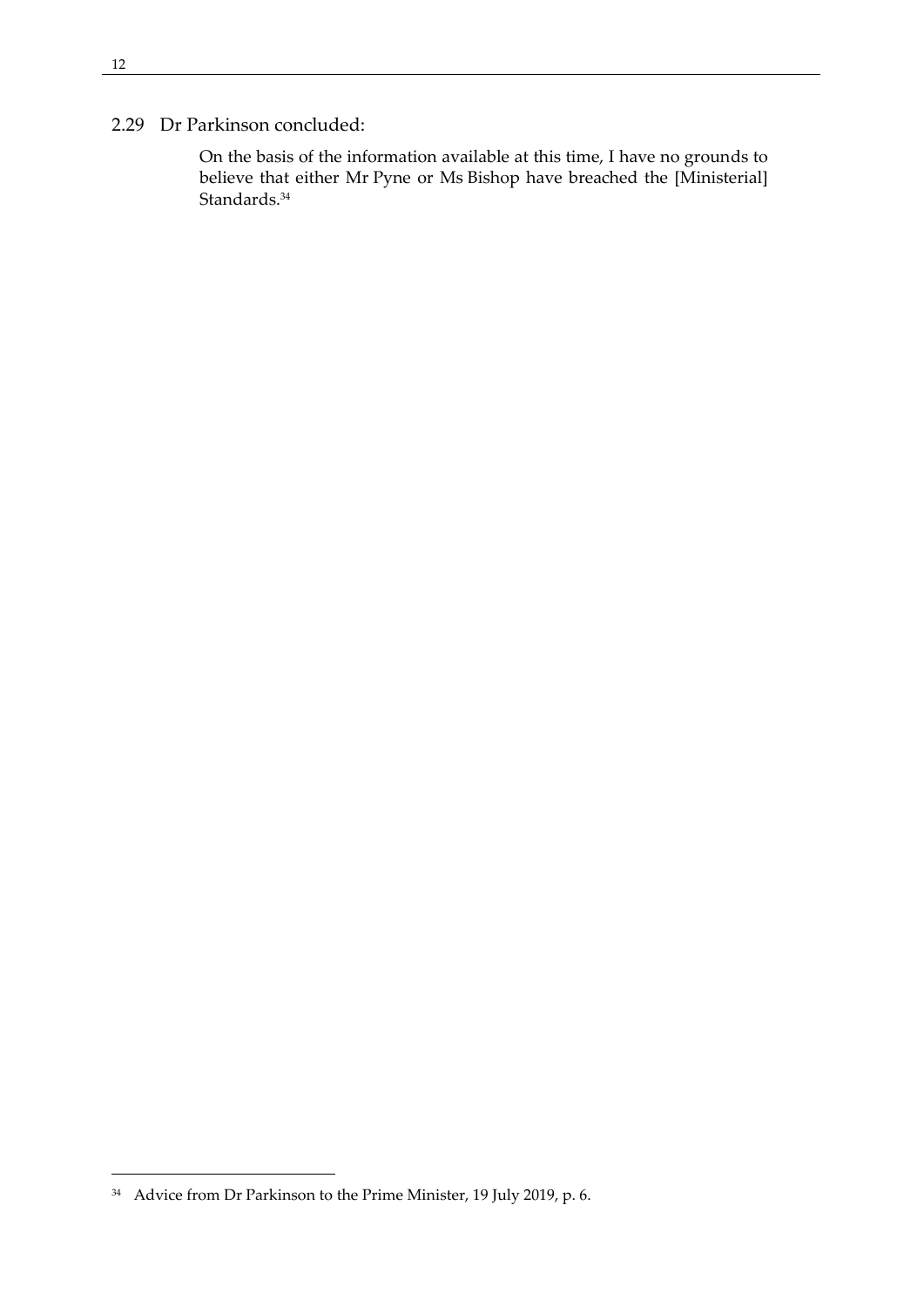# **Chapter 3 Key issues**

## <span id="page-26-1"></span><span id="page-26-0"></span>**Introduction**

- 3.1 This chapter explores in detail the events surrounding and the examination of the post-ministerial appointments of the two former ministers at the centre of this inquiry—the Hon. Christopher Pyne and the Hon. Julie Bishop.
- 3.2 This chapter also discusses deficiencies with the existing Prime Minister's *Statement of Ministerial Standards* (Ministerial Standards), and suggestions from submitters for the improvement of the Ministerial Standards, including the enforceability of the standards.

## <span id="page-26-2"></span>**The post-ministerial appointments**

## <span id="page-26-3"></span>*Mr Pyne and EY*

- 3.3 This section sets out the evidence received by the committee in respect of Mr Pyne's employment with EY. This information is based on the appearances by Mr Pyne and EY representatives at the committee's public hearing on 5 September 2019, as well as a submission from EY.<sup>1</sup>
- 3.4 Mr Pyne has held two ministerial positions that are relevant to the committee's inquiry. Most recently, Mr Pyne held the position of Minister for Defence in the Morrison Ministry from 28 August 2018 to 11 April 2019. Prior to this, also in the defence portfolio, Mr Pyne held the position of Minister for Defence Industry in the Turnbull Ministry from 19 June 2016 to 28 August 2018.<sup>2</sup>

#### **Undertaking to comply with the Ministerial Standards**

- 3.5 Mr Pyne confirmed that he understood the obligations imposed on him by the Ministerial Standards and advised that he intended to abide by those obligations.<sup>3</sup>
- 3.6 In relation to the 'undertaking' that ministers must comply with the Ministerial Standards, Mr Pyne explained his understanding of how ministers make such an undertaking:

My recollection is that when you become a minister—or, indeed, a parliamentary secretary—you get sent a document to complete about your financial arrangements, which also contains a copy of the ministerial code

<sup>1</sup> See: EY, *Submission 4*.

<sup>2</sup> Parliament of Australia, *Hon Christopher Pyne MP*, [https://www.aph.gov.au/Senators\\_and\\_Members/Parliamentarian?MPID=9V5](https://www.aph.gov.au/Senators_and_Members/Parliamentarian?MPID=9V5) (accessed 4 September 2019).

<sup>3</sup> Mr Christopher Pyne, *Committee Hansard*, 5 September 2019, pp. 9-10.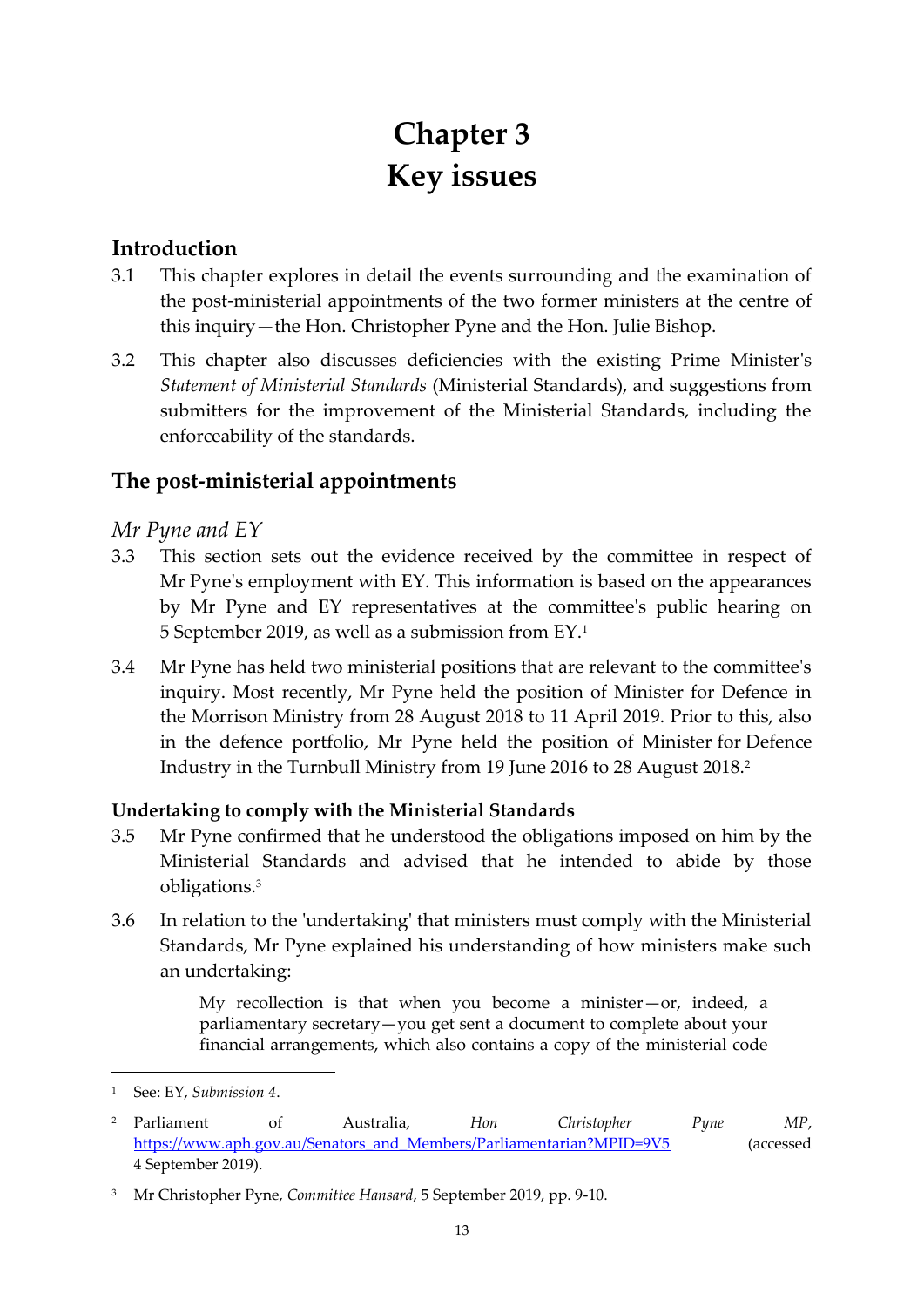of conduct. You obviously study that. If you didn't, you wouldn't be very sensible. You fill out the form and then you sign it and send it back. In the action of doing that, that is, in my view, a contract that you have created with the Prime Minister at the time—whether it was Howard, Abbott, Turnbull or Morrison, as I served all four of them—that you will abide by the ministerial code of conduct. You have divulged your financial arrangements to the Prime Minister and if that changes, in terms of your financial arrangements, you're required to continue to update it. I took that at the time as establishing a contract with the Prime Minister to abide by the ministerial code of conduct.<sup>4</sup>

3.7 Mr Pyne informed the committee that, once he had announced his retirement, the Prime Minister did not seek to remind him of his obligations under the Ministerial Standards.<sup>5</sup>

#### **Interaction prior to resignation as a Minister**

- 3.8 In its submission, EY provided background to its initial interactions with Mr Pyne and his subsequent engagement as a contractor to  $EY$ —this information is set out in chapter 2 at Table 2.1. Mr Pyne had several encounters with EY while he was still the Minister for Defence. Following Mr Pyne's announcement of his intention to retire at the next federal election on 2 March 2019, EY contacted Mr Pyne on 7 March 2019 requesting a meeting to discuss his post-retirement plans.<sup>6</sup> The following week Mr Pyne attended an event hosted by EY, the Future SA Forum, which had been postponed from 1 March.<sup>7</sup>
- 3.9 EY then met with Mr Pyne on 8 April 2019 to discuss his future and 'his interest in utilising his experience as a politician and Minister to assist a professional services firm grow their private sector defence industry business'.<sup>8</sup> The 2019 federal election was announced on 11 April 2019, with Mr Pyne ceasing to be a minister on 29 May 2019.9
- 3.10 At the hearing, EY reiterated the evidence provided in its submission that the meeting was only to discuss Mr Pyne's future, and therefore appropriate under the provisions of the Ministerial Standards.<sup>10</sup> EY continued:

What I can say is that we didn't discuss any confidential information. And I am not a government official so, from our perspective, there is no issue in relation to the standards.<sup>11</sup>

- <sup>7</sup> EY, *Submission 4*, p. 4.
- <sup>8</sup> EY, *Submission 4*, p. 2.
- <sup>9</sup> EY, *Submission 4*, p. 4.

<sup>4</sup> Mr Christopher Pyne, *Committee Hansard*, 5 September 2019, p. 12.

<sup>5</sup> Mr Christopher Pyne, *Committee Hansard*, 5 September 2019, p. 13.

<sup>6</sup> EY, *Submission 4*, p. 4.

<sup>10</sup> Mr Mark Stewart, Partner, EY, *Committee Hansard*, 5 September, p. 32.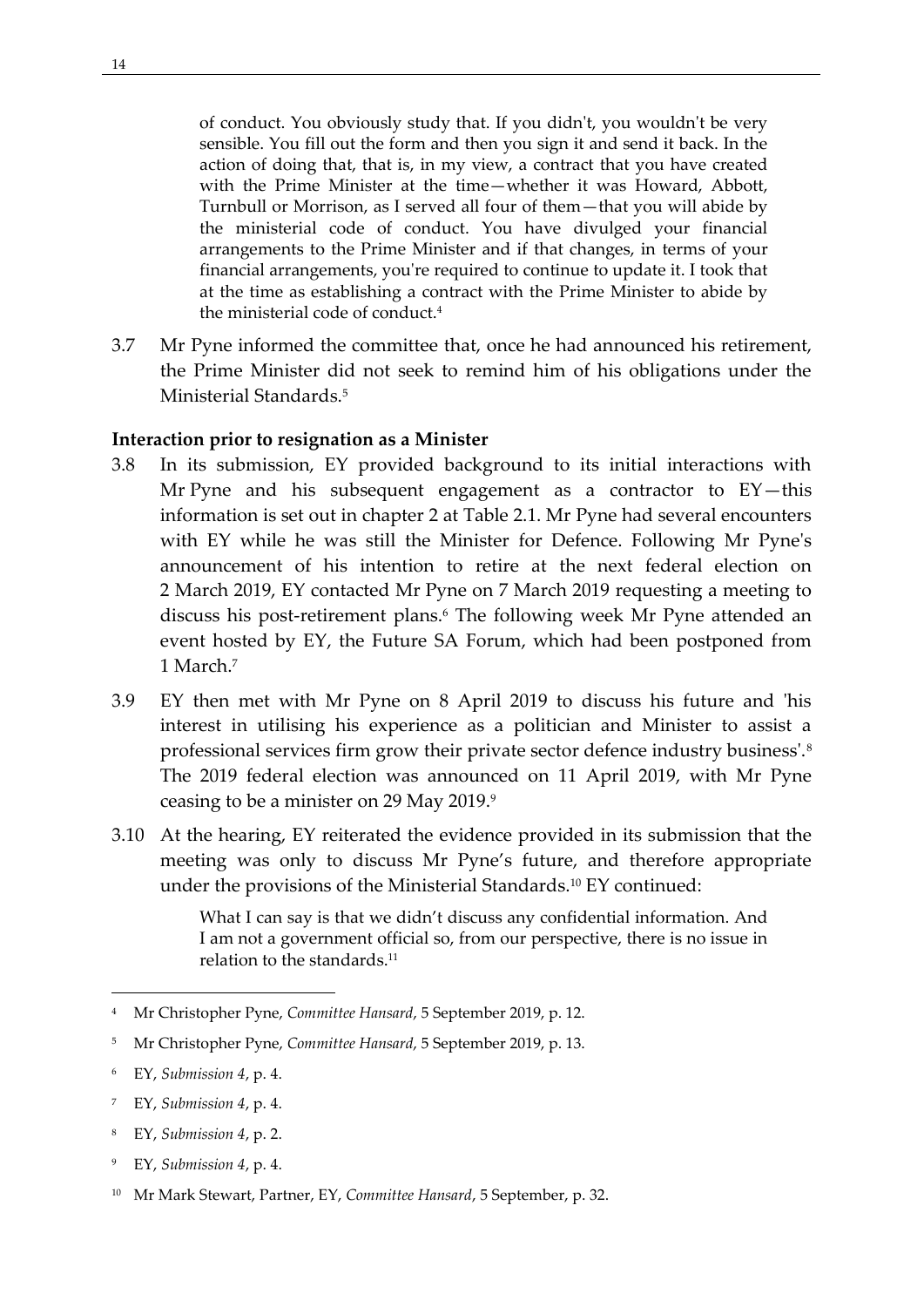3.11 Mr Pyne denied that it was a breach of the Ministerial Standards to meet with EY while he was still a Minister to discuss a job after his retirement from parliament:

> …having a meeting with EY about future jobs doesn't breach the ministerial standards, because I wouldn't have been needing to divulge any information to them that wasn't publicly available, and I wasn't lobbying, advocating or having business meetings on defence related matters. I would simply say…that every Australian is entitled to look for a new job.<sup>12</sup>

#### **Terms of employment and duties**

- 3.12 Mr Pyne's employment as an Executive Consultant with EY commenced on 7 July 2019, a role that Mr Pyne will perform for two days per month for a period of six months, with an option of extension.<sup>13</sup> In the public hearing, EY informed the committee that their engagement with Mr Pyne is through the services of his consulting firm, GC Advisory.<sup>14</sup>
- 3.13 The submission from EY detailed some of Mr Pyne's expected duties. Mr Pyne has been asked to:
	- make defence industry clients aware of EY when a request is made of him for a recommendation of a relevant professional services firm;
	- meet with EY's defence industry team to advise them on how best to engage with the defence industry, based on his 26 years' experience as a politician;
	- attend initial meetings with private sector clients to introduce EY as a reputable provider of professional services;
	- speak at relevant defence industry events as a representative of EY;
	- advise EY's defence industry team on our growth strategy; and
	- provide advice on the interpretation of Department of Defence policy documents, such as the Defence White Paper.<sup>15</sup>
- 3.14 Mr Pyne declined to disclose the remuneration he receives from EY, noting however that it is 'not an outrageous sum', whilst observing that remuneration is immaterial to compliance with the Ministerial Standards.<sup>16</sup>
- 3.15 When asked to describe the benefit he could provide to EY, Mr Pyne stated:

Of course, one of the things about the Defence portfolio over the last few years has been that we've put in place significant architecture around the white paper, the integrated investment plan, the *Defence industry policy* 

<sup>11</sup> Mr Mark Stewart, Partner, EY, *Committee Hansard*, 5 September, p. 32.

<sup>12</sup> Mr Christopher Pyne, *Committee Hansard*, 5 September 2019, p. 14.

<sup>13</sup> EY, *Submission 4*, p. 2. See also: Mr Christopher Pyne, *Committee Hansard*, 5 September 2019, p. 12.

<sup>14</sup> Mr Mark Stewart, Partner, EY, *Committee Hansard*, p. 29.

<sup>15</sup> EY, *Submission 4*, p. 2.

<sup>16</sup> Mr Christopher Pyne, *Committee Hansard*, 5 September 2019, p. 12.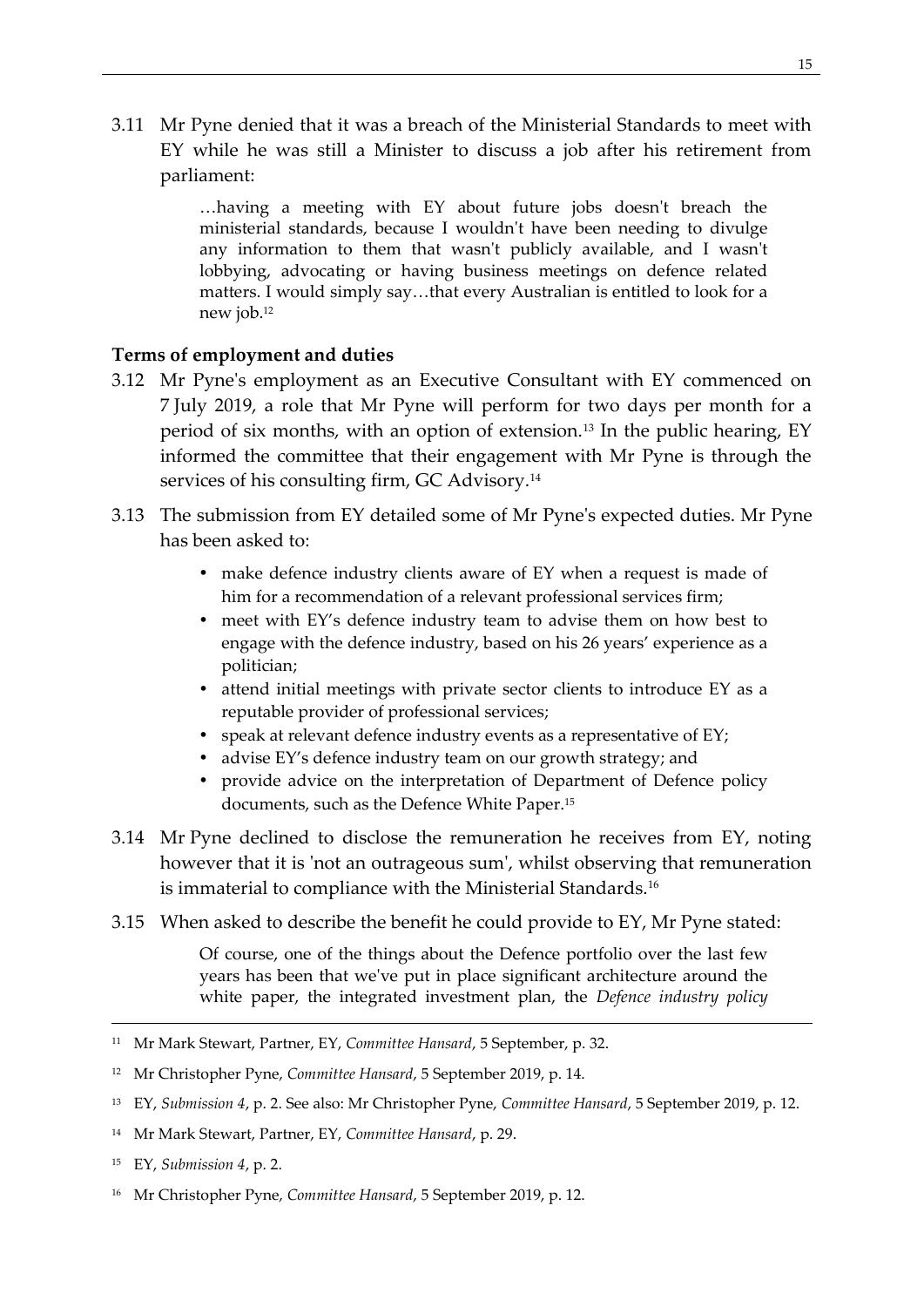*statement*, the *Naval shipbuilding plan*, the *Defence industrial capability plan* and the *Defence export strategy*. The main thing that I can bring to a firm like EY is interpreting what those documents mean and how they work…A lot of people in business who are doing their daily work wouldn't have been part of this architecture that's been built, and the interpretation of that is an important skill. And, of course, having been around politics, parliament and government for 26 years, there is a sort of instinctive understanding of how government thinks and how political parties think that I would bring to such a job as well.<sup>17</sup>

#### **Meeting obligations under the Ministerial Standards**

3.16 Noting the working he intended to do for EY, as outlined above, Mr Pyne explained how this work would not be in breach of the Ministerial Standards:

> …I can do all of that without actually breaching the ministerial code of conduct, because it doesn't require me to divulge any information that would not otherwise be publicly available. A lot of people in business who are doing their daily work wouldn't have been part of this architecture that's been built, and the interpretation of that is an important skill. And, of course, having been around politics, parliament and government for 26 years, there is a sort of instinctive understanding of how government thinks and how political parties think that I would bring to such a job as well.<sup>18</sup>

- 3.17 Mr Pyne also noted that he would not be able to advise EY, or their clients, of particular project of which he had knowledge as a Minister, but which was not publicly available.<sup>19</sup>
- 3.18 Mr Mark Stewart, Partner, EY, sought to clarify to the committee that Mr Pyne had not been engaged to advise EY on how to win more government defence related contracts:

EY has engaged Mr Pyne to assist with growing our defence industry business. The defence industry business provides professional services to private sector clients that operate in the defence industry sector. This is an important distinction that I want to make to the committee. Mr Pyne has been engaged by the defence industry business that I lead to help grow our private sector business dealing with private sector organisations. These organisations are facing a range of challenges in areas such as workforce, procurement and supply chain efficiency. Because of this, they are seeking the services of firms such as EY to assist them with these challenges. Mr Pyne has not been engaged to lobby, advocate or seek business meetings with members of the federal government.<sup>20</sup>

3.19 In responding to a question about mechanisms EY have in place to ensure that Mr Pyne complies with the Ministerial Standards and the EY Global Code of

<sup>17</sup> Mr Christopher Pyne, *Committee Hansard*, 5 September 2019, p. 10.

<sup>18</sup> Mr Christopher Pyne, *Committee Hansard*, 5 September 2019, p. 10.

<sup>19</sup> Mr Christopher Pyne, *Committee Hansard*, 5 September 2019, p. 11.

<sup>20</sup> Mr Mark Stewart, Partner, EY, *Committee Hansard*, 5 September 2019, p. 28.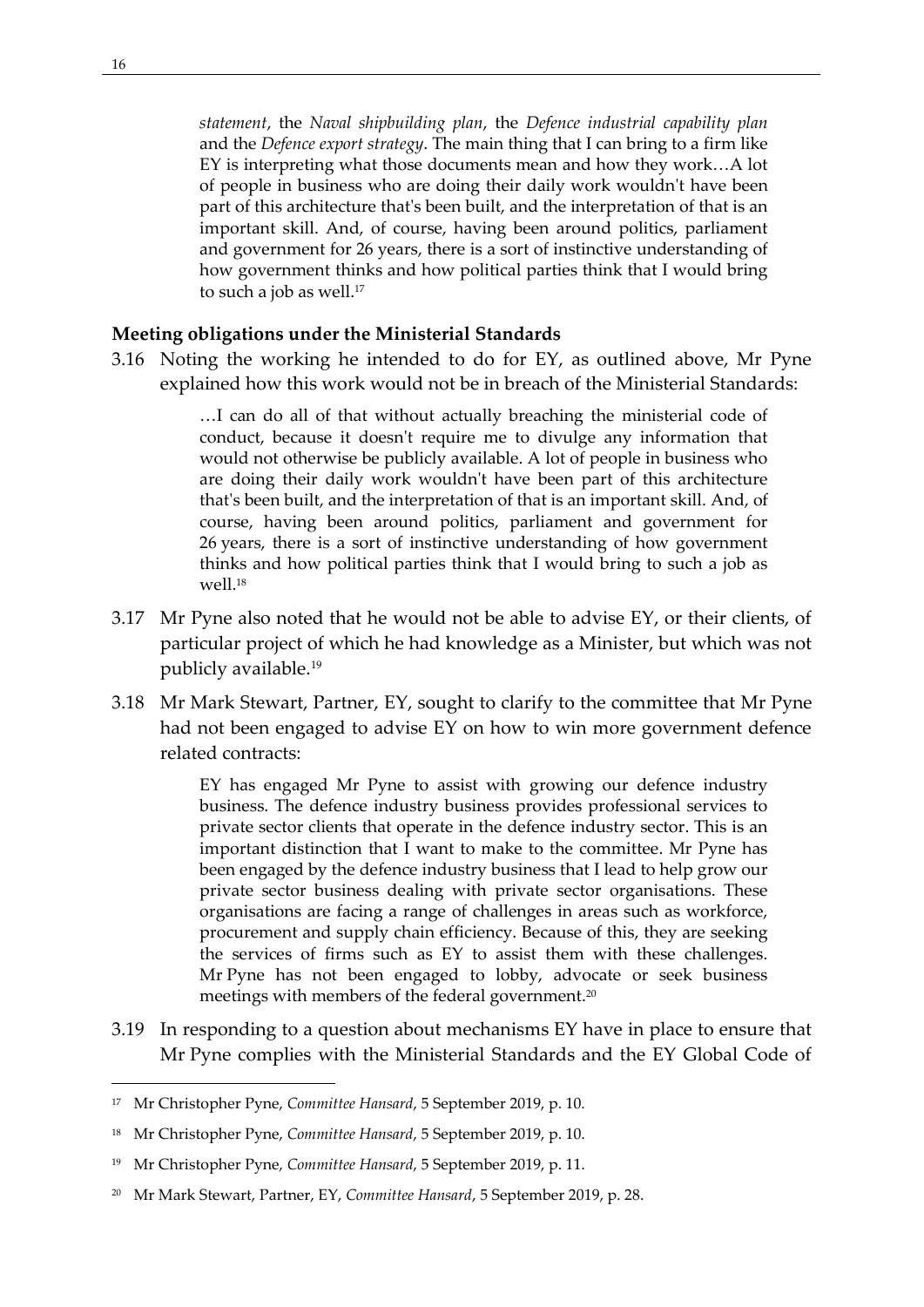Conduct, Mr Stewart described five measures. These included trust in the integrity of Mr Pyne after 26 years of experience in parliament, a direct line of reporting to Mr Stewart, informing the defence industry team within EY about Mr Pyne's obligations, the enforcement of the EY Global Code of Conduct, and the right to terminate Mr Pyne's engagement with EY.<sup>21</sup>

3.20 On the issue of compliance with the Ministerial Standards, EY stated that 'ultimately, only Mr Pyne can ensure compliance'.<sup>22</sup>

#### **Activities in relation to GC Advisory**

- 3.21 As noted above, Mr Pyne's appointment at EY is through an agreement with GC Advisory, a public affairs, strategic communications advisory company co-owned by Mr Pyne and Mr Pyne's former Chief of Staff, Mr Adam Howard.<sup>23</sup>
- 3.22 GC Advisory is registered on the Lobbyist Register and Mr Pyne is listed as a Registered Lobbyist.<sup>24</sup> The committee questioned Mr Pyne about the prohibition on lobbying imposed on him both under the Ministerial Standards and the Lobbying Code of Conduct.<sup>25</sup> Mr Pyne stated:

…I'm certainly not planning on doing any lobbying in the Defence portfolio, and I'll abide by whatever rules are required under the lobbying code…

…my firm hasn't done any lobbying since I joined it, obviously, for defence clients; I don't think we have any defence clients. Our clients are registered on the lobbyists register. My understanding is that, if we had any defence clients, we would have to be extremely cautious about what was done for them, but so far we haven't actually been asked to do any lobbying on behalf of defence clients.<sup>26</sup>

3.23 Documents tabled at the hearing on 30 August 2019 showed that one of GC Advisory's client's, duMonde Group, has received \$6 million in contracts from the Department of Defence.<sup>27</sup> At the public hearing on 5 September 2019,

-

- <sup>25</sup> Paragraph 7.1 of the *Lobbying Code of Conduct* provides that Ministers or Parliamentary Secretaries shall not, for a period of 18 months after they cease to hold office, engage in lobbying activities relating to any matter that they had official dealings with in their last 18 months in office.
- <sup>26</sup> Mr Christopher Pyne, *Committee Hansard*, 5 September 2019, p. 9.

<sup>21</sup> Mr Mark Stewart, Partner, EY, *Committee Hansard*, 5 September 2019, p. 31

<sup>22</sup> EY, *Submission 4*, p. 2.

<sup>&</sup>lt;sup>23</sup> See: Advice from Dr Parkinson to the Prime Minister, 19 July 2019, p. 4

<sup>24</sup> See: Australian Government, Register of Lobbyists, available at: <https://lobbyists.ag.gov.au/organisation/3824e6dc-c1b1-e911-8126-0050569d2348/profile> (accessed 12 September 2019).

<sup>&</sup>lt;sup>27</sup> Senator Jenny McAllister, Chair, Senate Finance and Public Administration References Committee, *Extracts from Lobbyist Register - GC Advisory* and *AusTender Contract Notices - du Monde* (tabled 30 August 2019).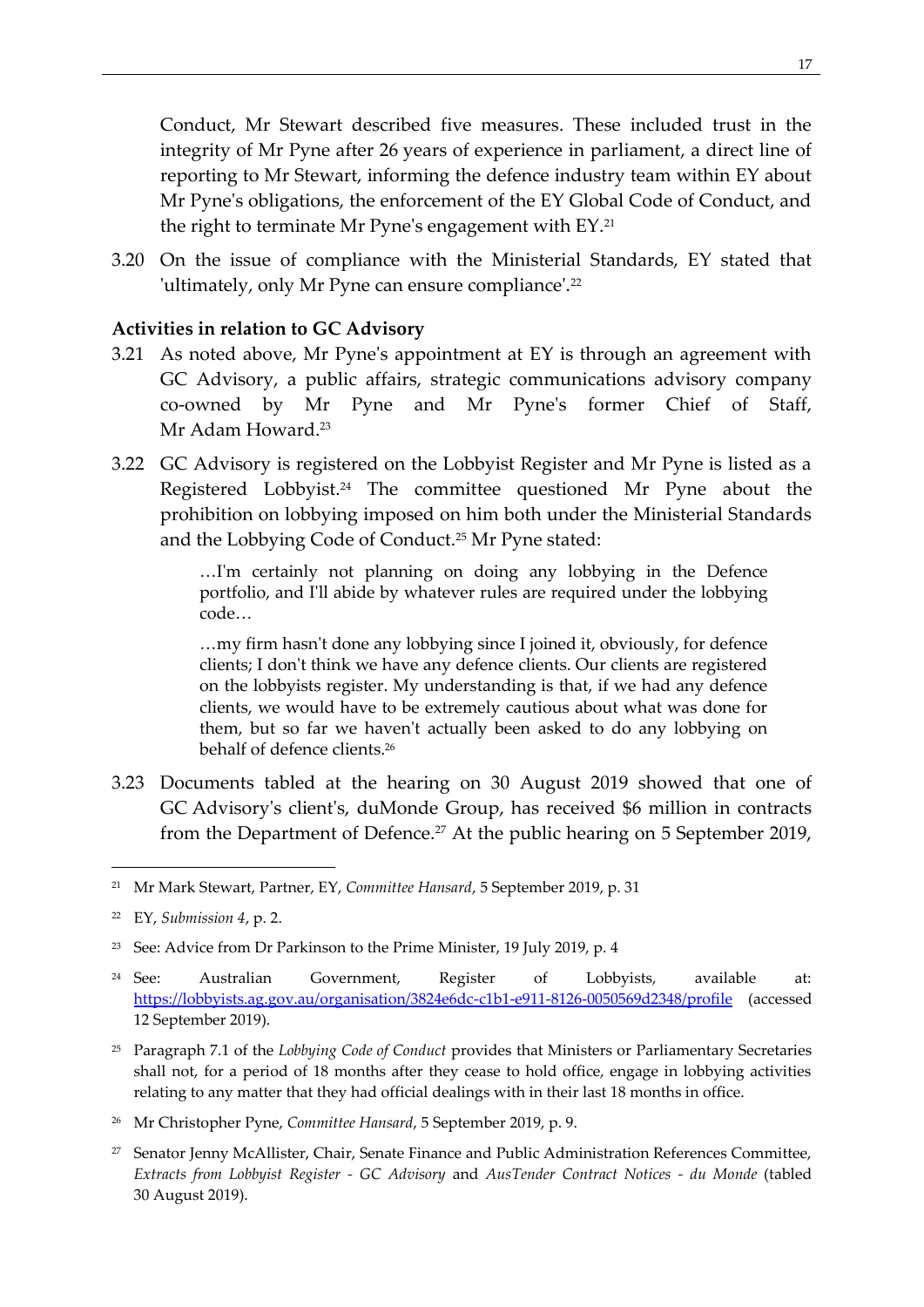the committee asked Mr Pyne why, since 30 August 2019, du Monde had been removed from GC Advisory's list of clients on the Register of Lobbyists:

…du Monde was a client before I was a director of GC Advisory and stopped working with my business partner in December 2018, so I assume that, if it's been removed from the register, it's because it's no longer a client. I didn't join the firm until July 2019, so du Monde as a client doesn't have anything to do with me.<sup>28</sup>

#### <span id="page-31-0"></span>*Ms Bishop and Palladium*

- 3.24 This section sets out the evidence received by the committee in respect of Ms Bishop's appointment to Palladium. This information is based on the appearances by Ms Bishop and Palladium's representatives at the committee's hearing, as well as submissions from Ms Bishop and Palladium.<sup>29</sup>
- 3.25 Ms Bishop has held one Ministerial position that is relevant to this inquiry— Ms Bishop was Minister for Foreign Affairs in the Abbott and Turnbull Ministries from 18 September 2013 to 28 August 2018.<sup>30</sup>
- 3.26 As set out in Table 2.2 in chapter 2, Ms Bishop was approved as a non-executive director of Palladium on 28 June 2019, and Ms Bishop accepted her appointment on 30 June 2019.<sup>31</sup>

#### **Undertaking to comply with the Ministerial Standards**

- 3.27 At the hearing Ms Bishop confirmed that she understood her obligations under the Ministerial Standards and intended to abide by those obligations.<sup>32</sup>
- 3.28 Ms Bishop spoke to the nature of her undertaking to comply with the Ministerial Standards—which she made publicly, and also to Dr Martin Parkinson AC PSM and Palladium<sup>33</sup>—specifically regarding the use of information gained in her former position as the Minister for Foreign Affairs:

The standards place the onus on former ministers to give an undertaking, which I have done and which I intend to honour. I have made it clear to organisations where I am a non-executive director that I will not provide information that is privileged—in other words, that referred to in the guidelines, information not readily available to the public. I have a very long history of time in the commercial sector, the private sector and the

<sup>28</sup> Mr Christopher Pyne, *Committee Hansard*, 5 September 2019, p. 8.

<sup>29</sup> See: Palladium, *Submission* 8 and *Submission 8.1*; The Hon. Julie Bishop, *Submission 9*.

<sup>30</sup> Parliament of Australia, *Hon Julie Bishop MP*, [https://www.aph.gov.au/Senators\\_and\\_Members/Parliamentarian?MPID=83P](https://www.aph.gov.au/Senators_and_Members/Parliamentarian?MPID=83P) (accessed 4 September 2019).

<sup>31</sup> Palladium, *Submission 8.1*, p. 2.

<sup>32</sup> Ms Julie Bishop, *Committee Hansard*, 5 September 2019, p. 3.

<sup>33</sup> Ms Julie Bishop, *Committee Hansard*, 5 September 2019, p. 7.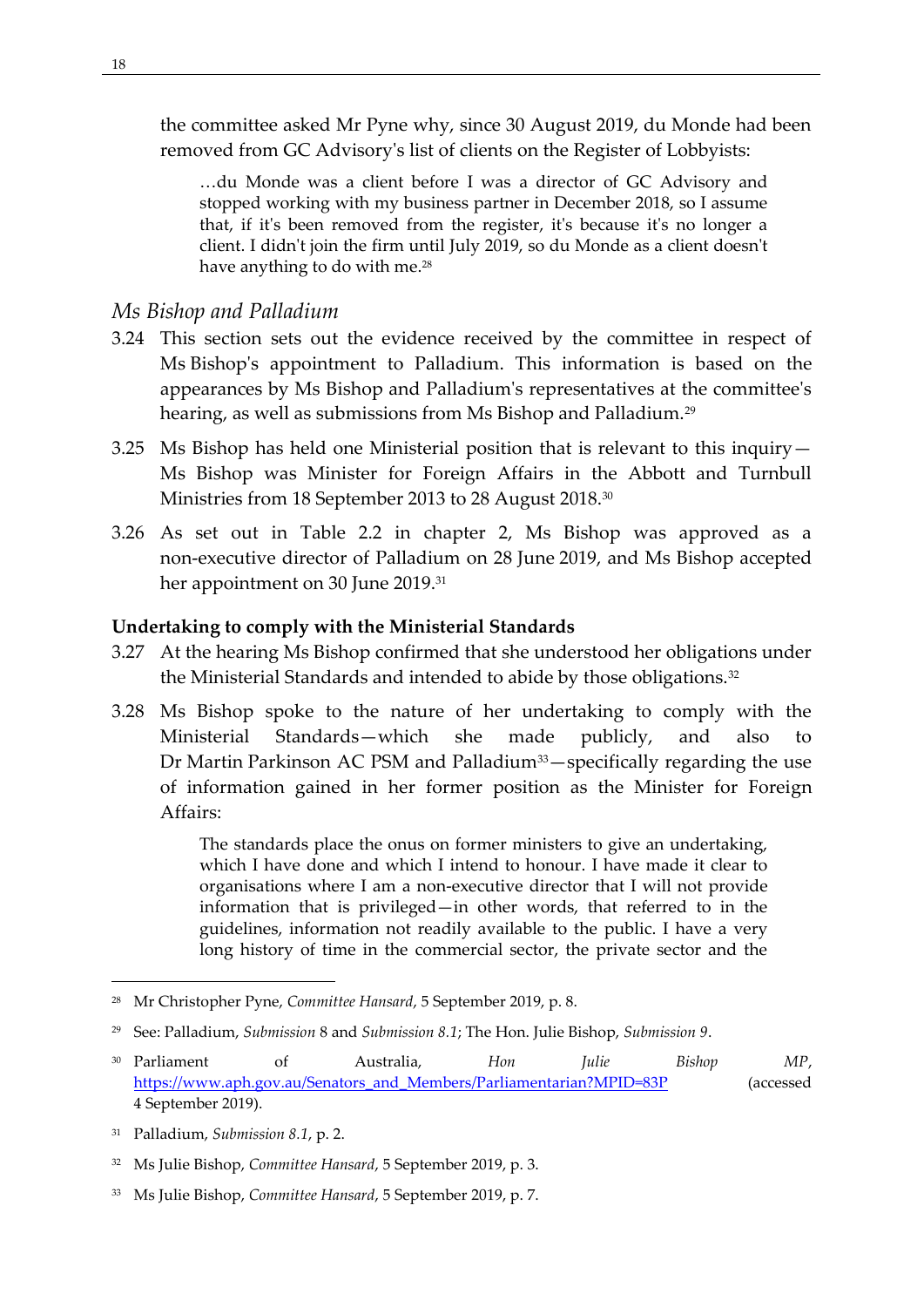public sector. I had a 20-year legal career and a 20-year parliamentary career, and I've served on numerous boards. I believe that I will be able to readily determine the difference between information that I had obtained not readily available to the public and information otherwise. I'm confident that I can do that. $34$ 

3.29 Ms Bishop did not make an undertaking to comply with the Ministerial Standards to the Prime Minister—Ms Bishop informed the committee that she had not spoken with Prime Minister about her role with Palladium or the Prime Minister's expectations about compliance with the Ministerial Standards<sup>35</sup>

#### **Interaction prior to resignation as a Minister**

3.30 In its submission, Palladium set out the extent of the interactions of its employees with Ms Bishop during her time as Minister for Foreign Affairs:

> Palladium does not have a record of and is not aware of any official business contact between Palladium management and Ms Bishop during the period she served as Minister for Foreign Affairs.

> Palladium notes there may be been interactions between Palladium employees and Ms Bishop of an incidental nature, such as at various forums, events or field visits. For example, Palladium is aware that Palladium employees have attended:

- Budget Dinners held at Parliament House where Ms Bishop was in attendance.
- Other official events including the "Foreign Policy White Paper launch".
- The "Humanitarian Supplies Challenge event" which was held at the DFAT Humanitarian Supplies Warehouse in Brisbane that Palladium manages on behalf of DFAT.<sup>36</sup>
- 3.31 When asked during her appearance before the committee, Ms Bishop could not recall any of these interactions but did proffer that during her time as Minister for Foreign Affairs it was possible that she was 'introduced to Palladium staff during site visits, although I've no specific memory of any such interaction'.<sup>37</sup>
- 3.32 In his submission, Dr Parkinson provided some information about a video on Palladium's Facebook site which featured Ms Bishop, which came to light after the initial investigation for the Prime Minister had been completed. Dr Parkinson noted that the Department of Foreign Affairs and Trade (DFAT) had advised the video was created for the Shared Value Leadership Summit in New York in 2017:

<sup>34</sup> Ms Julie Bishop, *Committee Hansard*, 5 September 2019, p. 5.

<sup>35</sup> Ms Julie Bishop, *Committee Hansard*, 5 September 2019, p. 3, p. 5.

<sup>36</sup> Palladium, *Submission 8.1*, pp. 2–3.

<sup>37</sup> Ms Julie Bishop, *Committee Hansard*, 5 September 2019, p. 2.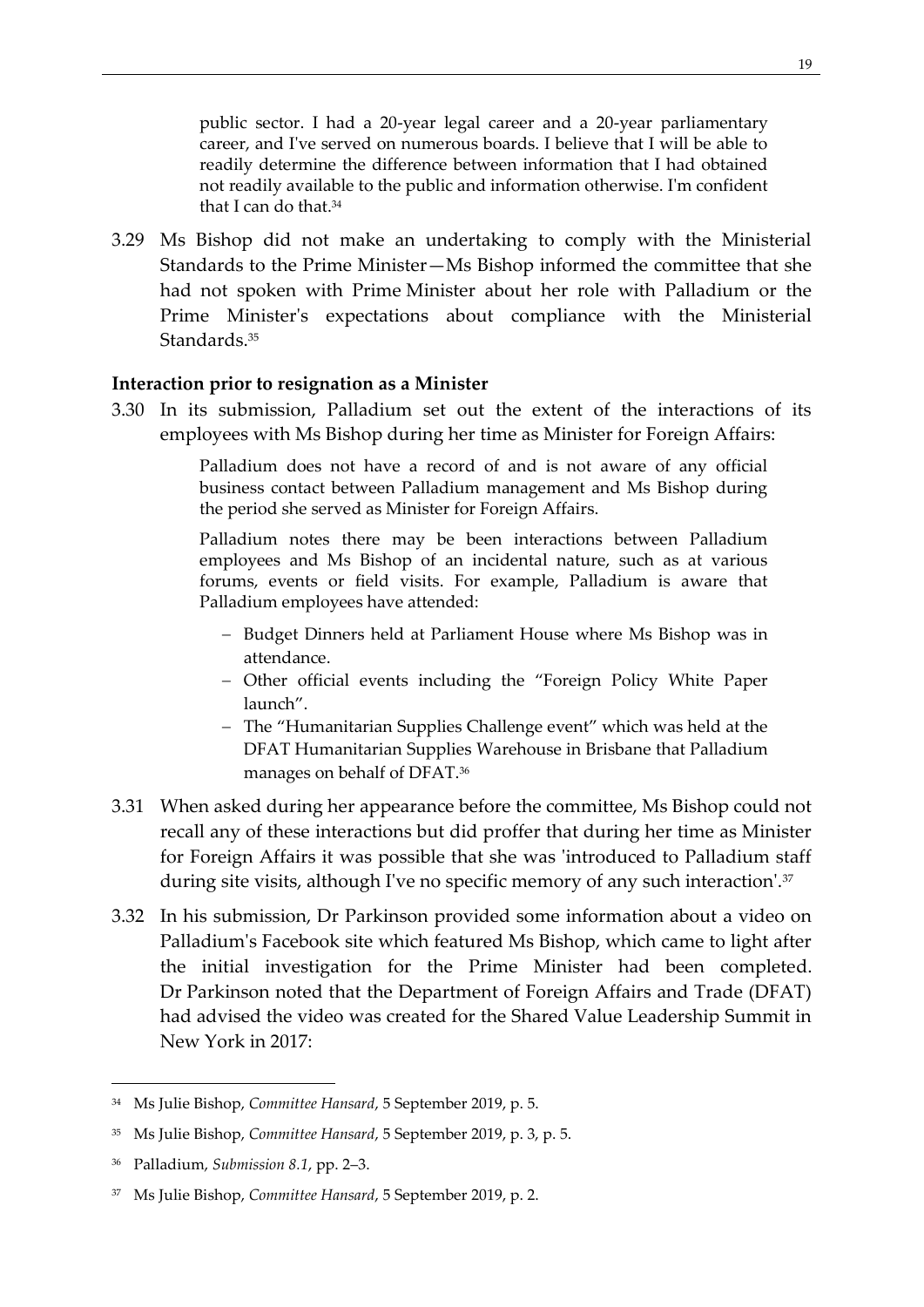During the video, Ms Bishop mentions a range of aid related activities that the Australian Government is associated with and she also refers to the Business Partnerships Platform (BPP). At no point in the video does Ms Bishop refer to Palladium by name.

…

DFAT conducted a tender process in 2015 for the implementation of the BPP. DFAT sought a Request for Quotation from large suppliers on the DFAT Aid Advisory Services Panel. One submission was received for the tender, which was from Palladium. The submission from Palladium was assessed by an evaluation committee within DFAT, and the application was evaluated on the basis of technical competence to undertake the work and value for money objectives. Palladium was assessed as the preferred tenderer and awarded the contract.<sup>38</sup>

3.33 Dr Parkinson advised that Ms Bishop had no involvement in the procurement process for the BPP. The video was provided by DFAT to the Shared Value Project event organisers. The video appeared on the Palladium Facebook page, along with a link to an article on the Palladium website titled *Australia's Foreign Minister, Julie Bishop, commends Shared Value and the Business Partnership Platform*. 39

#### **Terms of appointment and duties**

3.34 In its submission, Palladium set out how its board operates:

The Board has ultimate responsibility for the strategic management and corporate governance of the company. The Board has otherwise delegated responsibility for the management of Palladium to the Executive Chairman, the Chief Executive Officer and executive management.<sup>40</sup>

- 3.35 Palladium also set out the responsibilities of non-executive directors—these appointees are not employees, nor are they involved in the 'day-to-day management of the company'.<sup>41</sup> Rather, they are required to participate as members of the board in accordance with Palladium's Board Governance Policy, which includes the following matters:
	- providing leadership and guidance on the strategic objectives of Palladium, as well as overseeing management's implementation of strategic objectives.
	- approving business plans and operating budgets.
	- monitoring the financial performance of the Company and approving major capital expenditure.

<sup>&</sup>lt;sup>38</sup> Dr Martin Parkinson AC PSM, Secretary of the Department of the Prime Minister and Cabinet, *Submission 3*, p. [2].

<sup>&</sup>lt;sup>39</sup> Dr Martin Parkinson AC PSM, Secretary of the Department of the Prime Minister and Cabinet, *Submission 3*, pp. [2–3].

<sup>40</sup> Palladium, *Submission 8.1*, p. 3.

<sup>41</sup> Palladium, *Submission 8.1*, p. 3.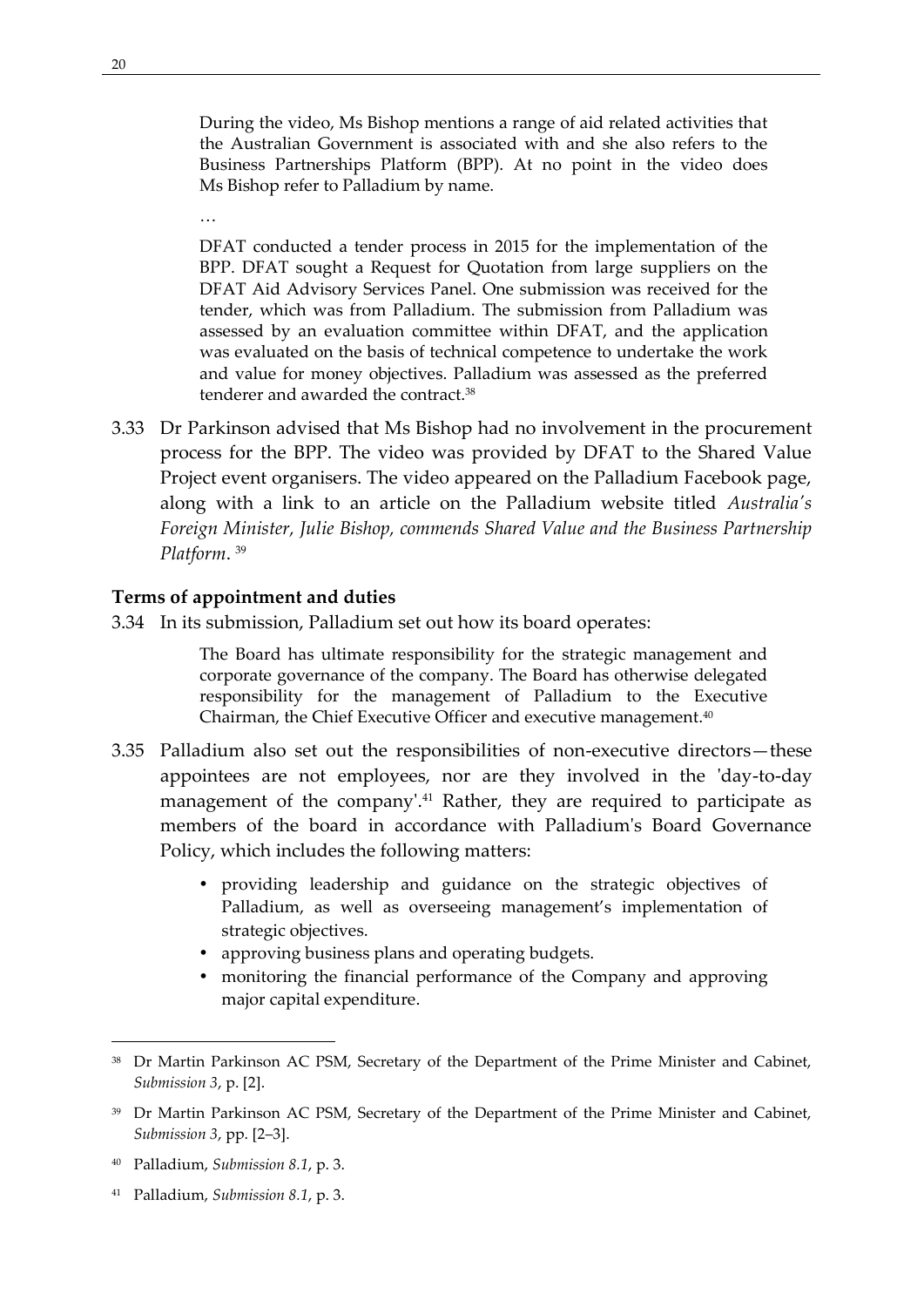- Undertaking governance activities such as the appointment and assessment of senior officeholders, approving governance documents, and overseeing external audits.
- identifying significant risks to the Company and ensuring those risks are minimised or mitigated.
- ensuring proper reporting to the Australian Securities and Investments Commission and any other relevant statutory bodies.<sup>42</sup>
- 3.36 Palladium confirmed that Ms Bishop is remunerated as an individual rather than as part of her firm, Julie Bishop & Partners.<sup>43</sup> Ms Bishop declined to disclose her remuneration to the committee in the hearing.<sup>44</sup>

#### **Meeting obligations under the Ministerial Standards**

- 3.37 In her submission, Ms Bishop did not provide any details on her arrangement with Palladium, but expressed her view that she remains in compliance with the Ministerial Standards.<sup>45</sup>
- 3.38 At the hearing, Ms Bishop reiterated that she was compliant with the Ministerial Standards,<sup>46</sup> and informed the committee that her appointment as a non-executive director with Palladium is focused on governance and accountability in relation Palladium's work 'overseas for governments and other entities overseas'.<sup>47</sup> Ms Bishop emphasised that her role with Palladium does not relate to projects, Australian-based or otherwise, but did concede that she would be involved in 'strategic direction'.<sup>48</sup>
- 3.39 Palladium echoed Ms Bishop's statements about the expectations of her role as a non-executive director, and stated their presumption that Ms Bishop would recuse herself from board discussions that may constitute a conflict of interest.<sup>49</sup>
- 3.40 When asked about non-public knowledge that she may possess from her time as a minister, Ms Bishop stated:

Most of the information that I can think of is public, and, during my time as foreign minister, tenders were managed at arm's length from the minister. The minister would set at each budget the high-level budget

- <sup>44</sup> Ms Julie Bishop, *Committee Hansard*, 5 September 2019, p. 4.
- <sup>45</sup> The Hon. Julie Bishop, *Submission 9*, p. [1].
- <sup>46</sup> Ms Julie Bishop, *Committee Hansard*, 5 September 2019, p. 1, p. 3.
- <sup>47</sup> Ms Julie Bishop, *Committee Hansard*, 5 September 2019, p. 3.
- <sup>48</sup> Ms Julie Bishop, *Committee Hansard*, 5 September 2019, p. 3.
- <sup>49</sup> Mr Christopher Hirst, Chief Executive Officer, Palladium*, Committee Hansard*, 5 September 2019, p. 15.

<sup>42</sup> Palladium, *Submission 8.1*, p. 3.

<sup>43</sup> Mr Christopher Hirst, Chief Executive Officer, Palladium, *Committee Hansard*, 5 September 2019, p. 16.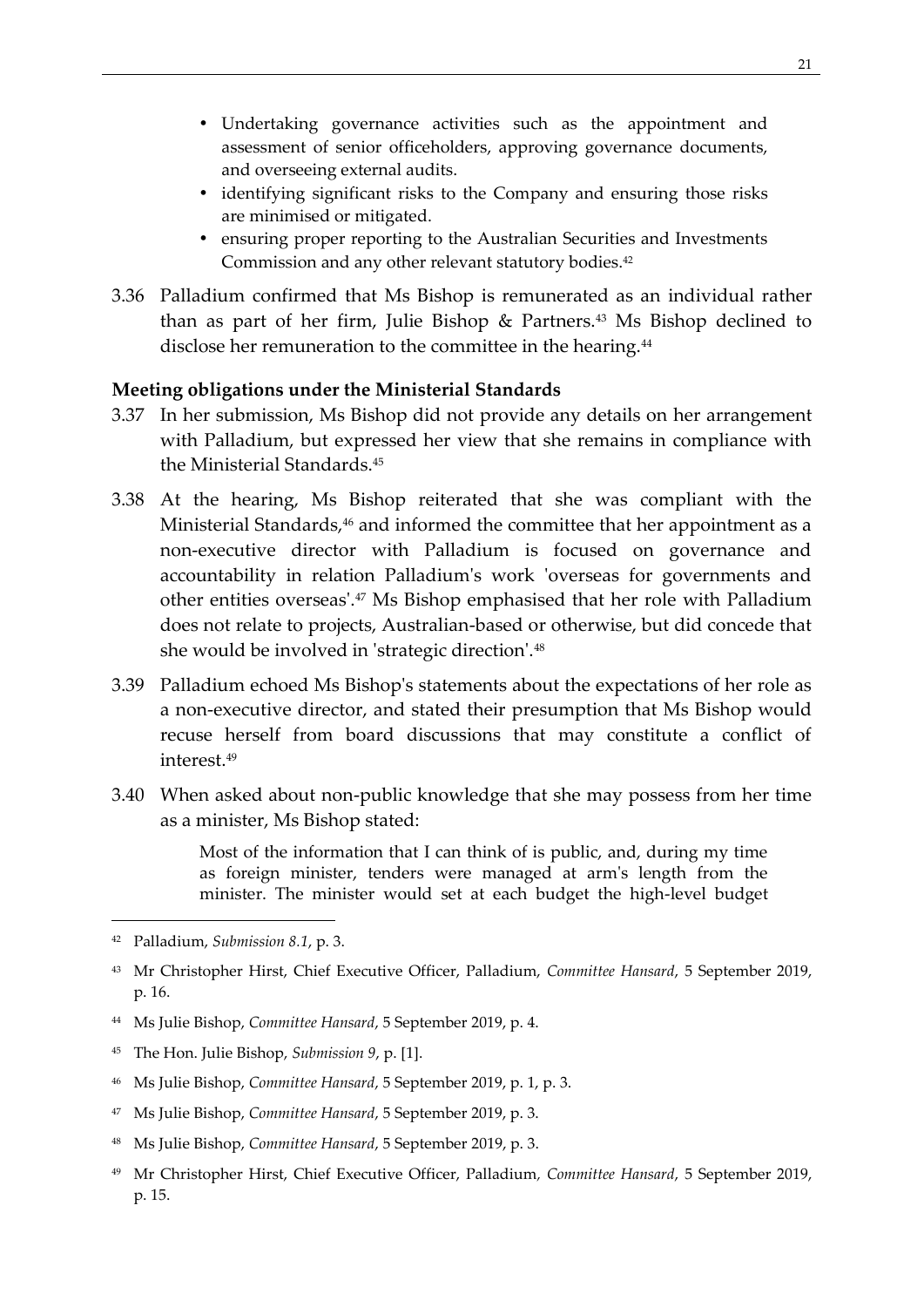parameters such as the amounts allocated to individual nations and the broad policy priorities such as the focus on a geographic area, for example. The department would then tender and contract the delivery of the development program. As minister I did not approve any tenders. Of course the committee can ask those questions of DFAT, but the Morrison government set a new budget for the aid program at a time when I was no longer a cabinet minister. The new aid budget priorities have been set by a new ministry and in the last budget, so I have no knowledge of any of those matters since I left the cabinet in August 2018.<sup>50</sup>

3.41 In response to a question about whether Ms Bishop would use her national or international contacts for Palladium's benefit, Ms Bishop responded that she 'would not presume to call a serving foreign minister of another nation or others on a commercial matter'.<sup>51</sup>

## <span id="page-35-0"></span>**Extent of the inquiries by Dr Parkinson**

3.42 At the public hearing on 30 August 2019, Dr Parkinson explained his approach to the inquiries that he had undertaken with respect to Mr Pyne and Ms Bishop. At the outset, Dr Parkinson reiterated the distinction between experience and information which informed his inquiries:

> Essentially, there are two sets of issues that we've got to disentangle. One issue is that a parliamentarian, whether an MP or a senator—or a minister, for that matter—accumulates experience and understanding of government through their time in the parliament. The other issue is that a minister gains very specific information from being a minister and discharging their duties as a minister. We cannot expect them to forget the experience of 10, 20 or 30 years in the parliament…it is perfectly legitimate for them to utilise as part of their experience as a human being in any postemployment role. On the other hand you have a very specific set of information that you gain as a minister that is not available to the public and, in my view, is not appropriately shared with anyone. When you ask someone about what they are doing, you've got to try and disentangle those two things.<sup>52</sup>

3.43 In his evidence to the committee, Dr Parkinson identified the discrepancy between the content of Ministerial Standards and the public's expectations of the standards:

> There is a difference here between the standards as they exist and the standards that people seem to want to be in place. I'm responsible, when asked by the Prime Minister, to assess people's behaviour against the standards as they exist. I can't do anything more than that.<sup>53</sup>

<sup>50</sup> Ms Julie Bishop, *Committee Hansard*, 5 September 2019, p. 6.

<sup>51</sup> Ms Julie Bishop, *Committee Hansard*, 5 September 2019, p. 3.

<sup>&</sup>lt;sup>52</sup> Dr Martin Parkinson AC PSM, Secretary of the Department of the Prime Minister and Cabinet, *Committee Hansard*, 30 August 2019, p. 2.

<sup>&</sup>lt;sup>53</sup> Dr Martin Parkinson AC PSM, Secretary of the Department of the Prime Minister and Cabinet, *Committee Hansard*, 30 August 2019, p. 10. See also: Laura Tingle, Interview with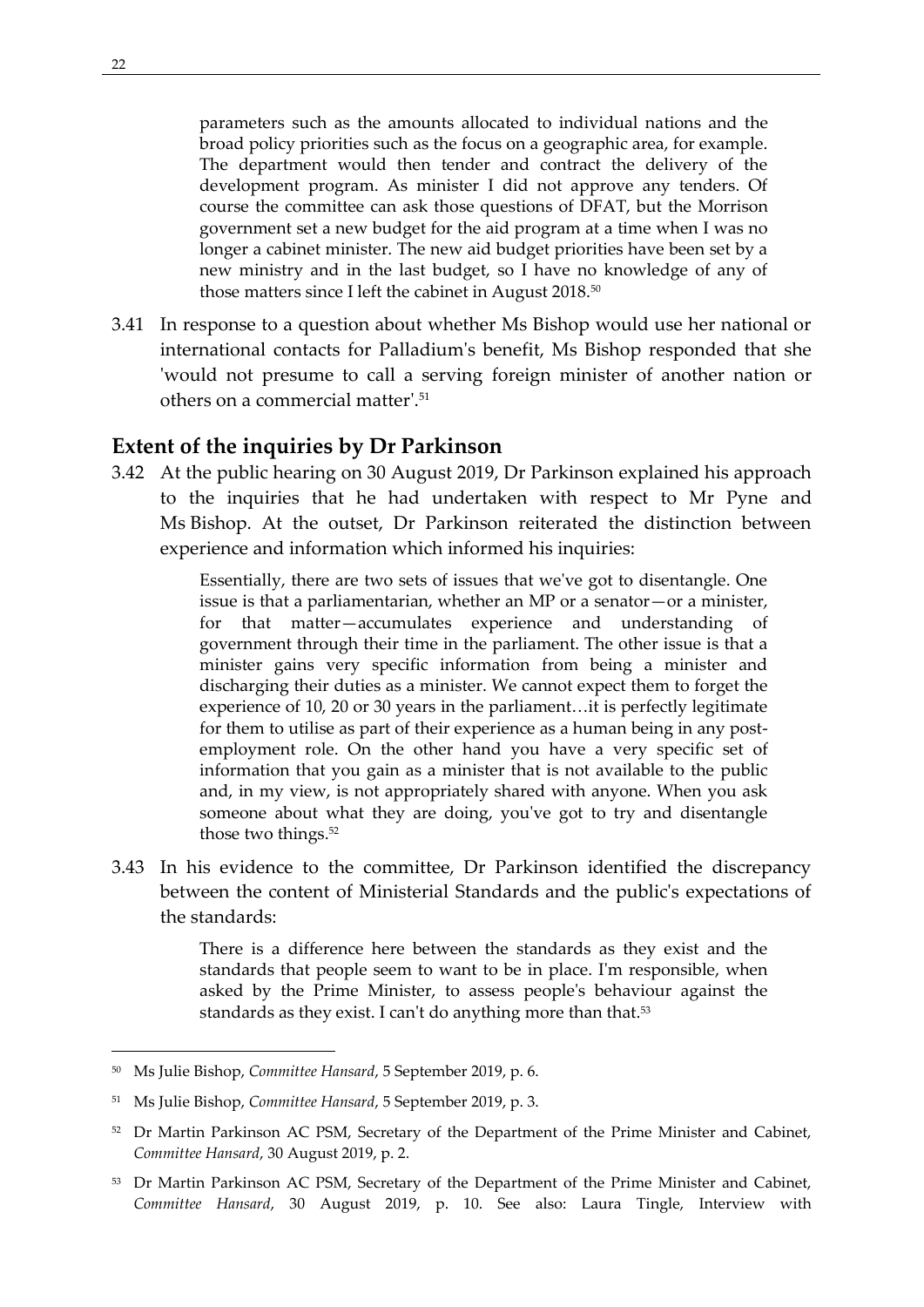3.44 Dr Parkinson also spoke to the limited powers he does have in conducting an investigation, noting that the Ministerial Standards are 'not the law':

> I have no investigative powers and I have no legislative backing. I speak to former ministers, I inquire, I collect as much information as I can and then I make a judgement based on that.<sup>54</sup>

3.45 In Dr Parkinson's view, these investigations were complete,<sup>55</sup> and the terms of the agreements between EY and Mr Pyne; and Palladium and Ms Bishop such as remuneration received—were not relevant to Dr Parkinson's inquiry into breaches of the Ministerial Standards.<sup>56</sup>

#### *Mr Pyne*

1

3.46 Dr Parkinson summarised how the distinction between experience and information informed his approach to his interview with Mr Pyne on 11 July 2019:

> So when I spoke to former Minister Pyne, I was very clear in saying not 'Have you or will you use your experience as a minister in multiple portfolios and a parliamentarian?' but 'Will you use anything that you've obtained by being the Minister for Defence or the minister for anything else?'<sup>57</sup>

3.47 Dr Parkinson continued:

We had a very explicit discussion about the distinction between the two sets of issues. Mr Pyne was very clear in saying to me that he was aware of his obligations under the standards. He said he was aware that he cannot use information known only to him because of his ministerial roles. He said he had made it clear to EY that he could not lobby or meet ministers in the Defence portfolio or officials from the Department of Defence or the ADF, and more generically. He said EY was aware that he can only give advice on issues in the public domain. He also emphasised to me that he had written to EY, and had conversations with the company's partners, to make them aware of the constraints of the standards and the limitations of what he could provide as a former minister.<sup>58</sup>

Dr Martin Parkinson, Secretary of the Department of Prime Minister and Cabinet, (Television Interview, 7:30, 25 July 2019), [https://www.abc.net.au/7.30/martin-parkinson-retires-from-public](https://www.abc.net.au/7.30/martin-parkinson-retires-from-public-service/11347980)[service/11347980](https://www.abc.net.au/7.30/martin-parkinson-retires-from-public-service/11347980) (accessed 26 July 2019).

- <sup>54</sup> Dr Martin Parkinson AC PSM, Secretary of the Department of the Prime Minister and Cabinet, *Committee Hansard*, 30 August 2019, p. 10.
- <sup>55</sup> Dr Martin Parkinson AC PSM, Secretary of the Department of the Prime Minister and Cabinet, *Committee Hansard*, 30 August 2019, p. 10.
- <sup>56</sup> Dr Martin Parkinson AC PSM, Secretary of the Department of the Prime Minister and Cabinet, *Committee Hansard*, 30 August 2019, p. 9.
- <sup>57</sup> Dr Martin Parkinson AC PSM, Secretary of the Department of the Prime Minister and Cabinet, *Committee Hansard*, 30 August 2019, p. 2.
- <sup>58</sup> Dr Martin Parkinson AC PSM, Secretary of the Department of the Prime Minister and Cabinet, *Committee Hansard*, 30 August 2019, pp. 2-3.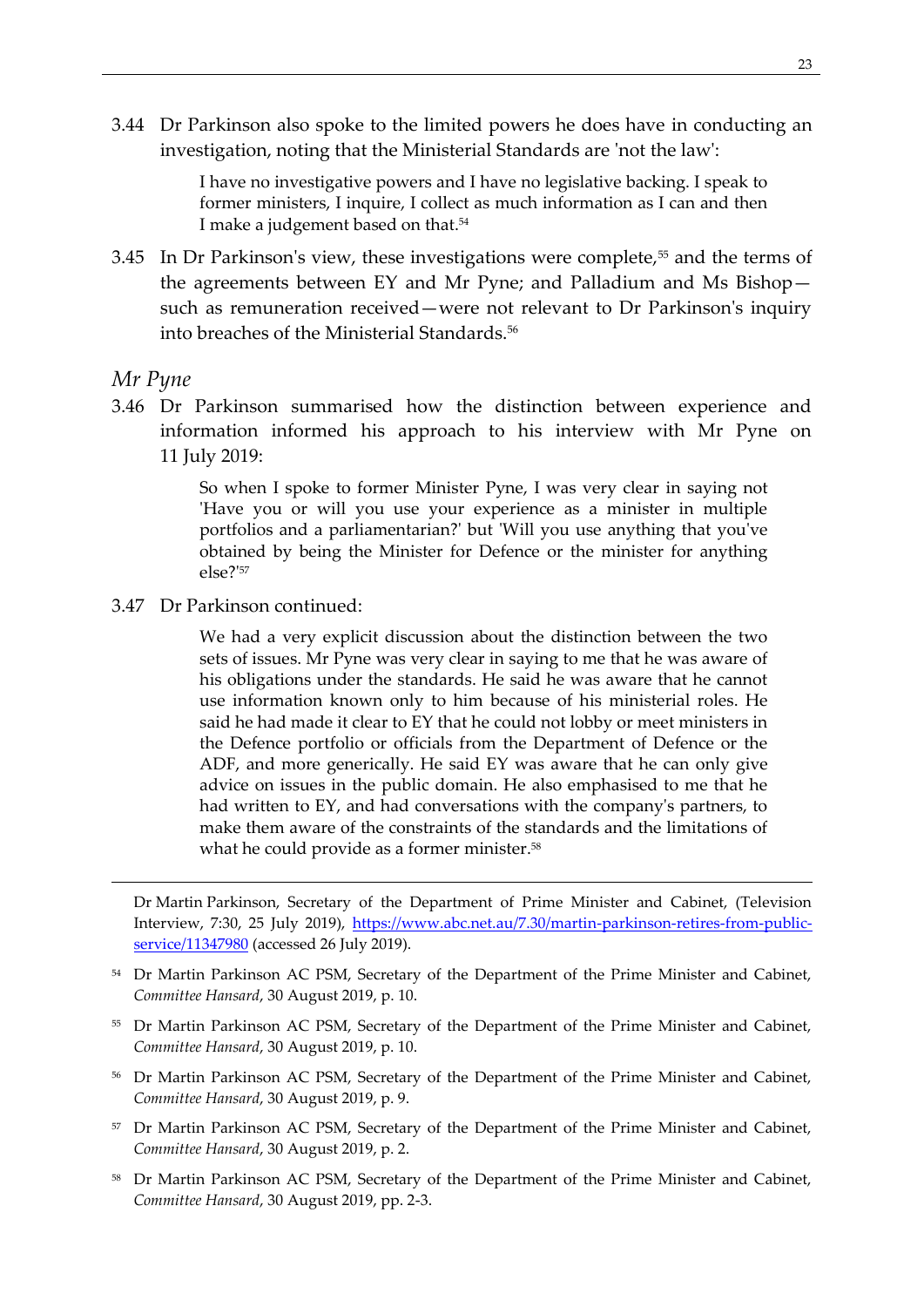- 3.48 Dr Parkinson stated that there was 'no reason to doubt anything that Mr Pyne had said' about his awareness of the limitations the Ministerial Standards imposed on his work for EY.<sup>59</sup> Further, Dr Parkinson referred to EY's submission to the committee as evidence that the firm too was aware of the limitations on Mr Pyne.<sup>60</sup>
- 3.49 Dr Parkinson stated that in respect of Mr Pyne, his inquiries did not include an interview with a representative of EY:

I had no reason to think, on the basis of things that I can see in the public domain, that there was any need to talk to EY. They had already made comments publicly about what he was doing.<sup>61</sup>

3.50 Dr Parkinson also did not inquire about the remuneration Mr Pyne will receive from his employment with EY:

> Frankly, whether he got \$1 or \$100,000, the number is completely irrelevant. I don't care whether he got \$1; if he's breached 2.25 I would have called it out. If he got \$100,000 and breached 2.25, it is, to me, absolutely no difference. Either you've breached it or you haven't, and there was no evidence in front of me to suggest that he had breached it.<sup>62</sup>

- 3.51 Mr Pyne informed the committee that Dr Parkinson did not ask for any written advice or any documents relating to his business arrangements.<sup>63</sup>
- 3.52 Dr Parkinson advised that he also did not make any inquiries of Mr Pyne in relation to the lobbying activities of the lobbying firm, GC Advisory, of which Mr Pyne is a co-owner.<sup>64</sup> Mr Pyne doubted that he explicitly told Dr Parkinson that he intended to register as a lobbyist, stating that it was self-evident from his position within GC Advisory:

It is axiomatic, if you are a part-owner of a lobbying firm, that you would register on as many registers of lobbyists as states—or the Commonwealth—where you were doing business. I wouldn't have specifically said to the secretary of the Department of the Prime Minister and Cabinet 'and, of course, that means I will be registering as a lobbyist; because obviously if I am doing any work that requires lobbying I would

- <sup>61</sup> Dr Martin Parkinson AC PSM, Secretary of the Department of the Prime Minister and Cabinet, *Committee Hansard*, 30 August 2019, p. 3.
- <sup>62</sup> Dr Martin Parkinson AC PSM, Secretary of the Department of the Prime Minister and Cabinet, *Committee Hansard*, 30 August 2019, p. 9.
- <sup>63</sup> Mr Christopher Pyne, *Committee Hansard*, 5 September 2019, p. 8.
- <sup>64</sup> Dr Martin Parkinson AC PSM, Secretary of the Department of the Prime Minister and Cabinet, *Committee Hansard*, 30 August 2019, p. 3.

-

<sup>59</sup> Dr Martin Parkinson AC PSM, Secretary of the Department of the Prime Minister and Cabinet, *Committee Hansard*, 30 August 2019, p. 3.

<sup>60</sup> Dr Martin Parkinson AC PSM, Secretary of the Department of the Prime Minister and Cabinet, *Committee Hansard*, 30 August 2019, p. 3.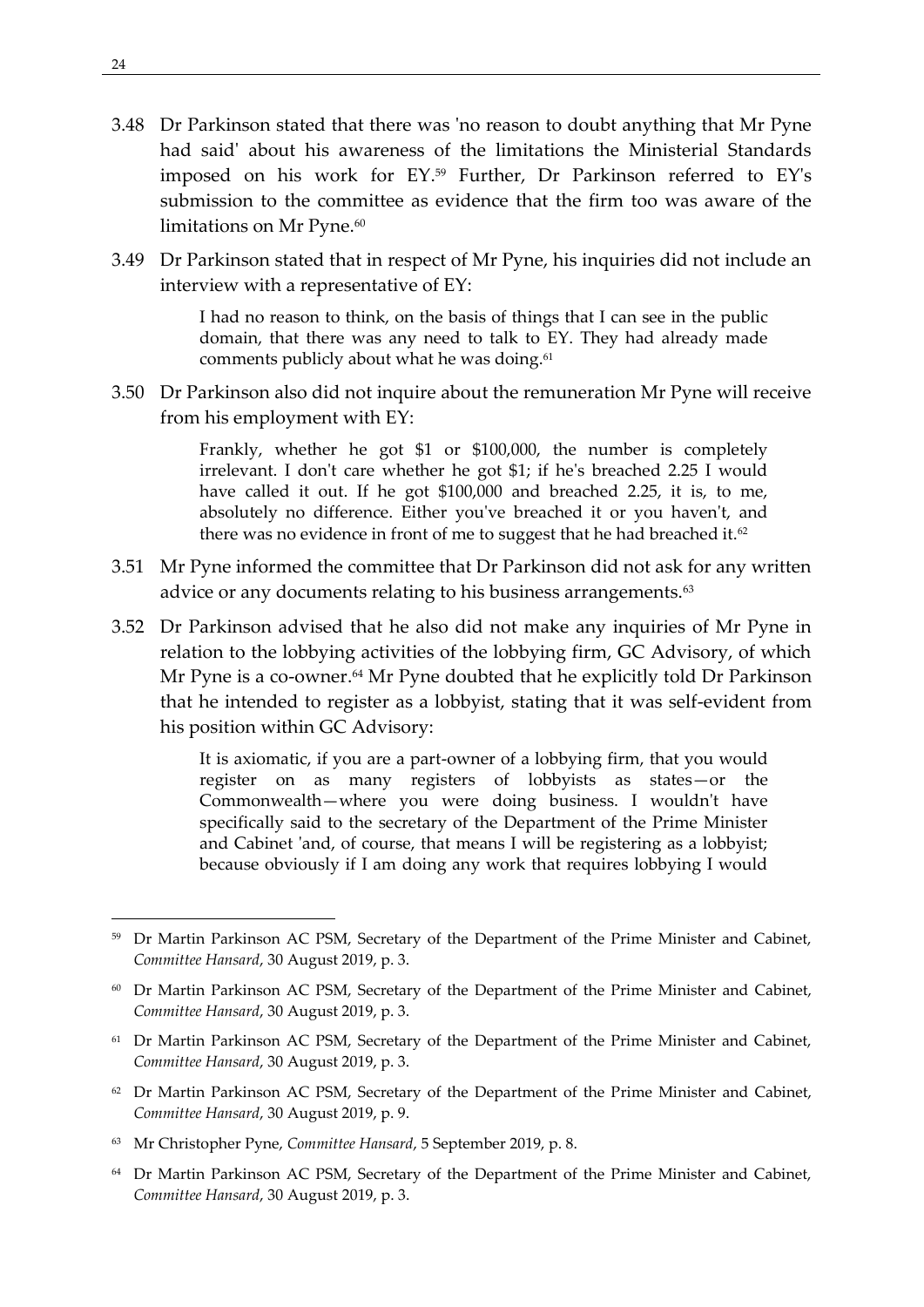register in the state or territory , or the Commonwealth, where the work is being done.<sup>65</sup>

- 3.53 On 29 July 2019, Mr Pyne registered himself on the Australian Government Register of Lobbyist, as a lobbyist for GC Advisory.<sup>66</sup> As noted above, one of GC Advisory's client's, duMonde Group, has received \$6 million in contracts from the Department of Defence between the period November 2016 and April 2019.<sup>67</sup> Dr Parkinson, noted that Mr Pyne's registration on the Lobbyist Register occurred after the advice to the Prime Minister had been finalised, and indicated that the information about Mr Pyne's registration as a lobbyist for GC Advisory, or du Monde's listing as a client of GC Advisory, did not impact his decision that Mr Pyne was not in breach of the Ministerial Standards.<sup>68</sup>
- 3.54 When questioned as to why his inquiries into Mr Pyne's role at EY had not been more extensive, Dr Parkinson stated:

At the time I spoke to Mr Pyne, he had only just become a partner of this company, and he had made very clear to me that he understood what the limits were and that he would not—he was very explicit—be undertaking any lobbying, advocating or business meetings with government, with MPs, with parliamentarians, with the Public Service or with Defence. So you're asking me to, rather than presume innocence, presume guilt.<sup>69</sup>

*Ms Bishop*

1

3.55 In relation to Ms Bishop's appointment to the Palladium Board, Dr Parkinson returned to the distinction between experience and information, noting that Ms Bishop's role at Palladium was as a non-executive director:

> Undoubtedly, her expertise, understanding and knowledge of issues will be valuable, but let's remember what she is: she's taken the role of a nonexecutive director…[as] a non-executive director, you do not have an executive role in the organisation. It would be highly unusual—and I say highly unusual—for a non-executive director to be involved in contract negotiation or tendering or lobbying. In that sense, the fact that her knowledge is useful in the broad and beneficial to the company would

<sup>68</sup> Dr Martin Parkinson AC PSM, Secretary of the Department of the Prime Minister and Cabinet, *Committee Hansard*, 30 August 2019, p. 3.

<sup>65</sup> Mr Christopher Pyne, *Committee Hansard*, 5 September 2019, p. 8.

<sup>66</sup> Dr Martin Parkinson AC PSM, Secretary of the Department of the Prime Minister and Cabinet, *Committee Hansard*, 30 August 2019, p. 7.

<sup>67</sup> Senator Jenny McAllister, Chair, Senate Finance and Public Administration References Committee, *Extracts from Lobbyist Register - GC Advisory* and *AusTender Contract Notices - du Monde* (tabled 30 August 2019).

<sup>69</sup> Dr Martin Parkinson AC PSM, Secretary of the Department of the Prime Minister and Cabinet, *Committee Hansard*, 30 August 2019, p. 4.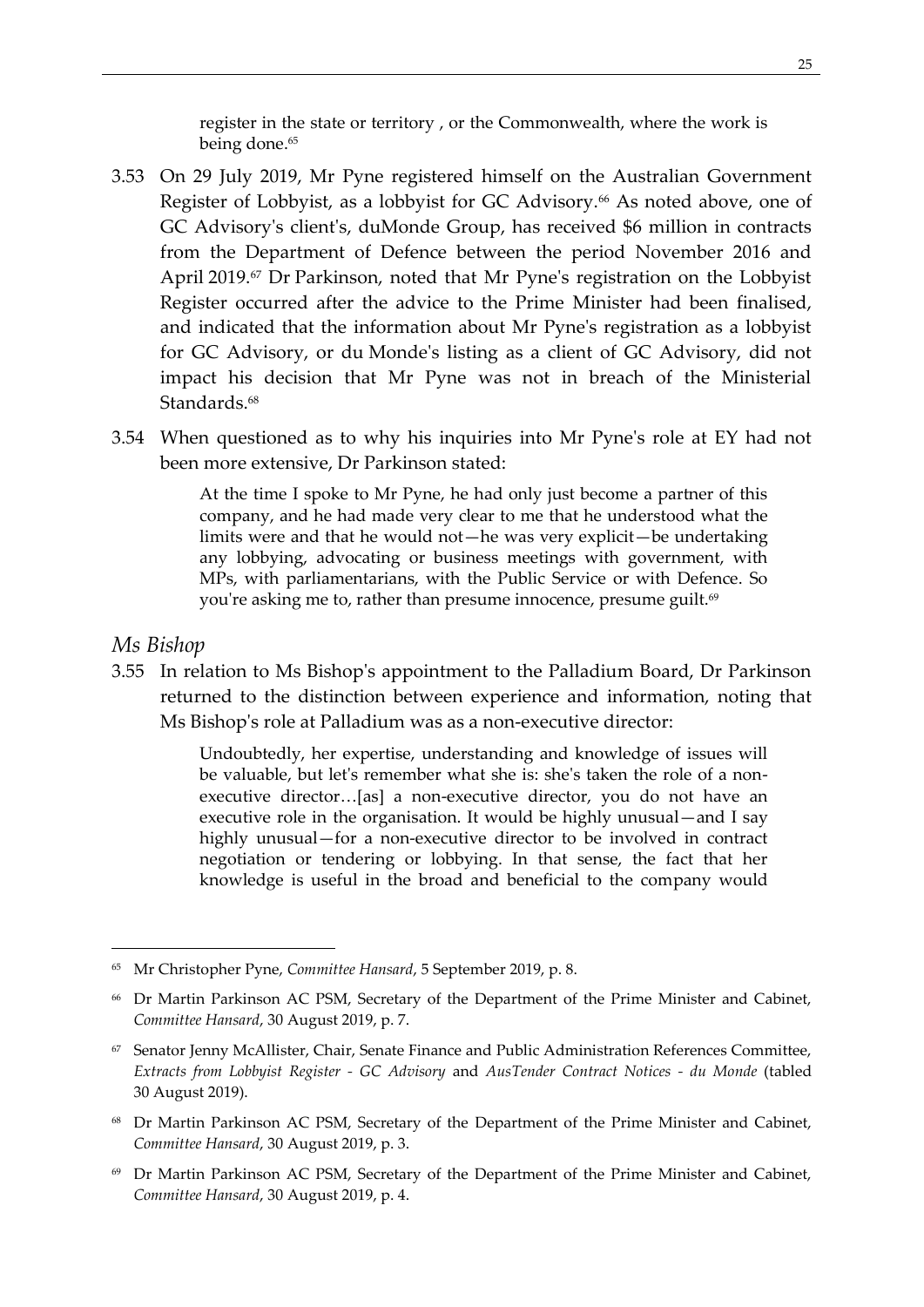be…absolutely consistent with the way I described that bit about experience.<sup>70</sup>

3.56 Dr Parkinson stated that he had not asked Ms Bishop if she intended to recuse herself from board discussions about Australian business.<sup>71</sup> By way of explanation as to why he had not asked this specific question, Dr Parkinson reiterated the point he had made in relation to Mr Pyne, that he was operating under a presumption of innocence:

> On a presumption of innocence, yes, I'm accepting that until somebody tells me Mr Pyne or Ms Bishop—and can point to an example where the standards have been breached. What am I meant to do? Am I meant to assume that any member of this chamber or the other chamber is going to lie to me? If that's the implication of what you're trying to draw out, then I'm just not going to play that game.<sup>72</sup>

3.57 Dr Parkinson also explained that he did not seek to interview a representative of Palladium.<sup>73</sup> When pressed on why he had not pursued this line of investigation Dr Parkinson forcefully put his point:

> Well, perhaps I'm naïve…but, when ministers or senators or MPs say to me that they are going to do something, I tend to take that at face value.<sup>74</sup>

3.58 Dr Parkinson stated that if a minister, senator or MP did not do what they said 'then I am more than happy to deploy every lever at my disposal to ensure that there is a correction of behaviours'.<sup>75</sup>

#### **The appropriateness of referring inquiries to Dr Parkinson**

- 3.59 The committee received evidence that an investigation into compliance with Ministerial Standards conducted by the Secretary of the Department of the Prime Minister and Cabinet (PM&C) 'may not be adequate'.<sup>76</sup>
- 3.60 The Ministerial Standards provide that an allegation of improper conduct of a significant kind may be referred to an independent authority for investigation,

- <sup>72</sup> Dr Martin Parkinson AC PSM, Secretary of the Department of the Prime Minister and Cabinet, *Committee Hansard*, 30 August 2019, p. 5.
- <sup>73</sup> Dr Martin Parkinson AC PSM, Secretary of the Department of the Prime Minister and Cabinet, *Committee Hansard*, 30 August 2019, p. 5.
- <sup>74</sup> Dr Martin Parkinson AC PSM, Secretary of the Department of the Prime Minister and Cabinet, *Committee Hansard*, 30 August 2019, p. 5.
- <sup>75</sup> Dr Martin Parkinson AC PSM, Secretary of the Department of the Prime Minister and Cabinet, *Committee Hansard*, 30 August 2019, p. 5.
- <sup>76</sup> Ms Serena Lillywhite, Chief Executive Officer, Transparency International Australia (TIA), *Committee Hansard*, 5 September 2019, p. 26.

 $70$  Dr Martin Parkinson AC PSM, Secretary of the Department of the Prime Minister and Cabinet, *Committee Hansard*, 30 August 2019, p. 4.

 $71$  Dr Martin Parkinson AC PSM, Secretary of the Department of the Prime Minister and Cabinet, *Committee Hansard*, 30 August 2019, p. 5.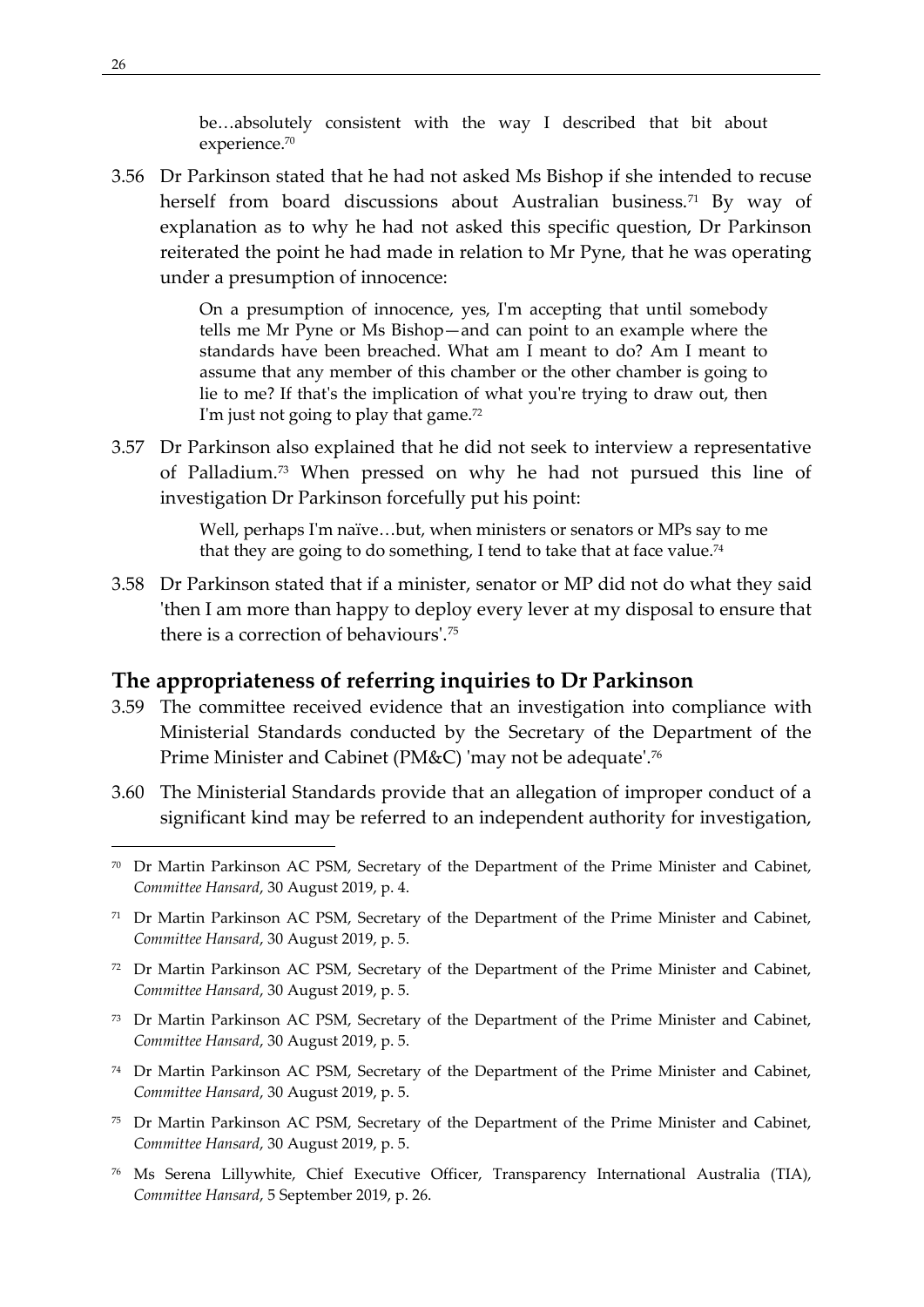and that the Secretary of the PM&C may provide advice on any matters within the standards:

7.3. Where an allegation involving improper conduct of a significant kind, including a breach of these Standards, is made against a Minister (including the Prime Minister) the Prime Minister may refer the matter to an appropriate independent authority for investigation and/or advice.

7.4. The Prime Minister may seek advice from the Secretary of the Department of the Prime Minister and Cabinet on any of the matters within these Standards, at any time. In providing such advice the Secretary of the Department of the Prime Minister and Cabinet may, as required, seek professional advice.<sup>77</sup>

- 3.61 Indeed, several submitters called for the independent administration of Ministerial Standards. For example, Transparency International Australia (TIA) recommended that the Ministerial Standards 'should be independently administered' in order 'to build public confidence that the high standards of public office are respected and adhered to'.<sup>78</sup>
- 3.62 The Grattan Institute advocated a similar approach calling for an independent body 'to investigate potential non-compliance with codes of conduct, publish its findings, and refer breaches when they occur'.<sup>79</sup> Furthermore, this body could have an education function assisting 'parliamentarians, ministerial staff, and lobbyists understand their responsibilities and disclosure obligations'.<sup>80</sup>
- 3.63 The Grattan Institute suggested that the existing Independent Parliamentary Expenses Authority 'could be extended to take on administration of the code of conduct'.<sup>81</sup> The Grattan Institute also recommended that the Parliament appoint an ethics adviser 'to enable current and former parliamentarians to seek advice when they are in doubt'. $82$  The Grattan Institute explained how an ethics adviser works in New South Wales (NSW) Parliament:

In NSW, former ministers are required to seek the advice of the Parliamentary Ethics Adviser before accepting employment related to their former portfolio within the 18-month window. If they then choose to accept the employment offer, the advice they received must be tabled in Parliament. Parliament could use this information to determine whether a breach has occurred.<sup>83</sup>

- <sup>79</sup> Grattan Institute, *Submission 6*, p. 8.
- <sup>80</sup> Grattan Institute, *Submission 6*, p. 8.
- <sup>81</sup> Grattan Institute, *Submission 6*, p. 8.
- <sup>82</sup> Grattan Institute, *Submission 6*, p. 8.
- <sup>83</sup> Grattan Institute, *Submission 6*, p. 8.

<sup>77</sup> *Statement on Ministerial Standards*, 30 August 2018, p. 10.

<sup>78</sup> TIA, *Submission 2*, p. 2.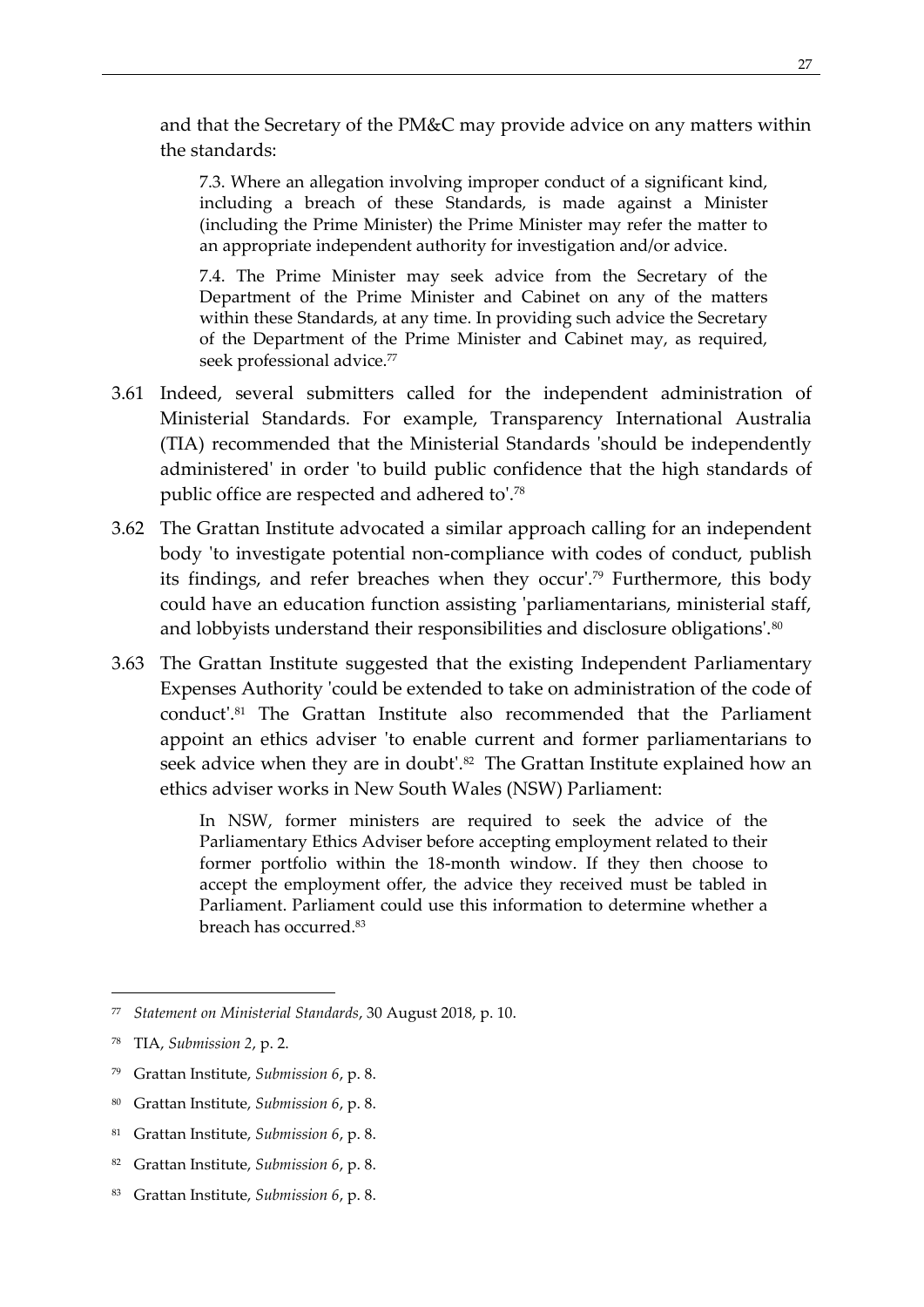3.64 The Accountability Round Table (ART) agreed with the appointment of an ethics adviser, citing the Queensland experience where 'every Minister is required to meet the Integrity Commissioner routinely at least once each year'.<sup>84</sup> However, ART disagreed with the proposal for administration of Ministerial Standards by an independent body on the basis that this would 'derogate from and further undermine Australia's parliamentary system'.<sup>85</sup> Rather, ART considered that 'Ministerial Standards should be an instrument of the Parliament, either as a resolution of both Houses or (as in Canada) by Act of Parliament'.<sup>86</sup> Furthermore, ART considered that the Prime Minister should be able to supplement the Parliamentary standards with their own standards.<sup>87</sup>

## **Enforceability and penalties**

- 3.65 The committee received evidence that there is insufficient enforceability and a lack of appropriate penalties for a breach of the Ministerial Standards.
- 3.66 For example, the Ethicos Group discussed the issues regarding the enforceability of paragraphs 2.25 and 2.26 of the Ministerial Standards in three aspects: the 'undertaking' of Ministers to comply with certain provisions of the standards, the lack of legal prohibition of particular categories of post-Ministerial employment and the role of public trust in the common law offence of misconduct in public office.<sup>88</sup>
- 3.67 Regarding the Rudd Ministry's introduction of the requirement of Ministers to 'undertake' compliance with provisions in paragraph 2.25, The Ethicos Group observed:

The extension of effect of the restriction beyond the term of a Ministerial appointment was intended to be achieved through a binding 'undertaking' to be given to the Prime Minister by an MP as a pre-condition for their being appointed as a Minister. 89

3.68 The Ethicos Group suggested that this undertaking 'could take the form of a letter of agreement which created the legal relationship fundamental to a contract', which could be used as basis for legal action if required.<sup>90</sup>

- <sup>86</sup> ART, *Submission 7*, p. 6.
- <sup>87</sup> ART, *Submission 7*, pp. 5–6.
- <sup>88</sup> The Ethicos Group, *Submission 5*, pp. 4–9.
- <sup>89</sup> The Ethicos Group, *Submission 5*, p. 4. See also: ART, *Submission 7*, pp. 7–8 (emphasis in original).
- <sup>90</sup> The Ethicos Group, *Submission 5*, p. 5. The submission included a draft pro forma letter to the Prime Minister, to be used by Ministers before taking office, formalising their 'undertaking'—see: The Ethicos Group, *Submission 5*, p. 6.

<sup>84</sup> Accountability Round Table (ART), *Submission 7*, pp. 6–7.

<sup>85</sup> ART, *Submission 7*, p. 6.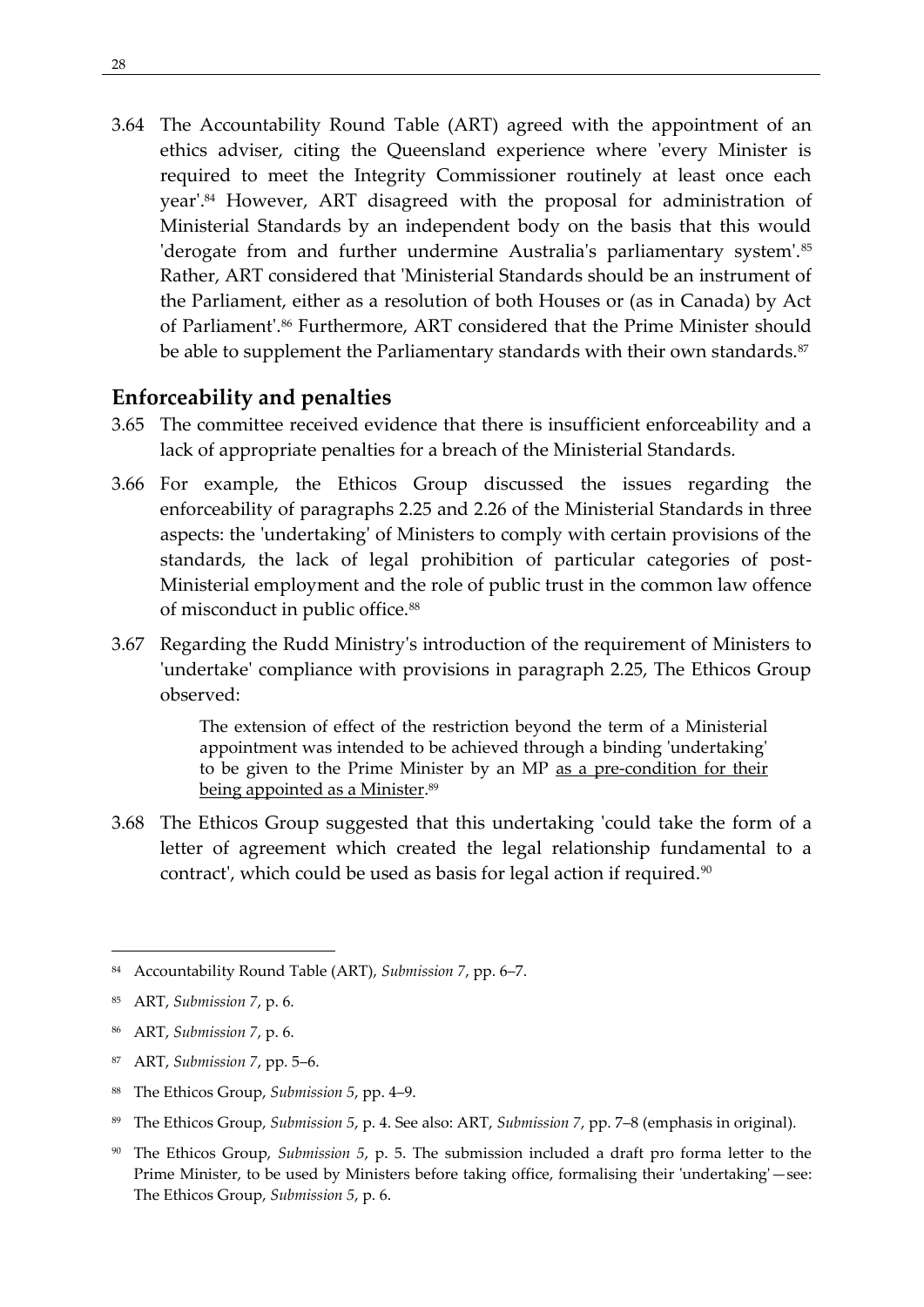- 3.69 In respect of penalties for a breach of the Ministerial Standards, the Grattan Institute suggested range of sanctions for both individuals and employers, including:
	- Restricting access to Parliament House for former ministers and other lobbyists who breach the code of conduct.
	- Requiring the individual to report quarterly on contact with government officials during the 18-month ban (whether or not they had any contact). The reports should be published.
	- Restricting access to government officials via a Lobbyists Watch List (as exists in NSW). This should include not allowing access to political party functions – with fines for political parties that fail to enforce the sanction.
	- Extending access restrictions to the former minister's new employer (until the former minister no longer works for them or the 18-month ban is up).
	- Restricting the former minister's new employer from government tenders (until the former minister no longer works for them or the 18 month ban is up).
	- Other penalties imposed by the parliament and at levels that apply to contempt of parliament.<sup>91</sup>
- 3.70 ART argued that it should be a matter for the Parliament to 'authorise the independent investigation of the facts of an alleged breach of ministerial standards'.<sup>92</sup> If a breach is found to have occurred, then the Parliament should determine the sanction or sanctions'.<sup>93</sup>
- 3.71 The Ethicos Group also discussed the possible use of the common law offence of 'misconduct in public office', including the assertion that the relevant test in this matter is not the former Minister's trust in his processes, but that of 'public trust'.<sup>94</sup> This section explored the concept of this offence in its Australian context, including what was described as the 'fiduciary nature of political office', and concluded that it has 'stood the test of time and withstood many legal challenges in different jurisdictions. Its recent resurgence and continued existence serves as a vital safeguard of the people's entitlement to integrity in government'.<sup>95</sup>
- 3.72 In her submission to the committee, Ms Bishop expressed support for improving the workability and enforceability of the Ministerial Standards by

1

<sup>95</sup> The Ethicos Group, *Submission 5*, p. 9.

<sup>91</sup> Grattan Institute, *Submission 6*, pp. 8–9. See also: ART, *Submission 7*, pp. 7–8.

<sup>92</sup> ART, *Submission 7*, p. 7.

<sup>93</sup> ART, *Submission 7*, p. 7.

<sup>94</sup> The Ethicos Group, *Submission 5*, pp. 7–9.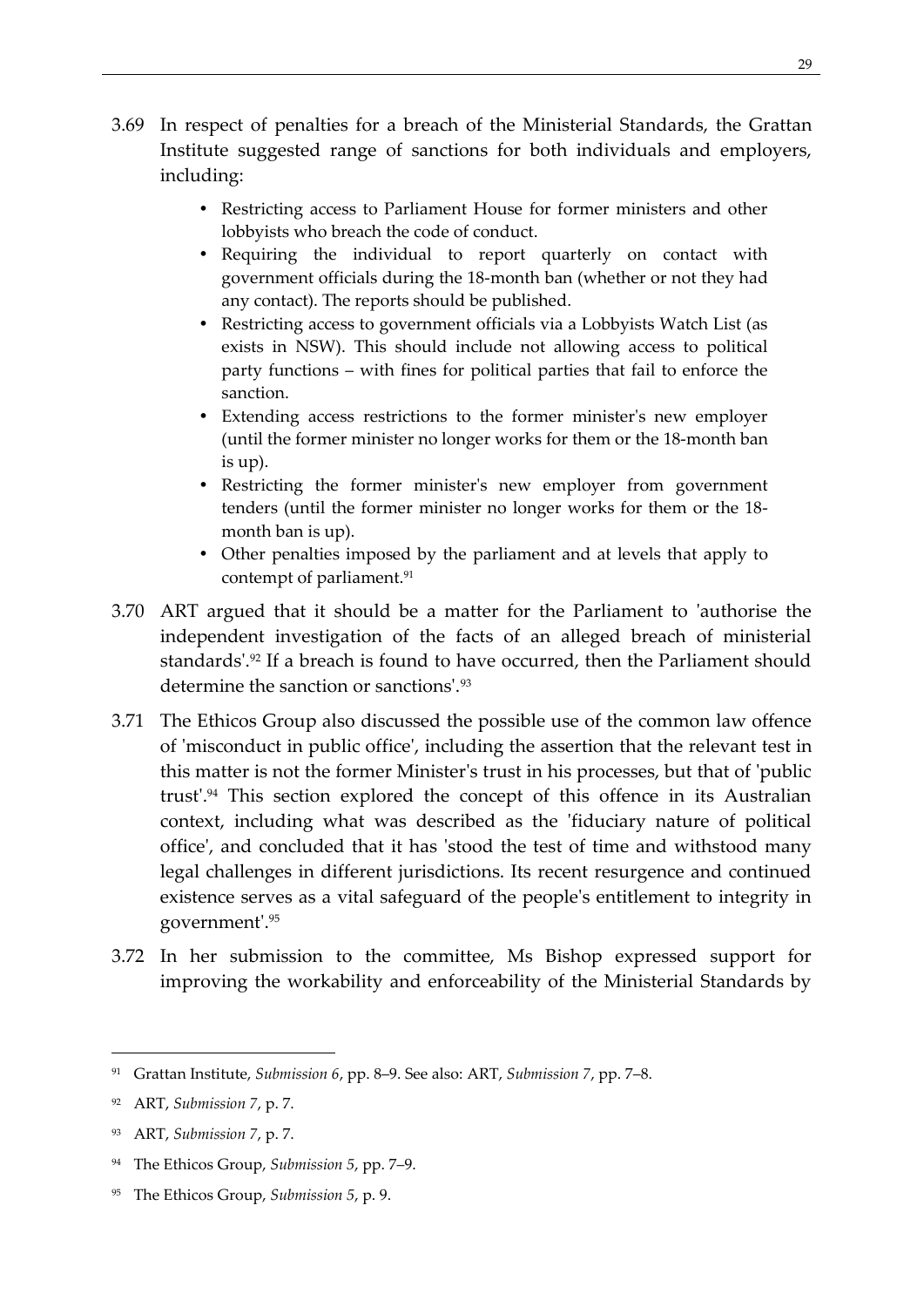reversing the onus of proof with respect to former Ministers meeting with current serving Ministers and officials:

The onus could and arguably should be placed upon current serving officials to not hold meetings with former Ministers for the period of 18 months after those Ministers cease to hold office.

Current Ministers and Government officials are subject to ongoing scrutiny through the Parliament, including Question Time and Senate Estimates, and by the media.

There is obvious redress available with regard to current serving Ministers and officials, should they breach this protocol.<sup>96</sup>

3.73 Mr Pyne stated that he did not believe that the Ministerial Standards were too weak, nor did he support the independent enforcement of the Ministerial Standards.<sup>97</sup>

### **Strengthening the regulation of lobbyists and other integrity reforms**

- 3.74 The committee also received evidence about broader reforms beyond the provisions for former minister and their employers that could prevent a breach of Ministerial Standards.
- 3.75 For example, ART suggested that strengthened Ministerial Standards would be more effective 'if supported by a range of other good governance and integrity provisions', including:

…the requirement to give reasons, administrative appeals, judicial review, the ombudsman, the auditor general and especially a combination of FOI/right to know, whistleblowing and journalistic freedom and anticorruption commissions.<sup>98</sup>

- 3.76 TIA's submission also focused more broadly on improved transparency and accountability in the public policy sphere with a particular focus on the regulation of lobbyists.<sup>99</sup>
- 3.77 The Grattan Institute highlighted the need to 'improve transparency and accountability in policy making and reduce undue influence over public policy', again, particularly with respect to lobbyists:

Greater transparency is particularly important as an additional check on the revolving door ban. Ministerial diaries should be published, so voters know who our most senior policy makers are meeting. And the lobbyist register should be broader so that it includes in-house lobbyists, not just commercial lobbyists. This would mean former ministers employed by

<sup>96</sup> The Hon. Julie Bishop, *Submission 9*, p. 2.

<sup>97</sup> Mr Christopher Pyne, *Committee Hansard*, 5 September 2019, p. 14.

<sup>98</sup> ART, *Submission 7*, p. 8.

<sup>99</sup> TIA, *Submission 2*, p. 3.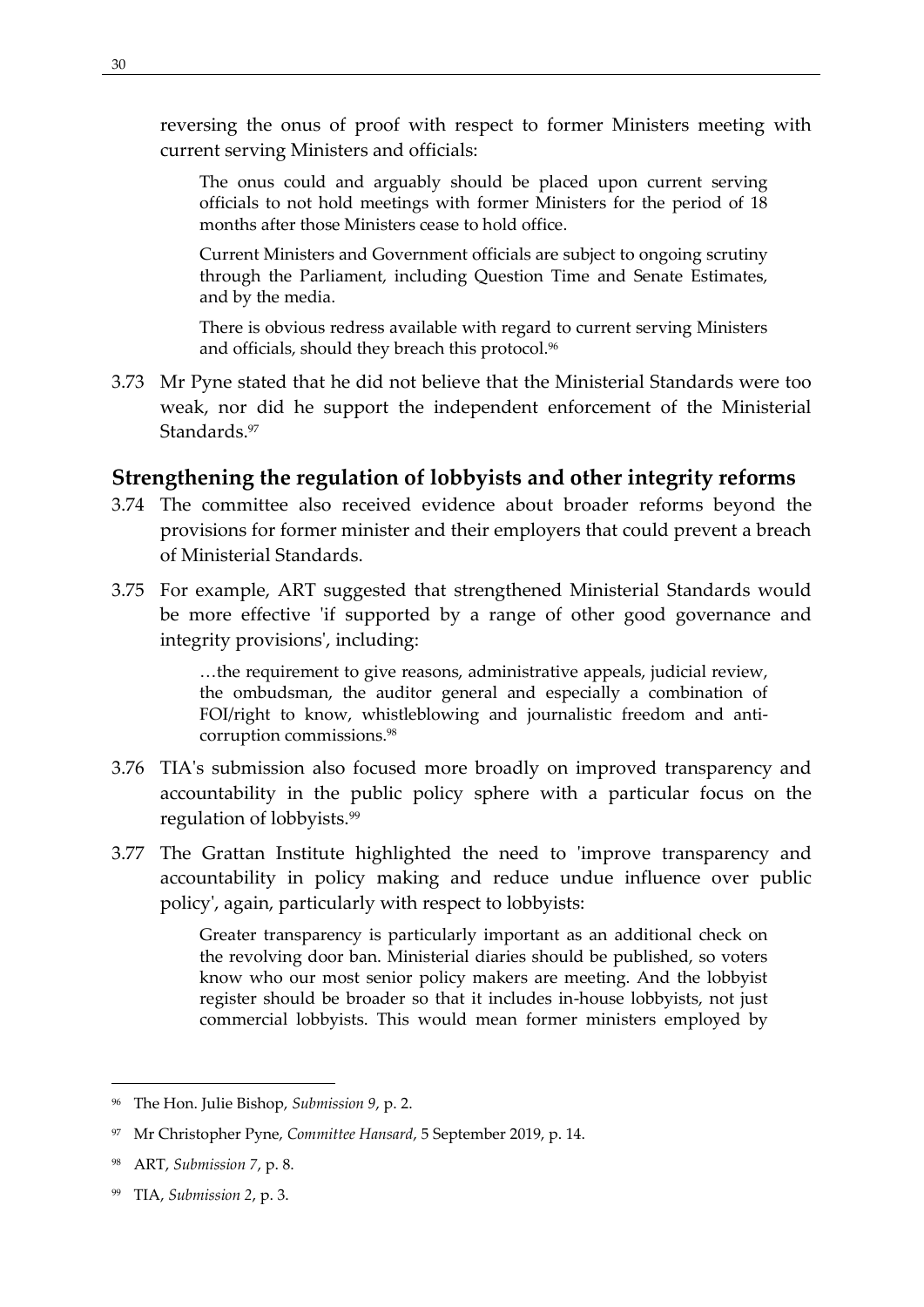companies, unions, peak bodies, and other groups would be required to register themselves and abide by the Lobbying Code of Conduct.<sup>100</sup>

**Senator Jenny McAllister Chair**

<sup>100</sup> Grattan Institute, *Submission 6*, p. 9.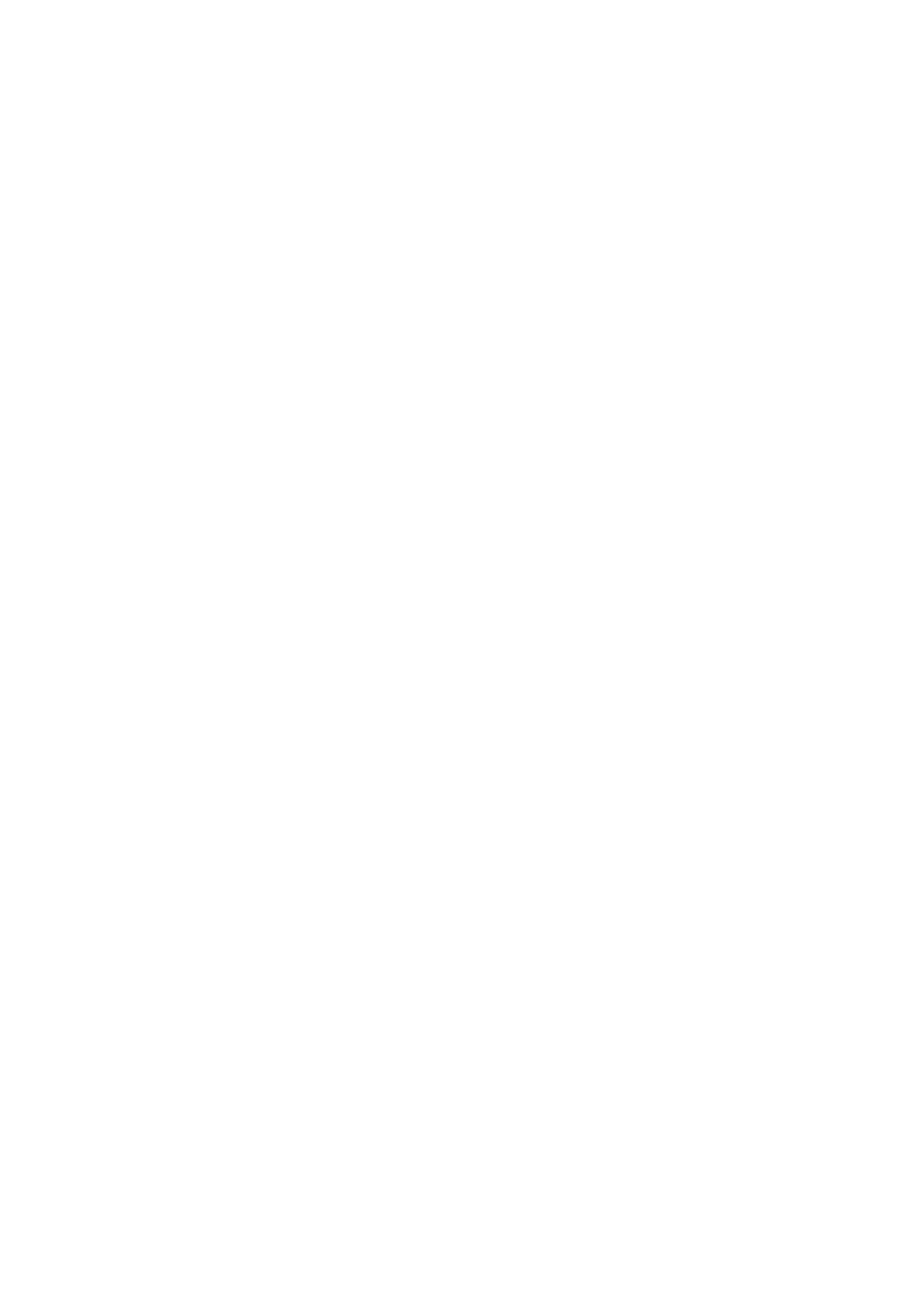# **Additional Comments by Senator Malcolm Roberts**

- 1.1 I am pleased that the committee has included reference to paragraph 2.26 of the current Ministerial Standards and the key point it raises.
- 1.2 Dr Parkinson himself admitted he had no investigatory powers yet in response to questions at the inquiry he repeatedly used the word 'investigation' to describe his efforts responding to the PM's request made of him. This has both immediate and future significance as per clause 3.44.
- 1.3 Of immediate significance is the need to now conduct a more appropriate and deserved investigation. I agree with the committee's recommendation 1. Dr Parkinson cannot be considered fully independent.
- 1.4 In future, there needs to be a means of systematic independent investigation on matters of compliance with the Ministerial Standards and similar with full powers of investigation.
- 1.5 In my view, Dr Parkinson's responses to many of the questions he fielded were vague and evasive and his efforts did not make an adequate inquiry of former ministers Pyne and Bishop. Coming as it did from arguably the senior federal public servant this raises important questions about the public service's role, behaviour and/or effectiveness. Dr Parkinson should have spoken to EY and Palladium.
- 1.6 In my view, the Prime Minister cannot be held directly accountable for the current looseness of the 'investigation' and response as he would not have had such a prior event. It is now though, in my opinion, a test of the Prime Minister to develop a proper means of investigating such matters in a way that is transparent and restores parliament's reputation and ensures his reputation is safe. There is a need to develop a system that ensures real accountability and reassures the people to whom parliament is ultimately responsible. The Code needs to be enforceable and contain penalties for non-compliance.

**Senator Malcolm Roberts Pauline Hanson's One Nation**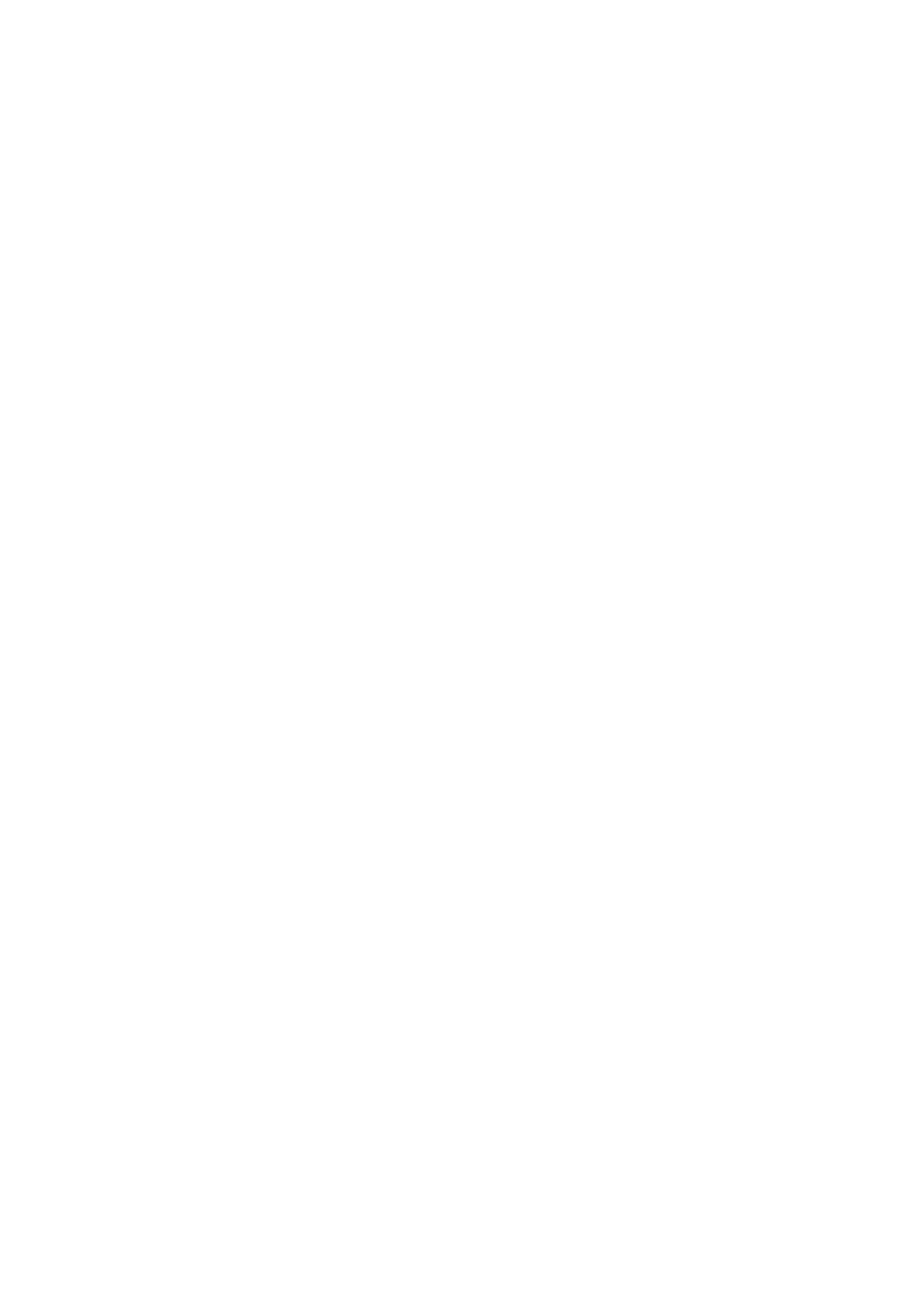# **Australian Greens' Additional Comments**

- 1.1 Public trust and confidence in our democratic institutions, especially the federal parliament, is at historically low levels, with little faith that politicians consistently act in the public interest.
- 1.2 Transparency International Australia (TIA) told this inquiry:

Revolving doors and 'golden escalator' opportunities for ministers and senior political staff, creates a 'culture of cosiness' and increases the likelihood that the well-resourced are heard more often, and more sympathetically, in policy discussions. This poses a risk to good decisionmaking.<sup>1</sup>

- 1.3 This revolving door that prioritises the interests of big business over the community is not a new phenomenon. It is also not an issue that is restricted to one side of politics. The Grattan Institute estimates that 25 per cent of former federal Ministers and assistant Ministers take on roles with special interests after their political career ends.<sup>2</sup>
- 1.4 The post-Ministerial appointments of Mr Pyne and Ms Bishop are simply the latest in a long line of post-Ministerial appointments facilitating the ongoing culture of cosiness that continues to erode public faith in politics.
- 1.5 The Greens remain committed to pursuing measures to clean up politics.

## **Cooling off period**

- 1.6 The Grattan Institute's submission outlines three key risks associated with post-Ministerial appointments:
	- (a) A minister could make decisions in office with a view to their future employment.
	- (b) A former minister may bring privileged information with them to their new role.
	- (c) A former minister's relationships may enable privileged opportunities to influence.<sup>3</sup>
- 1.7 These risks diminish over time, and should not unduly prevent former Ministers engaging in meaningful post-parliamentary careers. However, it is critical that actual and perceived conflicts of interest are avoided.
- 1.8 We consider that an 18 month cooling-off period, even if actively enforced, is inadequate to minimise conflicts in relation to for-profit roles.

<sup>1</sup> Transparency International Australia (TIA), *Submission 2*, p. 2.

<sup>2</sup> Grattan Institute, *Submission 6*, p. 2.

<sup>3</sup> Grattan Institute, *Submission 6*, p. 3-4.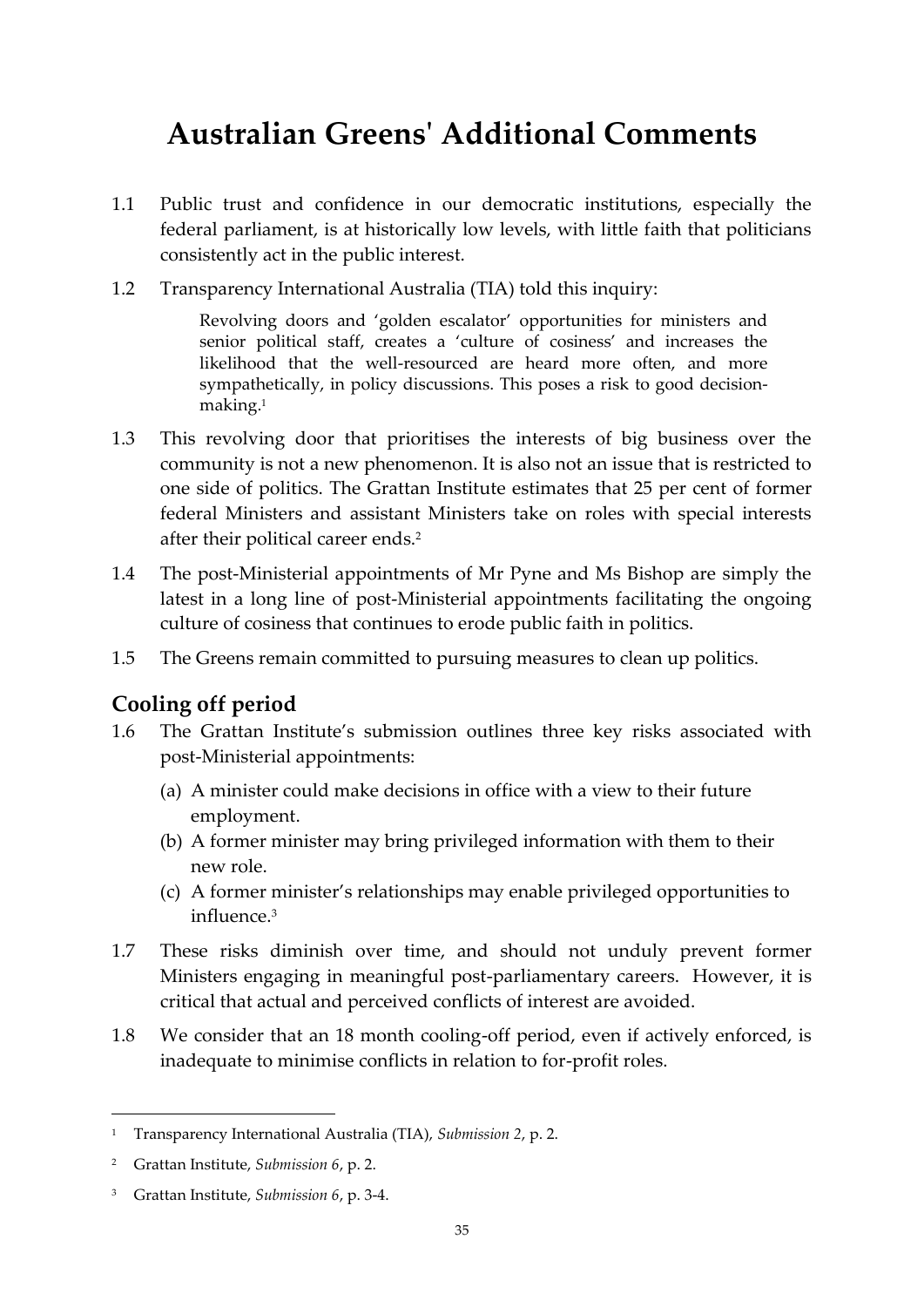- 1.9 TIA states that international best practice is 3–5 years.<sup>4</sup> The Grattan Institute states that the cooling off periods in comparable jurisdictions range from one to five years.<sup>5</sup> While not explicitly addressed in the Ethicos Group's submission to this inquiry, the organisation's Founding Director, Howard Whitton, has previously described the current cooling-off period as 'ridiculously low' and called for the period to be extended to five years.<sup>6</sup>
- 1.10 The Greens consider that Ministers should be subject to the highest standards, and support an extension of the cooling off period to 5 years.

#### **Recommendation 1**

**1.11 Amend clause 2.25 of the Ministerial Standards to extend the 'cooling off period' for post-Ministerial lobbying and advocacy activities to five years.**

### **Scope of the restrictions**

- 1.12 'Lobbying' is defined under the Lobbying Code of Conduct as people or companies lobbying on behalf of a third party.<sup>7</sup> This definition has been interpreted narrowly to exclude in-house employees lobbying directly for a company or industry.<sup>8</sup> Former Ministers may exploit this language to argue that an in-house post-Ministerial role does not involve 'lobbying' under the Code, and is therefore not in breach of the Ministerial Standards. This undermines the objective of the post-Ministerial employment restrictions.
- 1.13 The revolving door, and the conflicts it gives rise to, is not limited to Ministers. Senior staff members, such as chiefs of staff and key advisers, often have access to sensitive information and network contacts that are equally beneficial to corporate interests. For example, research by the Grattan Institute shows a significant number of commercial lobbyists formerly held government positions. The research also showed that lobbying firms employing former government officials 'are more successful at getting meetings with government'.<sup>9</sup>
- 1.14 Addressing undue influence and conflicts of interest will require lobbying restrictions to extend beyond former Ministers. TIA recommends that a cooling

1

<sup>9</sup> Grattan Institute, *Submission 6*, p. 3.

<sup>4</sup> TIA, *Submission 2*, p. 3.

<sup>5</sup> Grattan Institute, *Submission 6*, p. 4.

<sup>6</sup> Howard Whitton, quoted in Christopher Knaus. 'Five-year lobbying ban needed for former ministers, public sector ethicist says'. *The Guardian Australia*, 29 June 2019. [https://www.theguardian.com/australia-news/2019/jun/29/five-year-lobbying-ban-needed-for](https://www.theguardian.com/australia-news/2019/jun/29/five-year-lobbying-ban-needed-for-former-ministers-public-sector-ethicist-says)[former-ministers-public-sector-ethicist-says.](https://www.theguardian.com/australia-news/2019/jun/29/five-year-lobbying-ban-needed-for-former-ministers-public-sector-ethicist-says)

<sup>7</sup> Lobbying Code of Conduct, Definitions, section 3.5.

<sup>8</sup> Grattan Institute, *Who's in the room? Access and influence in Australian politics* – Attachment 1 to *Submission 6,* p. 4.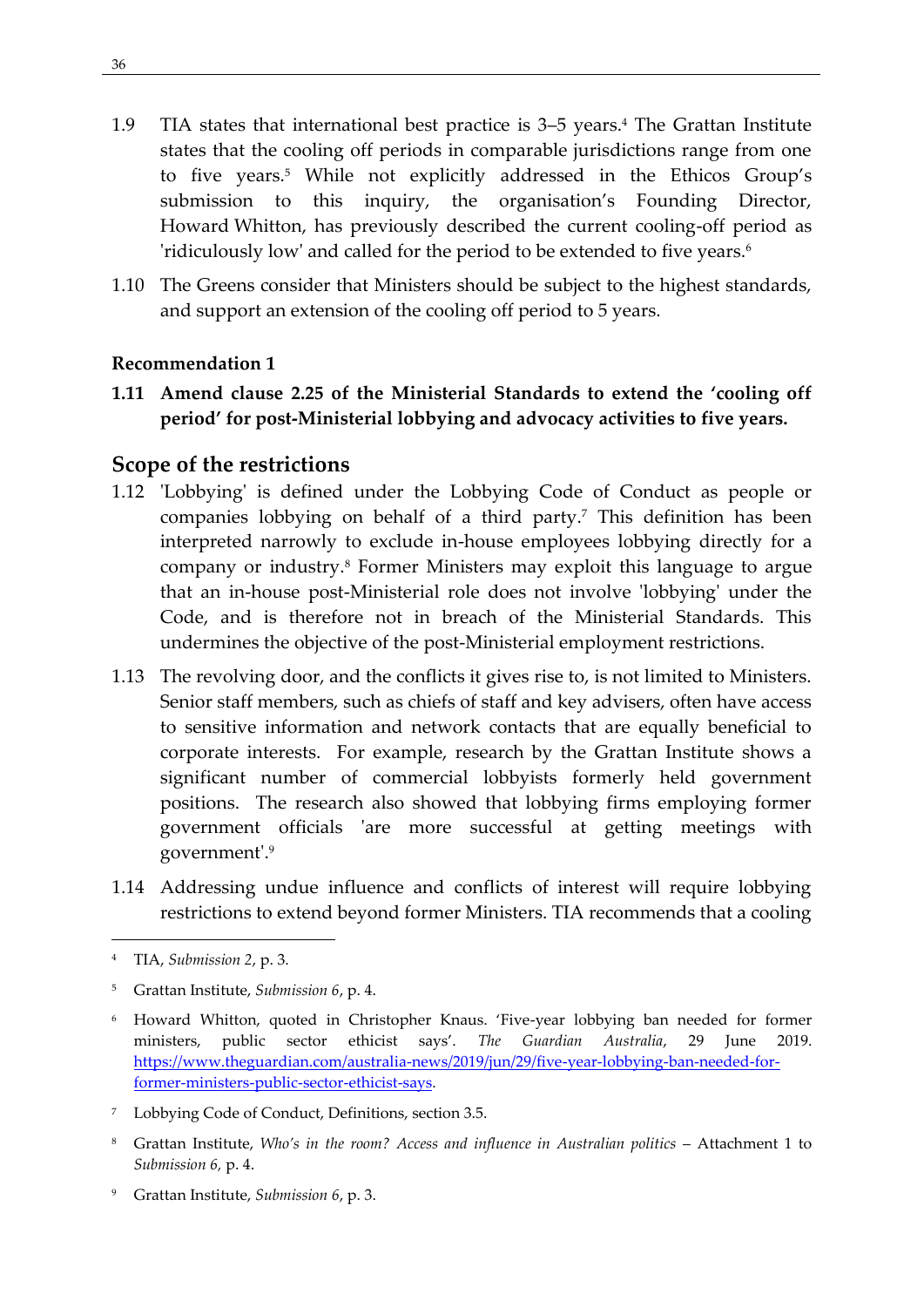off period apply to all members of parliament, including Ministers and Shadow Ministers, and all senior political staff, with the duration of the cooling off period varying depending on the person's role. Ministers should be subject to the longest period.

#### **Recommendation 2**

**1.15 Extend the definition of 'lobbyist' in the Lobbying Code of Conduct to include in-house lobbyists and all those holding an orange Parliamentary pass** 

#### **Recommendation 3**

**1.16 Extend restrictions on post-parliament lobbying and advocacy roles to all members of parliament and senior staff.** 

## **Transparency**

- 1.17 Ms Bishop suggested in her submission that the onus should be on current serving officials to not meet with former Ministers during the cooling off period, rather than on former Ministers. She states that current officials are 'subject to ongoing scrutiny through the Parliament, including Question Time and Senate Estimates, and by the media'.<sup>10</sup>
- 1.18 The Greens agree that current officials must avoid conflicts of interest and should not meet with former Ministers during the cooling off period. However, scrutiny and accountability of current officials is undermined by the lack of transparency regarding Ministerial meetings.
- 1.19 In 2016, the Senate approved an order of continuing effect requiring each Minister to table a statement prior to the commencement of budget estimates listing all meetings with former Ministers, including details of the attendees at the meeting and the topics covered at the meeting. That order has not been well observed.
- 1.20 To facilitate parliamentary and media scrutiny, we support TIA's recommendation to publish Federal Ministerial diaries. Providing access to diaries allows public scrutiny of who ministers are meeting with and encourages Ministers to meet with a broader range of stakeholders. Such a requirement is not unprecedented. The Queensland Government currently requires online disclosure of Ministerial diaries at the end of each month, while NSW Ministers must make quarterly disclosures.

<sup>10</sup> Ms Julie Bishop, *Submission 9*, p. 2.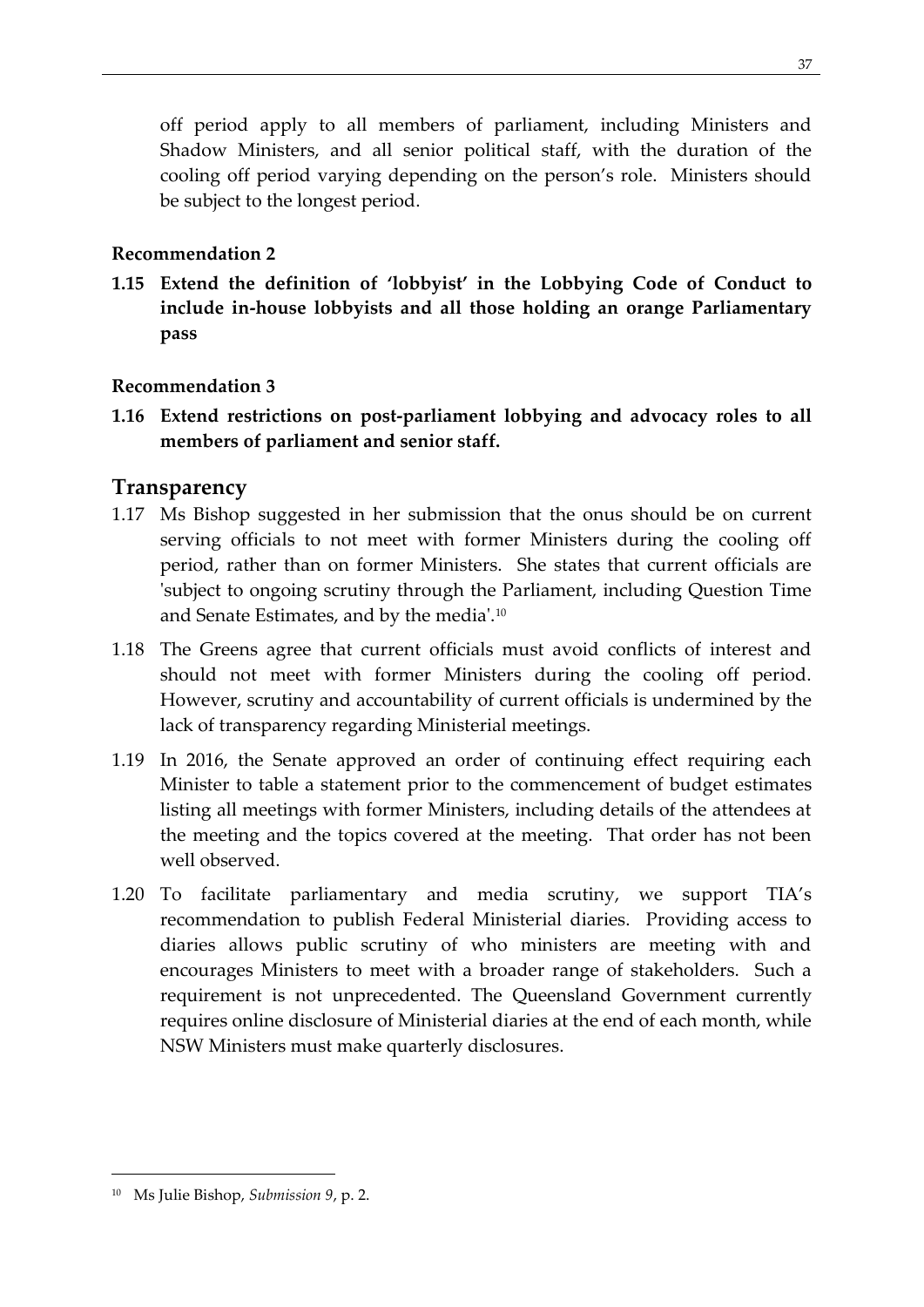#### **Recommendation 4**

**1.21 That the Department of Prime Minister and Cabinet establish and maintain a publicly accessible Ministerial Diary Register, updated at least monthly. The Register should include details of all meetings between Ministers and Assistant Ministers with for-profit lobbyists, who is present at the meeting, and the subject of the meeting.** 

## **Enforcement**

- 1.22 We reject the view that the case for an independently enforced statement of ministerial standards has not been made out.
- 1.23 The Committee Report says that deficiencies in the current model can be remedied 'by having a prime minister who cared about integrity and was prepared to hold their ministers to account. The Australian people are entitled to expect this'.
- 1.24 The Australian people are absolutely entitled to expect strong Ministerial Standards and for those standards to be enforced. However, this is simply not happening, and we cannot pretend that a change of leadership would be enough to change the culture of cosiness.
- 1.25 There are countless examples, under this and previous governments, of the Ministerial Standards being ignored or their imprecision being exploited. As the Grattan Institute said:

These examples highlight the gulf between the stated intention of the Ministerial Standards – including maintaining public trust – and their lack of effect in practice with respect to the revolving door.<sup>11</sup>

- 1.26 TIA and the Grattan Institute advocated for an independent body to oversee and enforce the Ministerial Standards. The Accountability Round Table called for standards to be set in legislation or a parliamentary Code of Conduct, and for parliament to be responsible for authorising independent investigations and determining sanctions where standards were not met.<sup>12</sup>
- 1.27 The Greens support statutory parliamentary standards and the establishment of a Parliamentary Standards Commissioner to oversee and enforce those standards. Our National Integrity (Parliamentary Standards) Bill 2019 will be introduced in the next parliamentary sitting week.
- 1.28 We also support calls by the Grattan Institute and the ART to appoint a Parliamentary Ethics Adviser to provide confidential advice regarding integrity issues. Former Ministers should be required to consult with the Adviser prior to accepting any post-Ministerial role.

<sup>11</sup> Grattan Institute, *Submission 6*, p. 6.

<sup>12</sup> Accountability Round Table, *Submission 7*, p. 6.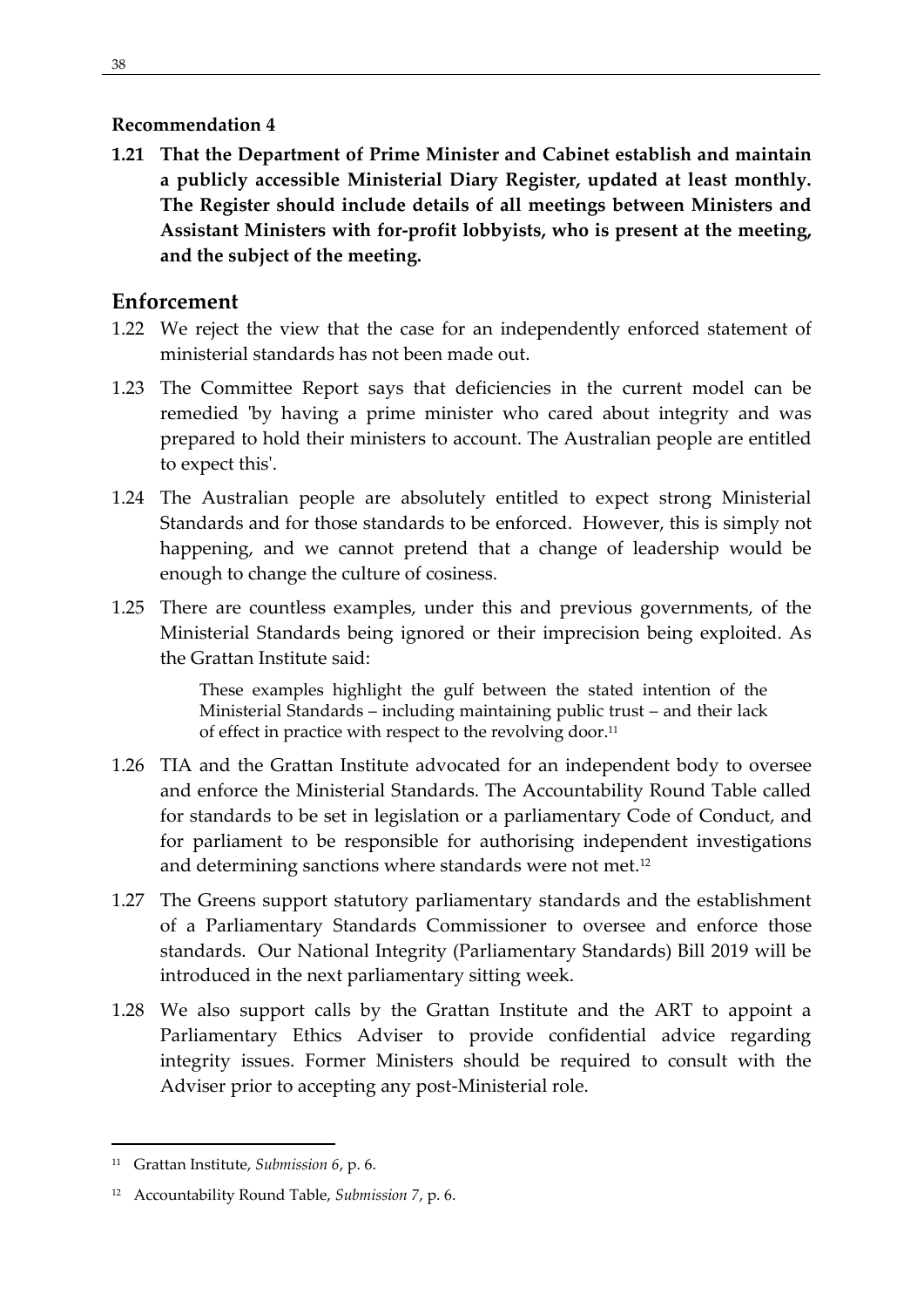1.29 Compliance with the Ministerial Standards will also be encouraged by the introduction of effective sanctions. Sanctions imposed on a former Minister found to have breached the post-Ministerial standards could include reduced access to Parliament House, losing parliamentary pension entitlements, or restricted eligibility for government tenders for the firm that they are engaged by.

### **Recommendation 5**

**1.30 Enact Parliamentary Standards legislation to give statutory force to the Ministerial Standards and to establish a Parliamentary Standards Commissioner with responsibility for education and advice, oversight, investigating complaints, monitoring compliance, and enforcement.** 

## **Recommendation 6**

**1.31 Appoint a Parliamentary Ethics Adviser**

### **Recommendation 7**

**1.32 Introduce effective sanctions to deter former Ministers from taking on lobbying and advocacy roles in breach of the Ministerial Standards** 

## **Other integrity reforms**

1.33 Strengthening and enforcing the Ministerial Standards will be a positive step in cleaning up federal politics.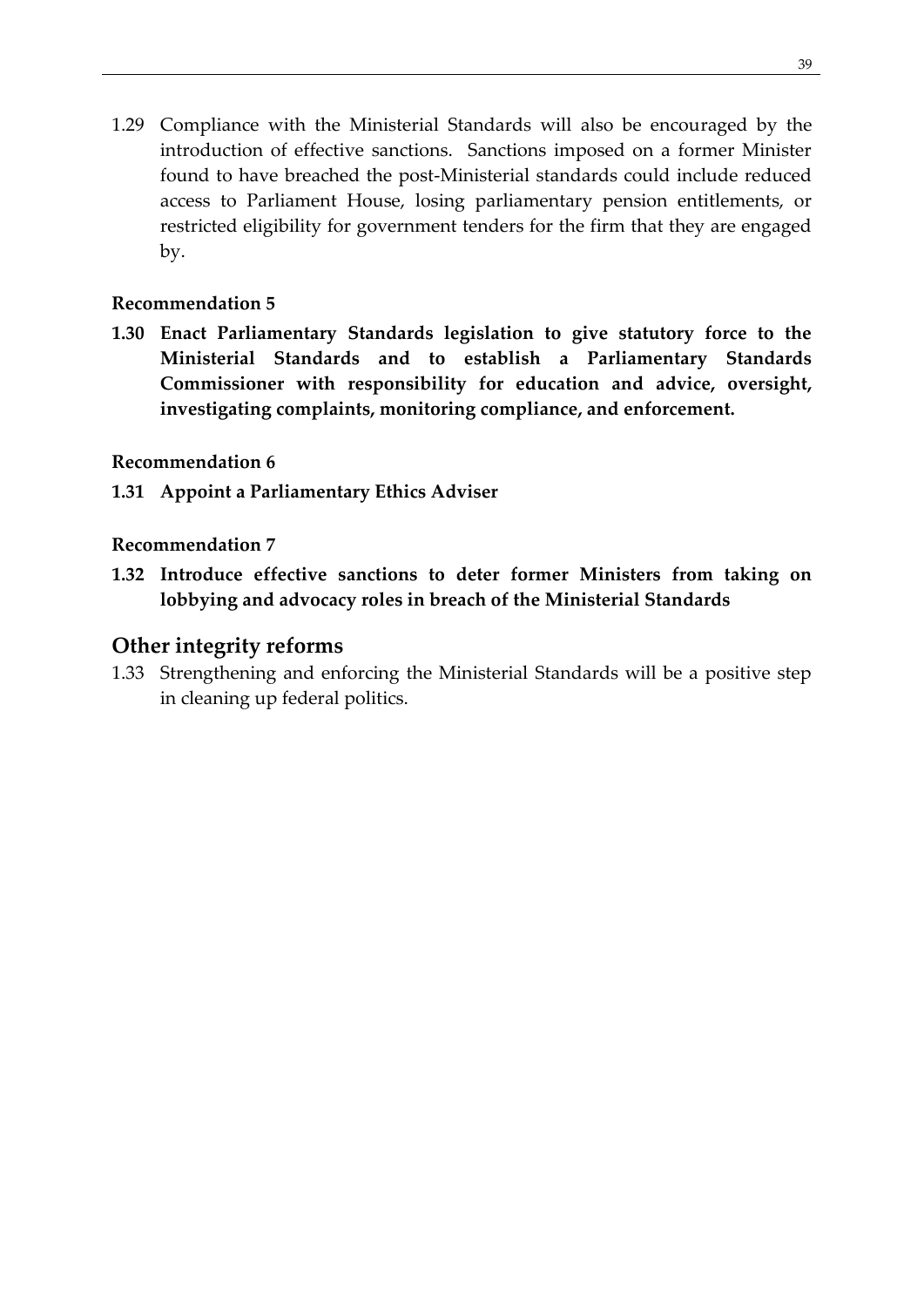- 1.34 However, these measures must be supported by broader integrity reforms to improve transparency and accountability and reduce undue influence over public policy, including:
	- Establishing a strong and effective national integrity commission, as proposed in the National Integrity Commission Bill 2018 (No 2);
	- Strengthening regulation of political donations to protect the public interest against corrupting influences;
	- Ensuring the rigour and transparency of the Lobbyists Register;
	- Strengthening the Lobbying Code of Conduct and providing for compliance investigations and enforcement by the Parliamentary Standards Commissioner.

**Senator Larissa Waters Australian Greens**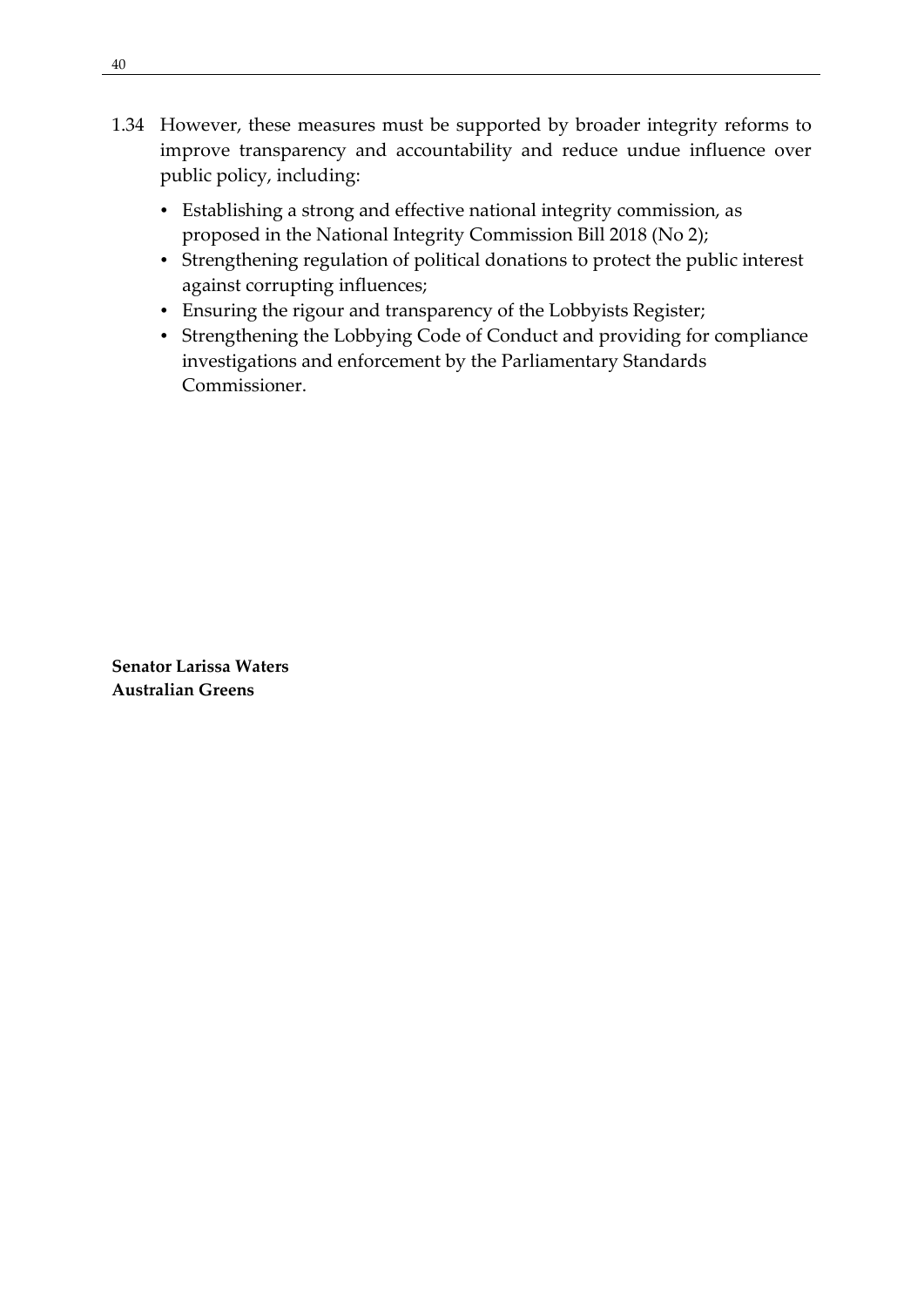# **Additional Comments by the Jacqui Lambie Network**

## **Introduction**

- 1.1 Ms Bishop and Mr Pyne still have questions to answer about their new jobs outside of parliament.
- 1.2 While PM&C's investigation into Ms Bishop's and Mr Pyne's post-ministerial activities found no evidence of wrongdoing, their actions still don't pass the pub test. The apparent overlap between their previous portfolios and their new roles at Palladium and EY makes many Australians concerned.
- 1.3 The Jacqui Lambie Network therefore agrees with the committee's recommendation that the Prime Minister should request the incoming Secretary of Prime Minister and Cabinet to reopen the investigation into Ms Bishop's and Mr Pyne's conduct in relation to the Ministerial Standards.
- 1.4 However, much more needs to be done to ensure that ministers and parliamentarians are acting with integrity, both when they're in office and after they leave parliament. The regularity of potential breaches of the Ministerial Standards suggests there may be overly cosy relationships between special interest groups and the federal parliamentarians who make decisions that impact their bottom line, and not enough penalties for when they do the wrong thing.
- 1.5 This committee should therefore advocate for much broader reforms that address the systemic risks of 'soft' corruption that currently exist in the federal parliament:
	- (1) The Statement of Ministerial Standards should be expanded to apply to all parliamentarians within a year. The standards should be designed to ensure that parliamentarians can't use the information and networks they gain while in office for their own - or anyone else's -- private benefit.
	- (2) The codes of conduct should be strictly enforced and independently administered, with salient sanctions for misconduct that can be imposed on individuals and corporations that hire former Ministers in breach of the revolving door ban.
	- (3) Parliamentarians should be required to publish extracts from their diaries, detailing meetings held with actors who wish to influence government decision-making, to give the public visibility over who they have been meeting with and when. Diaries should be published retrospectively, with the meetings for one month released at the end of the following month.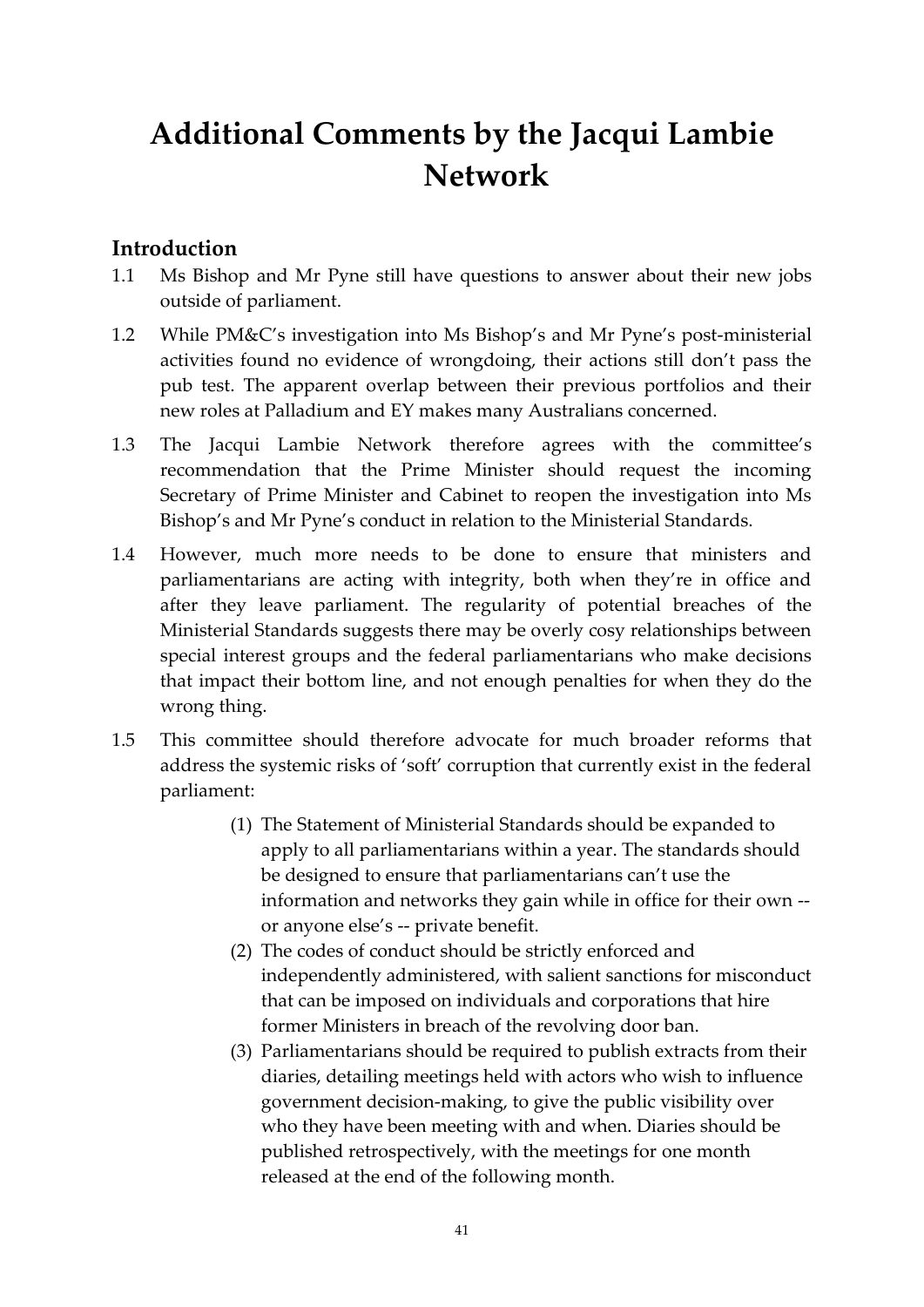- (4) Orange pass holders should be required to register as lobbyists, and should face restrictions on their access to Parliament House if they are found to have breached any relevant code of conduct.
- (5) The Prime Minister should consider whether 'gardening leave' (a small, temporary payment for a period after leaving office) is appropriate for ex-ministers who must wait eighteen months before seeking employment in industries relating to their former portfolios.
- (6) The federal parliament should establish a strong anti-corruption commission that has adequate power and resources to investigate potential misconduct of parliamentarians and public servants.

## **Australians deserve better checks and balances on the post-ministerial activities of federal politicians**

- 1.6 Ethical guidelines for ministers are outlined in the Statement of Ministerial Standards, which is administered by the Prime Minister. The Standards state the Prime Minister's expectations of his ministers with regards to potential conflicts of interest, the receipt of gifts, employment after holding office, and other activities that might affect their ability (or the perception of their ability) to uphold the public interest in their official duties.
- 1.7 Section 2 of the ministerial standards places an 18-month 'revolving door' ban on former ministers, which prevents them from taking up a lobbying role in an area that they were officially involved with prior to leaving parliament.<sup>1</sup>
- 1.8 While the ban is a good idea in theory, the current provisions face enforcement challenges:

Firstly, it is up to the Prime Minister to determine that one of his or her former ministers have breached the ban. This may lead to a conflict of interest if the Prime Minister has an incentive to protect the reputation of former cabinet ministers.

Secondly, there are no sanctions for former ministers or their new employers if they do the wrong thing. This means that former Ministers who are not in receipt of public funding are free to operate largely on an 'honour system', and the potential for a reputational impact is the only potential penalty for misconduct.

1.9 The honour system underpinning the Ministerial Standards has failed to prevent behaviour that most Australians would find inappropriate. The apparent lack of enforcement of the ban suggests that the current mechanisms for investigating a potential breach and implementing appropriate sanctions aren't working. The cases of Julie Bishop and Christopher Pyne have highlighted the issues with the revolving door ban in recent months, but there

<sup>1</sup> Department of Prime Minister and Cabinet (2018), *Statement of Ministerial Standards*, 2.21-2.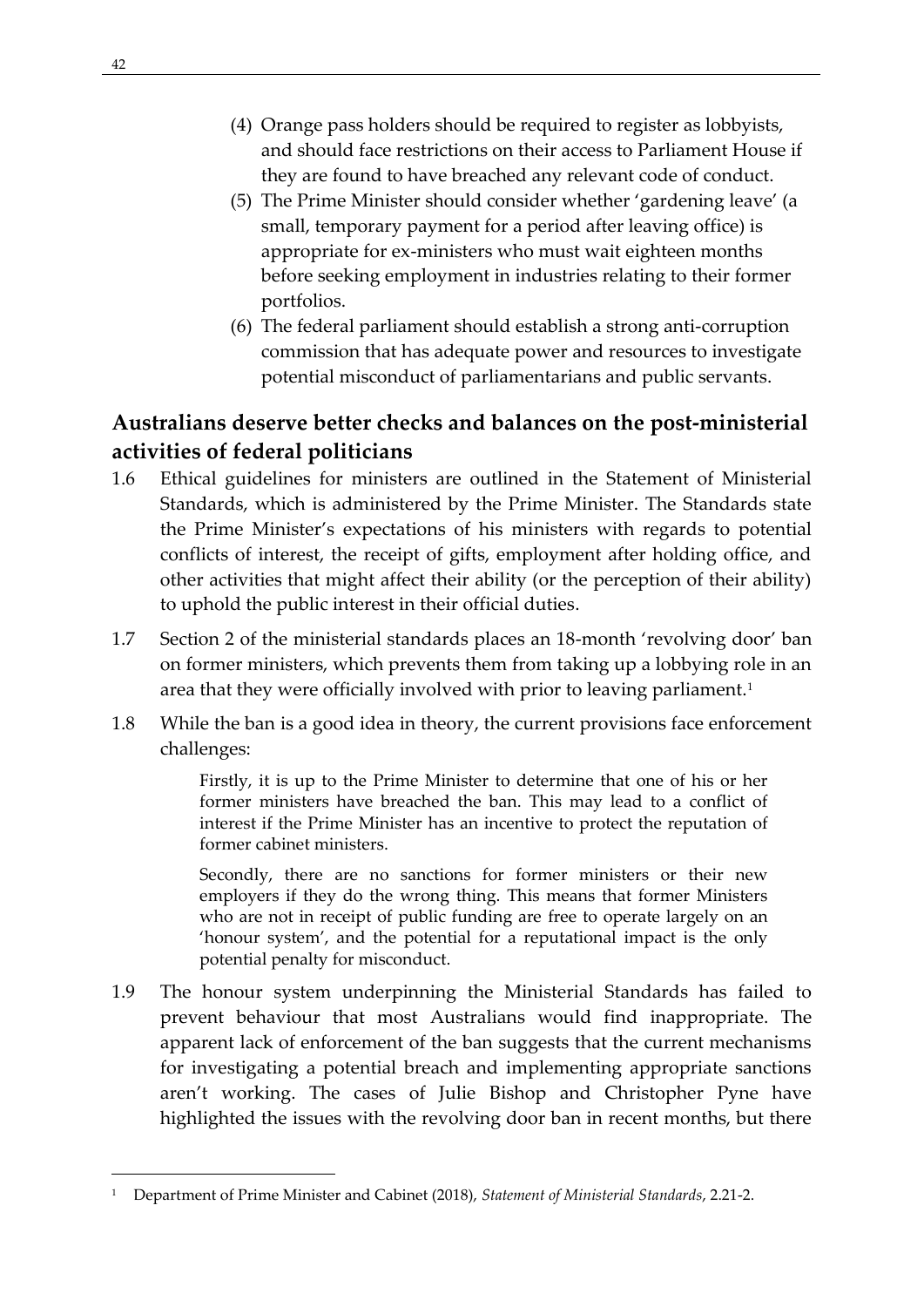are many examples from both sides of politics of potential breaches of the code that never incurred a formal sanction.

- 1.10 Without real penalties for misconduct, the incentive to breach is determined only proportionate to the reward for the breach and the reputational risk of discovery of the breach. If it is accepted that the probability of discovery will always be less than certain, then it is a statement of fact that there will be instances where the reward for a breach is sufficient to rationally incentivise the breach event. But if there is likely to be no penalty for a breach at all, there is no incentive -- other than a former Minister's moral conscience and concern for their public image -- to incentivise adherence to the ministerial standards.
- 1.11 Unfortunately, the number of cases where the revolving door ban appears to have been breached suggests that appealing to former Ministers' sense of moral duty is not enough.
- 1.12 Without adequate enforcement of the revolving door ban, there is a risk that former ministers could utilise their relationships with sitting parliamentarians, and any privileged information they have of their previous portfolios, to unduly benefit their new employers. There is also a risk that the promise (explicit or otherwise) of a lucrative job in the private sector after holding office could sway sitting members' decision-making on issues of importance to the Australian public.
- 1.13 There is therefore a case for independent enforcement of the code, with strict penalties for breaches that undermine the public interest. The Parliament may also wish to consider whether the standards ought to be legislated formally, to improve their durability and remove some interpretative discretion from the government of the day.

## **Lobbying regulations are inadequate**

- 1.14 There are other problems. Enforcement of the Lobbying Code of Conduct is weak, and Australians have little visibility over lobbying activity at the federal level.
- 1.15 While the Commonwealth government maintains a Lobbyists' Register, only lobbyists who act on behalf of third-party clients are required to be listed. Inhouse lobbyists, such as people who work for the government relations arm of a large company that tenders for government contracts, are not required to be listed on the lobbyist register. Even third-party lobbyists may not all be on the register. The lobbying code of conduct relies on lobbyists self-nominating to be listed, or government officials identifying and reporting potential breaches.<sup>2</sup>
- 1.16 These issues, combined with the Commonwealth's lax regulations on political donations and the absence of an anti-corruption body with teeth, limit public

<sup>2</sup> Attorney-General's Department (2019), Lobbying Code of Conduct.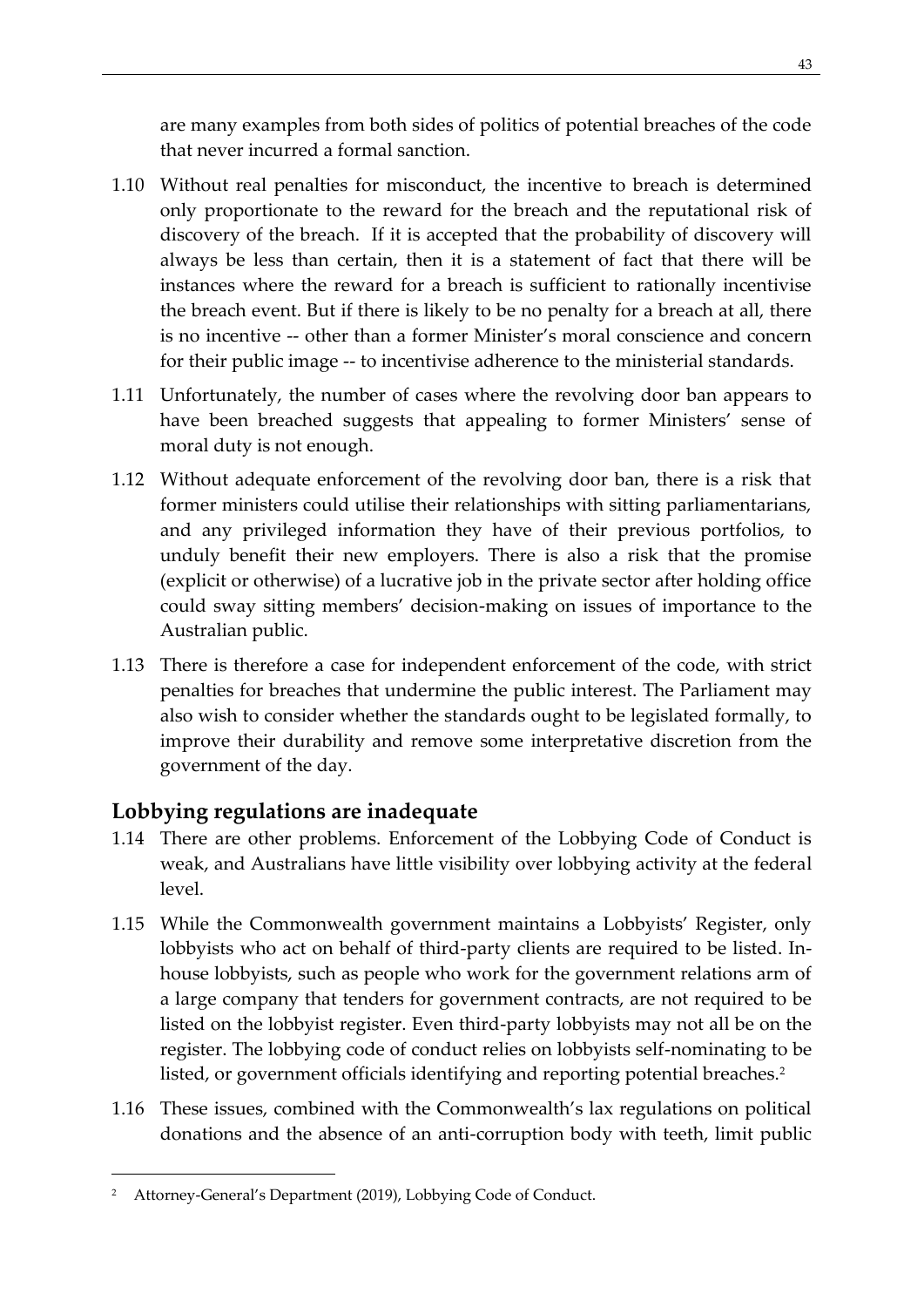transparency and accountability over the relationships between special interest groups and parliamentarians.

# **The Ministerial Standards should be updated to align with public perceptions of propriety, and expanded to all parliamentarians**

- 1.17 The Ministerial Standards exist to protect the public interest. They should reflect the expectations of the public with respect to the appropriateness of certain actions. A failure to align the standards with the public's opinion of what should constitute a standard would fail to both protect the public interest and protect the reputation of the ministers bound by the standards in the eyes of the public.
- 1.18 Aspects of the Ministerial Standards are lacking compared to other Australian jurisdictions. For instance, the Standards allow ministers to accept in their official capacity 'customary official gifts, hospitality, tokens of appreciation and similar formal gestures', so long as the gift is under the allowable limit and the minister follows the relevant procedures for accepting and disclosing gifts.<sup>3</sup> In contrast, ministers and assistant ministers in Queensland may not accept any gift that may compromise their impartiality or create a conflict of interest.<sup>4</sup> Queensland ministers and assistant ministers are also subject to independent checks by the state Integrity Commissioner, to ensure they comply with the Code.<sup>5</sup>
- 1.19 Most Commonwealth parliamentarians aren't subject to any code of conduct, because the Ministerial Standards only apply to ministers. A broader and stricter code of conduct for all parliamentarians would set the standards for ethical behaviour around potential conflicts of interest, particularly with regards to hospitality, gifts and secondary employment. A parliamentarian code would also improve public accountability over elected officials.

<sup>&</sup>lt;sup>3</sup> The minister must also follow the disclosure requirements relating to such gifts, and must not seek or encourage gifts in their personal capacity or in relation to their official activities. Statement of Ministerial Standards (2018), 2.21-2. The allowable limit for gifts from industry or private sources is \$300, and \$750 if the gift is from government sources. The minister may pay the difference between the allowable limit and the value of the gift if they wish to keep the gift. [https://pmc.gov.au/government/official-gifts/guidelines-relating-official-gifts-received.](https://pmc.gov.au/government/official-gifts/guidelines-relating-official-gifts-received)

<sup>&</sup>lt;sup>4</sup> The Integrity Commissioner will advise the Premier of any unresolved issues concerning Ministers or Assistant Ministers' interests. Queensland Department of the Premier and Cabinet (2018), *Queensland Ministerial Handbook*, p. 33-5.

<sup>5</sup> Queensland Department of the Premier and Cabinet (2016), *Queensland Ministerial Code of Conduct*.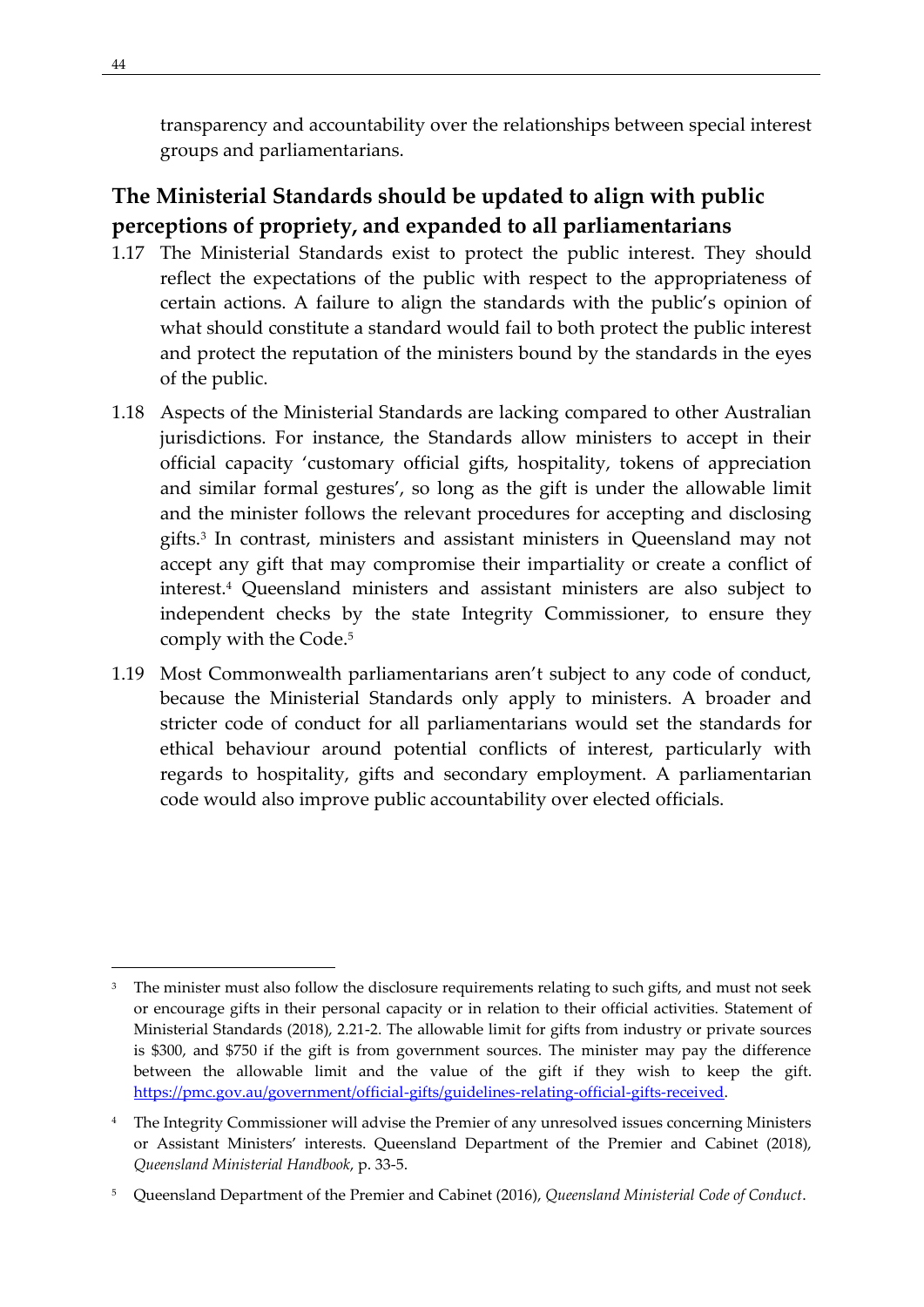# **Federal codes of conduct should be independently administered, and there should be salient sanctions for misconduct**

## **Codes of conduct should be independently administered**

- 1.20 The Jacqui Lambie Network disagrees with the committee's statement that the case for independently administering the ministerial standards has not been made. The design or application of the rules for parliamentarians must be the responsibility of an independent body, to ensure that their application is applied equally, without favour, and independently.
- 1.21 For so long as the ministerial standards are administered by the Department of the Prime Minister & Cabinet, and the rules are also determined by the Prime Minister, then both the design and application of the rules are set by the same effective power.
- 1.22 This represents a conflict of interest that would be intolerable in any other field or industry. In the present arrangement, the Prime Minister has the responsibility to design the ministerial standards, assign ministerial portfolios, police the standards during the minister's tenure, appoint the secretary of the Prime Minister's department, request the investigation of any allegation of a breach of the Prime Minister's standards, charge the appointed secretary with investigating the allegation, and disclose the results of that investigation. Any vagueness or otherwise in the standards that requires interpretation requires the person responsible for their administering to seek clarification from the Prime Minister on how they should be interpreted.
- 1.23 It is true, as the committee states, that it is up to voters to judge the Prime Minister on his or her willingness to uphold the principles of the ministerial standards. However, it's likely that the lack of sanctions for breaches merely contributes to Australians' declining trust in government and public officials, rather than generating acute political pressure for the Prime Minister to act. In addition, any incident in which the minister in question is a former representative of the current Prime Minister's former cabinet presents a political imperative to clear the former Minister, to avoid political damage to the Prime Minister in the aftermath.
- 1.24 The Network is of the view that the lack of independent oversight of the ministerial standards has contributed to the enforcement issues relating to the 'revolving door' ban, as demonstrated by the lax investigation into the postministerial employment of Ms Bishop and Mr Pyne. In the absence of a national anti-corruption commission with teeth, an independent body should be created to monitor, investigate, and respond to breaches of the standards.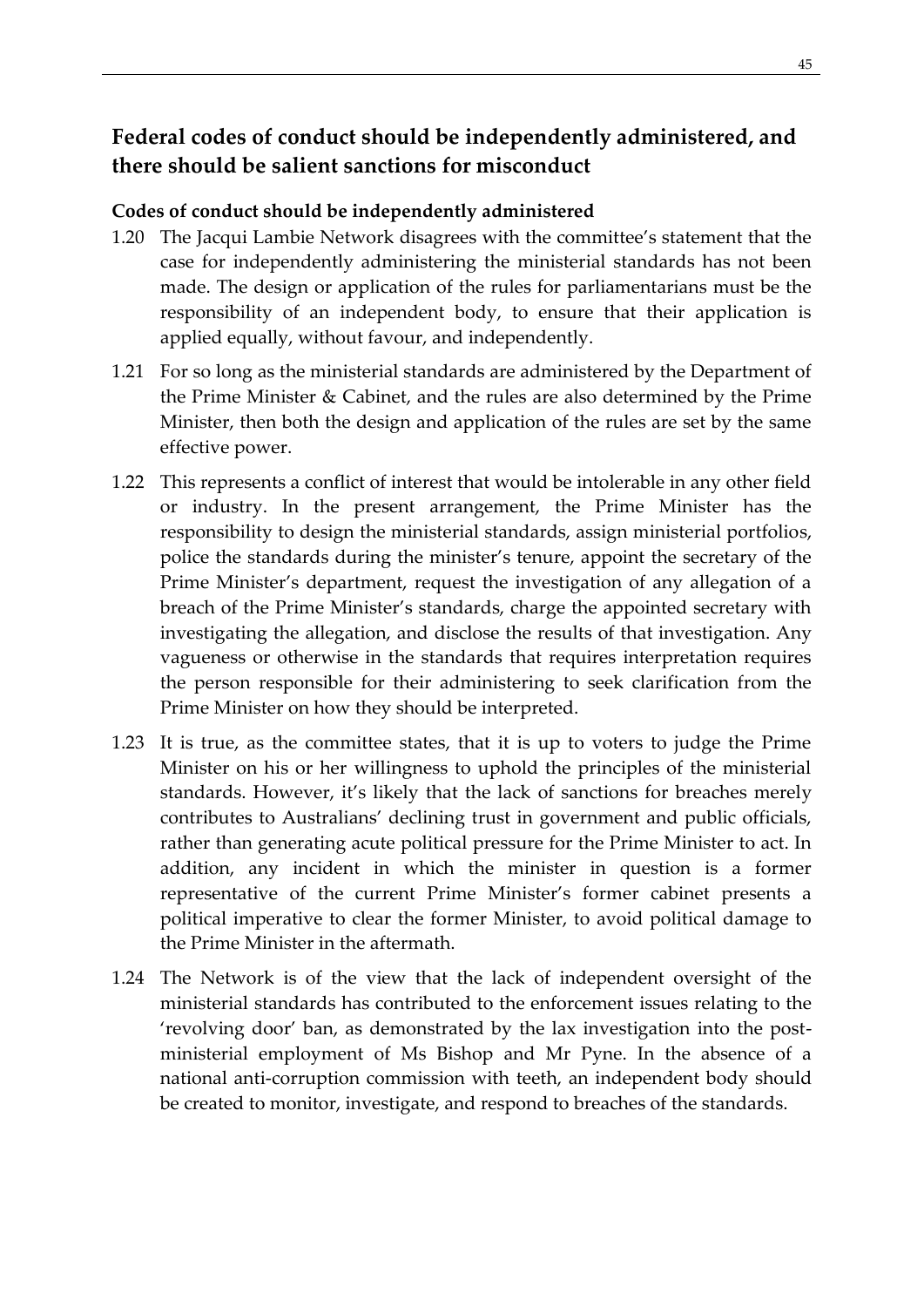## **There should be salient sanctions for breaching the standards**

- 1.25 Opportunities to apply penalties to former Ministers who breach the ministerial standards are minimal. Enforcement of the rules is weak, and the sanctions for misconduct are small.<sup>6</sup>
- 1.26 As a result, former Ministers who are not in receipt of public funding are free to operate largely on an 'honour system', and no breach of that honour system can be penalised in a way other than reputationally. As a result, the revolving door ban can be safely ignored by former ministers who wish to take up a lobbying role in an industry that relates to their former official duties. There are many instances where this appears to have occurred, including with regards to the post-ministerial employment of Ms Bishop and Mr Pyne. This sort of activity has broad implications for the public interest and trust in government.
- 1.27 Given the seriousness of these issues, there is a case for increasing the penalties for such misconduct. Fines payable by former ministers who are found by an independent body to have breached the revolving door ban may be necessary to encourage them to follow the rules.
- 1.28 Former ministers who are independently found to have breached the revolving door ban should have their access to Parliament House restricted until the breach has been resolved. This would limit the ability of former Ministers and their employers to unduly benefit from a breach of the revolving door ban by utilising the former Minister's connections and knowledge of privileged information.
- 1.29 The former Minister's new employer should not gain undue advantage over its competitors by hiring them in breach of the code. Fines and restrictions should therefore be imposed on employers who knowingly hire a former minister in breach of the ministerial standards. Where a breach is independently shown to have occurred, sanctions should be enforced by parliament at the levels that apply to contempt of parliament.
- 1.30 It may also be necessary to limit access to Parliament House for other employees at the former Minister's new firm while a breach remains unresolved. This would ensure that the knowledge and networks held by the former Minister aren't used inappropriately to benefit their new employer.
- 1.31 The former Minister's new employer could also have their access to government tenders restricted while a breach in the revolving door ban

<sup>&</sup>lt;sup>6</sup> Former ministers found to have breached the revolving door ban have their ministerial duties removed (which is of little importance to a former minister), and will be removed from the lobbyists' register (which doesn't prevent them from taking a role as an in-house lobbyist, as many do). Wood et al. (2018) *Who's in the Room? Access and influence in Australian politics*, Grattan Institute.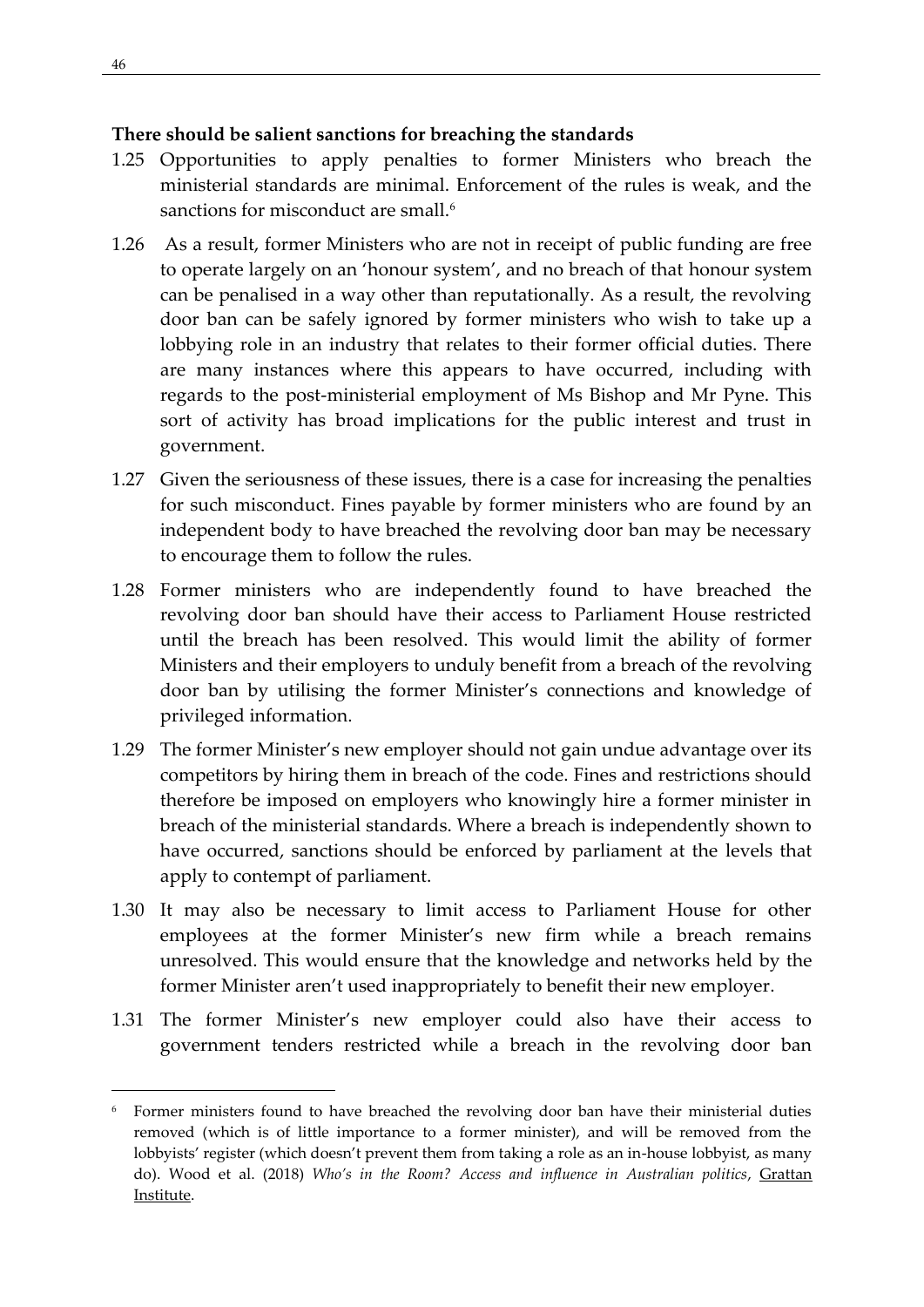remains unresolved. This would ensure a level playing field in competitive processes that can be lucrative for firms that secure a government contract.

## **Parliamentarians should be required to publish their diaries**

- 1.32 The opportunity to 'bend the ear' of our elected officials is invaluable to members of the public and special interest groups who wish to have their say on legislation that matters to them. But parliamentarians can't possibly meet with everyone who might be affected by policy change. That's why it's important they consult with a variety of stakeholders so they can hear all sides of the story when policy change is underway.
- 1.33 In addition, parliamentarians should be accountable for their conduct in relation to donors who contribute large amounts to their parties, to minimise the risk that wealthy special interest groups can buy access and influence at the expense of the public interest.
- 1.34 Parliamentarians should therefore be required to publish their diaries, as is currently required of Ministers in NSW, the ACT and Queensland. Ensuring that voters know who their elected officials are meeting with, and when, will improve accountability over special interests' access to parliamentarians, and rein in their influence over political decision-making. Publishing diaries would also allow voters to see whether or not their elected representatives are meeting with a wide variety of stakeholders.
- 1.35 To avoid the process becoming overly cumbersome, disclosures can be done periodically and regularly on a monthly schedule, with the previous month's entries made public at the end of the following month.<sup>7</sup> Diaries should be published online and tabled in Parliament, and any deliberate omission would represent misleading the Parliament and carry the standard penalty for such a charge.
- 1.36 If a breach of any relevant code of conduct is suspected by an independent body to have occurred, parliamentarians should be required to immediately hand over their diaries to the relevant authority.

# **There should be better transparency and accountability of lobbying activities**

- 1.37 The Lobbying Register requires every individual listed to adhere to the Lobbying Code of Conduct, which seeks to regulate the activities of lobbyists in a way that promotes public trust and does not allow for improper influence.
- 1.38 The current Lobbyist Register requires only the registration of those lobbyists who engage with government on behalf of a third party. This narrow definition captures only a small share of overall lobbying activity, leaving the

<sup>47</sup>

<sup>7</sup> This is the process in Queensland.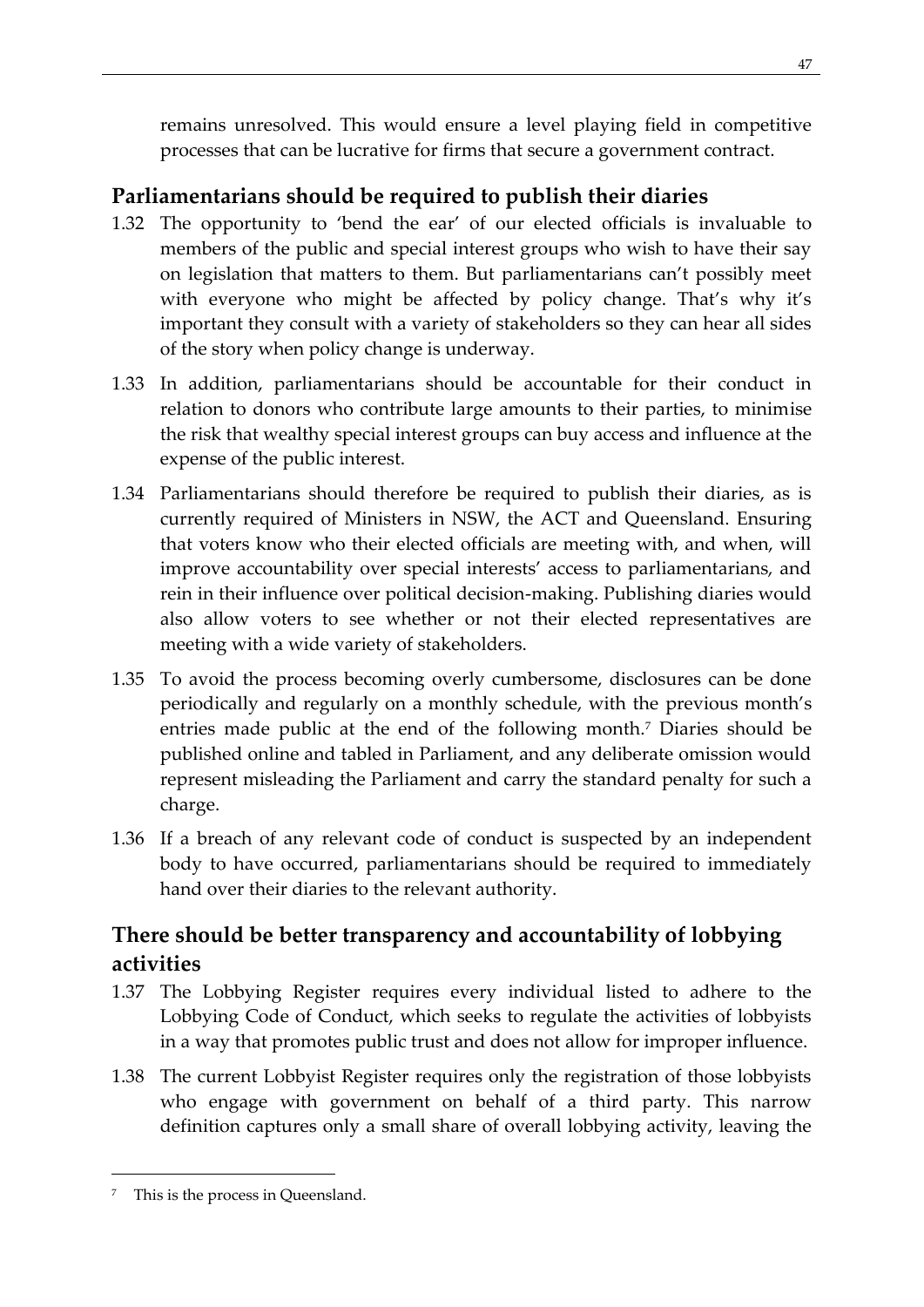bulk of the industry unregulated and undisclosed. As a result, in-house lobbyists, representatives of peak bodies, unions and company executives are not bound to adhere to the same ethical professional standards as those engaged on their behalf. This creates two sets of standards for people engaging in otherwise identical activity.

- 1.39 To solve this issue, and improve transparency of lobbying activity, all sponsored passholders should be required to register as lobbyists.
- 1.40 Sponsored, or "orange" passes allow the passholder access to the Parliament without requiring the passholder to sign the visitor register. In order to receive a pass, the passholder must be sponsored by a member of Parliament and sign a declaration that the pass is required due to them requiring ongoing unrestricted access to the Parliament as part of their regular business.
- 1.41 Linking the register of passholders with those who are on the Lobbying Register makes intuitive sense. If a person requires a sponsored pass for their regular business, there are compelling grounds to assume that person requires access to the Ministers who work within the Parliament. Any individual who requires meeting with Ministers for their professional work should be bound to engage with these Ministers in a way consistent with professional, thirdparty lobbyists.
- 1.42 The linking also allows the Parliament to impose an effective penalty for individuals found to be in breach of the Lobbying Code of Conduct, if required. Revoking a lobbyist's orange pass would effectively restrict their access to the Parliament, which the individual has already nominated as necessary for their regular and ongoing business to be performed. Such measures could also be employed to restrict the access of former Ministers who have been independently found to have breached the revolving door ban in the ministerial standards.

# **The Prime Minister should consider implementing 'gardening leave' for former ministers**

- 1.43 'Gardening leave' would be a temporary payment for former Ministers who are subject to the revolving door ban. It would extend the existing provisions for redundancy payments for some parliamentarians.
- 1.44 Such leave would serve as recognition that the rules relating to post-ministerial employment represent a restriction on a person's right to trade. Compensating a former Minister for the value of this time spent outside of work in some way may represent a fair compromise against more stringent application of the post-separation restrictions. It could also reduce the incentive for former ministers to bend the rules when seeking employment after leaving parliament.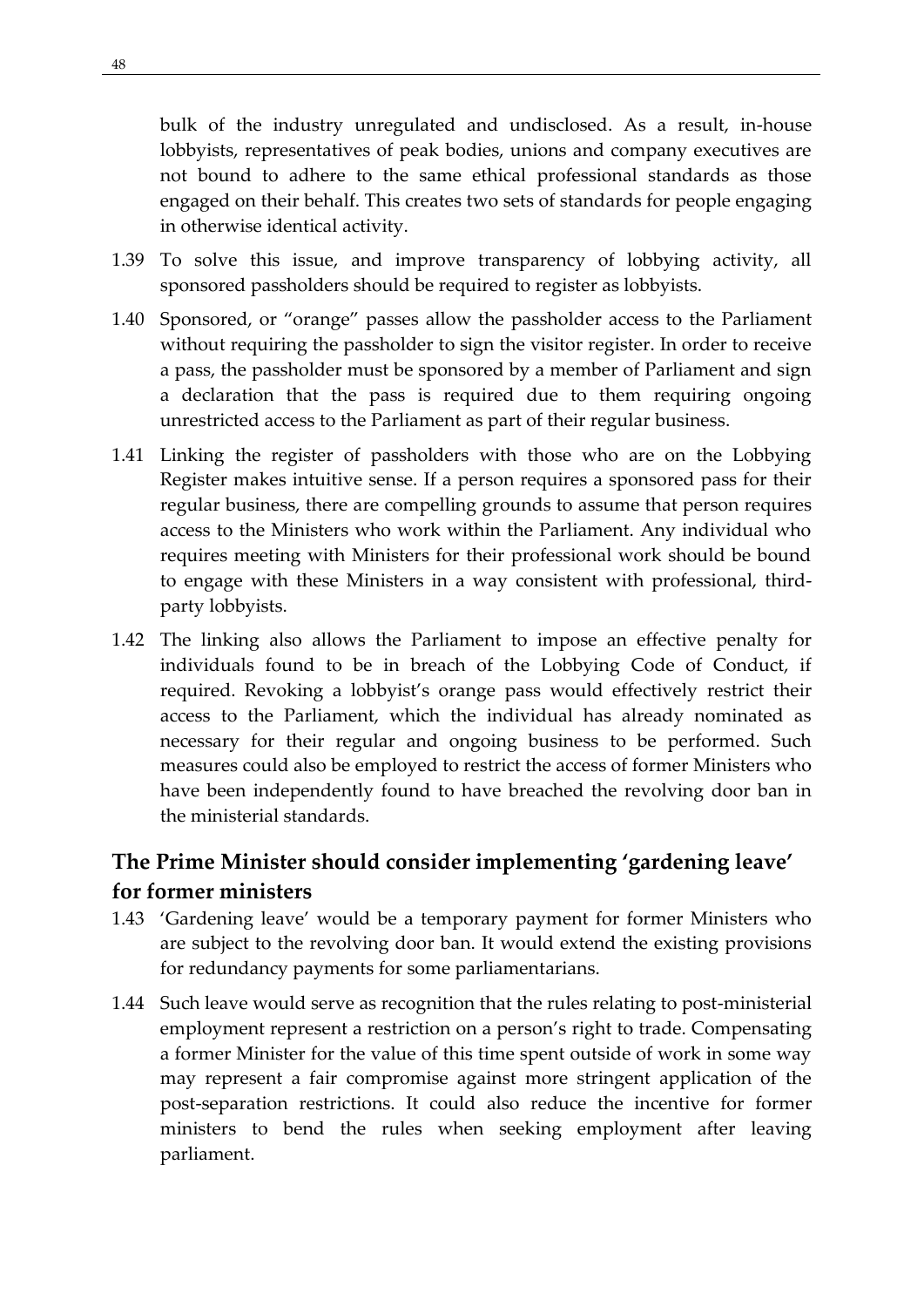- 1.45 It is critical that, should gardening leave be a preferred model to pursue, the penalty for breach of the Ministerial Standards by an individual in receipt of said leave would be both the cessation of the leave payment, as well as some penalty above and beyond the withdrawing of this funding. The restriction would be ineffective for former ministers approaching the conclusion of the 18 month post-ministerial restriction on their employment were this not the case.
- 1.46 There may be concerns that gardening leave would constitute an overly generous approach to former Ministers facing the revolving door ban. The provisions would need to balance public expectations of the entitlements afforded to parliamentarians with the potential public benefit that may arise from compensating former Ministers who face restricted employment opportunities for eighteen months.

## **The Commonwealth needs a national anti-corruption commission with teeth**

- 1.47 The Jacqui Lambie Network agrees with the committee's view that the federal parliament needs a strong national integrity commission. The Commonwealth is a laggard in this regard: every state and territory in Australia has an integrity or anti-corruption commission (or is in the process of setting one up). Federal parliamentarians aren't somehow more morally pure than their state or territory counterparts. If the states need an integrity commission, the Commonwealth probably does too.
- 1.48 The design of a future anti-corruption or integrity commission will be critical to its success or failure. The commission should be able to act on tips from whistleblowers, the public and the media. It should be empowered to investigate both corrupt conduct and systemic corruption risks, and publish its findings. And it should be required to refer any criminal conduct to the Commonwealth Director of Public Prosecutions. Importantly, the commission will also require adequate funding to ensure it has the resources to conduct full and proper investigations where appropriate.

## **These changes are needed to ensure lobbyists and elected officials act with integrity**

- 1.49 The public should be comfortable in the knowledge that ministers are ultimately responsible to the public interest, not the Prime Minister.
- 1.50 The Prime Minister cannot appoint a member of Parliament to the Ministry if they are not first democratically elected by the public. As such, the ultimate decision on whether a person can be trusted to serve in a ministry is not a decision for the Prime Minister. Ministries are public office, and the power exercised is derived from public legitimacy. Ministers administer programs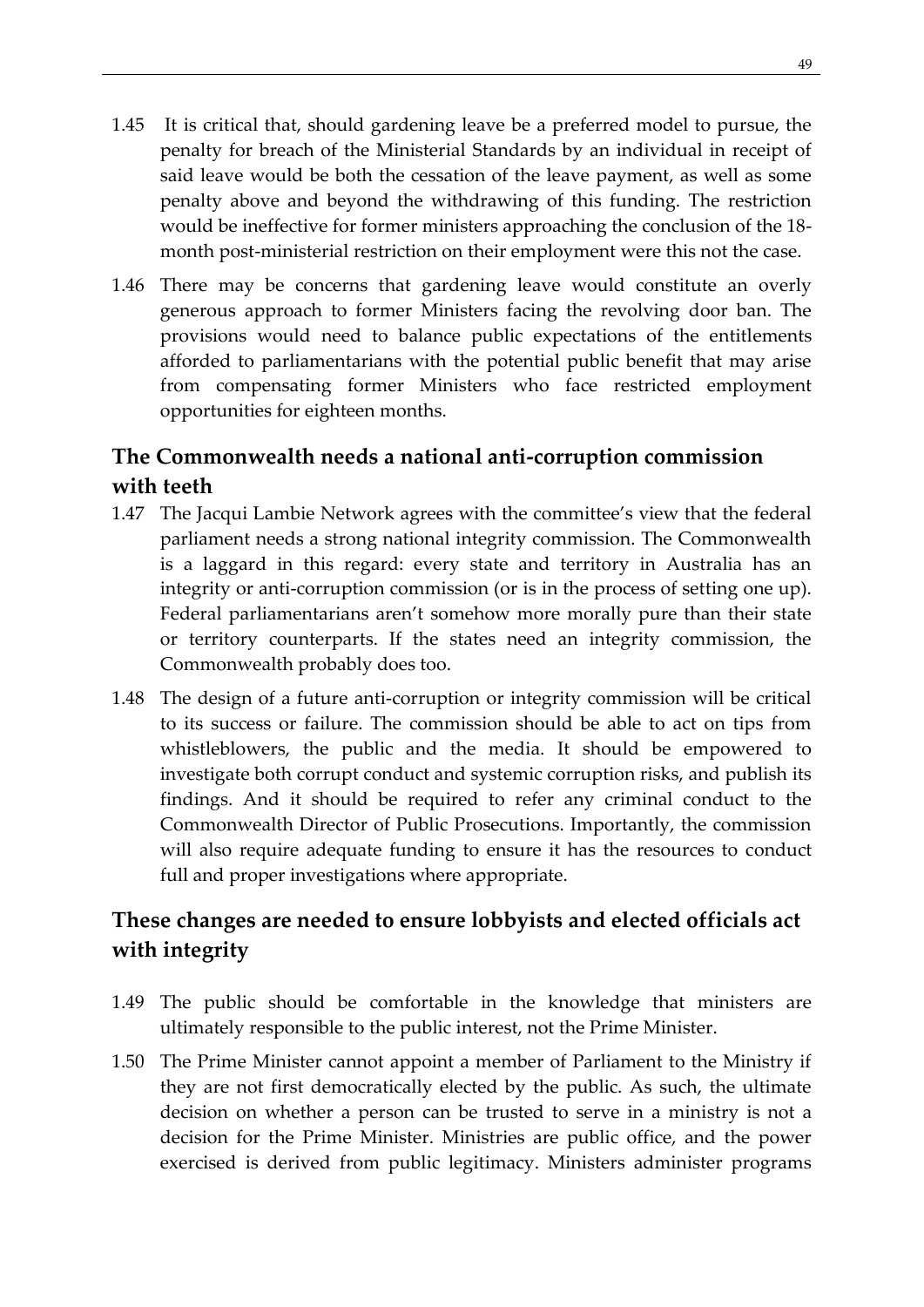that affect the public, allocate public funding to public projects, and enact public policy in pursuit of public benefit.

- 1.51 This means that there is a responsibility attached to positions of public trust such as government ministries that requires each person who holds that position act in a manner which defends and promotes public trust. But if standards established by the Prime Minister relating to the behaviour of ministers are not aligned with public expectations, then ministers could be simultaneously acting in a way consistent with the ministerial standards, as well as inconsistent with public expectations for appropriate behaviour. It is apparent that this occurrence is routine.
- 1.52 The prima facie case that the behaviour of a few former ministers in their postministerial careers is falling afoul of public expectations sits uncomfortably with the continued failure of the ministerial standards to find any breach of said standards. This implies that either the standards are too weak, or their administering is too weak, or both. What is proposed here is that it's both. What is required is a recognition that public expectations should form the basis for the ministerial standards, and that their administering should be subject to the same test.
- 1.53 Instead of generating public pressure for the Prime Minister to act, all the current system achieves is rapidly falling trust in government. Public confidence in government and politics as an institution is a common resource. Any diminishing of the reputation of a party, politician, minister or government quickly erodes impacts on the value of the common resource of public faith in the integrity of the institution more generally.
- 1.54 Politicians should not police the actions of other politicians, as any collapse in trust of one politician has a flow-on effect on the integrity of every other politician that sits in judgement. Politicians do not set their own salary, regulate their own donations regime or administer their own expenses for the same reason. The logic of this argument is already well-established and has been acted on in the above areas by investing this responsibility in an apolitical, independent third party.
- 1.55 This is why it is critical that the ministerial standards which are important, despite their reputation - are administered independently, by a body that is not comprised of politicians. This body should be given a set of standards that retain the intent of the current standards but are also empowered with the tools required to effectively ensure their adherence.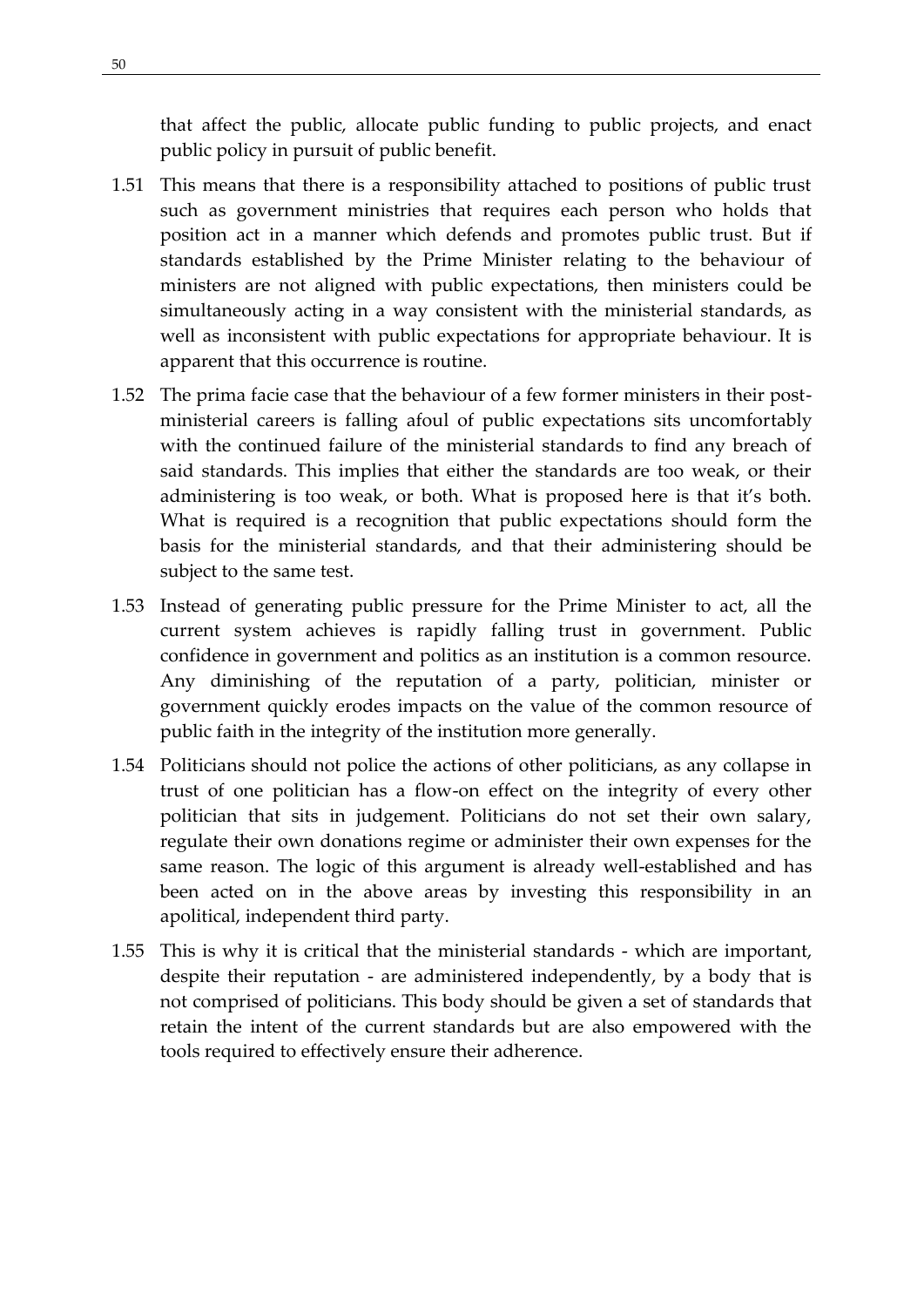1.56 The alternative is the continued erosion of public faith in the seemingly simple proposition that our leaders are in it for regular Australians, not just themselves.

**Senator Jacqui Lambie Senator for Tasmania**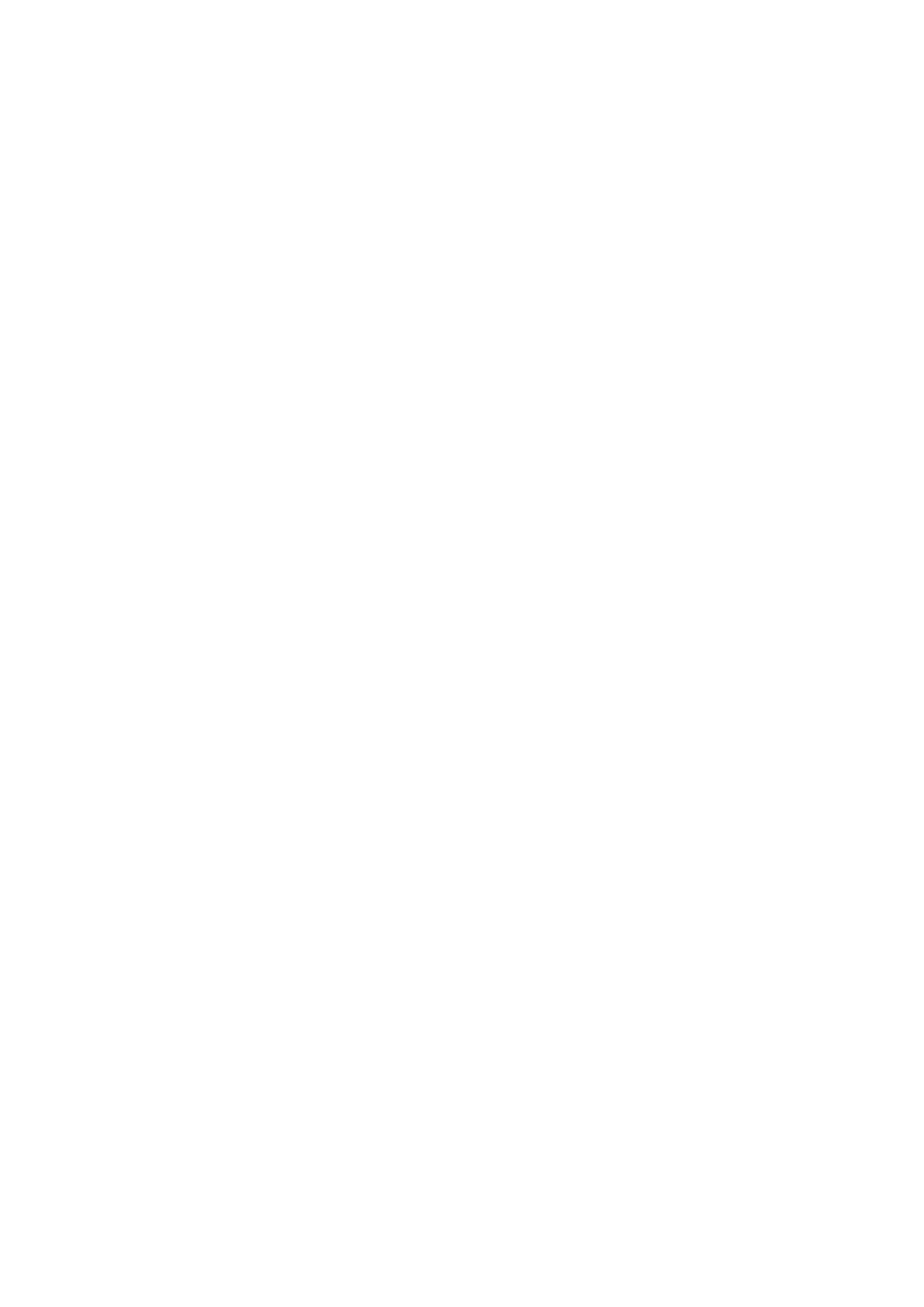# **Additional Comments by Senator Rex Patrick**

# **Parting Company**

## **The Work of the Committee**

- 1.1 I thank the committee and secretariat for their work in relation to this inquiry.
- 1.2 It was an important inquiry because it relates to public confidence in Government and more specifically the conduct of former ministers, the suitability of the standards they have to abide by and the ability or resolve of the Prime Minister to deal with breaches.
- 1.3 I agree with the report's contents and fully support the recommendation made. However, I feel obliged to go further than the committee has on a few issues.

## **Dr Parkinson's Perfunctory Investigation**

- 1.4 The Committee found that the investigation into whether or not the ministerial standards had been breached by Ms Bishop and Mr Pyne did *'not appear to be particularly extensive*' and provided some details in relations to its inadequacies.
- 1.5 The Committee is polite in its findings.
- 1.6 Under the Westminster System it is a Cabinet Minister, or in this case the Prime Minister, that bears the ultimate responsibility for the actions of their ministry or department. If misdeeds are found to have occurred in a ministry, it is the minister that is held responsible.
- 1.7 Senators and Committees have a tendency to not hold secretaries directly to account.
- 1.8 The politeness of the Committee towards Dr Parkinson may also have stemmed from the fact that Dr Parkinson was in the process of moving on to other pastures and most people, including myself, are inclined to wish people well on their way.
- 1.9 However, I cannot in good faith, or in properly representing my constituents, not express my concerns that the investigation into any breach of the Statement of Ministerial standards was poorly executed, incomplete and reflects extremely poorly on Dr Parkinson.
- 1.10 Secretaries of departments are given the responsibility, authority and resources to discharge their duties. Furthermore, they are extremely well remunerated (Dr Parkinson was paid more than \$900,000 per annum). Secretaries must be held accountable and past conventions shielding them from parliamentary criticism are somewhat dated and no longer in line with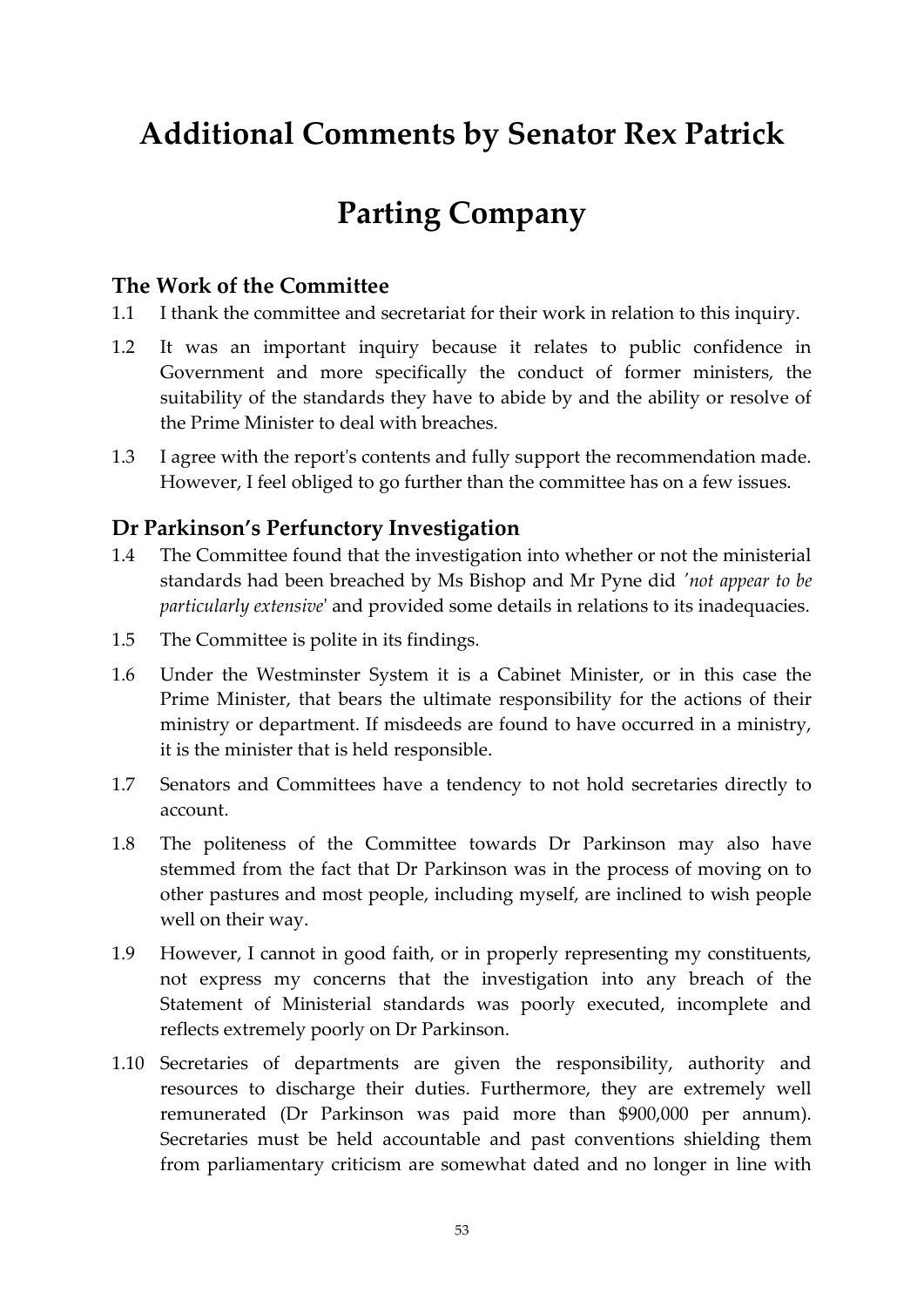community expectations, particularly in respect of activities in which they are directly involved or have statutory responsibility for.

- 1.11 As such, I will not be restrained in my criticism of a most perfunctory inquiry that Dr Parkinson has led.
- 1.12 Dr Parkinson had his staff investigate what relevant material was in the public domain. His staff spent about eight days doing so.<sup>1</sup> Dr Parkinson said at hearing:

I think it was the fact that I was doing a variety of things and I was seeking people to gather whatever information was available about what Mr Pyne had said publicly and what other members of parliament had said, and whether there was anything else on the public record.<sup>2</sup>

- 1.13 And yet two highly relevant and key statements that were in the public domain were not included in the report.
- 1.14 The *Australian Financial Review* reported that on the 5 July 2019 EY had put in a 26 June 2019 email:

EY is ramping up its defence capability ahead of a surge in consolidation activity and the largest expansion of our military capability in our peacetime history - \$200 billion over 10 years out to 2026.

We've engaged Christopher Pyne to assist with this.

Large domestic defence players are looking for mergers to bulk up. Big multi-national players are also shopping for acquisitions to scale their onshore delivery capability.

Christopher Pyne is also here to help lead conversations about what South Australia needs to do to meet the challenges and opportunities this huge defence investment will bring.<sup>3</sup>

1.15 It also reported that Mr Pyne sent a text (to the *Australian Financial Review*) on the same day (26 June 2019) stating:

> I'm looking forward to providing strategic advice to EY, as the firm looks to expand its footprint in the Defence Industry.<sup>4</sup>

<sup>&</sup>lt;sup>1</sup> Dr Martin Parkinson AC PSM, Secretary of the Department of the Prime Minister and Cabinet, *Committee Hansard*, 30 August 2019, p. 1.

<sup>&</sup>lt;sup>2</sup> Dr Martin Parkinson AC PSM, Secretary of the Department of the Prime Minister and Cabinet, *Committee Hansard*, 30 August 2019, p. 1.

<sup>3</sup> Edmund Tadros and Tom McIlroy, 'EY and Pyne: Whatever were they thinking?' *Australian Financial Review*, 5 July 2019 26 June 2019. See also: Edmund Tadros and Tom McIlroy, 'The Fixer in a fix over EY move', *Australian Financial Review*, 26 June 2019, [https://www.afr.com/companies/professional-services/the-fixer-in-a-fix-over-ey-move-20190626](https://www.afr.com/companies/professional-services/the-fixer-in-a-fix-over-ey-move-20190626-p521cj) [p521cj.](https://www.afr.com/companies/professional-services/the-fixer-in-a-fix-over-ey-move-20190626-p521cj)

<sup>4</sup> Edmund Tadros and Tom McIlroy, 'EY and Pyne: Whatever were they thinking?' *Australian Financial Review*, 5 July 2019 26 June 2019. See also: Edmund Tadros and Tom McIlroy, 'The Fixer in a fix over EY move', *Australian Financial Review*, 26 June 2019,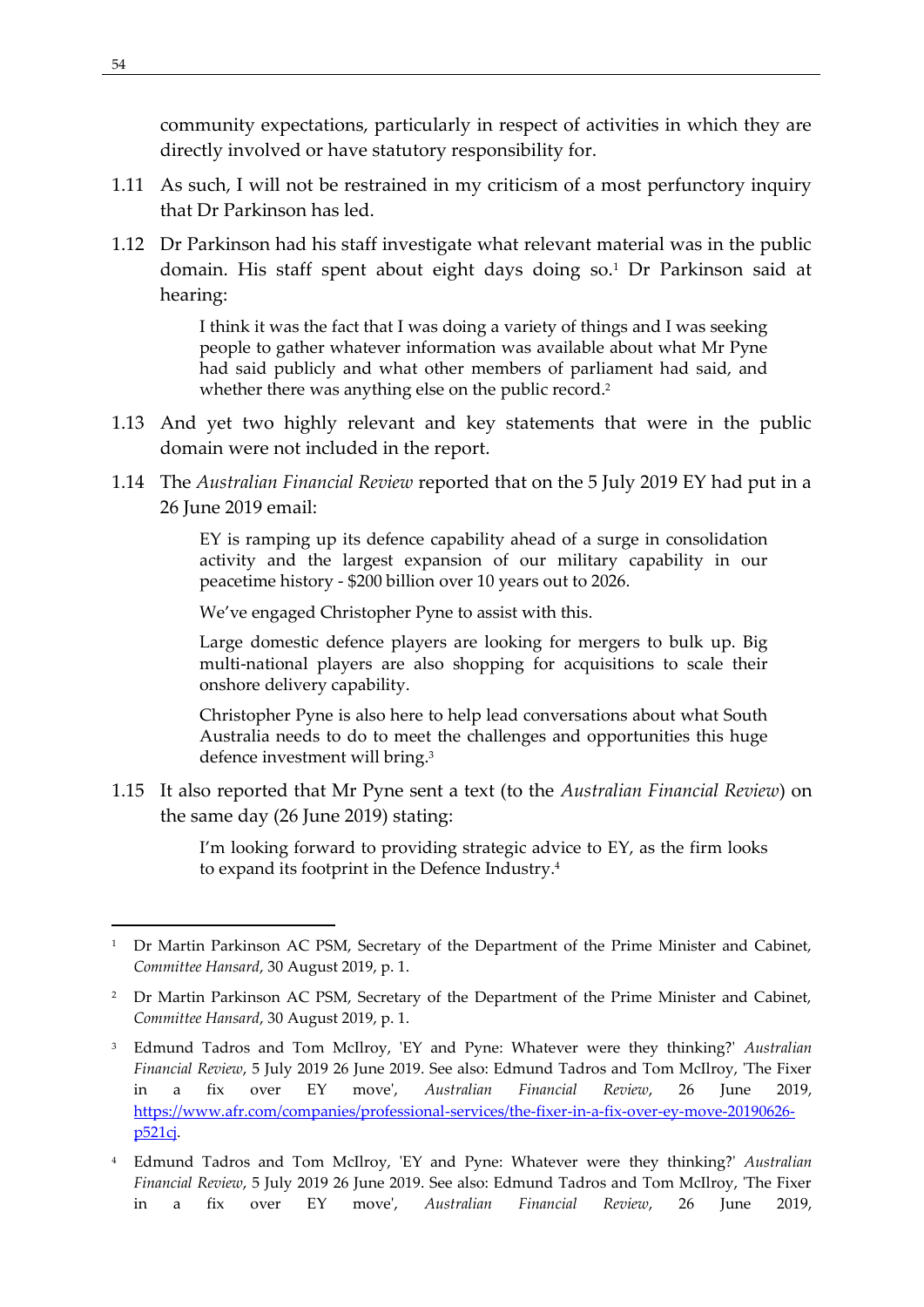- 1.16 In response to my question about why these statements were excluded, Dr Parkinson stated '*No particular reason*'.<sup>5</sup> That was a woefully inadequate and unsatisfactory answer. Better is to be expected of him both in his conduct of his inquiry and in his response to the Committee.
- 1.17 Furthermore, in the course of his investigation Dr Parkinson did not speak with people from either EY or Palladium. He also indicated that, during his investigation he did not use a notebook to record evidence, rather his notes were recorded as '*annotations on a blank sheet of paper*' <sup>6</sup> which after reviewing he ultimately determined were '*not appropriate for release*'.<sup>7</sup>
- 1.18 The investigation appears to be either a demonstration of a lack of competence, which goes to ability, or a carefully crafted sham which purports to be an investigation but was in reality a political fix, which goes to character. I suspect it goes to the later.
- 1.19 The report epitomises what many people see as a public services cancer whereby the Australian Public Service Code of Conduct<sup>8</sup> is cast aside and replaced with a new code which states, '*Protect the Minister*'.
- 1.20 Having not followed it closely, I am not in a position to fully analyse Dr Parkinson public service career. None the less, I am confident it has been highly esteemed and effective. I am unaware of any significant controversy centring on his public service performance. What I can say however, most disappointingly, that instead of leaving the public service on a high, producing this report and standing by it under questioning by the Committee on his last day in public office sees him leave public office at something of a professional nadir.

## **A Probity Issue That Must be Addressed**

1.21 Mr Pyne's decision to negotiate (08 April 2019) and accept a new job (20 April 2019) in the Defence sector whilst still the Minister for Defence, and then taking up that Defence consultancy role (07 June 2019) within two weeks of leaving the ministry (29 May 2019) is a most egregious affront to the public's expectations of the standards to which Ministers should adhere to, although I concede that this is does not constitute a technical breach of the Statement of

[https://www.afr.com/companies/professional-services/the-fixer-in-a-fix-over-ey-move-20190626](https://www.afr.com/companies/professional-services/the-fixer-in-a-fix-over-ey-move-20190626-p521cj) [p521cj](https://www.afr.com/companies/professional-services/the-fixer-in-a-fix-over-ey-move-20190626-p521cj)

- <sup>5</sup> Dr Martin Parkinson AC PSM, Secretary of the Department of the Prime Minister and Cabinet, *Committee Hansard*, 30 August 2019, p. 8.
- <sup>6</sup> Dr Martin Parkinson AC PSM, Secretary of the Department of the Prime Minister and Cabinet, *Committee Hansard*, 30 August 2019, p. 1.
- <sup>7</sup> Dr Martin Parkinson AC PSM, Secretary of the Department of the Prime Minister and Cabinet, answers to questions on notice, 30 August 2019 (received 6 September 2019).
- <sup>8</sup> *Public Service Act 1999*, Section 13.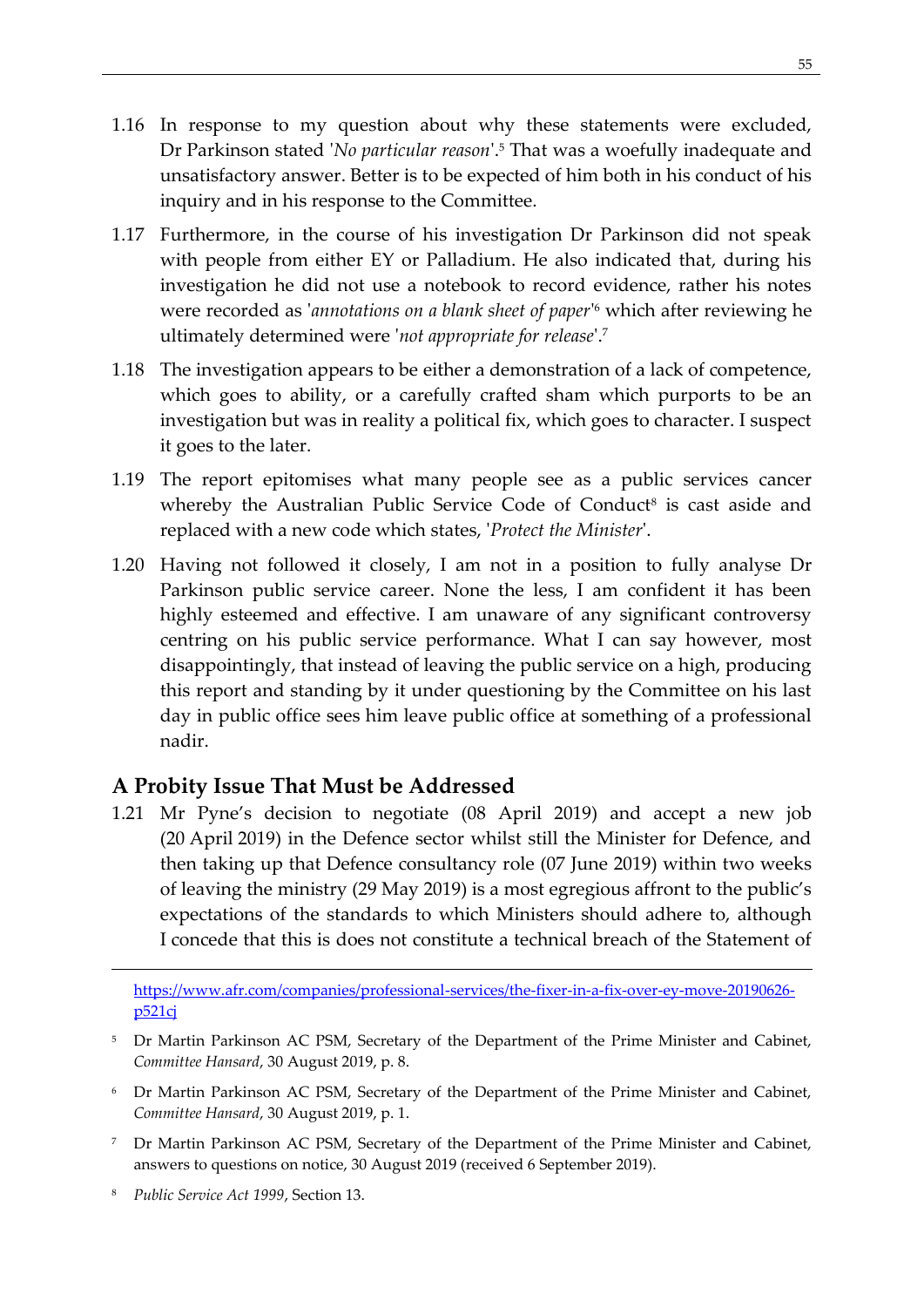Ministerial Standards (but it highlights what are clearly flaws in the standards).

- 1.22 Had this been the conduct of a Minister in a Labor Government, I have no doubt given Mr Pyne's political history, he would have been at the forefront of the condemnation of such action. It would appear that, at the very least, his political instincts and more importantly, his integrity and ethics were diminished in the latter months of his service as a Minister.
- 1.23 Mr Pyne, in his capacity as the Minister for Defence Industry and then the Minister for Defence will have been briefed on the areas where the Australian Defence Force had issues or required improvements, where there were gaps in industry capability or capacity, where Defence is seeking to go in terms of future capability and will have also been briefed by numerous Defence suppliers. The information he received he cannot unknown.
- 1.24 That begs the question as to how Mr Pyne will form up honest and frank advice for EY whilst at the same time compartmentalising information he knows from his time as Defence Industry or Defence Minister. Either he short changes EY, or perhaps even guides them incorrectly knowing he is privy to information that would cause him to otherwise advise differently, or he breaches his obligations under the Statement of Ministerial Standards by utilising information which is not in the public domain (to the benefit of EY and, on account of the remuneration they provide him, ultimately Mr Pyne).
- 1.25 A breach of this kind, whilst reasonably likely, is undetectable and therefore unenforceable. It gives rise to a concern that was not even considered through Dr Parkinson's investigation.
- 1.26 Mr Pyne's employment may also give rise to probity claims against the Commonwealth from companies that compete with EY, claiming EY had an advantage over them.
- 1.27 The fundamental issue is that the breach of probity is not provable. The situation in which Mr Pyne, EY and the Commonwealth now find themselves should never have been allowed to occur. I suspect that the only way to properly address this concern would be to disallow EY from competing for any Defence related contracts until a reasonable period of time has passed.

#### **Recommendation 1**

**1.28 In the interests of maintaining probity in the Defence domain EY should be prevented from tendering for Defence work for 18 months from the time that Mr Pyne joined the firm.**

## **A Standards Overhaul**

1.29 The Committee recognised that there were a number of problems with the Statement of Ministerial Standards in respect of enforceability.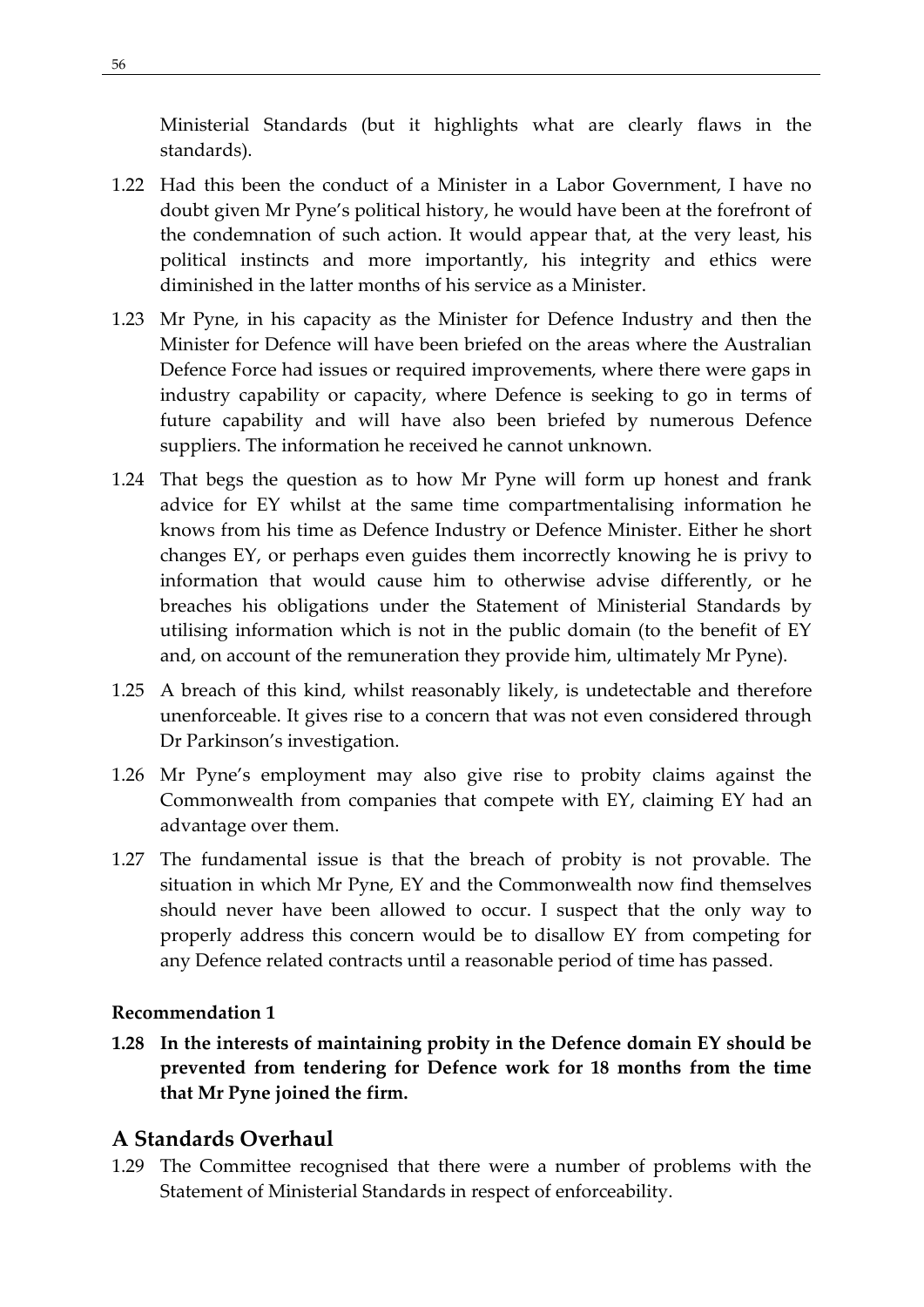- 1.30 Both Mr Pyne and Ms Bishop had different recollections about the manner in which the code was presented to them when becoming a minister and the enforceability of it.
- 1.31 My Pyne stated:

My recollection is that when you become a minister—or, indeed, a parliamentary secretary—you get sent a document to complete about your financial arrangements, which also contains a copy of the ministerial code of conduct. You obviously study that. If you didn't, you wouldn't be very sensible. You fill out the form and then you sign it and send it back. In the action of doing that, that is, in my view, a contract that you have created with the Prime Minister at the time—whether it was Howard, Abbott, Turnbull or Morrison, as I served all four of them—that you will abide by the ministerial code of conduct. You have divulged your financial arrangements to the Prime Minister and if that changes, in terms of your financial arrangements, you're required to continue to update it. I took that at the time as establishing a contract with the Prime Minister to abide by the ministerial code of conduct.<sup>9</sup>

1.32 Ms Bishop was asked about the manner in which the Statement of Ministerial Guidelines was originally discussed with her and her views on the legal status of them in the following exchange with the Chair:

> CHAIR: To ask you a question of fact: has Mr Morrison ever communicated to you that he considers the Statement of Ministerial Standards voluntary?

> Ms Bishop : I've not had that discussion with him at any time, as I recall, but I point out—

> CHAIR: Did Mr Turnbull, which is perhaps more relevant to your period in government?

> Ms Bishop : When Mr Turnbull was Prime Minister, I was not planning to retire from the cabinet.

> CHAIR: The ministerial standards go to your period as a minister and your post-ministerial roles. I will ask again: did Mr Turnbull ever say to you that he thought the Statement of Ministerial Standards was voluntary?

> Ms Bishop : I don't recall having a conversation with then Prime Minister Turnbull about the standards.

> CHAIR: Did Mr Abbott ever indicate to you that he considered that the Statement of Ministerial Standards was voluntary?

> Ms Bishop : It's my word, meaning 'not legislated'. I didn't have a conversation with anybody else about my understanding of the guidelines. I was making, I thought, a statement of fact that they are not legislated and thus don't carry the force of law. So I'm not aware of the penalty, for example, that would apply to former ministers if there were a breach.

> CHAIR: Did you ever have a conversation of any kind with Mr Turnbull about his expectations under the standards?

<sup>9</sup> Mr Christopher Pyne, *Committee Hansard*, 5 September 2019, p. 12.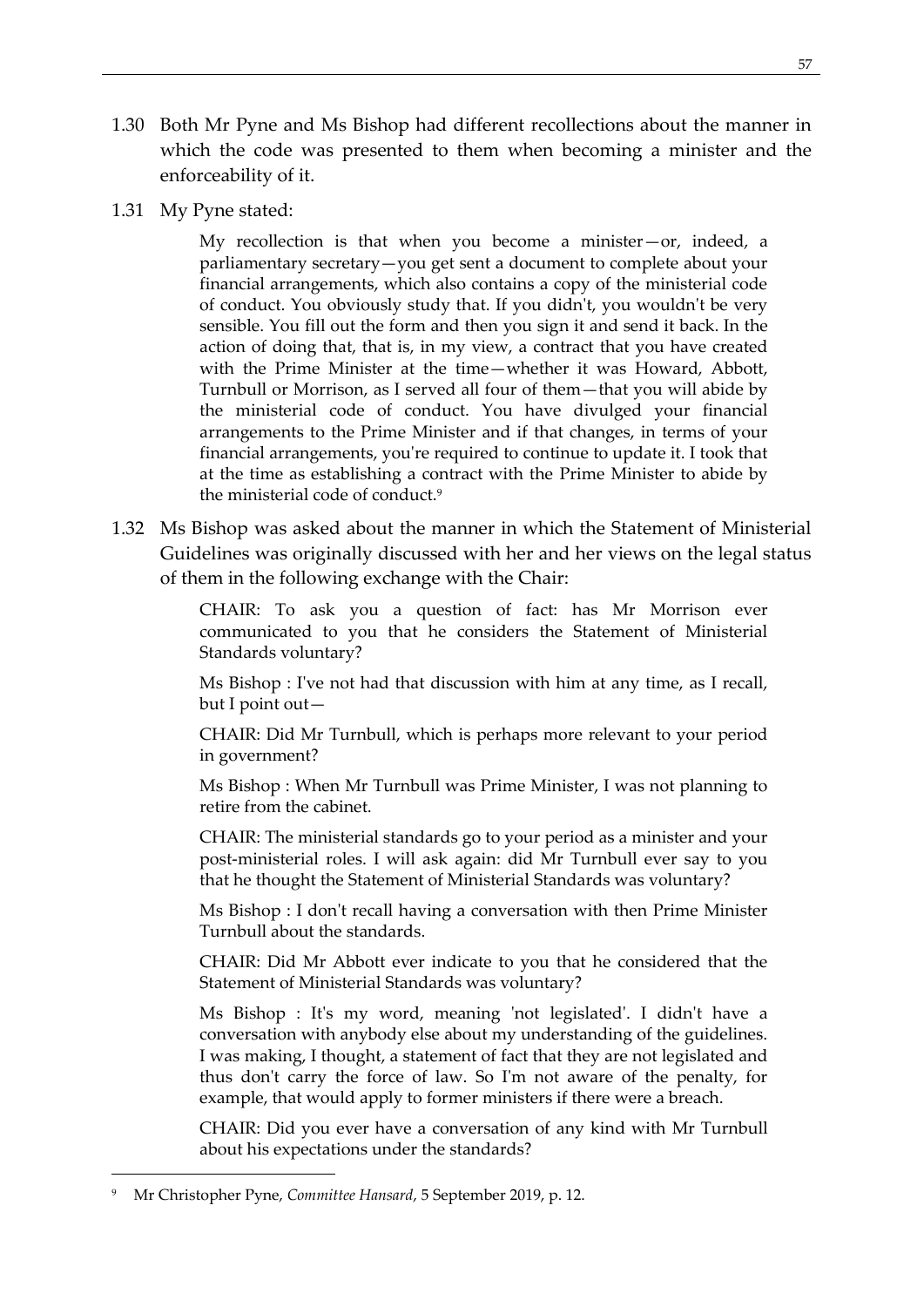Ms Bishop : I don't have any recollection of having a discussion about the particular standards; no, I don't.

CHAIR: Or Mr Abbott?

Ms Bishop : I don't recall any conversation with Mr Abbott about them. There may have been a discussion at cabinet, but I don't have any recollection of a one-on-one discussion with either then Prime Minister Turnbull or then Prime Minister Abbott.<sup>10</sup>

- 1.33 These excerpts demonstrate inconsistency and make it clear that there is no formal standard process by which Ministers are introduced to the standards nor their legal status. At best this represents process failure and at worst the lack of importance Prime Ministers are now assigning them.
- 1.34 A proper process must be established to ensure Ministers are informed of their obligations. The standards must also be legally enforceable, either by means of contract or by way of legislation/regulation.

#### **Recommendation 2**

**1.35 There should be standard processes for incoming Ministers to be informed of the Statement of Ministerial Standards.**

<sup>1</sup> <sup>10</sup> Ms Julie Bishop, *Committee Hansard*, 5 September 2019, p. 6.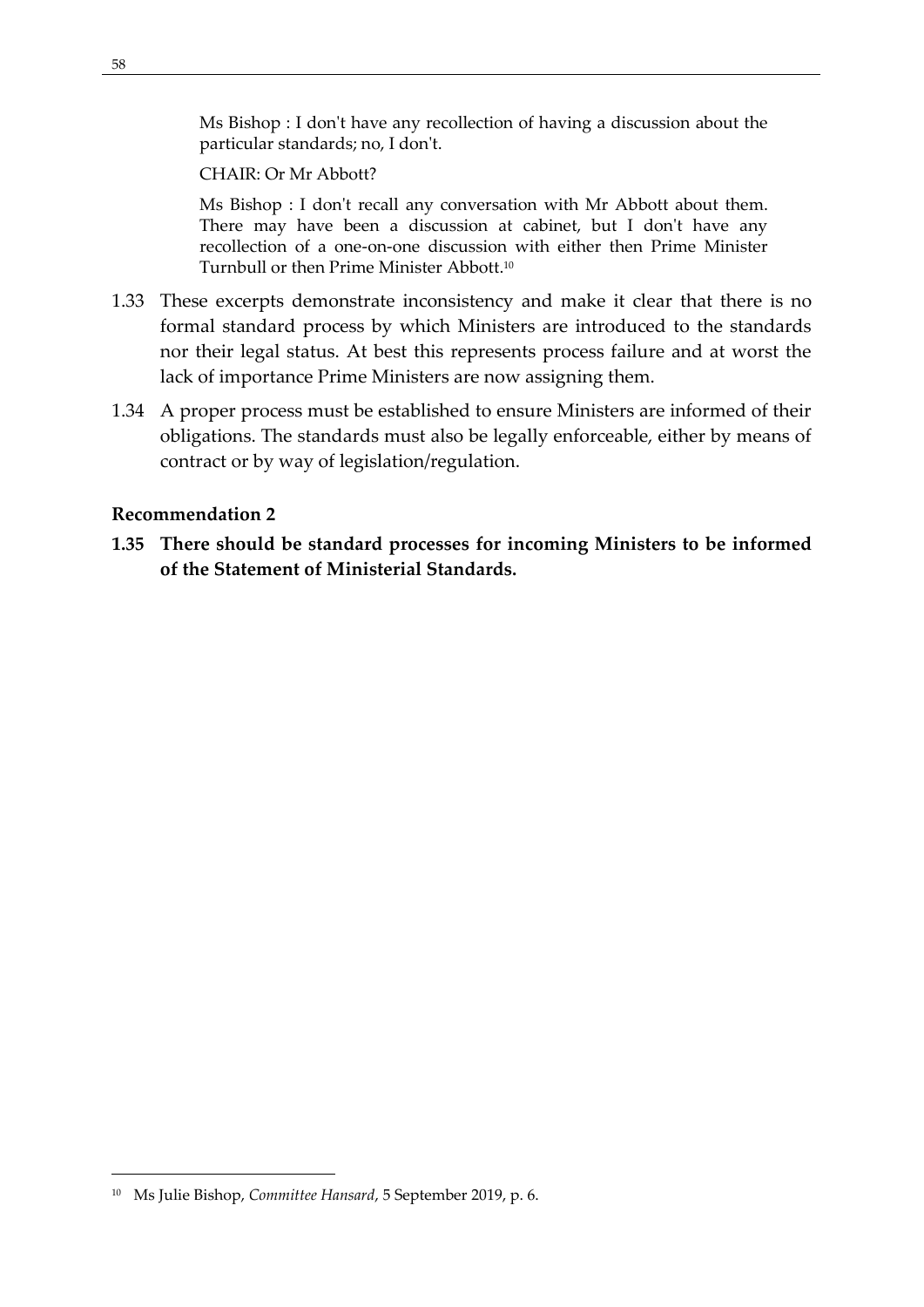#### **Recommendation 3**

**1.36 The Ministerial Standards should also be legally enforceable, either as a written contract between the government and the Minister or by way of Legislation and/or Regulation.**

**Senator Rex Patrick Senator for South Australia**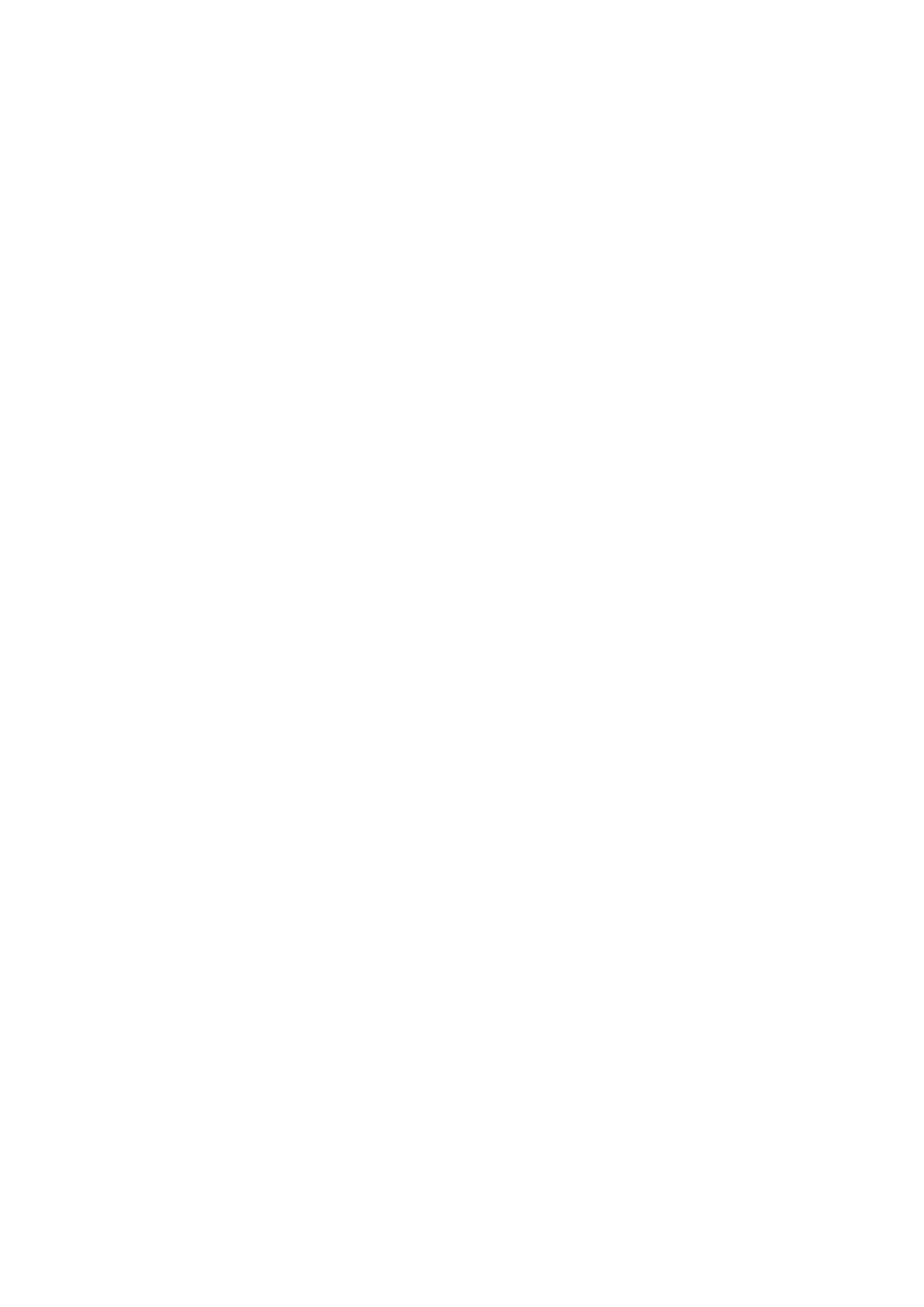## **Government Senators' Dissenting Report**

- 1.1 It is clear from the first sentence of the Chair's report that this inquiry has amounted to little more than a partisan exercise. The committee's time and resources could have been more usefully devoted to an objective and serious policy discussion of ministerial standards and the public expectations they are designed to satisfy. Adherence to ministerial standards has been a subject of commentary for both parties of government historically and likely will be for future governments of both persuasions. Instead, the majority report has made repeated and transparently partisan comments about the government and the Prime Minister, and fails to put forward any robust recommendations on how compliance with the ministerial standards could be improved. This demonstrates that the committee report can only be viewed as serving a partisan purpose.
- 1.2 In conducting this inquiry, the committee failed to unearth any evidence of wrongdoing or to make a coherent case as to how the ministerial standards have been breached. Furthermore, the report fails to assess the evidence produced by the Secretary of the Department of the Prime Minister and Cabinet, Dr Martin Parkinson AC PSM—first provided to the Prime Minister and then submitted to this committee—with respect to the distinction between the experience gained by former ministers by virtue of their ministerial and parliamentary service, and the divulging of specific information that is not publicly available for the purposes of personal advantage. The relevant evidence by Dr Parkinson states the following:

Ministers gain experience, knowledge and information about a variety of subject matters in the course of their duties and through the normal decision-making processes of government.

It is not reasonable to think that former Ministers can or will 'forget' all information or knowledge gained by them in the course of their ministerial roles. Nor, in my view, can the experience a Minister gains from fulfilling that role be extinguished when they undertake a role after leaving the Parliament.

In this regard, a distinction should be drawn between experience a person gains through being a Minister and specific knowledge they acquire through performing the role. It is the latter which is pertinent to the [Ministerial] Standards.<sup>1</sup>

1.3 No evidence provided by Mr Pyne and Ms Bishop and their employers substantiates any claims that either former minister has breached either limb of clause 2.25 of the ministerial standards.

<sup>&</sup>lt;sup>1</sup> Advice from Dr Parkinson to the Prime Minister, 19 July 2019, p. 2.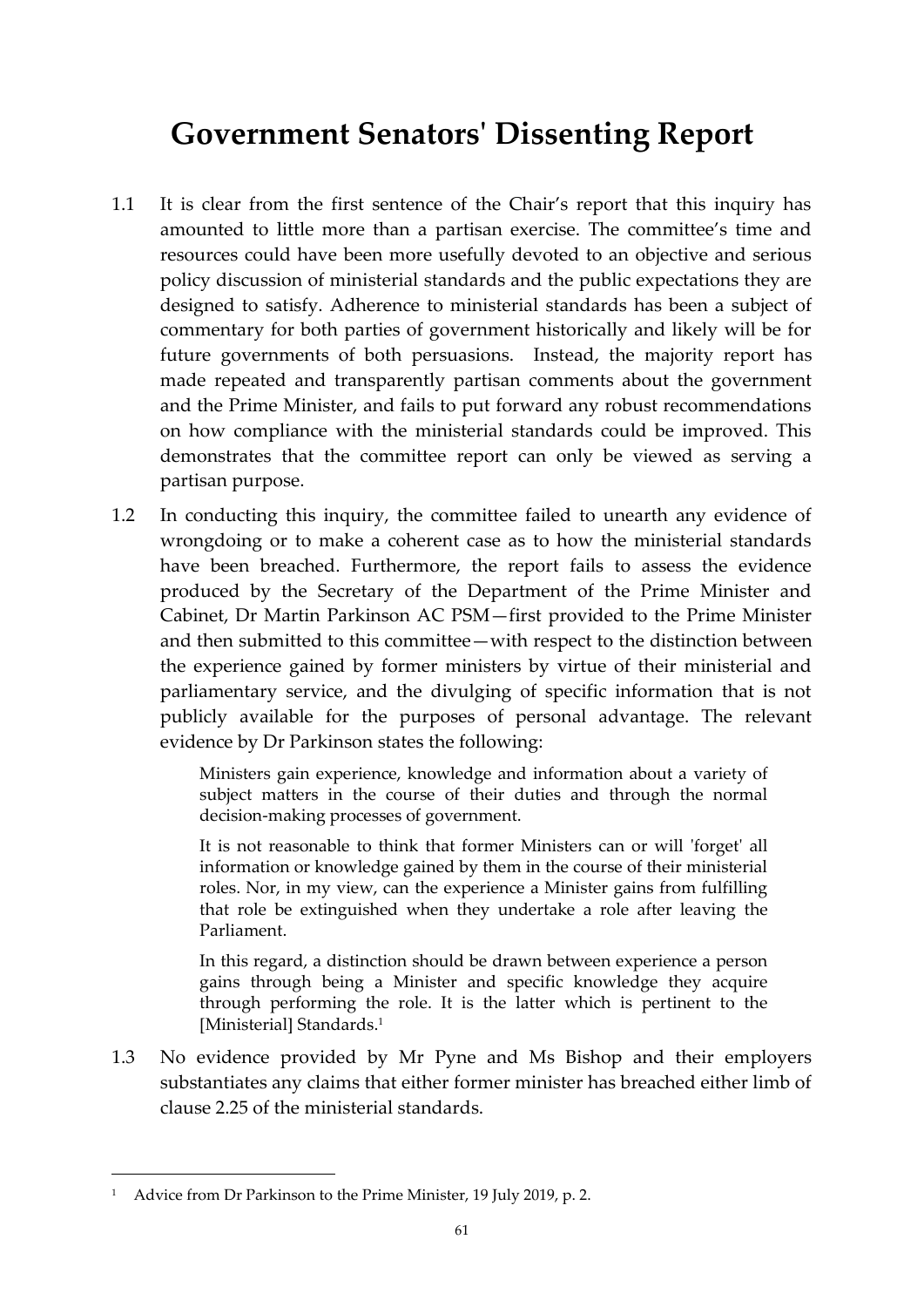- 1.4 A truly non-partisan discussion would have inquired into whether former ministers of previous governments on both sides of politics may have breached the standards. For example, the Hon. Martin Ferguson, who served as minister for resources and energy during the Rudd and Gillard governments, attracted scrutiny for taking on a role as chairman of the Australian Petroleum Production & Exploration Association Advisory Board, and also as head of natural resources for Seven Group Holdings. Mr Ferguson took on these roles despite the obviously close nexus between his postministerial employment and his ministerial duties.<sup>2</sup> A 2018 Grattan Institute report discussed the circumstances of former small business minister, the Hon. Mark Arbib, who took on a role with Consolidated Press Holdings; and former communications minister, the Hon. Stephen Conroy, who took on a role with Responsible Wagering Australia, as examples of conduct that may fall short of public expectations.<sup>3</sup>
- 1.5 An objective inquiry could have looked into the circumstances of these former ministers in conjunction with more recent office holders and whether their post-ministerial employment breached the ministerial standards, and subsequently evaluate whether the current ministerial standards should be retained or modified in some way.
- 1.6 Government senators support the *Statement of Ministerial Standards* (ministerial standards) as an appropriate mechanism to ensure that all ministers and former ministers live up to the high standards expected of them by the Australian people at all times.
- 1.7 The ministerial standards were first established by former Prime Minister the Hon. John Howard in 1996 and has been maintained by governments of both political persuasions since that time. The ministerial standards outline the standards expected of ministers by the incumbent Prime Minister. Where ministers have not conducted themselves in a manner that meets this benchmark, they have been counselled or demoted. This process has worked for both sides of politics since 1996.
- 1.8 This inquiry has focused on whether two former ministers—Mr Pyne and the Ms Bishop—in accepting employment have contravened the post-ministerial employment provisions of the ministerial standards.

<sup>&</sup>lt;sup>2</sup> ABC News, 14 October 2013, [https://www.abc.net.au/news/2013-10-07/milne-ferguson-](https://www.abc.net.au/news/2013-10-07/milne-ferguson-%20lobbying-code/4997304) lobbying[code/4997304](https://www.abc.net.au/news/2013-10-07/milne-ferguson-%20lobbying-code/4997304) (accessed 24 September 2019); The Australian, 2 October 2013, [https://www.theaustralian.com.au/national-affairs/ferguson-vows-to-obey-rules-in-new-lobby](https://www.theaustralian.com.au/national-affairs/ferguson-vows-to-obey-rules-in-new-lobby-job/news-story/42f6e8b817726a7067fc7d91ec1b53b5)[job/news-story/42f6e8b817726a7067fc7d91ec1b53b5](https://www.theaustralian.com.au/national-affairs/ferguson-vows-to-obey-rules-in-new-lobby-job/news-story/42f6e8b817726a7067fc7d91ec1b53b5) (accessed 24 September 2019); Crikey, 17 June 2014, [https://www.crikey.com.au/2014/06/17/martin-fergusons-revolving-door-puts-energy](https://www.crikey.com.au/2014/06/17/martin-fergusons-revolving-door-puts-energy-industry-in-a-spin/)[industry-in-a-spin/.](https://www.crikey.com.au/2014/06/17/martin-fergusons-revolving-door-puts-energy-industry-in-a-spin/)

<sup>3</sup> Grattan Institute, 'Who's in the room? Access and influence in Australian Politics', September 2018, [https://grattan.edu.au/wp-content/uploads/2018/09/908-Who-s-in-the-room-Access-and](https://grattan.edu.au/wp-content/uploads/2018/09/908-Who-s-in-the-room-Access-and-influence-in-Australian-politics.pdf)[influence-in-Australian-politics.pdf.](https://grattan.edu.au/wp-content/uploads/2018/09/908-Who-s-in-the-room-Access-and-influence-in-Australian-politics.pdf)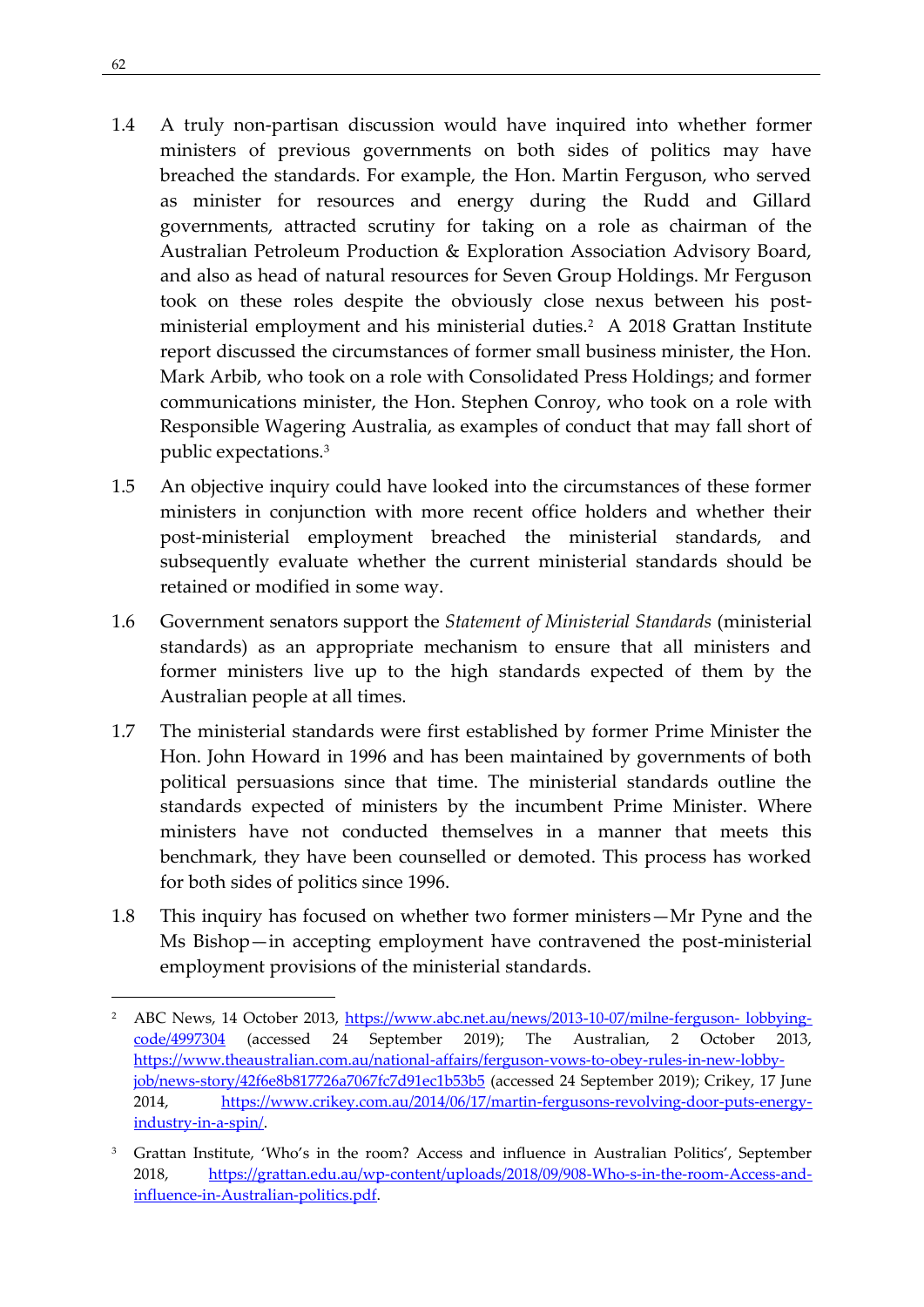1.9 An independent inquiry undertaken by Dr Parkinson, at the direction of the Prime Minister, did not find any evidence that the former ministers have failed to comply with the ministerial standards.<sup>4</sup> Both Mr Pyne and Ms Bishop have since publicly expressed their understanding of the obligations imposed upon them by the standards, and their unequivocal intention to abide by those standards.<sup>5</sup>

#### **The facts about Christopher Pyne**

- 1.10 Mr Pyne's appointment as a Minister ceased on 29 May 2019. Mr Pyne accepted employment with EY in April 2019 but did not commence work with the firm until 7 June 2019. EY has set out a timeline of its dealings with Mr Pyne from 1 March 2019 to the date that Mr Pyne's employment commenced.<sup>6</sup>
- 1.11 In public comments on Twitter shortly after his new position was made public, Mr Pyne explained how he was able to accept employment with EY and continue to meet his obligations under the ministerial standards:

I know my responsibilities under the [Ministerial standards] and I will abide by them. No one has been able to point to any instance of a breach of the [Ministerial standards]. Asserting something does not make it fact.<sup>7</sup>

1.12 Mr Pyne put forward his view on the ministerial standards, specifically in relation to post-ministerial employment:

> The clause has two elements—a commitment not to lobby or have business meetings with members of the government, public service or defence force on defence matters with which a Minister has had official dealings in the last eighteen months and to not take personal advantage of information to which the Minister has had access, but is otherwise not generally available to the public.<sup>8</sup>

1.13 Mr Pyne outlined how he is compliant with the ministerial standards:

I have not taken personal advantage of information I received as a Minister in the Defence portfolio that is not otherwise publicly available. I have not lobbied or had business meetings with any members of the government,

<sup>&</sup>lt;sup>4</sup> Advice from Dr Parkinson to the Prime Minister, 19 July 2019, pp. 4, 6.

<sup>5</sup> Mr Christopher Pyne, *Committee Hansard*, 5 September 2019, pp. 9–10; Ms Julie Bishop, *Committee Hansard*, 5 September 2019, p. 3.

<sup>6</sup> EY, *Submission 4*, p. 4.

<sup>&</sup>lt;sup>7</sup> Christopher Pyne, 29 June 2019,<https://twitter.com/cpyne/status/1145173148733591554> (accessed 26 July 2019).

<sup>&</sup>lt;sup>8</sup> Christopher Pyne, 29 June 2019,<https://twitter.com/cpyne/status/1145173148733591554> (accessed 26 July 2019).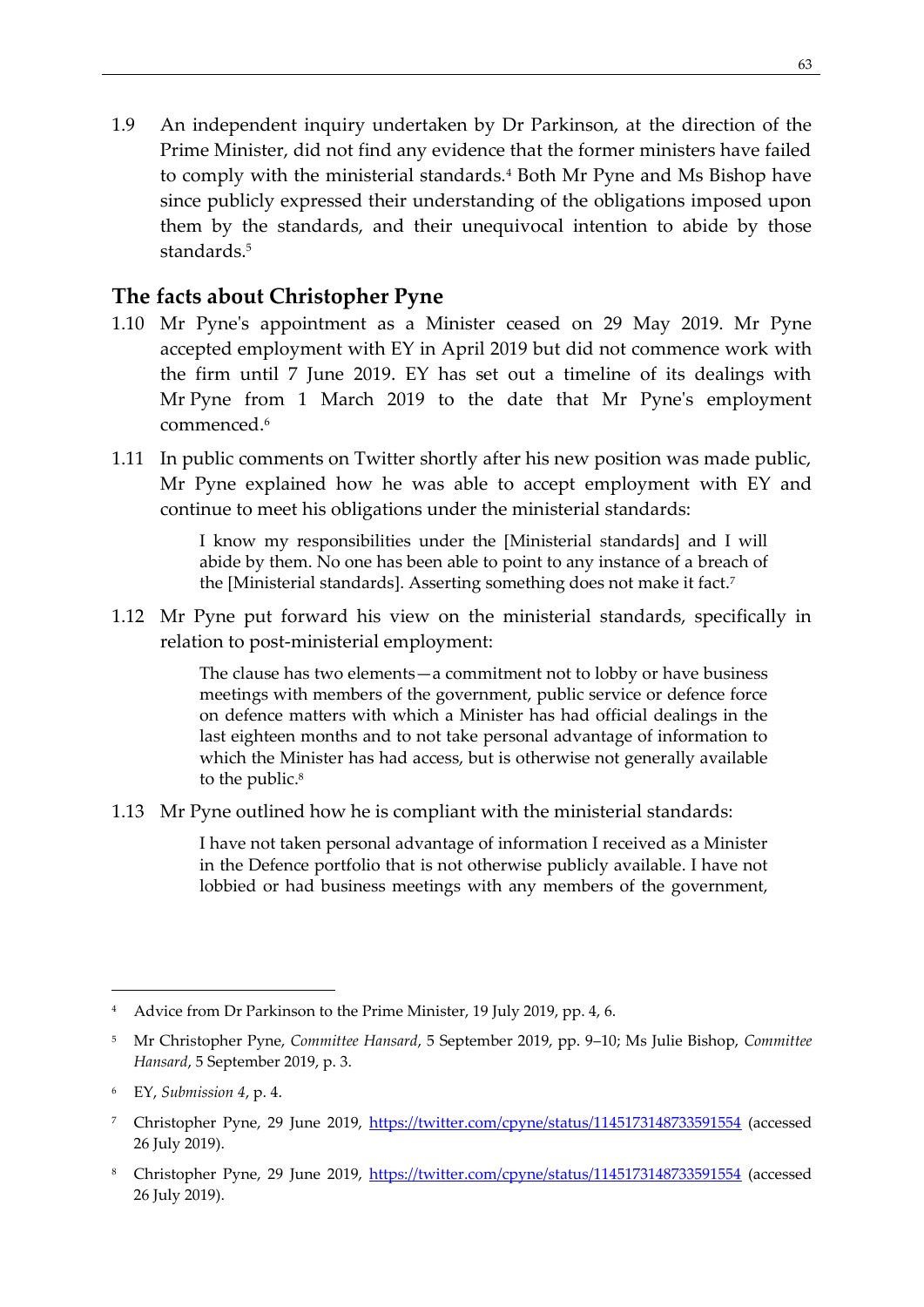public service or defence force on any matters I have had official dealings as a Minister in the last eighteen months.<sup>9</sup>

1.14 Mr Pyne stated that providing consultancy services to a private company does not automatically place a person in breach of the ministerial standards:

> The providing of occasional high-level strategic advice does not require lobbying, advocating or undertaking any activity back into government nor providing or using any information a former Minister may have learnt as a Minister that is not generally available to the public.<sup>10</sup>

1.15 Mr Pyne continued noting that major policy decisions of the government are 'freely available to the public' and that 'giving advice about those policies does not require using information that a former Minister has learnt that is not generally available to the public'.<sup>11</sup> Mr Pyne explained what he would bring to his new role with EY and how he would prevent breaches of the ministerial standards:

> Of course, I have twenty six years of experience of the Parliament and politics, experience in the Health, Ageing, Education, Industry Innovation and Science portfolios and as Leader of the House that gives me knowledge of government and politics and how it works that is valuable in the post political world. Having that knowledge does not breach the [ministerial standards].

> I intend to ensure that anyone I provide advice to has rigorous processes and procedures in place to ensure I am not put in a position where the Ministerial Code of Conduct might be breached.<sup>12</sup>

- 1.16 In its submission to the subsequent committee inquiry, EY outlined that Mr Pyne was engaged in order 'to provide EY with consulting services for two days a month for a period of 6 months, with an option to extend'.<sup>13</sup>
- 1.17 In his evidence to the committee at its public hearing, Mr Mark Stewart of EY provided an explanation of Mr Pyne's role and affirmed both Mr Pyne's and EY's commitment to Mr Pyne's compliance with the ministerial standards:

What Mr Pyne has been engaged to do is to assist us in interpreting and understanding the myriad public defence policy documents, such as the defence white paper, and attend meetings with myself and my defence

- <sup>11</sup> Christopher Pyne, 29 June 2019,<https://twitter.com/cpyne/status/1145173148733591554> (accessed 26 July 2019)
- <sup>12</sup> Christopher Pyne, 29 June 2019,<https://twitter.com/cpyne/status/1145173148733591554> (accessed 26 July 2019).
- <sup>13</sup> EY, *Submission 4*, p. 2.

<sup>&</sup>lt;sup>9</sup> Christopher Pyne, 29 June 2019,<https://twitter.com/cpyne/status/1145173148733591554> (accessed 26 July 2019).

<sup>&</sup>lt;sup>10</sup> Christopher Pyne, 29 June 2019,<https://twitter.com/cpyne/status/1145173148733591554> (accessed 26 July 2019).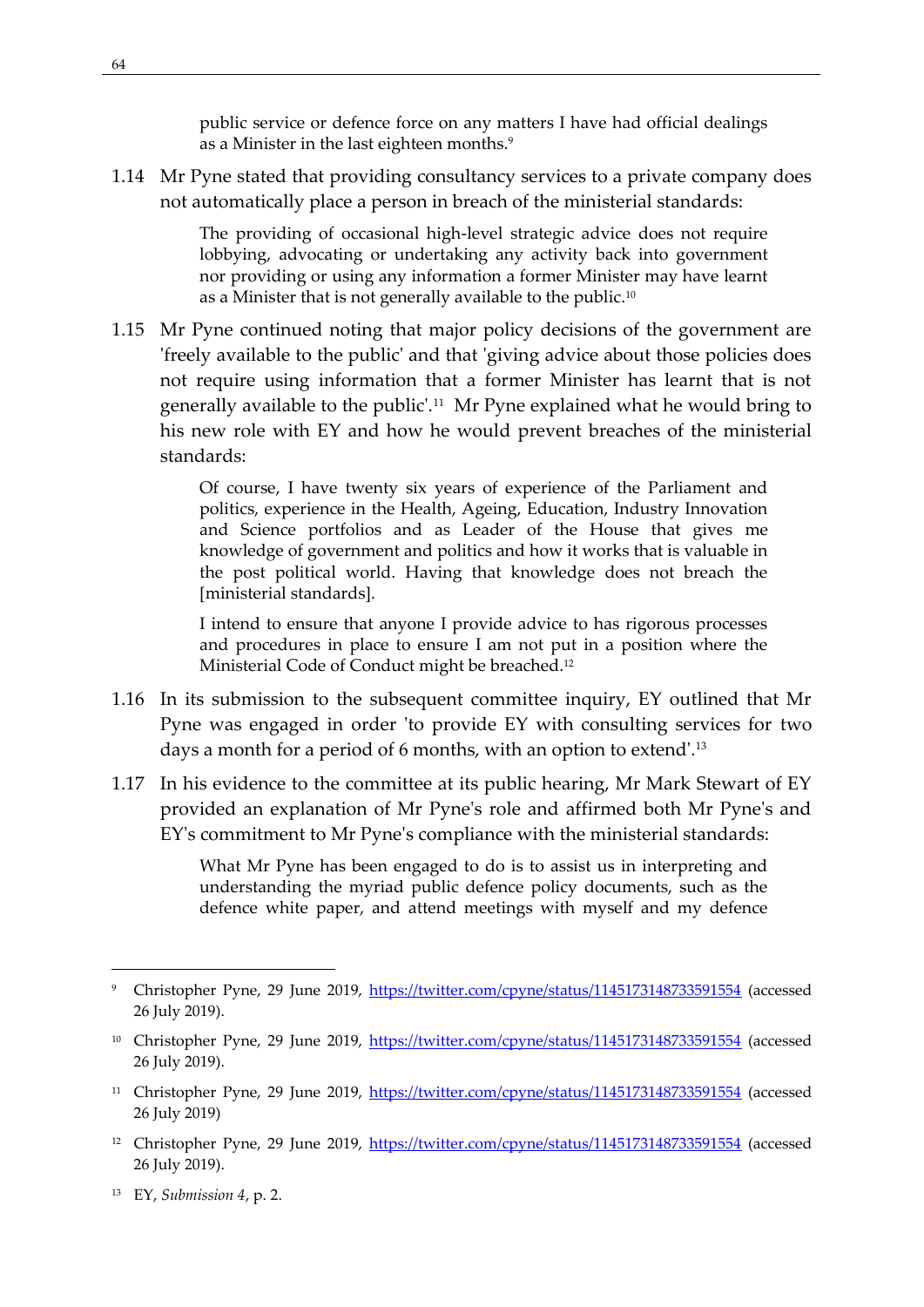industry colleagues. Neither of these roles would put Mr Pyne in a position where he would breach the Statement of Ministerial Standards.

Both Mr Pyne and myself have made it clear that EY has rigorous processes and procedures in place to assist Mr Pyne in adhering to the Statement of Ministerial Standards—for example, this includes a direct line of reporting to me. It includes a contractual agreement with Mr Pyne. It includes our and his adherence to a global code of conduct which reinforces EY's culture of objectivity and independence.<sup>14</sup>

1.18 In his evidence to the committee, Mr Pyne reiterated his understanding of the obligations imposed upon him by the ministerial standards, as well as his intention to comply with the standards.<sup>15</sup>

#### **The facts about Julie Bishop**

- 1.19 Palladium has provided a timeline in its supplementary submission which sets out its interactions with Ms Bishop up to her appointment as a non-executive director on the board of that company.<sup>16</sup>
- 1.20 Ms Bishop resigned as a Minister of the Government on 26 August 2018. Following a series of discussions with Palladium, starting in 5 June 2019, on 29 June 2019 Palladium issued a letter of appointment as a non-executive director to Ms Bishop. Ms Bishop signed this letter of appointment on 30 June 2019 and subsequently signed the Directors consent and disclosure document on 4 July 2019.<sup>17</sup>
- 1.21 In its submission, Palladium emphasised that Ms Bishop is not an employee. To further explain Ms Bishop's role, Palladium has set out the issues that Ms Bishop will engage with as a non-executive director, which includes:
	- providing leadership and guidance on the strategic objectives of Palladium, as well as overseeing management's implementation of strategic objectives.
	- approving business plans and operating budgets.
	- monitoring the financial performance of the Company and approving major capital expenditure.
	- Undertaking governance activities such as the appointment and assessment of senior officeholders, approving governance documents, and overseeing external audits.
	- identifying significant risks to the Company and ensuring those risks are minimised or mitigated.

<sup>14</sup> Mr Mark Stewart, Partner, EY, *Committee Hansard*, 5 September 2019, p. 28.

<sup>15</sup> Mr Christopher Pyne, *Committee Hansard*, 5 September 2019, pp. 9–10.

<sup>16</sup> Palladium, *Submission 8.1*, p. 2.

<sup>17</sup> Palladium, *Submission 8.1*, p. 2.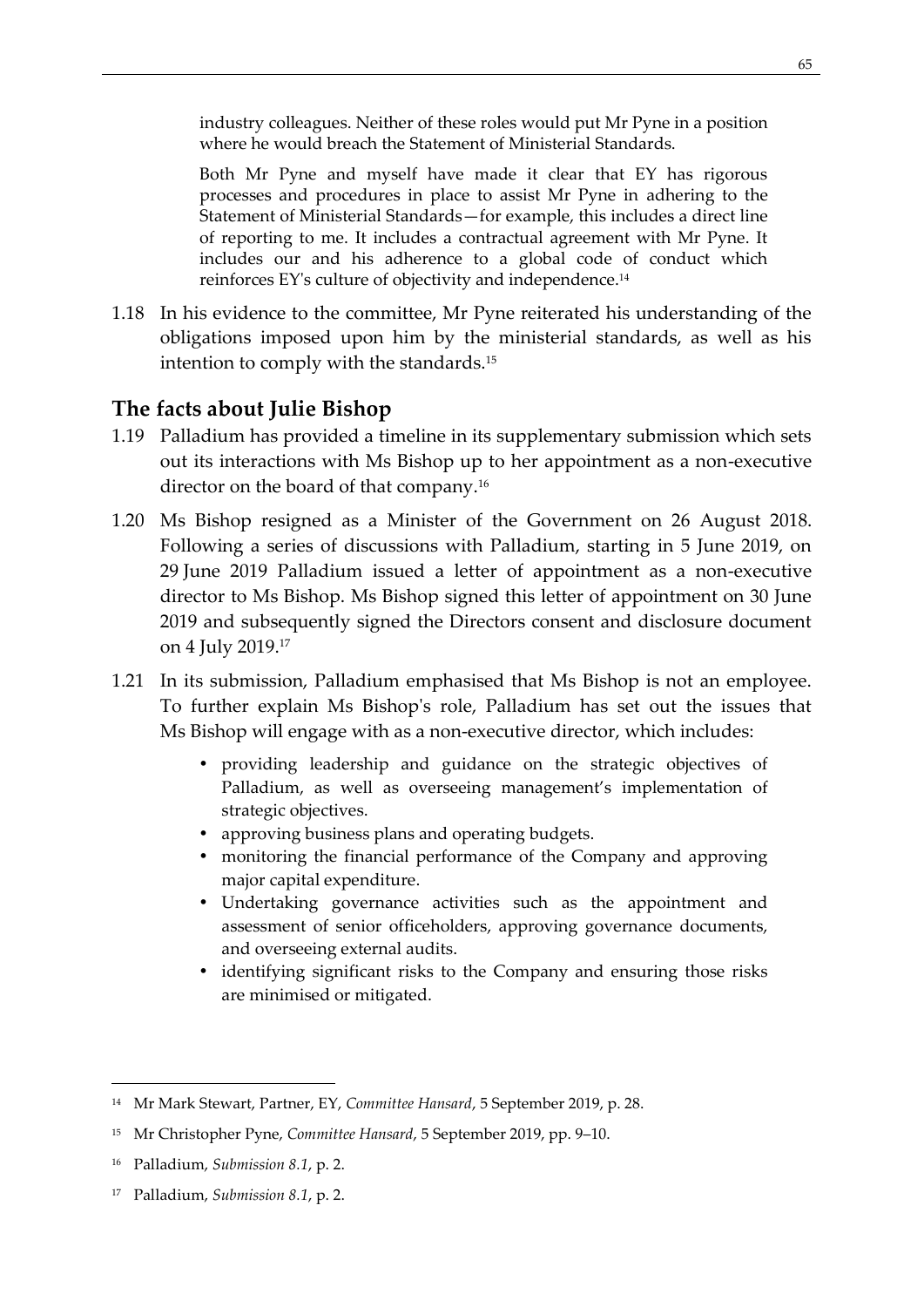- ensuring proper reporting to the Australian Securities and Investments Commission and any other relevant statutory bodies.<sup>18</sup>
- 1.22 In her submission to the committee, Ms Bishop stated that she was in compliance with the ministerial standards, specifically with the sections relating to post-ministerial employment:

I remain in compliance with both [post-ministerial employment] items in that I have not sought nor do I intend (within 18 months of my Ministerial resignation) *to lobby, advocate or have business meetings with members of the government, parliament, public service or defence force* on any matter for which I held Ministerial responsibility.

Further, I have given an undertaking that I will not *take personal advantage of information to which I had access as a Minister, where that information is not generally available to the public*.

My personal conduct since retiring from the Cabinet and the Parliament meets the requirement to be *consistent with the dignity, reputation and integrity of the Parliament*. 19

- 1.23 Furthermore, Ms Bishop placed her statements into context:
	- I resigned as Minister for Foreign Affairs on 26 August 2018.
	- I have not served in nor have I attended any meetings of the Morrison Government Cabinet.
	- A new Budget was handed down on 2 April 2019.<sup>20</sup>
- 1.24 In her evidence to the committee, Ms Bishop reiterated her understanding of and commitment to the ministerial standards:

I do understand the obligations, and I have stated on numerous occasions that I will comply with these standards for the 18 months from my ministerial resignation on 26 August 2018. I'm aware that those standards mean I'm unable to lobby or hold business meetings with any minister or government official on matters for which I held ministerial responsibility. I've given the undertaking required to not take personal advantage of information not readily available to the public.<sup>21</sup>

1.25 Ms Bishop also informed the committee of her belief that her 'personal conduct since retiring from the cabinet and the parliament meets the requirement to be consistent with the dignity, reputation and integrity of the parliament', <sup>22</sup> and expressed her intention to 'abide by the standards under the statement'.<sup>23</sup>

<sup>18</sup> Palladium, *Submission 8.1*, p. 3.

<sup>19</sup> The Honourable Julie Bishop, *Submission 9*, p. [1].

<sup>20</sup> The Honourable Julie Bishop, *Submission 9*, p. [1].

<sup>21</sup> Ms Julie Bishop, *Committee Hansard*, 5 September 2019, p. 3.

<sup>22</sup> Ms Julie Bishop, *Committee Hansard*, 5 September 2019, p. 3.

<sup>23</sup> Ms Julie Bishop, *Committee Hansard*, 5 September 2019, p. 3.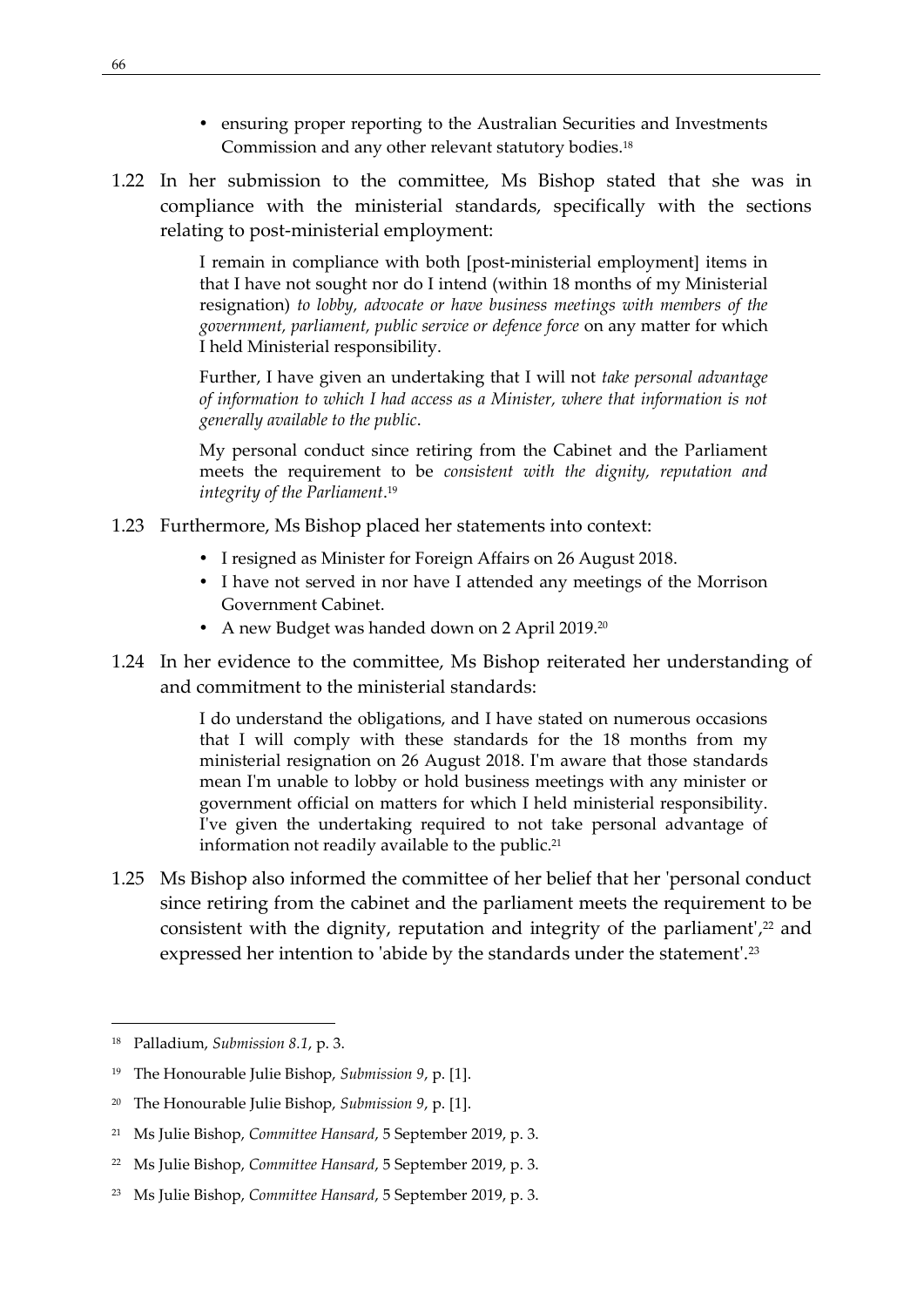#### **Dr Parkinson's investigation**

- 1.26 At all times, the government through the Prime Minister, has sought to be transparent about questions of former ministers' compliance with the ministerial standards. In his letter to the President of the Senate, the Prime Minister explained that upon becoming aware of the circumstances surrounding the former ministers' employment, he sought guidance from the Secretary of the Department of the Prime Minister and Cabinet. On receipt of Dr Parkinson's advice, the Prime Minister made this available to the Senate and by extension the Australian public.<sup>24</sup>
- 1.27 Prior to responding to the Prime Minister, Dr Parkinson conducted a thorough investigation including interviews with both Mr Pyne and Ms Bishop. Dr Parkinson was clear in his findings:

On the basis of information available at this time, I have no grounds to believe that either Mr Pyne or Ms Bishop have breached the Standards.<sup>25</sup>

### **Conclusion**

- 1.28 Government senators disagree with the findings of the majority report. Having accepted Dr Parkinson's advice and in the absence of any new evidence to the contrary, government senators believe that neither Mr Pyne nor Ms Bishop have breached the ministerial standards. The absence of any evidence of non-compliance put forward in the majority report demonstrates the partisan nature of its findings. The strongest recommendation made is for a third inquiry into the matter, following the committee's work and Dr Parkinson's report. It is difficult to imagine what a third inquiry would uncover that the first two have failed to.
- 1.29 Government senators note that the information provided by the Prime Minister was the most detailed in relation to any independent investigation into compliance with ministerial standards. Furthermore, Dr Parkinson, who conducted the investigation, made a submission to the inquiry and appeared before the committee to answer questions. These actions are consistent with a government committed to transparency and upholding the high benchmarks appropriately required by the Prime Minister of ministers and former ministers.
- 1.30 Government senators note it was appropriate that Mr Pyne and Ms Bishop made themselves available to demonstrate to the committee that they are aware of their post-ministerial obligations and to explain how their actions meet the expectations of the Prime Minister and the Australian public. Government senators believe that former ministers should meet the ministerial

<sup>&</sup>lt;sup>24</sup> Tabled document, Advice from Dr Parkinson to the Prime Minister, 22 July 2019.

<sup>&</sup>lt;sup>25</sup> Advice from Dr Parkinson to the Prime Minister, 22 July 2019, p. 6.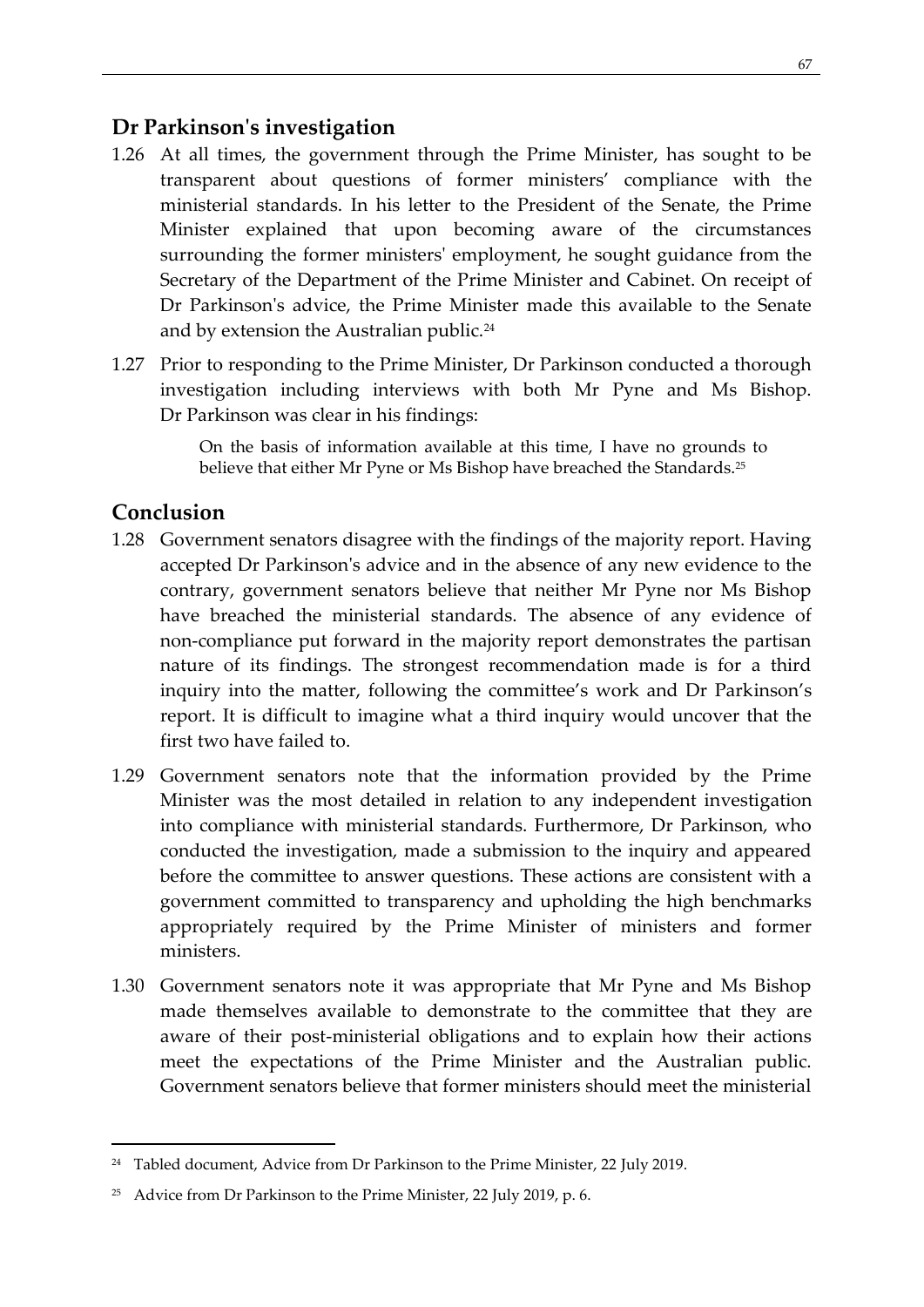standards whilst they seek post-parliamentary employment and in their conduct in that employment.

**Senator James Paterson Deputy Chair Liberal Senator for Victoria**

**Senator Paul Scarr Liberal Senator for Queensland**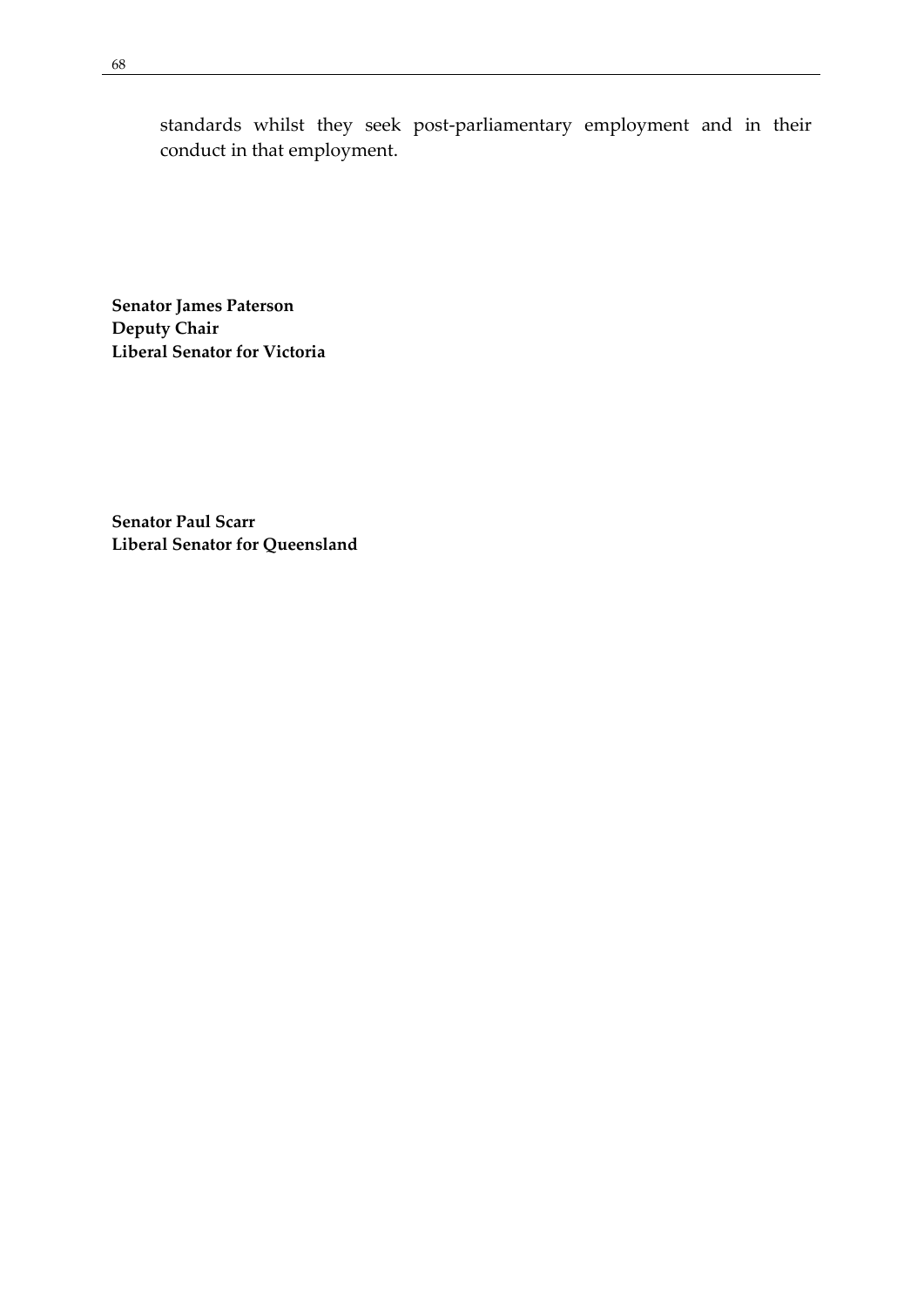# **Appendix 1 Submissions and additional information**

#### *Submissions*

- **1** Deloitte
- **2** Transparency International Australia
	- 2.1 Supplementary to submission 2
- **3** Dr Martin Parkinson AC PSM, Secretary of the Department of the Prime Minister and Cabinet
- **4** EY
- **5** The Ethicos Group
- **6** Grattan Institute
- **7** Accountability Round Table
- **8** Palladium
	- 8.1 Supplementary to submission 8
- **9** The Hon. Julie Bishop
	- 9.1 Supplementary to submission 9

### *Answers to Question on Notice*

- **1** Dr Martin Parkinson AC PSM, answers to questions on notice from public hearing in Canberra on 30 August 2019, received 6 September 2019
- **2** Mr Christopher Hirst, answers to questions on notice from public hearing in Canberra on 5 September 2019, received 13 September 2019
- **3** EY, answers to questions on notice from public hearing in Canberra on 5 September 2019, received 13 September 2019
- **4** Attorney-General's Department, answer to written question on notice from Senator Jenny McAllister (Chair).

### *Tabled Documents*

- **1** Extracts from Lobbyist Register GC Advisory, tabled at a public hearing in Canberra on 30 August 2019.
- **2** AusTender Contract Notices du Monde, tabled at a public hearing in Canberra on 30 August 2019.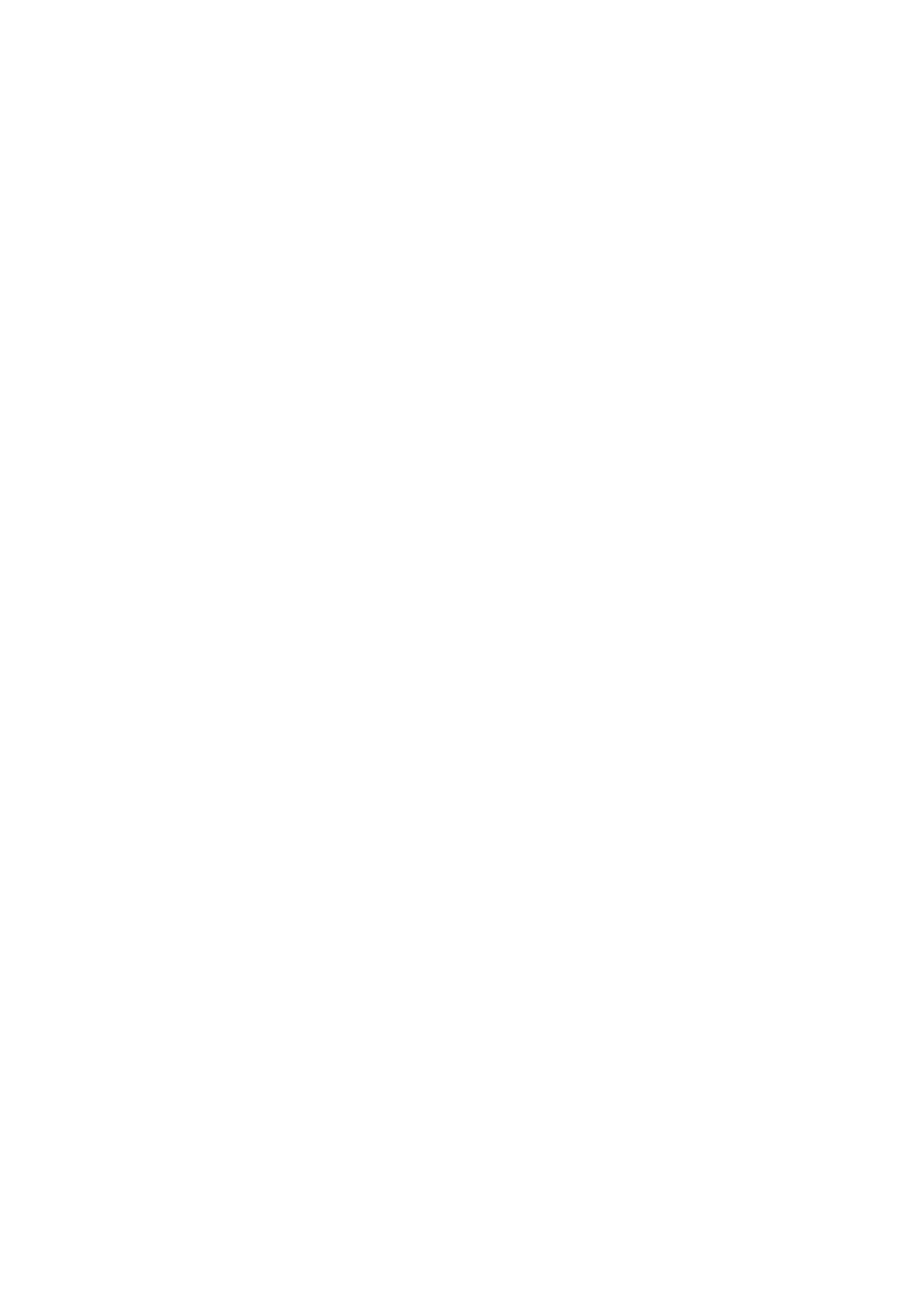# **Appendix 2 Public hearings and witnesses**

*Friday, 30 August 2019* Committee Room 2S3, Parliament House CANBERRA

*Department of the Prime Minister and Cabinet*

Dr Martin Parkinson AC PSM, Secretary

*Thursday, 5 September 2019* Committee Room 2S1, Parliament House CANBERRA

*The Hon. Julie Bishop, Private capacity*

*The Hon. Christopher Pyne, Private capacity*

*Department of Foreign Affairs and Trade*

 Mr James Gilling, First Assistant Secretary - Pacific Bilateral, Office of the Pacific

#### *Palladium*

Mr Christopher Hirst, Chief Executive Officer

*Transparency International Australia*

Ms Serena Lillywhite, Chief Executive Officer

*EY*

- Mr Mark Stewart, Partner Defence Industry Leader
- Mr Mark Phelps, Managing Partner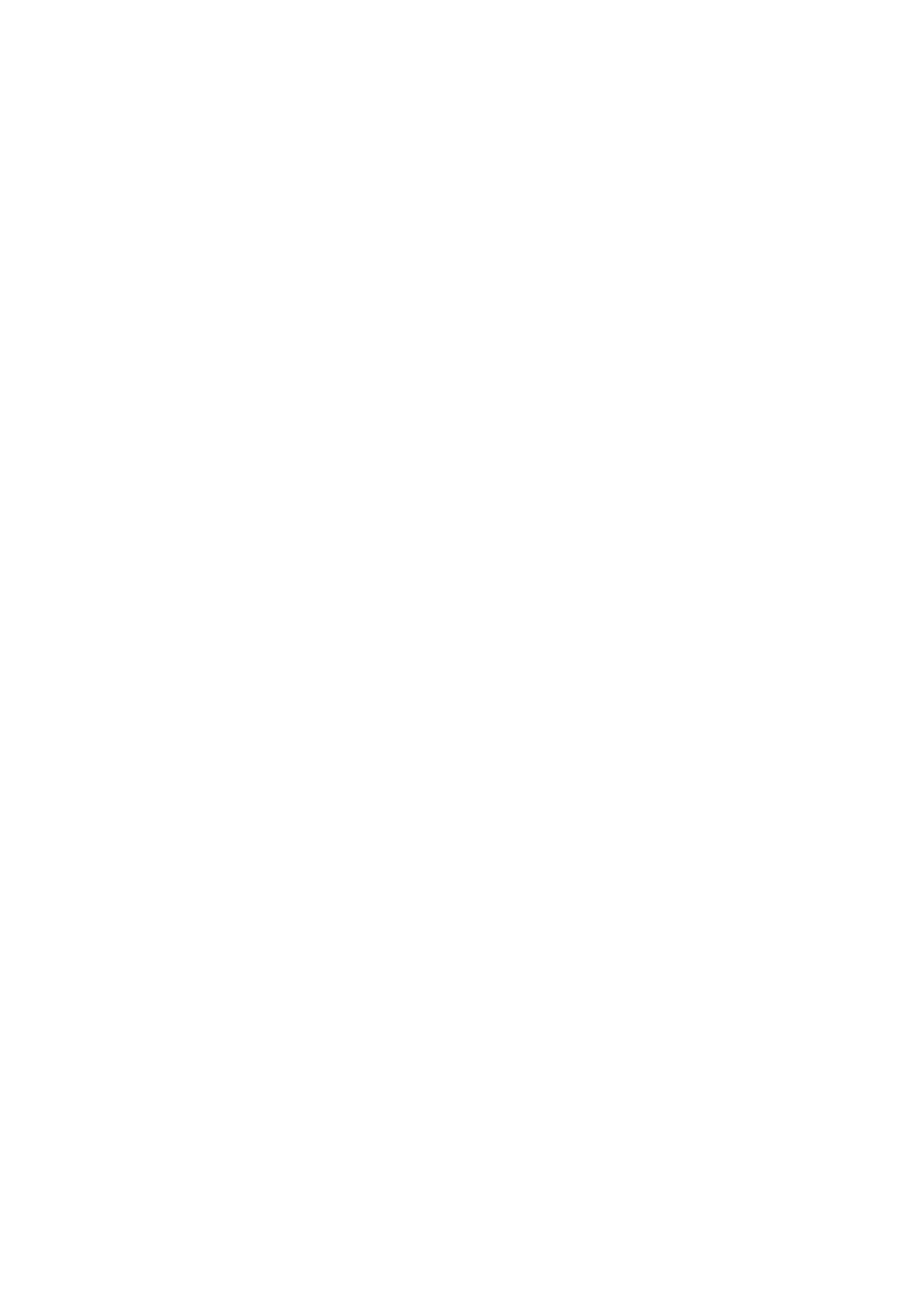# **Appendix 3 Motion referring inquiry, 22 July 2019**

(1) That the Senate notes—

(a) the Prime Minister's Statement of Ministerial Standards of 30 August 2018, at paragraph 2.25 concerning post-ministerial employment, states that "Ministers are required to undertake that, for an eighteen month period after ceasing to be a Minister, they will not lobby, advocate or have business meetings with members of the government, parliament, public service or defence force on any matters on which they have had official dealings as Minister in their last eighteen months in office. Ministers are also required to undertake that, on leaving office, they will not take personal advantage of information to which they have had access as a Minister, where that information is not generally available to the public";

(b) that Mr Christopher Maurice Pyne served as the Minister for Defence Industry from 19 July 2016 to 28 August 2018, and as the Minister for Defence from 28 August 2018 to 11 April 2019;

(c) that Mr Pyne has taken employment with consulting firm EY and that, in his own words, he is "looking forward to providing strategic advice to EY, as the firm looks to expand its footprint in the defence industry";

(d) that media reports indicate that AusTender government contract notices show that over the past four years EY has secured over 830 contracts with the Australian Government worth more than \$370 million, including 138 contracts with the Department of Defence worth \$148 million;

(e) that EY has publicly identified the Australian Government's investment in new defence capabilities, including the future submarines project and the future frigate project as major business opportunities;

(f) EY's statement that Mr Pyne will help build EY's defence-related business in South Australia and elsewhere, including helping to "lead conversations about what all states need to do to meet the challenges and opportunities this defence investment will bring";

(g) EY's subsequent statement that Mr Pyne "will not be lobbying or meeting with public sector MPs, public service or defence in his EY role" and that he will be "supporting the private sector side of the business"; and

(h) Mr Pyne's further statement that he intends "to ensure that anyone I provide advice to has rigorous processes and procedures in place to ensure that I am not put in a position here the Ministerial Code might be breached".